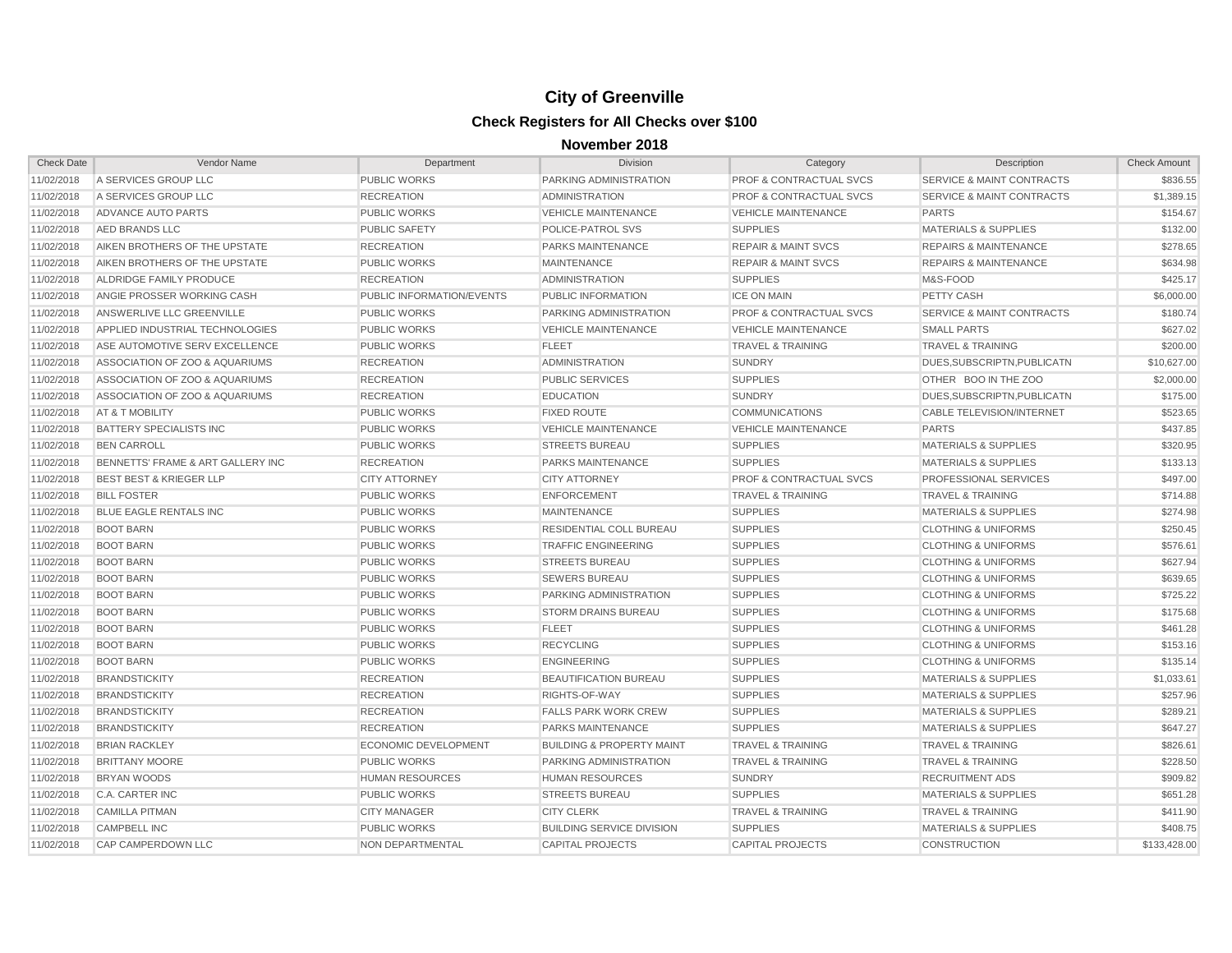| <b>Check Date</b> | Vendor Name                                    | Department                         | <b>Division</b>                  | Category                           | Description                          | <b>Check Amount</b> |
|-------------------|------------------------------------------------|------------------------------------|----------------------------------|------------------------------------|--------------------------------------|---------------------|
| 11/02/2018        | CAPITOL CONSTRUCTION OF THE CAROLIN            | NON DEPARTMENTAL                   | <b>CAPITAL PROJECTS</b>          | <b>CAPITAL PROJECTS</b>            | <b>CONSTRUCTION</b>                  | \$212,315.22        |
| 11/02/2018        | CAROLINA INDUSTRIAL EQUIPMENT INC              | <b>PUBLIC WORKS</b>                | <b>STORM DRAINS BUREAU</b>       | MACHINERY AND EQUIPMENT            | MACHINERY AND EQUIPMENT              | \$13,571.77         |
| 11/02/2018        | CAROLINA INDUSTRIAL EQUIPMENT INC              | <b>PUBLIC WORKS</b>                | <b>FLEET</b>                     | <b>SUPPLIES</b>                    | <b>MATERIALS &amp; SUPPLIES</b>      | \$223.93            |
| 11/02/2018        | CAROLINA INDUSTRIAL EQUIPMENT INC              | <b>PUBLIC WORKS</b>                | STORM DRAINS BUREAU              | <b>SUPPLIES</b>                    | <b>MATERIALS &amp; SUPPLIES</b>      | \$2,259.92          |
| 11/02/2018        | CARSON'S NUT-BOLT & TOOL CO INC                | <b>PUBLIC WORKS</b>                | <b>BUILDING SERVICE DIVISION</b> | <b>SUPPLIES</b>                    | <b>MATERIALS &amp; SUPPLIES</b>      | \$435.22            |
| 11/02/2018        | CDW/G                                          | OFFICE OF MGMT & BUDGET            | <b>INFORMATION TECHNOLOGY</b>    | <b>SUPPLIES</b>                    | <b>MATERIALS &amp; SUPPLIES</b>      | \$272.90            |
| 11/02/2018        | CENTERPLATE                                    | <b>CITY MANAGER</b>                | <b>CITY MANAGER</b>              | <b>SUNDRY</b>                      | <b>MISCELLANEOUS</b>                 | \$142.56            |
| 11/02/2018        | <b>CHARLIE MILLS</b>                           | <b>PUBLIC SAFETY</b>               | POLICE-PATROL SVS                | <b>SUPPLIES</b>                    | <b>CLOTHING &amp; UNIFORMS</b>       | \$212.00            |
| 11/02/2018        | <b>CHEMSTATION OF SC</b>                       | <b>PUBLIC WORKS</b>                | <b>VEHICLE MAINTENANCE</b>       | <b>SUPPLIES</b>                    | <b>BUS WASHING SUPPLIES</b>          | \$1,708.74          |
| 11/02/2018        | CHERRY BEKAERT LLP                             | OFFICE OF MGMT & BUDGET            | <b>REVENUE</b>                   | <b>BUSINESS LIC &amp; PERMITS</b>  | <b>REFUND</b>                        | \$1,021.70          |
| 11/02/2018        | <b>CINCINNATI SYSTEMS INC</b>                  | <b>PUBLIC WORKS</b>                | POINSETT GARAGE                  | <b>REPAIR &amp; MAINT SVCS</b>     | <b>REPAIRS &amp; MAINTENANCE</b>     | \$3,138.49          |
| 11/02/2018        | <b>CINTAS</b>                                  | <b>PUBLIC WORKS</b>                | <b>FLEET</b>                     | <b>SUPPLIES</b>                    | <b>CLOTHING &amp; UNIFORMS</b>       | \$160.48            |
| 11/02/2018        | <b>CINTAS FIRE PROTECTION 636525</b>           | <b>PUBLIC WORKS</b>                | <b>BUILDING SERVICE DIVISION</b> | <b>REPAIR &amp; MAINT SVCS</b>     | <b>REPAIRS &amp; MAINTENANCE</b>     | \$438.68            |
| 11/02/2018        | CITY ARBORIST LLC, THE                         | <b>RECREATION</b>                  | TREE MAINTENANCE BUREAU          | <b>PROF &amp; CONTRACTUAL SVCS</b> | <b>PROFESSIONAL SERVICES</b>         | \$4,700.00          |
| 11/02/2018        | <b>CITY WELDING SERVICE</b>                    | <b>PUBLIC WORKS</b>                | <b>FLEET</b>                     | <b>VEHICLE MAINTENANCE</b>         | <b>OUTSIDE REPAIRS</b>               | \$919.00            |
| 11/02/2018        | <b>CIVICPLUS</b>                               | OFFICE OF MGMT & BUDGET            | <b>INFORMATION TECHNOLOGY</b>    | <b>SUPPLIES</b>                    | <b>MATERIALS &amp; SUPPLIES</b>      | \$150.00            |
| 11/02/2018        | <b>CLERK OF COURT ANDERSON</b>                 | OFFICE OF MGMT & BUDGET            | NON-DEPARTMENTAL                 | PR-WH                              | <b>GARNISHMENTS</b>                  | \$365.40            |
| 11/02/2018        | <b>CLERK OF COURT PICKENS COUNTY</b>           | <b>OFFICE OF MGMT &amp; BUDGET</b> | NON-DEPARTMENTAL                 | PR-WH                              | <b>GARNISHMENTS</b>                  | \$304.34            |
| 11/02/2018        | <b>CLERK OF COURT ROCK HILL</b>                | <b>OFFICE OF MGMT &amp; BUDGET</b> | NON-DEPARTMENTAL                 | PR-WH                              | <b>GARNISHMENTS</b>                  | \$211.05            |
| 11/02/2018        | <b>CLERK OF COURT-SPARTANBURG</b>              | <b>OFFICE OF MGMT &amp; BUDGET</b> | NON-DEPARTMENTAL                 | PR-WH                              | <b>GARNISHMENTS</b>                  | \$457.80            |
| 11/02/2018        | <b>CLT INC</b>                                 | <b>PUBLIC WORKS</b>                | <b>SEWERS BUREAU</b>             | <b>SUPPLIES</b>                    | <b>MATERIALS &amp; SUPPLIES</b>      | \$410.76            |
| 11/02/2018        | COLONIAL FUEL & LUBRICANT SERVICES             | <b>PUBLIC WORKS</b>                | <b>FLEET</b>                     | <b>VEHICLE MAINTENANCE</b>         | <b>FUEL</b>                          | \$19,034.06         |
| 11/02/2018        | COMMUNICATION SERVICE CENTER INC               | <b>PUBLIC WORKS</b>                | <b>VEHICLE MAINTENANCE</b>       | <b>VEHICLE MAINTENANCE</b>         | <b>OUTSIDE REPAIRS</b>               | \$150.00            |
| 11/02/2018        | COMMUNITY JOURNALS, LLC                        | PUBLIC INFORMATION/EVENTS          | <b>EVENTS MANAGEMENT</b>         | PROF & CONTRACTUAL SVCS            | ADVERTISING EXPENSE                  | \$5,000.00          |
| 11/02/2018        | CONSOLIDATED PIPE & SUPPLY CO INC              | <b>PUBLIC WORKS</b>                | <b>STORM DRAINS BUREAU</b>       | <b>SUPPLIES</b>                    | <b>CONSTRUCTION &amp; REPAIR</b>     | \$1,545.48          |
| 11/02/2018        | <b>CONTINENTAL ENGINES</b>                     | <b>PUBLIC WORKS</b>                | <b>BUILDING SERVICE DIVISION</b> | <b>PROF &amp; CONTRACTUAL SVCS</b> | <b>SERVICE &amp; MAINT CONTRACTS</b> | \$1,670.00          |
| 11/02/2018        | CORBIN TURF & ORNAMENTAL SUPPLY INC            | <b>RECREATION</b>                  | RIGHTS-OF-WAY                    | <b>SUPPLIES</b>                    | <b>MATERIALS &amp; SUPPLIES</b>      | \$1,904.29          |
| 11/02/2018        | <b>CORBIN TURF &amp; ORNAMENTAL SUPPLY INC</b> | <b>RECREATION</b>                  | <b>PARKS MAINTENANCE</b>         | <b>SUPPLIES</b>                    | <b>MATERIALS &amp; SUPPLIES</b>      | \$2,544.00          |
| 11/02/2018        | CRESCENT SUPPLY CO INC                         | <b>PUBLIC WORKS</b>                | <b>MAINTENANCE</b>               | <b>SUPPLIES</b>                    | <b>MATERIALS &amp; SUPPLIES</b>      | \$137.20            |
| 11/02/2018        | <b>CRIDER &amp; ASSOCIATES INC</b>             | <b>NON DEPARTMENTAL</b>            | <b>CAPITAL PROJECTS</b>          | <b>CAPITAL PROJECTS</b>            | <b>R/O/W SITE ACQUISITION</b>        | \$1,300.00          |
| 11/02/2018        | <b>DESIGN DEVELOPMENT LLC</b>                  | <b>RECREATION</b>                  | <b>PARKS AND RECREATION</b>      | <b>PROF &amp; CONTRACTUAL SVCS</b> | RENTAL OF REAL PROPERTY              | \$3,416.67          |
| 11/02/2018        | DIVERSIFIED ELECTRONICS INC                    | <b>PUBLIC SAFETY</b>               | POLICE-PATROL SVS                | <b>REPAIR &amp; MAINT SVCS</b>     | <b>REPAIRS &amp; MAINTENANCE</b>     | \$520.00            |
| 11/02/2018        | <b>DUKE ENERGY</b>                             | <b>FIRE</b>                        | <b>FIRE SERVICES</b>             | <b>UTILITIES</b>                   | <b>ELECTRICITY</b>                   | \$1,404.71          |
| 11/02/2018        | <b>ECHOLS OIL COMPANY INC</b>                  | <b>PUBLIC WORKS</b>                | <b>FIXED ROUTE</b>               | <b>VEHICLE MAINTENANCE</b>         | <b>LUBRICANTS</b>                    | \$119.94            |
| 11/02/2018        | <b>ECMC</b>                                    | <b>OFFICE OF MGMT &amp; BUDGET</b> | NON-DEPARTMENTAL                 | PR-WH                              | <b>GARNISHMENTS</b>                  | \$140.67            |
| 11/02/2018        | <b>ELECTRIC CITY PRINTING COMPANY</b>          | <b>PUBLIC WORKS</b>                | PARKING ADMINISTRATION           | <b>PRINTING</b>                    | <b>OTHER</b>                         | \$243.80            |
| 11/02/2018        | <b>ENVIRO-MASTER SERVICES OF GREENVILL</b>     | <b>RECREATION</b>                  | <b>ADMINISTRATION</b>            | <b>PROF &amp; CONTRACTUAL SVCS</b> | SERVICE & MAINT CONTRACTS            | \$198.00            |
| 11/02/2018        | F & R ASPHALT INC                              | NON DEPARTMENTAL                   | <b>CAPITAL PROJECTS</b>          | <b>CAPITAL PROJECTS</b>            | <b>CONSTRUCTION</b>                  | \$573.764.72        |
| 11/02/2018        | <b>FAMILY CT OF THE 13TH CIRCUIT</b>           | <b>OFFICE OF MGMT &amp; BUDGET</b> | NON-DEPARTMENTAL                 | PR-WH                              | <b>GARNISHMENTS</b>                  | \$3,203.35          |
| 11/02/2018        | <b>FERGUSON FACILITIES SUPPLY</b>              | <b>RECREATION</b>                  | <b>ADMINISTRATION</b>            | <b>SUPPLIES</b>                    | <b>JANITORIAL SUPPLIES</b>           | \$153.44            |
| 11/02/2018        | <b>FGP INTERNATIONAL</b>                       | <b>OFFICE OF MGMT &amp; BUDGET</b> | <b>REVENUE</b>                   | <b>PROF &amp; CONTRACTUAL SVCS</b> | <b>TEMP PERSONNEL SVCS</b>           | \$332.51            |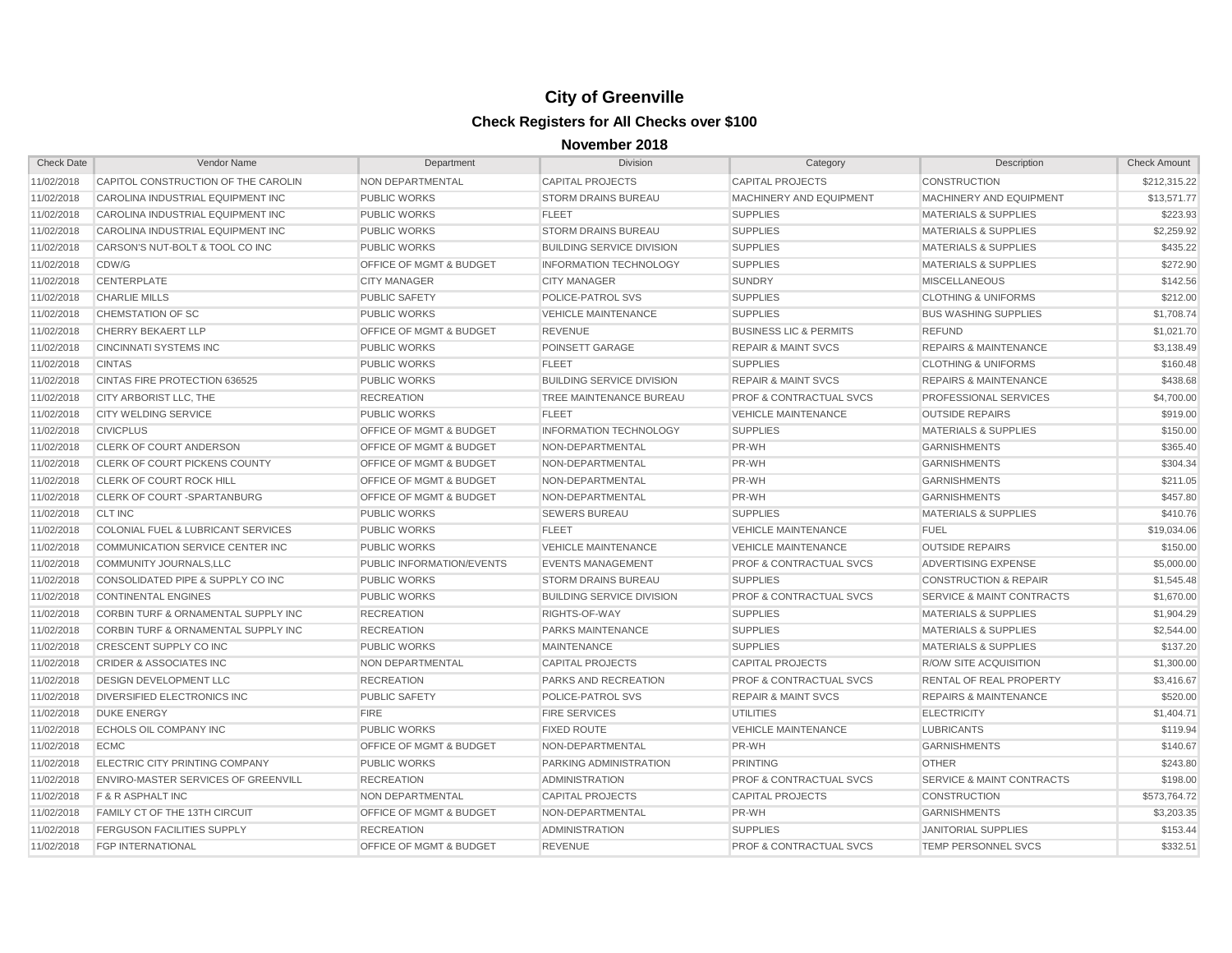| <b>Check Date</b> | Vendor Name                               | Department                         | <b>Division</b>                      | Category                           | Description                          | <b>Check Amount</b> |
|-------------------|-------------------------------------------|------------------------------------|--------------------------------------|------------------------------------|--------------------------------------|---------------------|
| 11/02/2018        | <b>FGP INTERNATIONAL</b>                  | ECONOMIC DEVELOPMENT               | PLANNING AND ZONING                  | <b>PROF &amp; CONTRACTUAL SVCS</b> | TEMP PERSONNEL SVCS                  | \$747.32            |
| 11/02/2018        | <b>FLINT EQUIPMENT CO</b>                 | <b>PUBLIC WORKS</b>                | <b>STORM DRAINS BUREAU</b>           | <b>PROF &amp; CONTRACTUAL SVCS</b> | <b>EQUIPMENT RENTAL</b>              | \$339.36            |
| 11/02/2018        | <b>FORMS &amp; SUPPLY INC</b>             | OFFICE OF MGMT & BUDGET            | <b>ADMINISTRATION</b>                | <b>SUPPLIES</b>                    | OFFICE SUPPLIES&MATERIALS            | \$162.66            |
| 11/02/2018        | <b>FORMS &amp; SUPPLY INC</b>             | <b>OFFICE OF MGMT &amp; BUDGET</b> | <b>PURCHASING</b>                    | <b>SUPPLIES</b>                    | <b>OFFICE SUPPLIES&amp;MATERIALS</b> | \$191.08            |
| 11/02/2018        | <b>FORMS &amp; SUPPLY INC</b>             | <b>RECREATION</b>                  | <b>PUBLIC SERVICES</b>               | <b>PRINTING</b>                    | PRINTING & BINDING                   | \$398.56            |
| 11/02/2018        | <b>FORTILINE</b>                          | <b>PUBLIC WORKS</b>                | <b>SEWERS BUREAU</b>                 | <b>SUPPLIES</b>                    | <b>MATERIALS &amp; SUPPLIES</b>      | \$466.28            |
| 11/02/2018        | <b>FREDERICA HUTCHINSON</b>               | <b>RECREATION</b>                  | <b>COMMUNITY CENTERS</b>             | <b>BUILDING &amp; SPACE RENTAL</b> | <b>RENTAL REFUND</b>                 | \$240.00            |
| 11/02/2018        | <b>GEIGER</b>                             | <b>PUBLIC WORKS</b>                | <b>CONSTRUCTION &amp; INSPECTION</b> | <b>SUPPLIES</b>                    | <b>CLOTHING &amp; UNIFORMS</b>       | \$145.76            |
| 11/02/2018        | <b>GEORGE COLEMAN FORD INC</b>            | <b>PUBLIC WORKS</b>                | <b>VEHICLE MAINTENANCE</b>           | <b>VEHICLE MAINTENANCE</b>         | <b>PARTS</b>                         | \$599.26            |
| 11/02/2018        | <b>GEORGE FLETCHER</b>                    | <b>COUNCIL</b>                     | <b>CITY COUNCIL</b>                  | <b>TRAVEL &amp; TRAINING</b>       | <b>TRAVEL &amp; TRAINING</b>         | \$110.09            |
| 11/02/2018        | <b>GILLIG LLC</b>                         | <b>PUBLIC WORKS</b>                | <b>VEHICLE MAINTENANCE</b>           | <b>VEHICLE MAINTENANCE</b>         | <b>PARTS</b>                         | \$850.67            |
| 11/02/2018        | GIMME-A-SIGN CO INC                       | <b>RECREATION</b>                  | <b>PARKS MAINTENANCE</b>             | <b>SUPPLIES</b>                    | <b>MATERIALS &amp; SUPPLIES</b>      | \$474.88            |
| 11/02/2018        | GRAINGER 803858620                        | <b>PUBLIC WORKS</b>                | <b>VEHICLE MAINTENANCE</b>           | <b>SUPPLIES</b>                    | <b>MATERIALS &amp; SUPPLIES</b>      | \$223.42            |
| 11/02/2018        | GRAINGER 803858935                        | <b>PUBLIC WORKS</b>                | <b>MAINTENANCE</b>                   | <b>SUPPLIES</b>                    | <b>MATERIALS &amp; SUPPLIES</b>      | \$672.99            |
| 11/02/2018        | GRAINGER 803858935                        | <b>PUBLIC WORKS</b>                | <b>COMMONS GARAGE</b>                | <b>SUPPLIES</b>                    | <b>MATERIALS &amp; SUPPLIES</b>      | \$2,289.60          |
| 11/02/2018        | GRAINGER 803858935                        | <b>PUBLIC WORKS</b>                | <b>RIVERPLACE GARAGE</b>             | <b>SUPPLIES</b>                    | <b>MATERIALS &amp; SUPPLIES</b>      | \$454.53            |
| 11/02/2018        | <b>GREENVILLE CONVENTION CENTER</b>       | <b>GREENVILLE CONVENTION CTR</b>   | <b>GREENVILLE CONVENTION CTR</b>     | <b>FUNDING</b>                     | <b>FUNDING</b>                       | \$100,000,00        |
| 11/02/2018        | <b>GREENVILLE CONVENTION CENTER</b>       | <b>HUMAN RESOURCES</b>             | <b>HUMAN RESOURCES</b>               | <b>SUNDRY</b>                      | <b>RECRUITMENT ADS</b>               | \$2,418.86          |
| 11/02/2018        | <b>GREENVILLE LEGISLATIVE DELEGATION</b>  | <b>NON DEPARTMENTAL</b>            | <b>CAPITAL PROJECTS</b>              | <b>CAPITAL PROJECTS</b>            | <b>CONSTRUCTION</b>                  | \$105,092.02        |
| 11/02/2018        | <b>GREENVILLE NEWS</b>                    | <b>RECREATION</b>                  | <b>EDUCATION</b>                     | <b>PRINTING</b>                    | <b>PRINTING &amp; BINDING</b>        | \$698.00            |
| 11/02/2018        | GREENVILLE OFFICE SUPPLY CO INC           | <b>RECREATION</b>                  | PARKS MAINTENANCE                    | <b>SUPPLIES</b>                    | <b>MATERIALS &amp; SUPPLIES</b>      | \$233.91            |
| 11/02/2018        | GREENVILLE OFFICE SUPPLY CO INC           | <b>PUBLIC WORKS</b>                | PARKING ADMINISTRATION               | <b>SUPPLIES</b>                    | <b>CLOTHING &amp; UNIFORMS</b>       | \$648.00            |
| 11/02/2018        | <b>GREENVILLE OFFICE SUPPLY CO INC</b>    | PUBLIC INFORMATION/EVENTS          | PUBLIC INFORMATION                   | <b>SUPPLIES</b>                    | <b>MATERIALS &amp; SUPPLIES</b>      | \$126.08            |
| 11/02/2018        | <b>GREENVILLE OFFICE SUPPLY CO INC</b>    | <b>HUMAN RESOURCES</b>             | <b>HUMAN RESOURCES</b>               | <b>SUPPLIES</b>                    | <b>MATERIALS &amp; SUPPLIES</b>      | \$174.20            |
| 11/02/2018        | GREENVILLE OFFICE SUPPLY CO INC           | <b>PUBLIC WORKS</b>                | PARKING ADMINISTRATION               | <b>SUPPLIES</b>                    | <b>OFFICE SUPPLIES&amp;MATERIALS</b> | \$205.52            |
| 11/02/2018        | <b>GREENVILLE ZOO PETTY CASH</b>          | <b>RECREATION</b>                  | <b>PUBLIC SERVICES</b>               | <b>SUPPLIES</b>                    | OTHER BOO IN THE ZOO                 | \$145.37            |
| 11/02/2018        | <b>GREENVILLE ZOO PETTY CASH</b>          | <b>RECREATION</b>                  | <b>ADMINISTRATION</b>                | <b>SUPPLIES</b>                    | M&S-FOOD                             | \$127.44            |
| 11/02/2018        | <b>HABITAT FOR HUMANITY OF GREENVILLE</b> | C.D. DIVISION                      | <b>CDBG PROJECTS</b>                 | <b>CD PROJECTS</b>                 | PUBLIC INFORMATION                   | \$9,900.00          |
| 11/02/2018        | <b>HAT TRICK FARM</b>                     | <b>RECREATION</b>                  | <b>ADMINISTRATION</b>                | <b>SUPPLIES</b>                    | M&S-FOOD                             | \$300.00            |
| 11/02/2018        | <b>HESC</b>                               | <b>OFFICE OF MGMT &amp; BUDGET</b> | NON-DEPARTMENTAL                     | PR-WH                              | <b>GARNISHMENTS</b>                  | \$191.65            |
| 11/02/2018        | HOFFMAN MECHANICAL SOLUTIONS INC          | <b>PUBLIC WORKS</b>                | <b>BUILDING SERVICE DIVISION</b>     | <b>REPAIR &amp; MAINT SVCS</b>     | <b>REPAIRS &amp; MAINTENANCE</b>     | \$492.50            |
| 11/02/2018        | HOME DEPOT CREDIT SERVICE 4123            | <b>PUBLIC WORKS</b>                | <b>CBD TIF CREW</b>                  | <b>SUPPLIES</b>                    | <b>MATERIALS &amp; SUPPLIES</b>      | \$124.69            |
| 11/02/2018        | HOME DEPOT CREDIT SERVICE 5906            | <b>PUBLIC WORKS</b>                | <b>BUILDING SERVICE DIVISION</b>     | <b>SUPPLIES</b>                    | <b>MATERIALS &amp; SUPPLIES</b>      | \$194.98            |
| 11/02/2018        | HOME DEPOT CREDIT SERVICE 5914            | <b>RECREATION</b>                  | <b>PUBLIC SERVICES</b>               | <b>SUPPLIES</b>                    | OTHER BOO IN THE ZOO                 | \$345.58            |
| 11/02/2018        | HOME DEPOT CREDIT SERVICE 5922            | <b>RECREATION</b>                  | PARKS MAINTENANCE                    | <b>SUPPLIES</b>                    | <b>MATERIALS &amp; SUPPLIES</b>      | \$317.91            |
| 11/02/2018        | <b>HYDRADYNE LLC</b>                      | <b>PUBLIC WORKS</b>                | <b>VEHICLE MAINTENANCE</b>           | <b>VEHICLE MAINTENANCE</b>         | <b>PARTS</b>                         | \$101.85            |
| 11/02/2018        | <b>INTERNAL REVENUE SERVICE</b>           | <b>OFFICE OF MGMT &amp; BUDGET</b> | NON-DEPARTMENTAL                     | PR-WH                              | <b>GARNISHMENTS</b>                  | \$202.50            |
| 11/02/2018        | <b>IVEY COMMUNICATIONS INC</b>            | <b>PUBLIC WORKS</b>                | <b>RIVER STREET GARAGE</b>           | <b>REPAIR &amp; MAINT SVCS</b>     | <b>REPAIRS &amp; MAINTENANCE</b>     | \$1,500.18          |
| 11/02/2018        | <b>JAMES CROSBY JR</b>                    | <b>HUMAN RESOURCES</b>             | <b>HUMAN RESOURCES</b>               | <b>SUNDRY</b>                      | <b>AWARDS</b>                        | \$576.03            |
| 11/02/2018        | <b>JEFFREY A BOWMAN</b>                   | OFFICE OF MGMT & BUDGET            | <b>REVENUE</b>                       | <b>TRAVEL &amp; TRAINING</b>       | <b>LOCAL TRANSPORTATION</b>          | \$147.15            |
| 11/02/2018        | JET-VAC SEWER EQUIPMENT CO                | <b>PUBLIC WORKS</b>                | <b>SEWERS BUREAU</b>                 | <b>SUPPLIES</b>                    | <b>MATERIALS &amp; SUPPLIES</b>      | \$2,767.00          |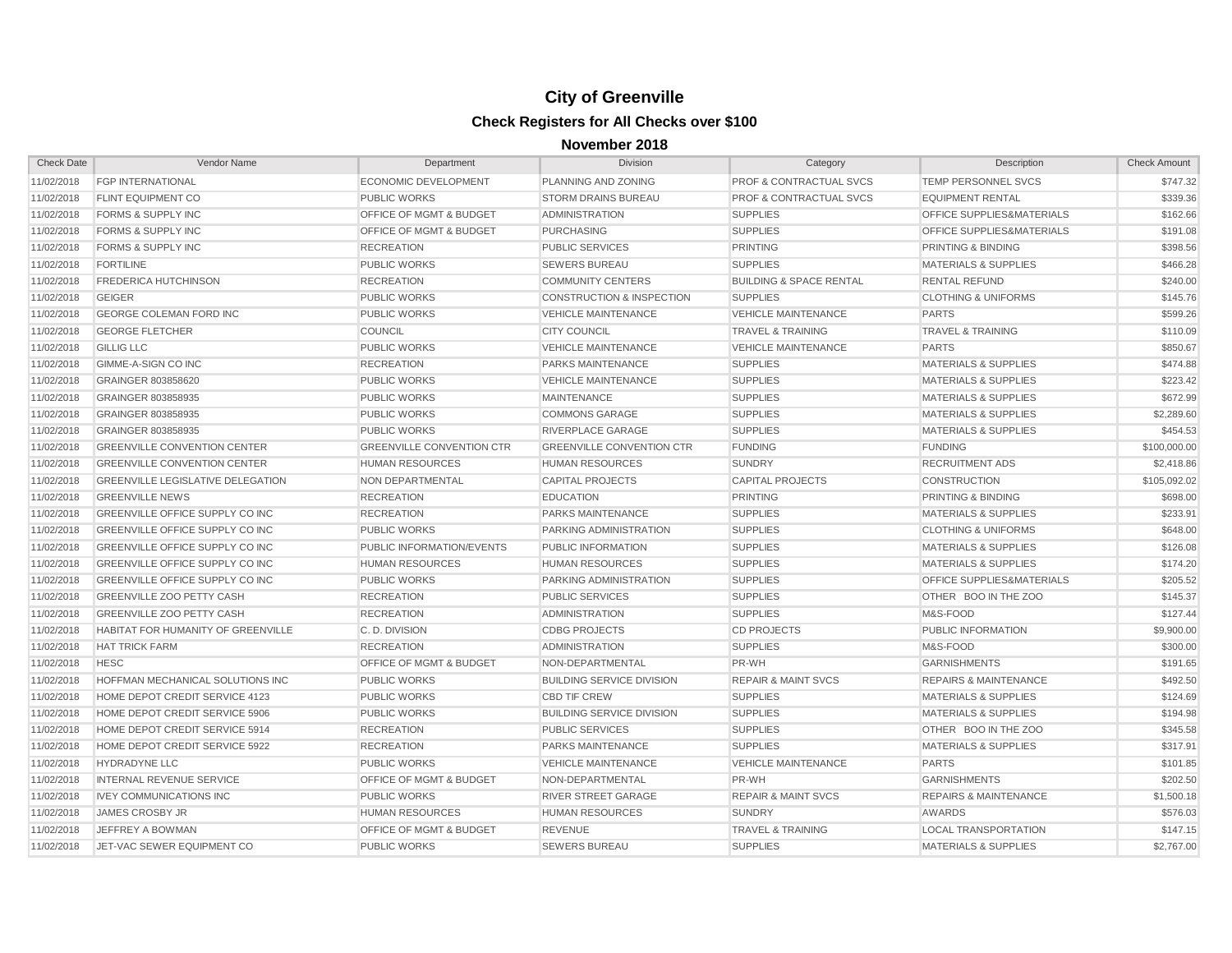| <b>Check Date</b> | Vendor Name                         | Department                       | <b>Division</b>                      | Category                           | Description                          | <b>Check Amount</b> |
|-------------------|-------------------------------------|----------------------------------|--------------------------------------|------------------------------------|--------------------------------------|---------------------|
| 11/02/2018        | <b>KAYLYN OWENS</b>                 | ECONOMIC DEVELOPMENT             | <b>BUILDING &amp; PROPERTY MAINT</b> | <b>TRAVEL &amp; TRAINING</b>       | <b>TRAVEL &amp; TRAINING</b>         | \$418.78            |
| 11/02/2018        | LANDS' END BUSINESS OUTFITTERS      | <b>RECREATION</b>                | <b>ADMINISTRATION</b>                | <b>SUPPLIES</b>                    | <b>CLOTHING &amp; UNIFORMS</b>       | \$423.18            |
| 11/02/2018        | LANDS' END BUSINESS OUTFITTERS      | <b>RECREATION</b>                | <b>EDUCATION</b>                     | <b>SUPPLIES</b>                    | <b>CLOTHING &amp; UNIFORMS</b>       | \$122.93            |
| 11/02/2018        | LANDSCAPERS SUPPLY                  | <b>RECREATION</b>                | RIGHTS-OF-WAY                        | <b>SUPPLIES</b>                    | <b>MATERIALS &amp; SUPPLIES</b>      | \$250.15            |
| 11/02/2018        | LARK & ASSOCIATES POLYGRAPH SERVICE | <b>HUMAN RESOURCES</b>           | <b>HUMAN RESOURCES</b>               | <b>PROF &amp; CONTRACTUAL SVCS</b> | PROFESSIONAL SERVICES                | \$180.00            |
| 11/02/2018        | <b>LARK BUILDINGS</b>               | PUBLIC INFORMATION/EVENTS        | <b>EVENTS MANAGEMENT</b>             | <b>PROF &amp; CONTRACTUAL SVCS</b> | <b>EQUIPMENT RENTAL</b>              | \$350.00            |
| 11/02/2018        | <b>LAWMEN'S SAFETY SUPPLY</b>       | <b>PUBLIC SAFETY</b>             | POLICE-PATROL SVS                    | <b>SUPPLIES</b>                    | <b>MATERIALS &amp; SUPPLIES</b>      | \$697.35            |
| 11/02/2018        | LAWMEN'S SAFETY SUPPLY              | <b>PUBLIC SAFETY</b>             | POLICE-PATROL SVS                    | <b>SUPPLIES</b>                    | <b>CLOTHING &amp; UNIFORMS</b>       | \$793.84            |
| 11/02/2018        | LAWN & ORDER LLC                    | <b>PUBLIC WORKS</b>              | PARKING ADMINISTRATION               | <b>PROF &amp; CONTRACTUAL SVCS</b> | <b>SERVICE &amp; MAINT CONTRACTS</b> | \$325.00            |
| 11/02/2018        | LEE TRANSPORT EQUIPMENT             | <b>PUBLIC WORKS</b>              | <b>BUILDING SERVICE DIVISION</b>     | <b>SUPPLIES</b>                    | <b>MATERIALS &amp; SUPPLIES</b>      | \$4,814.52          |
| 11/02/2018        | <b>LERCH BATES INC</b>              | NON DEPARTMENTAL                 | NON DEPARTMENTAL                     | <b>CAPITAL PROJECTS</b>            | <b>CONSTRUCTION</b>                  | \$3,200.00          |
| 11/02/2018        | LIFT-U DIVISIION OF HOGAN MFG INC   | <b>PUBLIC WORKS</b>              | <b>VEHICLE MAINTENANCE</b>           | <b>VEHICLE MAINTENANCE</b>         | <b>PARTS</b>                         | \$1,505.40          |
| 11/02/2018        | <b>LILLIAN B. FLEMMING</b>          | <b>COUNCIL</b>                   | <b>CITY COUNCIL</b>                  | <b>TRAVEL &amp; TRAINING</b>       | <b>TRAVEL &amp; TRAINING</b>         | \$117.72            |
| 11/02/2018        | <b>LINA</b>                         | <b>HUMAN RESOURCES</b>           | <b>HEALTH CARE</b>                   | <b>OTHER INSURANCE</b>             | <b>LIFE INSURANCE</b>                | \$20,072.44         |
| 11/02/2018        | LINA                                | <b>HUMAN RESOURCES</b>           | <b>HEALTH CARE</b>                   | <b>OTHER INSURANCE</b>             | <b>LONG TERM DISABILITY</b>          | \$7,476.61          |
| 11/02/2018        | <b>LORI SONDOV</b>                  | <b>CITY MANAGER</b>              | <b>CITY CLERK</b>                    | <b>TRAVEL &amp; TRAINING</b>       | <b>TRAVEL &amp; TRAINING</b>         | \$239.80            |
| 11/02/2018        | LOWES                               | <b>PUBLIC WORKS</b>              | <b>MAINTENANCE</b>                   | <b>SUPPLIES</b>                    | <b>MATERIALS &amp; SUPPLIES</b>      | \$200.74            |
| 11/02/2018        | LOWES                               | <b>RECREATION</b>                | TREE MAINTENANCE BUREAU              | <b>SUPPLIES</b>                    | <b>MATERIALS &amp; SUPPLIES</b>      | \$150.60            |
| 11/02/2018        | <b>MARATHON STAFFING INC</b>        | <b>PUBLIC SAFETY</b>             | POLICE-DISPATCH BUREAU               | <b>PROF &amp; CONTRACTUAL SVCS</b> | TEMP PERSONNEL SVCS                  | \$2,531.60          |
| 11/02/2018        | <b>MARATHON STAFFING INC</b>        | <b>PUBLIC INFORMATION/EVENTS</b> | <b>EVENTS MANAGEMENT</b>             | PROF & CONTRACTUAL SVCS            | <b>TEMP PERSONNEL SVCS</b>           | \$738.95            |
| 11/02/2018        | <b>MARK TEAL</b>                    | OFFICE OF MGMT & BUDGET          | <b>RISK MANAGEMENT</b>               | <b>TRAVEL &amp; TRAINING</b>       | <b>TRAVEL &amp; TRAINING</b>         | \$398.23            |
| 11/02/2018        | MCCALL CAPITAL LLC                  | <b>NON DEPARTMENTAL</b>          | <b>CAPITAL PROJECTS</b>              | <b>CAPITAL PROJECTS</b>            | <b>CONSTRUCTION</b>                  | \$186,987.80        |
| 11/02/2018        | MCCLAM & ASSOCIATES INC             | NON DEPARTMENTAL                 | <b>CAPITAL PROJECTS</b>              | <b>CAPITAL PROJECTS</b>            | <b>CONSTRUCTION</b>                  | \$88,935.80         |
| 11/02/2018        | MICHAEL BAKER JR INTERNATIONAL      | <b>PUBLIC WORKS</b>              | PARKING ADMINISTRATION               | RICHARDSON STREET GARAGE           | PKG DEPOSITS REFUND                  | \$216.00            |
| 11/02/2018        | MICHAEL BAKER JR INTERNATIONAL      | <b>PUBLIC WORKS</b>              | PARKING ADMINISTRATION               | <b>PARKING DEPOSITS</b>            | PKG DEPOSITS REFUND                  | \$213.70            |
| 11/02/2018        | <b>MICHAEL PITTS</b>                | <b>CITY ATTORNEY</b>             | <b>CITY ATTORNEY</b>                 | <b>TRAVEL &amp; TRAINING</b>       | <b>TRAVEL &amp; TRAINING</b>         | \$967.21            |
| 11/02/2018        | <b>MICHAEL YEAROUT</b>              | <b>PUBLIC SAFETY</b>             | POLICE-PATROL SVS                    | <b>TRAVEL &amp; TRAINING</b>       | <b>TRAVEL &amp; TRAINING</b>         | \$157.00            |
| 11/02/2018        | MIKE'S BODY SHOP                    | <b>PUBLIC WORKS</b>              | <b>FLEET</b>                         | <b>VEHICLE MAINTENANCE</b>         | <b>OUTSIDE REPAIRS</b>               | \$125.00            |
| 11/02/2018        | MINUTEMAN PRESS                     | <b>PUBLIC WORKS</b>              | PARKING ADMINISTRATION               | <b>PRINTING</b>                    | <b>OTHER</b>                         | \$219.20            |
| 11/02/2018        | <b>MKSK</b>                         | <b>NON DEPARTMENTAL</b>          | <b>CAPITAL PROJECTS</b>              | <b>CAPITAL PROJECTS</b>            | PLANNING/DESIGN                      | \$34,211.99         |
| 11/02/2018        | MOORE MEDICAL CORP                  | <b>HUMAN RESOURCES</b>           | OCCUPATIONAL HEALTH                  | <b>SUPPLIES</b>                    | <b>MATERIALS &amp; SUPPLIES</b>      | \$193.94            |
| 11/02/2018        | MR ROOTER PLUMBING                  | <b>PUBLIC WORKS</b>              | <b>BUILDING SERVICE DIVISION</b>     | <b>REPAIR &amp; MAINT SVCS</b>     | <b>REPAIRS &amp; MAINTENANCE</b>     | \$250.00            |
| 11/02/2018        | NAI EARLE FURMAN LLC                | <b>NON DEPARTMENTAL</b>          | <b>CAPITAL PROJECTS</b>              | <b>CAPITAL PROJECTS</b>            | R/O/W SITE ACQUISITION               | \$150.00            |
| 11/02/2018        | <b>NEW FLYER PARTS</b>              | <b>PUBLIC WORKS</b>              | <b>VEHICLE MAINTENANCE</b>           | <b>VEHICLE MAINTENANCE</b>         | <b>PARTS</b>                         | \$719.78            |
| 11/02/2018        | NORTH STATE ENVIRONMENTAL INC       | <b>NON DEPARTMENTAL</b>          | <b>CAPITAL PROJECTS</b>              | <b>CAPITAL PROJECTS</b>            | <b>CONSTRUCTION</b>                  | \$364,915.41        |
| 11/02/2018        | NORTHERN TOOL & EQUIPMENT           | <b>RECREATION</b>                | PARKS MAINTENANCE                    | <b>REPAIR &amp; MAINT SVCS</b>     | <b>REPAIRS &amp; MAINTENANCE</b>     | \$100.66            |
| 11/02/2018        | <b>PAMELA LARSON</b>                | <b>MUNICIPAL COURT</b>           | <b>MUNICIPAL COURT</b>               | <b>TRAVEL &amp; TRAINING</b>       | <b>TRAVEL &amp; TRAINING</b>         | \$109.00            |
| 11/02/2018        | PANAGAKOS ASPHALT PAVING INC        | <b>PUBLIC WORKS</b>              | <b>STORM DRAINS BUREAU</b>           | <b>SUPPLIES</b>                    | <b>MATERIALS &amp; SUPPLIES</b>      | \$144.16            |
| 11/02/2018        | PANAGAKOS ASPHALT PAVING INC        | <b>PUBLIC WORKS</b>              | <b>STREETS BUREAU</b>                | <b>SUPPLIES</b>                    | <b>MATERIALS &amp; SUPPLIES</b>      | \$288.32            |
| 11/02/2018        | PANAGAKOS ASPHALT PAVING INC        | <b>PUBLIC WORKS</b>              | <b>SEWERS BUREAU</b>                 | <b>SUPPLIES</b>                    | <b>MATERIALS &amp; SUPPLIES</b>      | \$144.16            |
| 11/02/2018        | PETERBILT STORE OF GREENVILLE, THE  | <b>PUBLIC WORKS</b>              | <b>VEHICLE MAINTENANCE</b>           | <b>VEHICLE MAINTENANCE</b>         | <b>PARTS</b>                         | \$2,207.26          |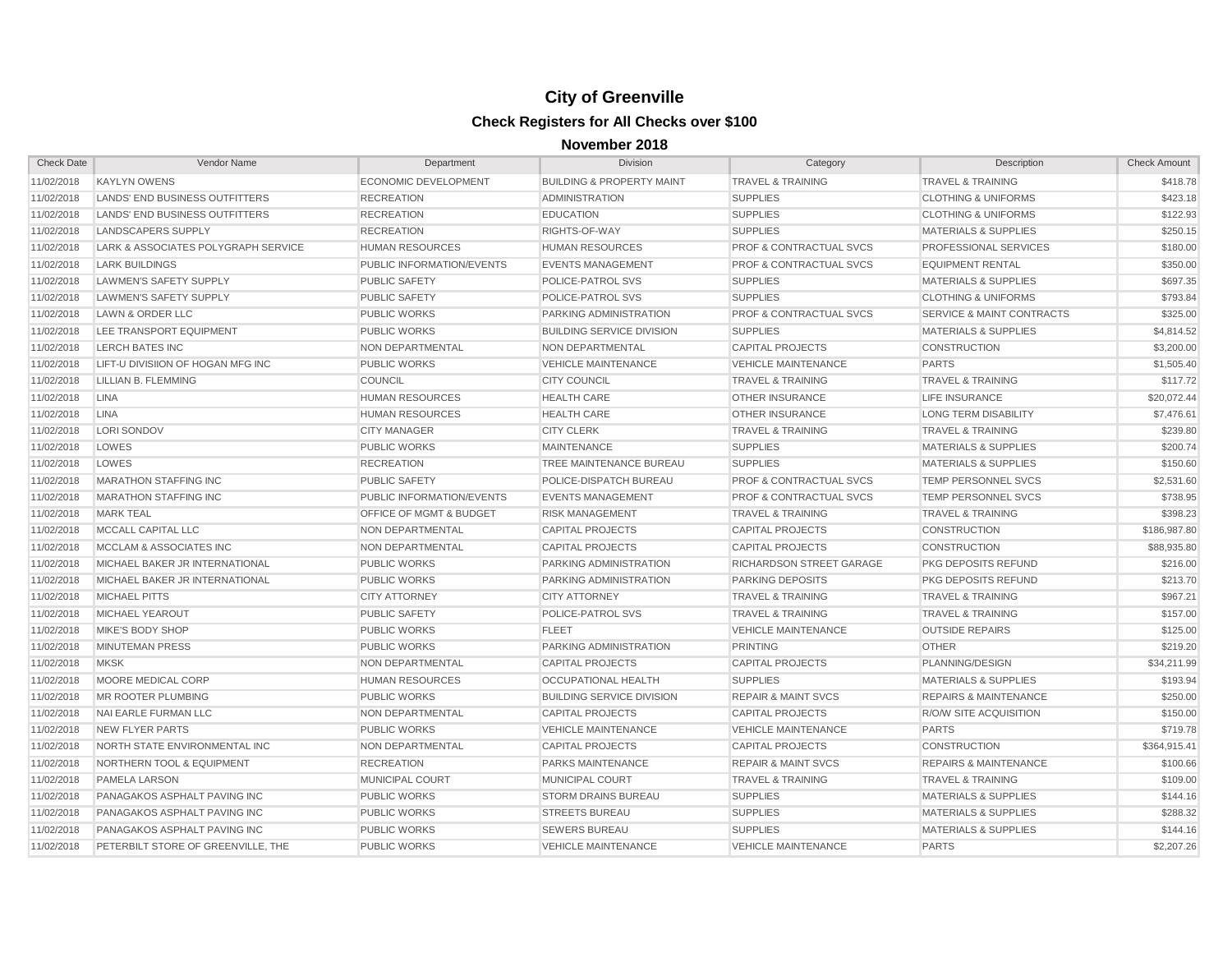| <b>Check Date</b> | Vendor Name                              | Department                         | <b>Division</b>                  | Category                           | Description                          | <b>Check Amount</b> |
|-------------------|------------------------------------------|------------------------------------|----------------------------------|------------------------------------|--------------------------------------|---------------------|
| 11/02/2018        | POLICE EXECUTIVE RESEARCH FORUM          | <b>PUBLIC SAFETY</b>               | FED EQUITABLE SHAR DOJ           | <b>TRAVEL &amp; TRAINING</b>       | <b>TRAVEL &amp; TRAINING</b>         | \$5,770.63          |
| 11/02/2018        | POLICE EXECUTIVE RESEARCH FORUM          | <b>PUBLIC SAFETY</b>               | <b>FED EQUITABLE SHAR DOJ</b>    | <b>SUPPLIES</b>                    | <b>MATERIALS &amp; SUPPLIES</b>      | \$3,026.67          |
| 11/02/2018        | POLICE EXECUTIVE RESEARCH FORUM          | <b>PUBLIC SAFETY</b>               | <b>POLICE-PATROL SVS</b>         | <b>TRAVEL &amp; TRAINING</b>       | <b>TRAVEL &amp; TRAINING</b>         | \$702.70            |
| 11/02/2018        | PRESORT PLUS INC                         | <b>OFFICE OF MGMT &amp; BUDGET</b> | <b>PURCHASING</b>                | <b>COMMUNICATIONS</b>              | <b>POSTAGE</b>                       | \$2,693.15          |
| 11/02/2018        | PROSOURCE LLC                            | <b>PUBLIC WORKS</b>                | RIVERPLACE GARAGE                | <b>SUPPLIES</b>                    | <b>MATERIALS &amp; SUPPLIES</b>      | \$743.25            |
| 11/02/2018        | <b>PROSOURCE LLC</b>                     | <b>PUBLIC WORKS</b>                | <b>BUILDING SERVICE DIVISION</b> | <b>SUPPLIES</b>                    | <b>MATERIALS &amp; SUPPLIES</b>      | \$463.68            |
| 11/02/2018        | R E MICHEL COMPANY LLC                   | <b>PUBLIC WORKS</b>                | <b>BUILDING SERVICE DIVISION</b> | <b>SUPPLIES</b>                    | <b>MATERIALS &amp; SUPPLIES</b>      | \$316.53            |
| 11/02/2018        | <b>REBUILD UPSTATE</b>                   | C.D. DIVISION                      | <b>CDBG PROJECTS</b>             | <b>CD PROJECTS</b>                 | PUBLIC INFORMATION                   | \$4,962.50          |
| 11/02/2018        | <b>REHRIG PACIFIC COMPANY</b>            | <b>PUBLIC WORKS</b>                | <b>RESIDENTIAL COLL BUREAU</b>   | <b>SUPPLIES</b>                    | M&S-CARTS                            | \$25,035.40         |
| 11/02/2018        | <b>RIVER WORKS INCORPORATED</b>          | <b>NON DEPARTMENTAL</b>            | <b>CAPITAL PROJECTS</b>          | <b>CAPITAL PROJECTS</b>            | <b>CONSTRUCTION</b>                  | \$100,398.50        |
| 11/02/2018        | ROGERS STEREO INC                        | <b>PUBLIC WORKS</b>                | <b>FLEET</b>                     | <b>VEHICLE MAINTENANCE</b>         | <b>OUTSIDE REPAIRS</b>               | \$197.97            |
| 11/02/2018        | <b>S C DEPARTMENT OF REVENUE</b>         | <b>RECREATION</b>                  | NON-DEPARTMENTAL                 | PR-WH                              | <b>GARNISHMENTS</b>                  | \$386.84            |
| 11/02/2018        | <b>S C FIRE ACADEMY</b>                  | <b>FIRE</b>                        | <b>FIRE SUPPRESSION</b>          | <b>TRAVEL &amp; TRAINING</b>       | <b>TRAVEL &amp; TRAINING</b>         | \$320.00            |
| 11/02/2018        | <b>S C POLICE OFFICERS RETIREMENT</b>    | OFFICE OF MGMT & BUDGET            | <b>ACCOUNTING</b>                | PR-WH                              | <b>RETIREMENT SVS PURCHASE</b>       | \$279.24            |
| 11/02/2018        | <b>S C RETIREMENT SYSTEM</b>             | OFFICE OF MGMT & BUDGET            | <b>ACCOUNTING</b>                | PR-WH                              | <b>RETIREMENT SVS PURCHASE</b>       | \$1,447.22          |
| 11/02/2018        | <b>SAFETY PRODUCTS INC</b>               | <b>PUBLIC WORKS</b>                | <b>CHURCH STREET GARAGE</b>      | <b>SUPPLIES</b>                    | <b>CLOTHING &amp; UNIFORMS</b>       | \$235.32            |
| 11/02/2018        | <b>SAM'S CLUB</b>                        | <b>RECREATION</b>                  | <b>PUBLIC SERVICES</b>           | <b>SUPPLIES</b>                    | SALE CONCESSIONS                     | \$221.29            |
| 11/02/2018        | <b>SCCJA SC CRIMINAL JUSTICE ACADEMY</b> | <b>PUBLIC SAFETY</b>               | POLICE-PATROL SVS                | <b>TRAVEL &amp; TRAINING</b>       | <b>TRAVEL &amp; TRAINING</b>         | \$140.00            |
| 11/02/2018        | <b>SEASONAL ICE LLC</b>                  | <b>PUBLIC INFORMATION/EVENTS</b>   | <b>EVENTS MANAGEMENT</b>         | <b>PROF &amp; CONTRACTUAL SVCS</b> | <b>SHOW MANAGEMENT EXP</b>           | \$70,525.00         |
| 11/02/2018        | SHRED A WAY                              | <b>PUBLIC WORKS</b>                | <b>PARKING ADMINISTRATION</b>    | <b>PROF &amp; CONTRACTUAL SVCS</b> | <b>PROFESSIONAL SERVICES</b>         | \$1,820.00          |
| 11/02/2018        | SMITH TURF & IRRIGATION CO.              | <b>RECREATION</b>                  | <b>FALLS PARK WORK CREW</b>      | <b>REPAIR &amp; MAINT SVCS</b>     | <b>REPAIRS &amp; MAINTENANCE</b>     | \$148.93            |
| 11/02/2018        | SNIDER FLEET SOLUTIONS                   | <b>PUBLIC WORKS</b>                | <b>FLEET</b>                     | <b>VEHICLE MAINTENANCE</b>         | <b>OUTSIDE REPAIRS</b>               | \$2,870.95          |
| 11/02/2018        | SOUTHEASTERN PAPER GROUP                 | <b>PUBLIC WORKS</b>                | <b>BUILDING SERVICE DIVISION</b> | <b>SUPPLIES</b>                    | <b>JANITORIAL SUPPLIES</b>           | \$865.04            |
| 11/02/2018        | <b>SPECIALTY VEHICLES</b>                | <b>PUBLIC WORKS</b>                | <b>TROLLEY</b>                   | <b>VEHICLE MAINTENANCE</b>         | <b>PARTS</b>                         | \$347.22            |
| 11/02/2018        | SPRUCE: SERVICES & SOLUTIONS             | <b>PUBLIC INFORMATION/EVENTS</b>   | <b>EVENTS MANAGEMENT</b>         | <b>SUPPLIES</b>                    | <b>MATERIALS &amp; SUPPLIES</b>      | \$2,743.00          |
| 11/02/2018        | <b>SPX GENFARE</b>                       | <b>PUBLIC WORKS</b>                | <b>FIXED ROUTE</b>               | <b>PRINTING</b>                    | PRINTING & BINDING                   | \$287.37            |
| 11/02/2018        | SQUIRE PATTON BOGGS LLP                  | <b>CITY MANAGER</b>                | <b>CITY MANAGER</b>              | <b>PROF &amp; CONTRACTUAL SVCS</b> | PROFESSIONAL SERVICES                | \$5,000.00          |
| 11/02/2018        | STATE BUDGET AND CONTROL BOARD           | <b>PUBLIC SAFETY</b>               | POLICE-PATROL SVS                | <b>PROF &amp; CONTRACTUAL SVCS</b> | <b>SERVICE &amp; MAINT CONTRACTS</b> | \$112.00            |
| 11/02/2018        | <b>STATE TREASURER</b>                   | <b>OFFICE OF MGMT &amp; BUDGET</b> | NON-DEPARTMENTAL                 | <b>LIAB-UNCLAIMED CHECKS</b>       | <b>ESCHEATMENT</b>                   | \$5,900.74          |
| 11/02/2018        | STONE AVE NURSERY LLC                    | <b>RECREATION</b>                  | <b>PARKS MAINTENANCE</b>         | <b>SUPPLIES</b>                    | <b>MATERIALS &amp; SUPPLIES</b>      | \$1,020.00          |
| 11/02/2018        | <b>SUPERION LLC</b>                      | <b>NON DEPARTMENTAL</b>            | <b>CAPITAL PROJECTS</b>          | <b>CAPITAL PROJECTS</b>            | <b>EQUIPMENT</b>                     | \$1,424.74          |
| 11/02/2018        | <b>SUPERION LLC</b>                      | OFFICE OF MGMT & BUDGET            | <b>INFORMATION TECHNOLOGY</b>    | <b>PROF &amp; CONTRACTUAL SVCS</b> | PROFESSIONAL SERVICES                | \$506.25            |
| 11/02/2018        | <b>SUPPLYWORKS</b>                       | <b>PUBLIC WORKS</b>                | <b>VEHICLE MAINTENANCE</b>       | <b>SUPPLIES</b>                    | <b>BUS WASHING SUPPLIES</b>          | \$481.41            |
| 11/02/2018        | <b>TALENT MANAGEMENT SOLUTIONS</b>       | <b>RECREATION</b>                  | <b>PUBLIC SERVICES</b>           | <b>PROF &amp; CONTRACTUAL SVCS</b> | TEMP PERSONNEL SVCS                  | \$352.32            |
| 11/02/2018        | <b>TALENT MANAGEMENT SOLUTIONS</b>       | <b>PUBLIC WORKS</b>                | <b>NON VEHICLE MAINTENANCE</b>   | <b>PROF &amp; CONTRACTUAL SVCS</b> | <b>TEMP PERSONNEL SVCS</b>           | \$679.60            |
| 11/02/2018        | <b>TALENT MANAGEMENT SOLUTIONS</b>       | <b>PUBLIC WORKS</b>                | <b>FIXED ROUTE</b>               | <b>PROF &amp; CONTRACTUAL SVCS</b> | <b>TEMP PERSONNEL SVCS</b>           | \$4,513.93          |
| 11/02/2018        | <b>TALENT MANAGEMENT SOLUTIONS</b>       | <b>HUMAN RESOURCES</b>             | <b>HUMAN RESOURCES</b>           | <b>PROF &amp; CONTRACTUAL SVCS</b> | <b>TEMP PERSONNEL SVCS</b>           | \$231.00            |
| 11/02/2018        | <b>TALENT MANAGEMENT SOLUTIONS</b>       | <b>PUBLIC SAFETY</b>               | POLICE-DISPATCH BUREAU           | PROF & CONTRACTUAL SVCS            | <b>TEMP PERSONNEL SVCS</b>           | \$762.54            |
| 11/02/2018        | <b>TALENT MANAGEMENT SOLUTIONS</b>       | <b>PUBLIC WORKS</b>                | <b>RESIDENTIAL COLL BUREAU</b>   | <b>PROF &amp; CONTRACTUAL SVCS</b> | <b>TEMP PERSONNEL SVCS</b>           | \$5.948.42          |
| 11/02/2018        | <b>TALENT MANAGEMENT SOLUTIONS</b>       | <b>RECREATION</b>                  | <b>PARKS MAINTENANCE</b>         | <b>PROF &amp; CONTRACTUAL SVCS</b> | <b>TEMP PERSONNEL SVCS</b>           | \$2,153.48          |
| 11/02/2018        | <b>TALENT MANAGEMENT SOLUTIONS</b>       | <b>PUBLIC WORKS</b>                | STORMWATER MANAGEMENT            | <b>PROF &amp; CONTRACTUAL SVCS</b> | <b>TEMP PERSONNEL SVCS</b>           | \$319.80            |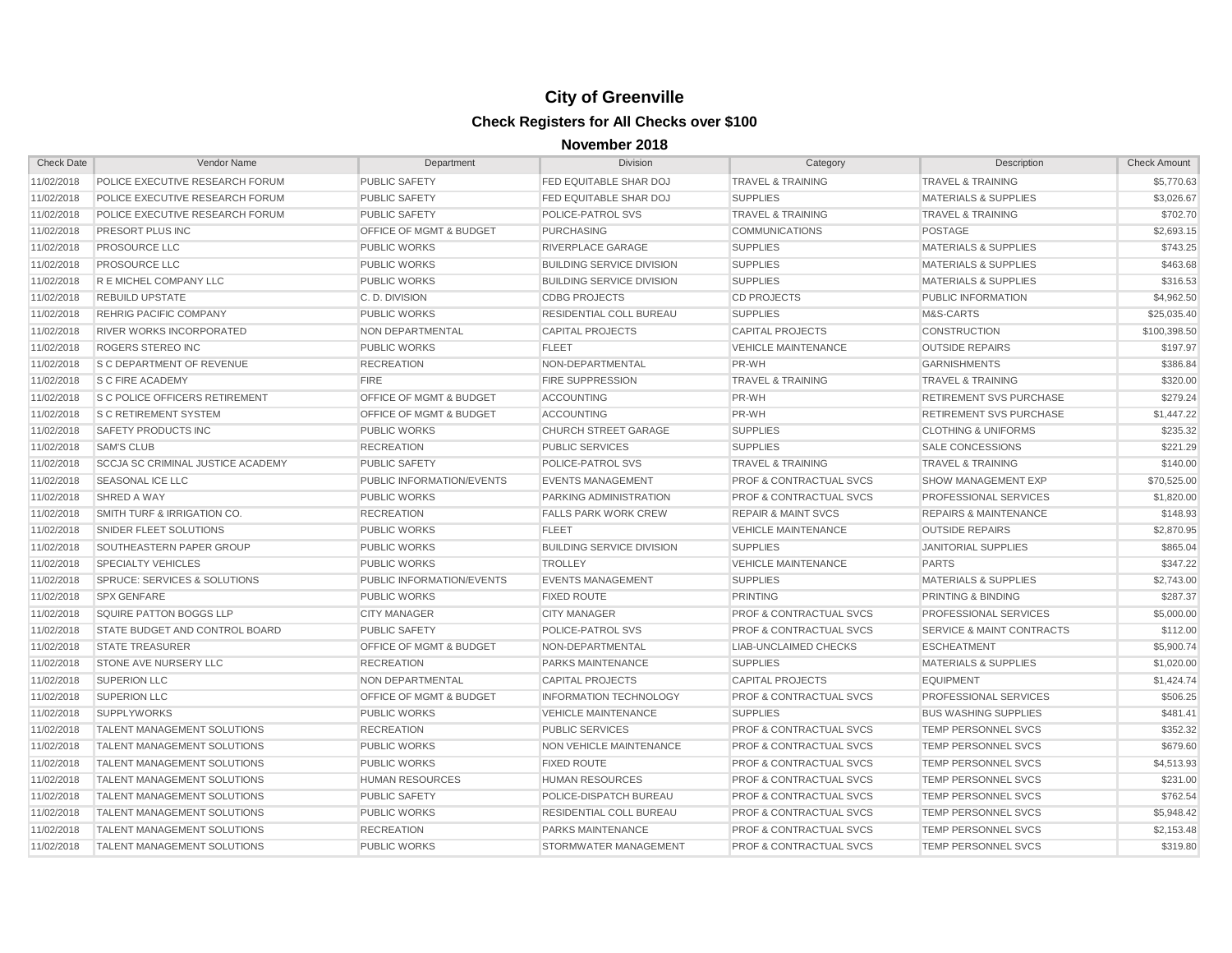| <b>Check Date</b> | Vendor Name                        | Department                         | Division                         | Category                           | Description                      | <b>Check Amount</b> |
|-------------------|------------------------------------|------------------------------------|----------------------------------|------------------------------------|----------------------------------|---------------------|
| 11/02/2018        | <b>TALENT MANAGEMENT SOLUTIONS</b> | <b>RECREATION</b>                  | <b>FALLS PARK WORK CREW</b>      | PROF & CONTRACTUAL SVCS            | TEMP PERSONNEL SVCS              | \$1,180.81          |
| 11/02/2018        | <b>TALENT MANAGEMENT SOLUTIONS</b> | <b>RECREATION</b>                  | <b>COMMUNITY CENTERS</b>         | <b>PROF &amp; CONTRACTUAL SVCS</b> | <b>TEMP PERSONNEL SVCS</b>       | \$1,037.19          |
| 11/02/2018        | <b>TALENT MANAGEMENT SOLUTIONS</b> | <b>PUBLIC WORKS</b>                | <b>STREETS BUREAU</b>            | <b>PROF &amp; CONTRACTUAL SVCS</b> | TEMP PERSONNEL SVCS              | \$2,604.78          |
| 11/02/2018        | TMS SOUTH INC                      | <b>RECREATION</b>                  | <b>ADMINISTRATION</b>            | <b>REPAIR &amp; MAINT SVCS</b>     | <b>REPAIRS &amp; MAINTENANCE</b> | \$125.27            |
| 11/02/2018        | TMS SOUTH INC                      | <b>PUBLIC WORKS</b>                | <b>BUILDING SERVICE DIVISION</b> | <b>SUPPLIES</b>                    | <b>MATERIALS &amp; SUPPLIES</b>  | \$451.39            |
| 11/02/2018        | <b>TOLEDO TICKET COMPANY</b>       | <b>PUBLIC WORKS</b>                | <b>COMMONS GARAGE</b>            | <b>SUPPLIES</b>                    | <b>MATERIALS &amp; SUPPLIES</b>  | \$460.00            |
| 11/02/2018        | <b>TOLEDO TICKET COMPANY</b>       | <b>PUBLIC WORKS</b>                | <b>RIVERPLACE GARAGE</b>         | <b>SUPPLIES</b>                    | <b>MATERIALS &amp; SUPPLIES</b>  | \$920.00            |
| 11/02/2018        | <b>TOLEDO TICKET COMPANY</b>       | <b>PUBLIC WORKS</b>                | <b>LIBERTY SQUARE GARAGE</b>     | <b>SUPPLIES</b>                    | <b>MATERIALS &amp; SUPPLIES</b>  | \$460.00            |
| 11/02/2018        | <b>TRANSAXLE LLC</b>               | <b>PUBLIC WORKS</b>                | <b>VEHICLE MAINTENANCE</b>       | <b>VEHICLE MAINTENANCE</b>         | <b>PARTS</b>                     | \$1,937.72          |
| 11/02/2018        | <b>TRUCKPRO LLC</b>                | <b>PUBLIC WORKS</b>                | <b>VEHICLE MAINTENANCE</b>       | <b>VEHICLE MAINTENANCE</b>         | <b>PARTS</b>                     | \$545.31            |
| 11/02/2018        | TWO'S COMPANY INC                  | <b>RECREATION</b>                  | <b>PUBLIC SERVICES</b>           | <b>SUPPLIES</b>                    | <b>SALE GIFTS</b>                | \$729.46            |
| 11/02/2018        | U S DEPARTMENT OF EDUCATION        | <b>OFFICE OF MGMT &amp; BUDGET</b> | NON-DEPARTMENTAL                 | PR-WH                              | <b>GARNISHMENTS</b>              | \$163.63            |
| 11/02/2018        | <b>UNIFIRST</b>                    | <b>PUBLIC WORKS</b>                | <b>VEHICLE MAINTENANCE</b>       | <b>SUPPLIES</b>                    | <b>CLOTHING &amp; UNIFORMS</b>   | \$278.00            |
| 11/02/2018        | UNITED ELECTRICAL DISTRIBUTORS INC | <b>PUBLIC WORKS</b>                | <b>BUILDING SERVICE DIVISION</b> | <b>SUPPLIES</b>                    | <b>MATERIALS &amp; SUPPLIES</b>  | \$3,131.81          |
| 11/02/2018        | UNITED WAY OF GREENVILLE COUNTY    | PUBLIC INFORMATION/EVENTS          | <b>SPECIAL EVENTS</b>            | <b>LIABILITIES</b>                 | <b>SPECIAL EVENTS</b>            | \$371.00            |
| 11/02/2018        | UNITED WAY OF GREENVILLE COUNTY    | OFFICE OF MGMT & BUDGET            | NON-DEPARTMENTAL                 | PR-WH                              | UNITED WAY                       | \$1,867.24          |
| 11/02/2018        | UPPER SAVANNAH CARE SERVICES       | C.D. DIVISION                      | <b>HOPWA</b>                     | <b>CD PROJECTS</b>                 | ADMIN - UPPER SAVANN CARE        | \$549.75            |
| 11/02/2018        | UPPER SAVANNAH CARE SERVICES       | C.D. DIVISION                      | <b>HOPWA</b>                     | <b>CD PROJECTS</b>                 | SUPPORTIVE SVC-UPPER SAVA        | \$4,174.74          |
| 11/02/2018        | <b>VAUGHN AND MELTON</b>           | NON DEPARTMENTAL                   | <b>CAPITAL PROJECTS</b>          | <b>CAPITAL PROJECTS</b>            | PLANNING/DESIGN                  | \$10,332.00         |
| 11/02/2018        | <b>VERIZON WIRELESS</b>            | <b>PUBLIC WORKS</b>                | <b>FIXED ROUTE</b>               | <b>COMMUNICATIONS</b>              | <b>CABLE TELEVISION/INTERNET</b> | \$1,027.16          |
| 11/02/2018        | <b>VISITGREENVILLESC</b>           | NON DEPARTMENTAL                   | ACCOMMODATION TAX                | <b>ACCOUNTS PAYABLE (MANUAL)</b>   | <b>SPECIAL EVENTS</b>            | \$231,291.17        |
| 11/02/2018        | <b>WAYNE OWENS</b>                 | <b>PUBLIC WORKS</b>                | <b>STORM DRAINS BUREAU</b>       | <b>TRAVEL &amp; TRAINING</b>       | <b>TRAVEL &amp; TRAINING</b>     | \$275.00            |
| 11/02/2018        | WHITE HORSE PACKAGING CO           | <b>PUBLIC WORKS</b>                | <b>MAINTENANCE</b>               | <b>SUPPLIES</b>                    | <b>MATERIALS &amp; SUPPLIES</b>  | \$1,037.89          |
| 11/02/2018        | WHITE HORSE PACKAGING CO           | <b>RECREATION</b>                  | <b>ADMINISTRATION</b>            | <b>SUPPLIES</b>                    | <b>JANITORIAL SUPPLIES</b>       | \$249.88            |
| 11/02/2018        | WILDLANDS ENGINEERING INC          | NON DEPARTMENTAL                   | <b>CAPITAL PROJECTS</b>          | <b>CAPITAL PROJECTS</b>            | PLANNING/DESIGN                  | \$28,357.46         |
| 11/02/2018        | <b>WILLIMON INVESTMENTS LLC</b>    | NON DEPARTMENTAL                   | <b>CAPITAL PROJECTS</b>          | <b>CAPITAL PROJECTS</b>            | R/O/W SITE ACQUISITION           | \$2,500.00          |
| 11/02/2018        | WYOMING CHILD SUPPORT ENFORCEMENT  | OFFICE OF MGMT & BUDGET            | NON-DEPARTMENTAL                 | PR-WH                              | <b>GARNISHMENTS</b>              | \$154.61            |
| 11/05/2018        | <b>MIKE JANN</b>                   | <b>OFFICE OF MGMT &amp; BUDGET</b> | <b>INFORMATION TECHNOLOGY</b>    | <b>TRAVEL &amp; TRAINING</b>       | <b>TRAVEL &amp; TRAINING</b>     | \$137.00            |
| 11/06/2018        | <b>DUKE ENERGY</b>                 | <b>PUBLIC SAFETY</b>               | POLICE-PATROL SVS                | <b>UTILITIES</b>                   | <b>ELECTRICITY</b>               | \$328.84            |
| 11/06/2018        | <b>DUKE ENERGY</b>                 | <b>PUBLIC WORKS</b>                | <b>SEWERS BUREAU</b>             | <b>UTILITIES</b>                   | <b>ELECTRICITY</b>               | \$291.61            |
| 11/06/2018        | <b>DUKE ENERGY</b>                 | <b>PUBLIC WORKS</b>                | <b>TRAFFIC ENGINEERING</b>       | <b>UTILITIES</b>                   | <b>ELECTRICITY</b>               | \$2,387.93          |
| 11/06/2018        | <b>DUKE ENERGY</b>                 | <b>PUBLIC WORKS</b>                | <b>BUILDING SERVICE DIVISION</b> | <b>UTILITIES</b>                   | <b>ELECTRICITY</b>               | \$8,727.80          |
| 11/06/2018        | <b>DUKE ENERGY</b>                 | <b>RECREATION</b>                  | PARKS MAINTENANCE                | <b>UTILITIES</b>                   | <b>ELECTRICITY</b>               | \$5,250.64          |
| 11/06/2018        | <b>DUKE ENERGY</b>                 | <b>RECREATION</b>                  | <b>COMMUNITY CENTERS</b>         | <b>UTILITIES</b>                   | <b>ELECTRICITY</b>               | \$573.59            |
| 11/09/2018        | AAA LOCKSMITHS & ALARM COMPANY INC | <b>PUBLIC WORKS</b>                | <b>S. SPRING STREET GARAGE</b>   | <b>REPAIR &amp; MAINT SVCS</b>     | <b>REPAIRS &amp; MAINTENANCE</b> | \$867.14            |
| 11/09/2018        | ADAMS TILE AND STUCCO              | OFFICE OF MGMT & BUDGET            | <b>REVENUE</b>                   | <b>BUSINESS LICENSE(HOLDING)</b>   | <b>REFUND</b>                    | \$229.50            |
| 11/09/2018        | ADVANCE AUTO PARTS                 | <b>PUBLIC WORKS</b>                | <b>VEHICLE MAINTENANCE</b>       | <b>VEHICLE MAINTENANCE</b>         | <b>PARTS</b>                     | \$158.61            |
| 11/09/2018        | ADVANTAGE SPORT & FITNESS INC      | <b>FIRE</b>                        | <b>FIRE SUPPRESSION</b>          | <b>TRAVEL &amp; TRAINING</b>       | TRAVEL & TRAINING                | \$4,000.00          |
| 11/09/2018        | <b>ALEXIS MCELRATH</b>             | MUNICIPAL COURT                    | <b>MUNICIPAL COURT</b>           | <b>TRAVEL &amp; TRAINING</b>       | TRAVEL & TRAINING                | \$100.00            |
| 11/09/2018        | AMERICAN PLANNING ASSOCIATION      | <b>ECONOMIC DEVELOPMENT</b>        | <b>ECONOMIC DEVELOPMENT</b>      | <b>SUNDRY</b>                      | DUES.SUBSCRIPTN.PUBLICATN        | \$481.00            |
| 11/09/2018        | <b>ANDREW SMITH</b>                | <b>PUBLIC SAFETY</b>               | POLICE-PATROL SVS                | <b>TRAVEL &amp; TRAINING</b>       | <b>TRAVEL &amp; TRAINING</b>     | \$244.00            |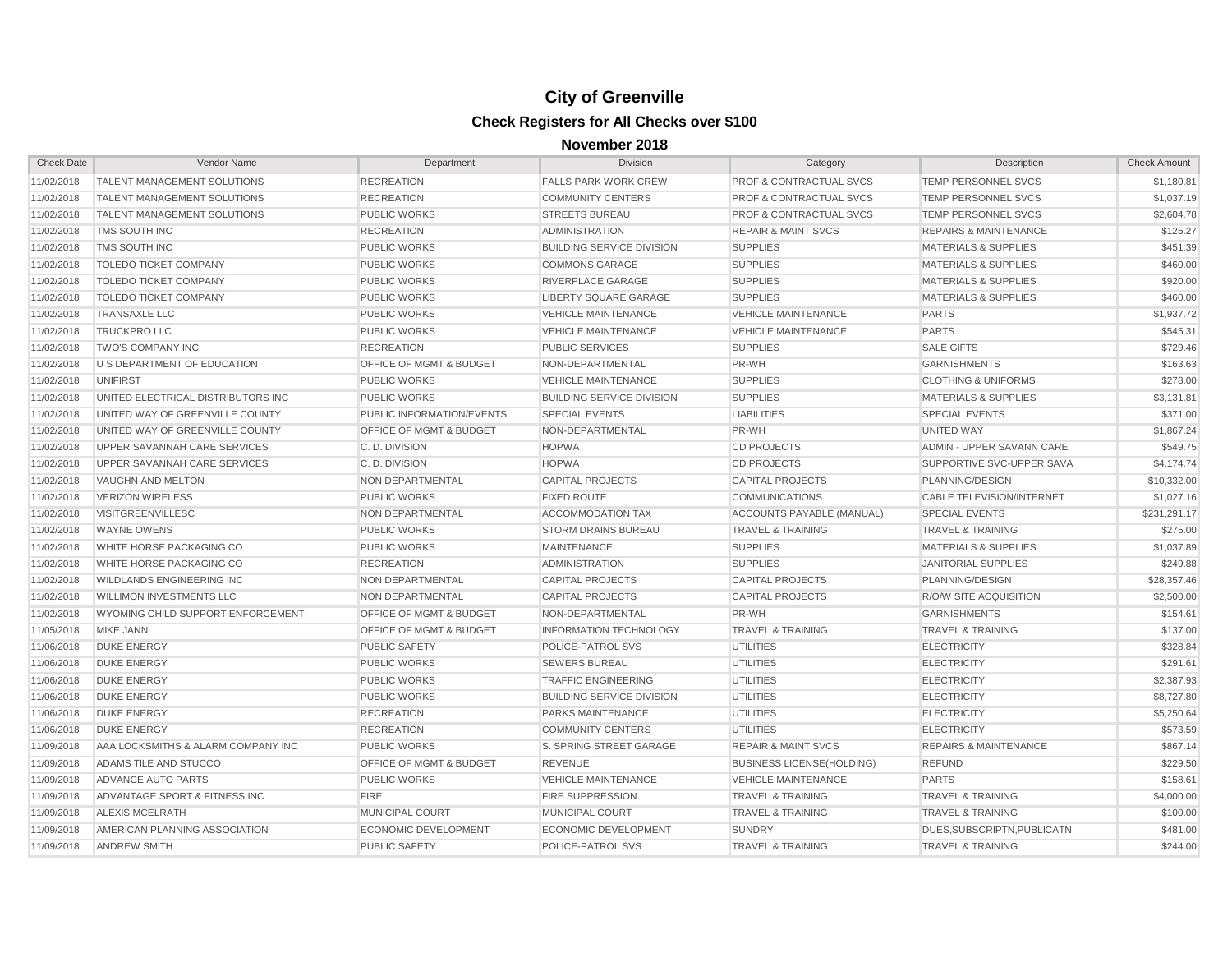| <b>Check Date</b> | Vendor Name                         | Department                         | <b>Division</b>                      | Category                           | Description                          | <b>Check Amount</b> |
|-------------------|-------------------------------------|------------------------------------|--------------------------------------|------------------------------------|--------------------------------------|---------------------|
| 11/09/2018        | <b>ANGIE PROSSER</b>                | PUBLIC INFORMATION/EVENTS          | <b>EVENTS MANAGEMENT</b>             | <b>SUPPLIES</b>                    | <b>MATERIALS &amp; SUPPLIES</b>      | \$341.99            |
| 11/09/2018        | <b>ANTHONY E BAPTIST</b>            | MUNICIPAL COURT                    | MUNICIPAL COURT                      | <b>COURT LIABILITY</b>             | <b>COURT-RESTITUTION</b>             | \$100.00            |
| 11/09/2018        | <b>APRIL M BYRD</b>                 | <b>MUNICIPAL COURT</b>             | MUNICIPAL COURT                      | <b>COURT LIABILITY</b>             | <b>COURT-RESTITUTION</b>             | \$100.00            |
| 11/09/2018        | AVL SOLUTIONS LLC                   | <b>FIRE</b>                        | <b>FIRE SUPPRESSION</b>              | <b>SUPPLIES</b>                    | <b>MATERIALS &amp; SUPPLIES</b>      | \$114.44            |
| 11/09/2018        | AXON ENTERPRISE INC                 | <b>PUBLIC SAFETY</b>               | POLICE-PATROL SVS                    | <b>SUPPLIES</b>                    | <b>MATERIALS &amp; SUPPLIES</b>      | \$1,855.00          |
| 11/09/2018        | <b>BARRY NOCKS CONSULTING</b>       | NON DEPARTMENTAL                   | <b>CAPITAL PROJECTS</b>              | <b>CAPITAL PROJECTS</b>            | PLANNING/DESIGN                      | \$1,200.00          |
| 11/09/2018        | <b>BELK</b>                         | <b>MUNICIPAL COURT</b>             | MUNICIPAL COURT                      | <b>COURT LIABILITY</b>             | <b>COURT-RESTITUTION</b>             | \$100.00            |
| 11/09/2018        | <b>BELK - ATTN. KRIS BISHOP</b>     | <b>MUNICIPAL COURT</b>             | MUNICIPAL COURT                      | <b>COURT LIABILITY</b>             | <b>COURT-RESTITUTION</b>             | \$241.40            |
| 11/09/2018        | BELK / ATTN: BRADLEY CLINKSCALES    | <b>MUNICIPAL COURT</b>             | MUNICIPAL COURT                      | <b>COURT LIABILITY</b>             | <b>COURT-RESTITUTION</b>             | \$341.00            |
| 11/09/2018        | BELK / ATTN: JORDHY PEREZ           | <b>MUNICIPAL COURT</b>             | MUNICIPAL COURT                      | <b>COURT LIABILITY</b>             | <b>COURT-RESTITUTION</b>             | \$452.00            |
| 11/09/2018        | <b>BILL TAYLOR</b>                  | <b>ECONOMIC DEVELOPMENT</b>        | <b>BUILDING &amp; PROPERTY MAINT</b> | <b>TRAVEL &amp; TRAINING</b>       | <b>LOCAL TRANSPORTATION</b>          | \$348.26            |
| 11/09/2018        | <b>BRAD RICE</b>                    | <b>ECONOMIC DEVELOPMENT</b>        | <b>BUILDING &amp; PROPERTY MAINT</b> | <b>TRAVEL &amp; TRAINING</b>       | <b>TRAVEL &amp; TRAINING</b>         | \$332.00            |
| 11/09/2018        | <b>BRAGG WASTE SERVICES INC.</b>    | <b>RECREATION</b>                  | PARKS MAINTENANCE                    | <b>PROF &amp; CONTRACTUAL SVCS</b> | <b>SERVICE &amp; MAINT CONTRACTS</b> | \$727.87            |
| 11/09/2018        | <b>BRAVO1 PROTECTION</b>            | <b>PUBLIC WORKS</b>                | PARKING ADMINISTRATION               | <b>PROF &amp; CONTRACTUAL SVCS</b> | <b>SERVICE &amp; MAINT CONTRACTS</b> | \$3,488.38          |
| 11/09/2018        | <b>BREATHING AIR SYSTEMS</b>        | <b>FIRE</b>                        | <b>FIRE SUPPRESSION</b>              | <b>VEHICLE MAINTENANCE</b>         | <b>PARTS</b>                         | \$351.08            |
| 11/09/2018        | <b>BURDETTE ENGINEERING, INC.</b>   | NON DEPARTMENTAL                   | <b>CAPITAL PROJECTS</b>              | <b>CAPITAL PROJECTS</b>            | <b>PROJECT EXPENSE</b>               | \$2,750.00          |
| 11/09/2018        | C PATE JR STUDIO & GALLERY          | NON DEPARTMENTAL                   | <b>CAPITAL PROJECTS</b>              | <b>CAPITAL PROJECTS</b>            | <b>CONSTRUCTION</b>                  | \$2,500.00          |
| 11/09/2018        | C.A. CARTER INC                     | <b>PUBLIC WORKS</b>                | <b>STORM DRAINS BUREAU</b>           | <b>SUPPLIES</b>                    | <b>CONSTRUCTION &amp; REPAIR</b>     | \$334.29            |
| 11/09/2018        | C.A. CARTER INC                     | <b>PUBLIC WORKS</b>                | <b>SEWERS BUREAU</b>                 | <b>SUPPLIES</b>                    | <b>MATERIALS &amp; SUPPLIES</b>      | \$440.26            |
| 11/09/2018        | <b>C.A. CARTER INC</b>              | <b>PUBLIC WORKS</b>                | <b>STORM DRAINS BUREAU</b>           | <b>SUPPLIES</b>                    | <b>MATERIALS &amp; SUPPLIES</b>      | \$792.16            |
| 11/09/2018        | C.A. CARTER INC                     | <b>PUBLIC WORKS</b>                | <b>STREETS BUREAU</b>                | <b>SUPPLIES</b>                    | <b>MATERIALS &amp; SUPPLIES</b>      | \$694.66            |
| 11/09/2018        | CAPITOL CONSTRUCTION OF THE CAROLIN | NON DEPARTMENTAL                   | <b>CAPITAL PROJECTS</b>              | <b>CAPITAL PROJECTS</b>            | <b>CONSTRUCTION</b>                  | \$186,747.13        |
| 11/09/2018        | CARDIAC SCIENCE INC                 | <b>FIRE</b>                        | <b>FIRE SUPPRESSION</b>              | <b>SUPPLIES</b>                    | OTHER MEDICAL SUPPLIES               | \$4,675.54          |
| 11/09/2018        | CAROLINA INDUSTRIAL EQUIPMENT INC   | <b>PUBLIC WORKS</b>                | <b>FLEET</b>                         | <b>VEHICLE MAINTENANCE</b>         | <b>OUTSIDE REPAIRS</b>               | \$1,304.62          |
| 11/09/2018        | CAROLINA INTERNATIONAL TRUCKS       | <b>FIRE</b>                        | <b>FIRE SUPPRESSION</b>              | <b>VEHICLE MAINTENANCE</b>         | <b>PARTS</b>                         | \$703.82            |
| 11/09/2018        | CAROLINA LAWN & TRACTOR INC         | <b>RECREATION</b>                  | PARKS MAINTENANCE                    | <b>SUPPLIES</b>                    | <b>MATERIALS &amp; SUPPLIES</b>      | \$1,136.78          |
| 11/09/2018        | CAROLINA LAWN & TRACTOR INC         | <b>RECREATION</b>                  | PARKS MAINTENANCE                    | <b>REPAIR &amp; MAINT SVCS</b>     | <b>REPAIRS &amp; MAINTENANCE</b>     | \$353.64            |
| 11/09/2018        | CAROLINA MASONRY COMPANY, INC.      | <b>RECREATION</b>                  | <b>FALLS PARK WORK CREW</b>          | <b>REPAIR &amp; MAINT SVCS</b>     | <b>REPAIRS &amp; MAINTENANCE</b>     | \$2,490.00          |
| 11/09/2018        | CARSON'S NUT-BOLT & TOOL CO INC     | <b>FIRE</b>                        | <b>FIRE SUPPRESSION</b>              | <b>VEHICLE MAINTENANCE</b>         | <b>PARTS</b>                         | \$302.26            |
| 11/09/2018        | CASON COMPANIES CAROLINA MULCH PLUS | <b>RECREATION</b>                  | RIGHTS-OF-WAY                        | <b>PROF &amp; CONTRACTUAL SVCS</b> | <b>SERVICE &amp; MAINT CONTRACTS</b> | \$36,606.97         |
| 11/09/2018        | CASSIDY BASSIE WORKING CASH SAT MRK | PUBLIC INFORMATION/EVENTS          | <b>SPECIAL EVENTS</b>                | <b>RECREATION FEES</b>             | <b>WORKING CASH</b>                  | \$110.00            |
| 11/09/2018        | CHARTER COMMUNICATIONS              | <b>PUBLIC SAFETY</b>               | NARCOTICS FUNDS                      | <b>PROF &amp; CONTRACTUAL SVCS</b> | <b>RENTAL OF REAL PROPERTY</b>       | \$737.69            |
| 11/09/2018        | CHARTER COMMUNICATIONS              | <b>PUBLIC WORKS</b>                | <b>PARKING LOTS</b>                  | <b>COMMUNICATIONS</b>              | <b>WEST END PARK &amp; RIDE</b>      | \$147.66            |
| 11/09/2018        | <b>CHARTER COMMUNICATIONS</b>       | <b>PUBLIC WORKS</b>                | PARKING ADMINISTRATION               | <b>PROF &amp; CONTRACTUAL SVCS</b> | <b>SERVICE &amp; MAINT CONTRACTS</b> | \$1,278.67          |
| 11/09/2018        | CHARTER COMMUNICATIONS              | <b>PUBLIC WORKS</b>                | <b>RESIDENTIAL COLL BUREAU</b>       | <b>PROF &amp; CONTRACTUAL SVCS</b> | MAINTENANCE CONTRACTS                | \$459.92            |
| 11/09/2018        | CHARTER COMMUNICATIONS              | <b>PUBLIC WORKS</b>                | <b>SEWERS BUREAU</b>                 | <b>PROF &amp; CONTRACTUAL SVCS</b> | MAINTENANCE CONTRACTS                | \$459.92            |
| 11/09/2018        | <b>CHARTER COMMUNICATIONS</b>       | <b>PUBLIC WORKS</b>                | <b>PARKING LOTS</b>                  | <b>COMMUNICATIONS</b>              | <b>BSWA</b>                          | \$124.59            |
| 11/09/2018        | CHARTER COMMUNICATIONS              | <b>PUBLIC WORKS</b>                | <b>STORM DRAINS BUREAU</b>           | <b>PROF &amp; CONTRACTUAL SVCS</b> | <b>SERVICE &amp; MAINT CONTRACTS</b> | \$459.92            |
| 11/09/2018        | CHARTER COMMUNICATIONS              | <b>OFFICE OF MGMT &amp; BUDGET</b> | <b>INFORMATION TECHNOLOGY</b>        | <b>COMMUNICATIONS</b>              | TELECOMMUNICATIONS/WIRELE            | \$9,056.22          |
| 11/09/2018        | <b>CHARTER COMMUNICATIONS</b>       | <b>FIRE</b>                        | <b>FIRE SUPPRESSION</b>              | <b>COMMUNICATIONS</b>              | <b>CABLE TELEVISION/INTERNET</b>     | \$1,539.47          |
| 11/09/2018        | <b>CHARTER COMMUNICATIONS</b>       | <b>RECREATION</b>                  | <b>COMMUNITY CENTERS</b>             | <b>COMMUNICATIONS</b>              | <b>CABLE TELEVISION/INTERNET</b>     | \$124.59            |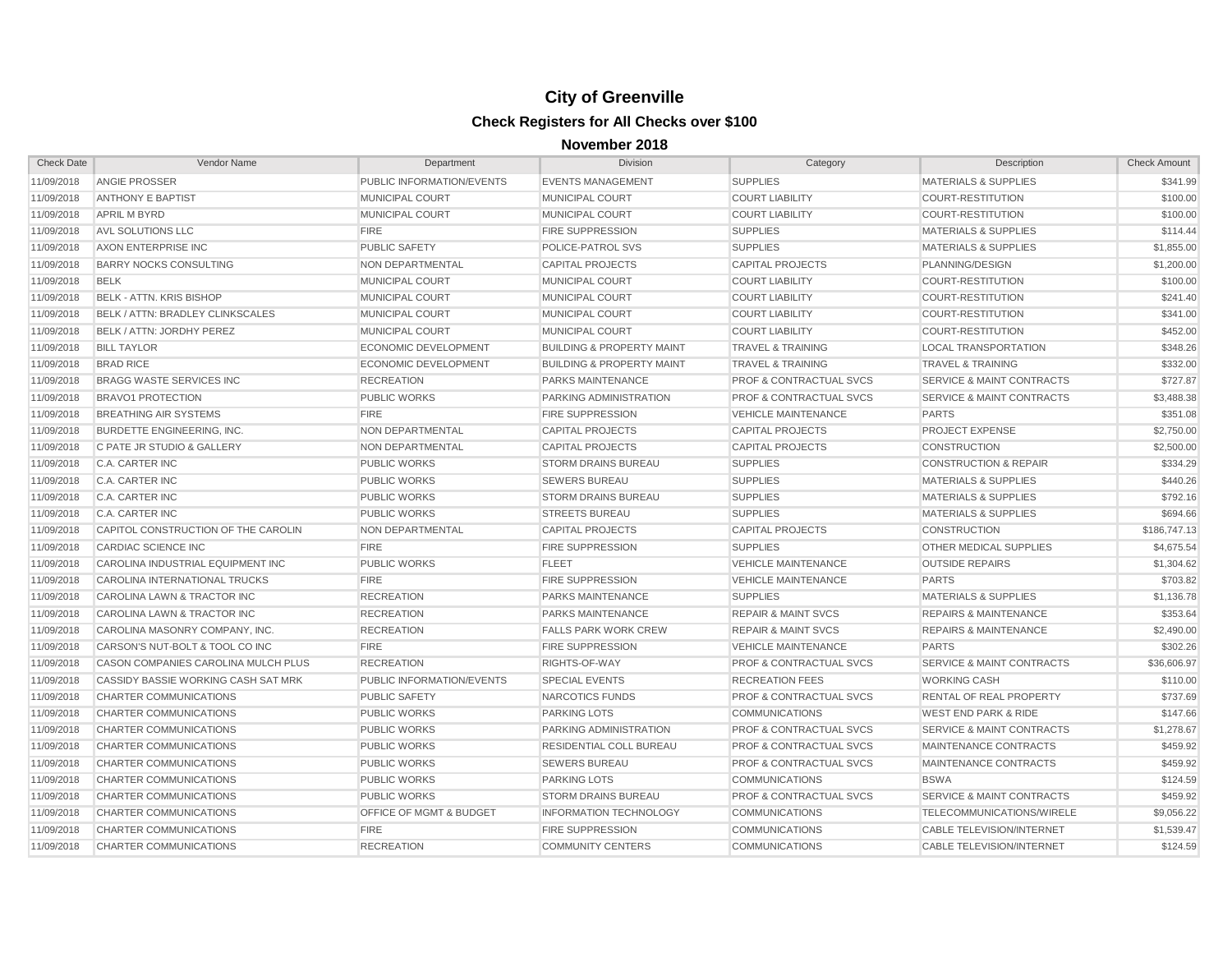| <b>Check Date</b> | Vendor Name                           | Department                         | <b>Division</b>                      | Category                           | Description                          | <b>Check Amount</b> |
|-------------------|---------------------------------------|------------------------------------|--------------------------------------|------------------------------------|--------------------------------------|---------------------|
| 11/09/2018        | CHARTER COMMUNICATIONS                | <b>PUBLIC WORKS</b>                | <b>FLEET</b>                         | PROF & CONTRACTUAL SVCS            | SERVICE & MAINT CONTRACTS            | \$459.92            |
| 11/09/2018        | CHARTER COMMUNICATIONS                | <b>PUBLIC WORKS</b>                | <b>STREETS BUREAU</b>                | <b>PROF &amp; CONTRACTUAL SVCS</b> | <b>SERVICE &amp; MAINT CONTRACTS</b> | \$459.92            |
| 11/09/2018        | CHARTER COMMUNICATIONS                | NON DEPARTMENTAL                   | <b>CAPITAL PROJECTS</b>              | <b>CAPITAL PROJECTS</b>            | <b>EQUIPMENT</b>                     | \$1,698.96          |
| 11/09/2018        | <b>CHRISTOPHER SALTERS</b>            | <b>ECONOMIC DEVELOPMENT</b>        | <b>BUILDING &amp; PROPERTY MAINT</b> | <b>TRAVEL &amp; TRAINING</b>       | <b>LOCAL TRANSPORTATION</b>          | \$317.74            |
| 11/09/2018        | <b>CINCINNATI SYSTEMS INC</b>         | <b>PUBLIC WORKS</b>                | ONE GARAGE                           | <b>REPAIR &amp; MAINT SVCS</b>     | <b>REPAIRS &amp; MAINTENANCE</b>     | \$180.00            |
| 11/09/2018        | <b>CINCINNATI SYSTEMS INC</b>         | <b>PUBLIC WORKS</b>                | RIVERPLACE GARAGE                    | <b>REPAIR &amp; MAINT SVCS</b>     | <b>REPAIRS &amp; MAINTENANCE</b>     | \$180.00            |
| 11/09/2018        | <b>CINTAS</b>                         | <b>PUBLIC WORKS</b>                | <b>FLEET</b>                         | <b>SUPPLIES</b>                    | <b>CLOTHING &amp; UNIFORMS</b>       | \$322.55            |
| 11/09/2018        | <b>CITY OF GREENVILLE</b>             | <b>RECREATION</b>                  | <b>PUBLIC SERVICES</b>               | <b>TAX LIABILITIES</b>             | <b>HOSPITALITY TAXES</b>             | \$134.39            |
| 11/09/2018        | <b>CITY WELDING SERVICE</b>           | <b>PUBLIC WORKS</b>                | <b>FLEET</b>                         | <b>VEHICLE MAINTENANCE</b>         | <b>OUTSIDE REPAIRS</b>               | \$4,670.00          |
| 11/09/2018        | COLONIAL FUEL & LUBRICANT SERVICES    | <b>PUBLIC WORKS</b>                | <b>FIXED ROUTE</b>                   | <b>VEHICLE MAINTENANCE</b>         | <b>LUBRICANTS</b>                    | \$3,045.90          |
| 11/09/2018        | CONSOLIDATED PIPE & SUPPLY CO INC     | <b>PUBLIC WORKS</b>                | <b>CBD TIF CREW</b>                  | <b>SUPPLIES</b>                    | <b>MATERIALS &amp; SUPPLIES</b>      | \$460.50            |
| 11/09/2018        | <b>CUMMINS ATLANTIC</b>               | <b>FIRE</b>                        | <b>FIRE SUPPRESSION</b>              | <b>VEHICLE MAINTENANCE</b>         | <b>PARTS</b>                         | \$217.08            |
| 11/09/2018        | DANA SAFETY SUPPLY INC                | <b>FIRE</b>                        | <b>FIRE SUPPRESSION</b>              | <b>VEHICLE MAINTENANCE</b>         | <b>PARTS</b>                         | \$192.27            |
| 11/09/2018        | DEBORAH K LEPOROWSKI PSY. D. LLC      | <b>HUMAN RESOURCES</b>             | <b>HUMAN RESOURCES</b>               | <b>PROF &amp; CONTRACTUAL SVCS</b> | PROFESSIONAL SERVICES                | \$1,275.00          |
| 11/09/2018        | <b>DELL MARKETING LP</b>              | OFFICE OF MGMT & BUDGET            | <b>REVENUE</b>                       | <b>SUPPLIES</b>                    | <b>OFFICE SUPPLIES&amp;MATERIALS</b> | \$368.95            |
| 11/09/2018        | <b>DELL MARKETING LP</b>              | <b>PUBLIC SAFETY</b>               | POLICE-PATROL SVS                    | <b>SUPPLIES</b>                    | <b>MATERIALS &amp; SUPPLIES</b>      | \$1,176.49          |
| 11/09/2018        | <b>DESIGNLAB INC</b>                  | <b>FIRE</b>                        | <b>FIRE SUPPRESSION</b>              | <b>SUPPLIES</b>                    | <b>CLOTHING &amp; UNIFORMS</b>       | \$3,415.86          |
| 11/09/2018        | <b>DESIGNLAB INC</b>                  | <b>PUBLIC SAFETY</b>               | POLICE-PATROL SVS                    | <b>SUPPLIES</b>                    | <b>CLOTHING &amp; UNIFORMS</b>       | \$8,686.42          |
| 11/09/2018        | <b>DESIGNLAB INC</b>                  | <b>PUBLIC SAFETY</b>               | <b>POLICE-PATROL SVS</b>             | <b>SUPPLIES</b>                    | <b>MATERIALS &amp; SUPPLIES</b>      | \$1,843.14          |
| 11/09/2018        | <b>DESIGNLAB INC</b>                  | <b>PUBLIC WORKS</b>                | <b>ENFORCEMENT</b>                   | <b>SUPPLIES</b>                    | <b>CLOTHING &amp; UNIFORMS</b>       | \$630.70            |
| 11/09/2018        | <b>DEVSOFT SOLUTIONS LLC</b>          | <b>OFFICE OF MGMT &amp; BUDGET</b> | <b>INFORMATION TECHNOLOGY</b>        | <b>PROF &amp; CONTRACTUAL SVCS</b> | <b>PROFESSIONAL SERVICES</b>         | \$465.00            |
| 11/09/2018        | DIVERSIFIED ELECTRONICS INC           | <b>FIRE</b>                        | <b>FIRE SERVICES</b>                 | <b>REPAIR &amp; MAINT SVCS</b>     | <b>RADIO MAINTENANCE</b>             | \$1,560.00          |
| 11/09/2018        | <b>DOCUSIGN INC</b>                   | <b>PUBLIC WORKS</b>                | <b>CONSTRUCTION &amp; INSPECTION</b> | <b>SUPPLIES</b>                    | <b>MATERIALS &amp; SUPPLIES</b>      | \$626.53            |
| 11/09/2018        | DOWNTOWN YOGA GREENVILLE              | <b>HUMAN RESOURCES</b>             | <b>HEALTH CARE</b>                   | <b>SUNDRY</b>                      | <b>WELLNESS ACTIVITIES</b>           | \$240.00            |
| 11/09/2018        | <b>DUKE ENERGY</b>                    | C.D. DIVISION                      | <b>CDBG PROJECTS</b>                 | <b>CD PROJECTS</b>                 | PUBLIC SERVICES (GENERAL)            | \$267.39            |
| 11/09/2018        | <b>DUKE ENERGY</b>                    | <b>FIRE</b>                        | <b>FIRE SERVICES</b>                 | <b>UTILITIES</b>                   | <b>ELECTRICITY</b>                   | \$1,937.31          |
| 11/09/2018        | <b>ECHOLS OIL COMPANY INC</b>         | <b>PUBLIC WORKS</b>                | <b>FLEET</b>                         | <b>VEHICLE MAINTENANCE</b>         | <b>FUEL</b>                          | \$22,390.15         |
| 11/09/2018        | <b>EMPLOYMENT SCREENING RESOURCES</b> | <b>HUMAN RESOURCES</b>             | <b>HUMAN RESOURCES</b>               | <b>PROF &amp; CONTRACTUAL SVCS</b> | PROFESSIONAL SERVICES                | \$633.75            |
| 11/09/2018        | <b>ENTERPRISE RENT A CAR</b>          | <b>PUBLIC SAFETY</b>               | POLICE-PATROL SVS                    | <b>TRAVEL &amp; TRAINING</b>       | <b>TRAVEL &amp; TRAINING</b>         | \$1,054.84          |
| 11/09/2018        | <b>EPIGRAPHICS INC</b>                | <b>PUBLIC WORKS</b>                | <b>FIXED ROUTE</b>                   | <b>PRINTING</b>                    | <b>PRINTING &amp; BINDING</b>        | \$149.68            |
| 11/09/2018        | <b>ERIC K ENGLEHARDT</b>              | <b>MUNICIPAL COURT</b>             | <b>MUNICIPAL COURT</b>               | <b>COURT LIABILITY</b>             | <b>COURT-RESTITUTION</b>             | \$230.00            |
| 11/09/2018        | <b>FAIRWAY FORD INC</b>               | <b>PUBLIC WORKS</b>                | <b>FLEET</b>                         | <b>VEHICLE MAINTENANCE</b>         | <b>OUTSIDE REPAIRS</b>               | \$230.00            |
| 11/09/2018        | <b>FEDEX OFFICE</b>                   | <b>HUMAN RESOURCES</b>             | <b>HUMAN RESOURCES</b>               | <b>PRINTING</b>                    | PRINTING & BINDING                   | \$2,317.38          |
| 11/09/2018        | <b>FGP INTERNATIONAL</b>              | <b>PUBLIC SAFETY</b>               | POLICE-PATROL SVS                    | <b>PROF &amp; CONTRACTUAL SVCS</b> | TEMP PERSONNEL SVCS                  | \$351.64            |
| 11/09/2018        | <b>FGP INTERNATIONAL</b>              | <b>ECONOMIC DEVELOPMENT</b>        | PLANNING AND ZONING                  | <b>PROF &amp; CONTRACTUAL SVCS</b> | <b>TEMP PERSONNEL SVCS</b>           | \$854.08            |
| 11/09/2018        | <b>FGP INTERNATIONAL</b>              | <b>OFFICE OF MGMT &amp; BUDGET</b> | <b>REVENUE</b>                       | <b>PROF &amp; CONTRACTUAL SVCS</b> | TEMP PERSONNEL SVCS                  | \$391.19            |
| 11/09/2018        | <b>FIRST SUN EAP</b>                  | <b>HUMAN RESOURCES</b>             | <b>OCCUPATIONAL HEALTH</b>           | <b>PROF &amp; CONTRACTUAL SVCS</b> | PROFESSIONAL SERVICES                | \$1,554.00          |
| 11/09/2018        | <b>FIRST TEAM SPORTS CENTER</b>       | <b>RECREATION</b>                  | <b>PARKS MAINTENANCE</b>             | <b>SUPPLIES</b>                    | <b>MATERIALS &amp; SUPPLIES</b>      | \$461.00            |
| 11/09/2018        | <b>FOOTHILLS VETERINARY HOSPITAL</b>  | <b>PUBLIC SAFETY</b>               | <b>POLICE-PATROL SVS</b>             | <b>SUNDRY</b>                      | <b>MISCELLANEOUS</b>                 | \$592.94            |
| 11/09/2018        | <b>FORTILINE</b>                      | <b>PUBLIC WORKS</b>                | <b>CBD TIF CREW</b>                  | <b>SUPPLIES</b>                    | <b>MATERIALS &amp; SUPPLIES</b>      | \$333.54            |
| 11/09/2018        | <b>FREELAND &amp; ASSOCIATES</b>      | <b>NON DEPARTMENTAL</b>            | <b>CAPITAL PROJECTS</b>              | <b>CAPITAL PROJECTS</b>            | PLANNING/DESIGN                      | \$6,950.00          |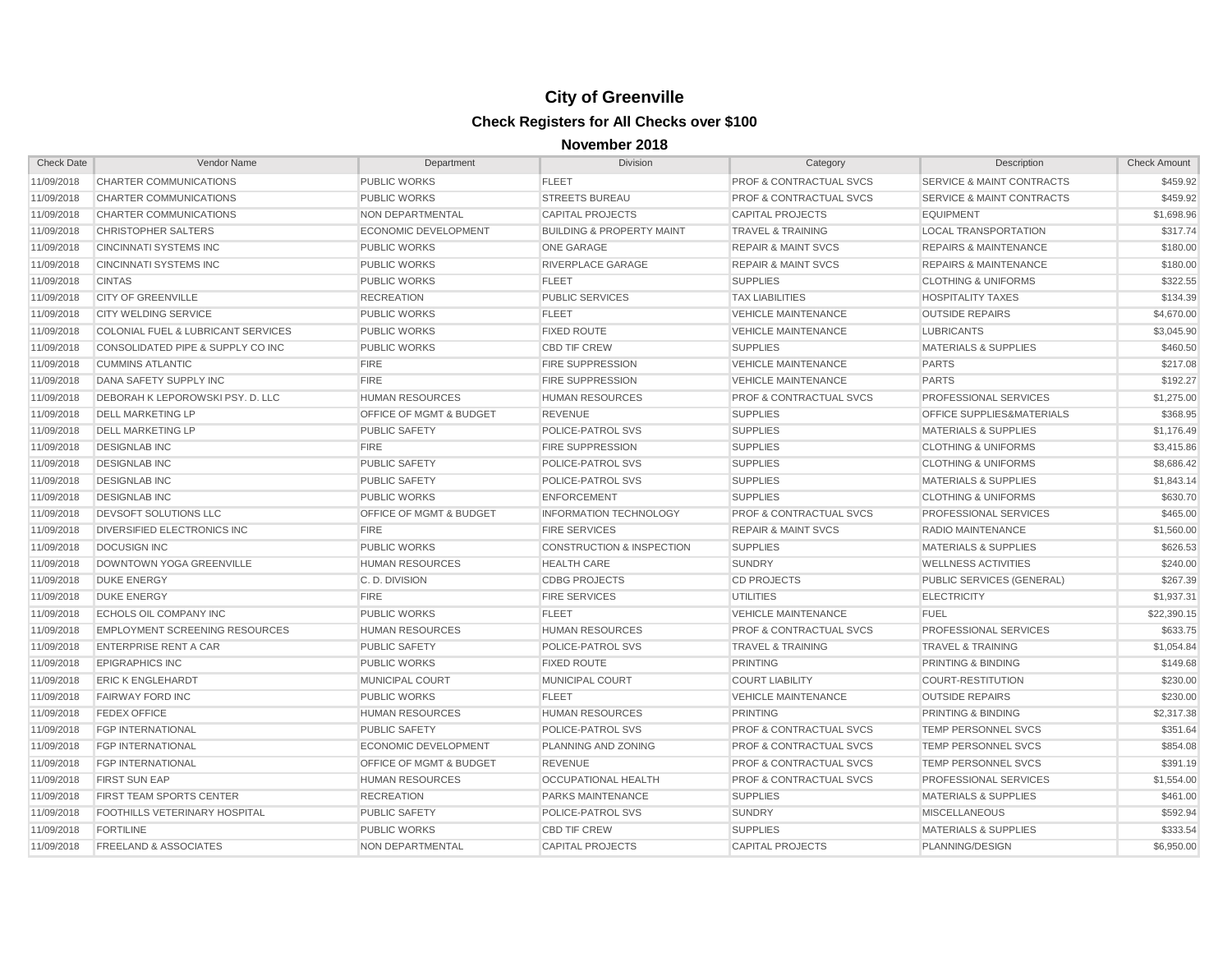| <b>Check Date</b> | Vendor Name                                | Department                         | <b>Division</b>                      | Category                           | Description                          | <b>Check Amount</b> |
|-------------------|--------------------------------------------|------------------------------------|--------------------------------------|------------------------------------|--------------------------------------|---------------------|
| 11/09/2018        | <b>FROG 911</b>                            | <b>FIRE</b>                        | <b>FIRE SUPPRESSION</b>              | <b>VEHICLE MAINTENANCE</b>         | <b>PARTS</b>                         | \$254.40            |
| 11/09/2018        | <b>GALLS LLC</b>                           | <b>PUBLIC SAFETY</b>               | POLICE-PATROL SVS                    | <b>SUPPLIES</b>                    | <b>CLOTHING &amp; UNIFORMS</b>       | \$185.04            |
| 11/09/2018        | GARRETT'S DISCOUNT GOLF CARTS LLC          | PUBLIC INFORMATION/EVENTS          | <b>EVENTS MANAGEMENT</b>             | <b>PROF &amp; CONTRACTUAL SVCS</b> | <b>SHOW MANAGEMENT EXP</b>           | \$397.50            |
| 11/09/2018        | <b>GCR TIRE CENTERS</b>                    | <b>PUBLIC WORKS</b>                | <b>FIXED ROUTE</b>                   | <b>VEHICLE MAINTENANCE</b>         | <b>TIRES AND TUBES</b>               | \$670.00            |
| 11/09/2018        | <b>GEORGIA BARK COMPANY</b>                | <b>RECREATION</b>                  | <b>FALLS PARK WORK CREW</b>          | <b>SUPPLIES</b>                    | <b>MATERIALS &amp; SUPPLIES</b>      | \$1,431.00          |
| 11/09/2018        | <b>GILLIG LLC</b>                          | <b>PUBLIC WORKS</b>                | <b>VEHICLE MAINTENANCE</b>           | <b>VEHICLE MAINTENANCE</b>         | <b>PARTS</b>                         | \$3,167.02          |
| 11/09/2018        | GRAINGER 803858935                         | <b>FIRE</b>                        | <b>FIRE SUPPRESSION</b>              | <b>SUPPLIES</b>                    | <b>MATERIALS &amp; SUPPLIES</b>      | \$413.58            |
| 11/09/2018        | <b>GREATER GREENVILLE SANITATION COMMI</b> | <b>CITY MANAGER</b>                | NON-DEPARTMENTAL                     | <b>PROF &amp; CONTRACTUAL SVCS</b> | ANNEXATION AGREEMENTS                | \$225,000.00        |
| 11/09/2018        | <b>GREENE FINNEY LLP</b>                   | <b>OFFICE OF MGMT &amp; BUDGET</b> | <b>ACCOUNTING</b>                    | <b>PROF &amp; CONTRACTUAL SVCS</b> | <b>PROFESSIONAL SERVICES</b>         | \$35,250.00         |
| 11/09/2018        | <b>GREENVILLE ARENA DISTRICT</b>           | <b>PUBLIC WORKS</b>                | <b>PARKING LOTS</b>                  | LIAB-BI-LO ARENA PARKING           | PARKING-LEASES                       | \$16,352.62         |
| 11/09/2018        | <b>GREENVILLE COUNTY</b>                   | MUNICIPAL COURT                    | <b>MUNICIPAL COURT</b>               | <b>PROF &amp; CONTRACTUAL SVCS</b> | <b>PROFESSIONAL SERVICES</b>         | \$26,853.84         |
| 11/09/2018        | GREENVILLE COUNTY ANIMAL CARE SERV         | <b>PUBLIC SAFETY</b>               | POLICE-PATROL SVS                    | <b>PROF &amp; CONTRACTUAL SVCS</b> | <b>SERVICE &amp; MAINT CONTRACTS</b> | \$1,600.00          |
| 11/09/2018        | <b>GREENVILLE JAZZ COLLECTIVE</b>          | PUBLIC INFORMATION/EVENTS          | <b>EVENTS MANAGEMENT</b>             | <b>PROF &amp; CONTRACTUAL SVCS</b> | <b>PROFESSIONAL SERVICES</b>         | \$500.00            |
| 11/09/2018        | <b>GREENVILLE OFFICE SUPPLY CO INC</b>     | MUNICIPAL COURT                    | <b>MUNICIPAL COURT</b>               | <b>SUPPLIES</b>                    | <b>MATERIALS &amp; SUPPLIES</b>      | \$732.76            |
| 11/09/2018        | GREENVILLE OFFICE SUPPLY CO INC            | <b>FIRE</b>                        | <b>FIRE SUPPRESSION</b>              | <b>SUPPLIES</b>                    | <b>MATERIALS &amp; SUPPLIES</b>      | \$171.66            |
| 11/09/2018        | GREENVILLE OFFICE SUPPLY CO INC            | <b>PUBLIC WORKS</b>                | STORMWATER MANAGEMENT                | <b>SUPPLIES</b>                    | OFFICE SUPPLIES&MATERIALS            | \$139.66            |
| 11/09/2018        | GREENVILLE OFFICE SUPPLY CO INC            | <b>HUMAN RESOURCES</b>             | OCCUPATIONAL HEALTH                  | <b>SUPPLIES</b>                    | <b>MATERIALS &amp; SUPPLIES</b>      | \$347.35            |
| 11/09/2018        | <b>GREENVILLE OFFICE SUPPLY CO INC</b>     | OFFICE OF MGMT & BUDGET            | <b>REVENUE</b>                       | <b>SUPPLIES</b>                    | OFFICE SUPPLIES&MATERIALS            | \$440.41            |
| 11/09/2018        | <b>GREENVILLE OFFICE SUPPLY CO INC</b>     | <b>PUBLIC WORKS</b>                | PARKING ADMINISTRATION               | <b>SUPPLIES</b>                    | <b>CLOTHING &amp; UNIFORMS</b>       | \$1,361.49          |
| 11/09/2018        | <b>GREENWORKS RECYLING INC</b>             | <b>RECREATION</b>                  | TREE MAINTENANCE BUREAU              | <b>PROF &amp; CONTRACTUAL SVCS</b> | <b>PROFESSIONAL SERVICES</b>         | \$2,400.00          |
| 11/09/2018        | <b>GREGORY PEST SOLUTIONS</b>              | <b>PUBLIC WORKS</b>                | <b>BUILDING SERVICE DIVISION</b>     | <b>PROF &amp; CONTRACTUAL SVCS</b> | <b>SERVICE &amp; MAINT CONTRACTS</b> | \$526.50            |
| 11/09/2018        | <b>HANDI CLEAN PRODUCTS</b>                | <b>FIRE</b>                        | <b>FIRE SUPPRESSION</b>              | <b>SUPPLIES</b>                    | <b>JANITORIAL SUPPLIES</b>           | \$2,909.65          |
| 11/09/2018        | HART TOOLS CO                              | <b>FIRE</b>                        | <b>FIRE SERVICES</b>                 | <b>SUPPLIES</b>                    | <b>MATERIALS &amp; SUPPLIES</b>      | \$208.32            |
| 11/09/2018        | HDR INC                                    | <b>PUBLIC WORKS</b>                | STORMWATER MANAGEMENT                | <b>PROF &amp; CONTRACTUAL SVCS</b> | <b>PROFESSIONAL SERVICES</b>         | \$11,110.45         |
| 11/09/2018        | HOLDER ELECTRIC SUPPLY INC                 | <b>FIRE</b>                        | <b>FIRE SUPPRESSION</b>              | <b>VEHICLE MAINTENANCE</b>         | <b>PARTS</b>                         | \$336.72            |
| 11/09/2018        | HOME DEPOT CREDIT SERVICE 0978             | <b>PUBLIC WORKS</b>                | NON VEHICLE MAINTENANCE              | <b>SUPPLIES</b>                    | <b>MATERIALS &amp; SUPPLIES</b>      | \$162.86            |
| 11/09/2018        | HOME DEPOT CREDIT SERVICE 1679             | <b>PUBLIC WORKS</b>                | <b>FLEET</b>                         | <b>SUPPLIES</b>                    | <b>MATERIALS &amp; SUPPLIES</b>      | \$196.56            |
| 11/09/2018        | HOME DEPOT CREDIT SERVICE 5922             | <b>RECREATION</b>                  | <b>PARKS MAINTENANCE</b>             | <b>SUPPLIES</b>                    | <b>MATERIALS &amp; SUPPLIES</b>      | \$260.82            |
| 11/09/2018        | <b>HUMAN RELATIONS COMMISSION</b>          | C. D. DIVISION                     | <b>CDBG PROJECTS</b>                 | <b>CD PROJECTS</b>                 | PUBLIC SERVICES (GENERAL)            | \$1,950.00          |
| 11/09/2018        | <b>HYDRAULIC ONSITE EQUIPMENT REPAIR</b>   | <b>PUBLIC WORKS</b>                | <b>FLEET</b>                         | <b>SUPPLIES</b>                    | <b>MATERIALS &amp; SUPPLIES</b>      | \$275.42            |
| 11/09/2018        | <b>IFEA</b>                                | PUBLIC INFORMATION/EVENTS          | <b>SPECIAL EVENTS</b>                | <b>SUNDRY</b>                      | DUES.SUBSCRIPTN.PUBLICATN            | \$910.00            |
| 11/09/2018        | <b>IRON MOUNTAIN 27128</b>                 | OFFICE OF MGMT & BUDGET            | <b>PURCHASING</b>                    | <b>SUPPLIES</b>                    | <b>OFFICE SUPPLIES&amp;MATERIALS</b> | \$107.18            |
| 11/09/2018        | <b>IRON MOUNTAIN 27128</b>                 | MUNICIPAL COURT                    | <b>MUNICIPAL COURT</b>               | <b>PROF &amp; CONTRACTUAL SVCS</b> | <b>PROFESSIONAL SERVICES</b>         | \$109.83            |
| 11/09/2018        | <b>IRON MOUNTAIN 27128</b>                 | <b>PUBLIC SAFETY</b>               | POLICE-PATROL SVS                    | <b>PROF &amp; CONTRACTUAL SVCS</b> | <b>SERVICE &amp; MAINT CONTRACTS</b> | \$295.58            |
| 11/09/2018        | <b>IVEY COMMUNICATIONS INC</b>             | <b>OFFICE OF MGMT &amp; BUDGET</b> | <b>INFORMATION TECHNOLOGY</b>        | <b>PROF &amp; CONTRACTUAL SVCS</b> | <b>SERVICE &amp; MAINT CONTRACTS</b> | \$3,375.64          |
| 11/09/2018        | <b>JACK DOHENY COMPANIES</b>               | <b>PUBLIC WORKS</b>                | <b>STORM DRAINS BUREAU</b>           | <b>SUPPLIES</b>                    | <b>CONSTRUCTION &amp; REPAIR</b>     | \$1,362.10          |
| 11/09/2018        | <b>JACK DOHENY COMPANIES</b>               | <b>PUBLIC WORKS</b>                | <b>SEWERS BUREAU</b>                 | <b>REPAIR &amp; MAINT SVCS</b>     | <b>REPAIRS &amp; MAINTENANCE</b>     | \$2,424.92          |
| 11/09/2018        | <b>JACK DOHENY COMPANIES</b>               | <b>PUBLIC WORKS</b>                | <b>FLEET</b>                         | <b>VEHICLE MAINTENANCE</b>         | <b>OUTSIDE REPAIRS</b>               | \$1,607.89          |
| 11/09/2018        | <b>JACKSON STANLEY REALTORS</b>            | <b>OFFICE OF MGMT &amp; BUDGET</b> | <b>REVENUE</b>                       | <b>BUSINESS LIC &amp; PERMITS</b>  | <b>REFUND</b>                        | \$100.00            |
| 11/09/2018        | <b>JAMES PATRICK TIMMS</b>                 | <b>ECONOMIC DEVELOPMENT</b>        | <b>BUILDING &amp; PROPERTY MAINT</b> | <b>TRAVEL &amp; TRAINING</b>       | <b>LOCAL TRANSPORTATION</b>          | \$275.77            |
| 11/09/2018        | <b>JC PENNEY - ATTN, MANAGER</b>           | <b>MUNICIPAL COURT</b>             | <b>MUNICIPAL COURT</b>               | <b>COURT LIABILITY</b>             | <b>COURT-RESTITUTION</b>             | \$810.00            |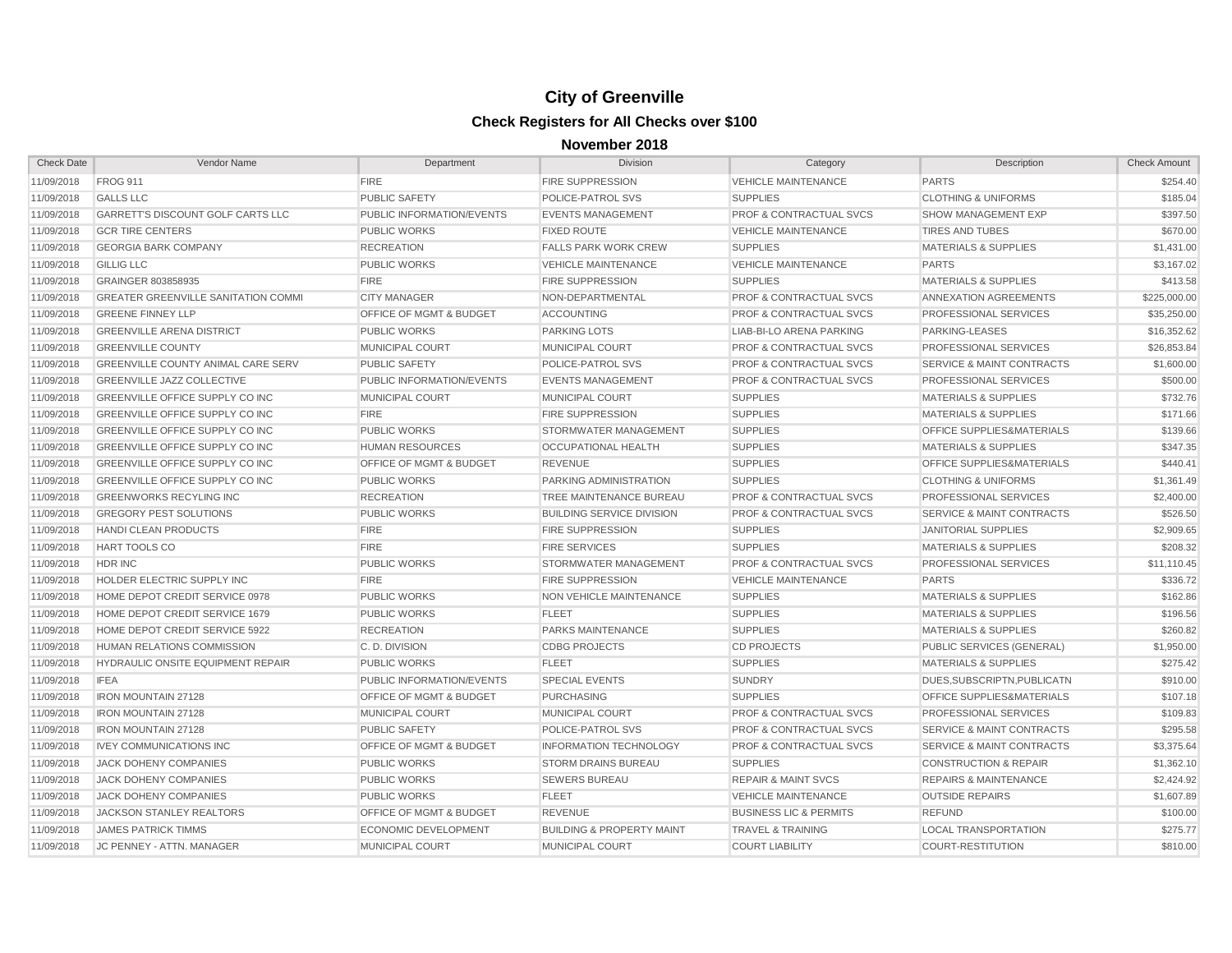| <b>Check Date</b> | Vendor Name                          | Department                         | <b>Division</b>                      | Category                           | Description                          | <b>Check Amount</b> |
|-------------------|--------------------------------------|------------------------------------|--------------------------------------|------------------------------------|--------------------------------------|---------------------|
| 11/09/2018        | <b>JOEL PATTERSON</b>                | <b>ECONOMIC DEVELOPMENT</b>        | <b>BUILDING &amp; PROPERTY MAINT</b> | <b>TRAVEL &amp; TRAINING</b>       | <b>LOCAL TRANSPORTATION</b>          | \$507.94            |
| 11/09/2018        | JOHNSON CONTROLS FIRE PROTECTION LP  | <b>PUBLIC WORKS</b>                | <b>BUILDING SERVICE DIVISION</b>     | <b>PROF &amp; CONTRACTUAL SVCS</b> | <b>SERVICE &amp; MAINT CONTRACTS</b> | \$366.00            |
| 11/09/2018        | JOHNSON CONTROLS SECURITY SOLUTIONS  | <b>PUBLIC WORKS</b>                | NON VEHICLE MAINTENANCE              | <b>PROF &amp; CONTRACTUAL SVCS</b> | <b>SERVICE &amp; MAINT CONTRACTS</b> | \$137.39            |
| 11/09/2018        | <b>JULIA HORTON</b>                  | <b>CITY MANAGER</b>                | <b>CITY MANAGER</b>                  | <b>COMMUNICATIONS</b>              | <b>OTHER</b>                         | \$120.00            |
| 11/09/2018        | <b>KELSEY WESTMORELAND</b>           | MUNICIPAL COURT                    | MUNICIPAL COURT                      | <b>COURT LIABILITY</b>             | <b>COURT-RESTITUTION</b>             | \$500.00            |
| 11/09/2018        | <b>KEVIN COX</b>                     | <b>PUBLIC SAFETY</b>               | POLICE-PATROL SVS                    | <b>TRAVEL &amp; TRAINING</b>       | <b>TRAVEL &amp; TRAINING</b>         | \$259.00            |
| 11/09/2018        | <b>KEVIN HUGHES</b>                  | <b>ECONOMIC DEVELOPMENT</b>        | <b>BUILDING &amp; PROPERTY MAINT</b> | <b>TRAVEL &amp; TRAINING</b>       | <b>LOCAL TRANSPORTATION</b>          | \$660.54            |
| 11/09/2018        | LARK & ASSOCIATES POLYGRAPH SERVICE  | <b>HUMAN RESOURCES</b>             | <b>HUMAN RESOURCES</b>               | <b>PROF &amp; CONTRACTUAL SVCS</b> | <b>PROFESSIONAL SERVICES</b>         | \$540.00            |
| 11/09/2018        | <b>LIBERTY PRESS</b>                 | OFFICE OF MGMT & BUDGET            | <b>REVENUE</b>                       | <b>PRINTING</b>                    | <b>PRINTING &amp; BINDING</b>        | \$5,077.79          |
| 11/09/2018        | <b>LIBERTY PRESS</b>                 | <b>PUBLIC SAFETY</b>               | POLICE-PATROL SVS                    | <b>PRINTING</b>                    | <b>PRINTING &amp; BINDING</b>        | \$149.50            |
| 11/09/2018        | LOWES                                | <b>FIRE</b>                        | <b>FIRE SUPPRESSION</b>              | <b>SUPPLIES</b>                    | <b>MATERIALS &amp; SUPPLIES</b>      | \$1,185.88          |
| 11/09/2018        | LOWES                                | <b>PUBLIC WORKS</b>                | <b>ENFORCEMENT</b>                   | <b>SUPPLIES</b>                    | <b>MATERIALS &amp; SUPPLIES</b>      | \$179.82            |
| 11/09/2018        | MANSFIELD OIL COMPANY OF GAINESVILL  | <b>PUBLIC WORKS</b>                | <b>FLEET</b>                         | <b>VEHICLE MAINTENANCE</b>         | <b>FUEL CARD</b>                     | \$50,198.17         |
| 11/09/2018        | <b>MARATHON STAFFING INC</b>         | PUBLIC INFORMATION/EVENTS          | <b>EVENTS MANAGEMENT</b>             | <b>PROF &amp; CONTRACTUAL SVCS</b> | TEMP PERSONNEL SVCS                  | \$736.97            |
| 11/09/2018        | <b>MARATHON STAFFING INC</b>         | <b>PUBLIC SAFETY</b>               | POLICE-DISPATCH BUREAU               | <b>PROF &amp; CONTRACTUAL SVCS</b> | <b>TEMP PERSONNEL SVCS</b>           | \$2,799.57          |
| 11/09/2018        | MARIETTA TIRE SHOP INC AND           | <b>PUBLIC WORKS</b>                | <b>CBD TIF CREW</b>                  | <b>SUPPLIES</b>                    | <b>MATERIALS &amp; SUPPLIES</b>      | \$181.25            |
| 11/09/2018        | <b>MARTHA C STIRN</b>                | MUNICIPAL COURT                    | MUNICIPAL COURT                      | <b>COURT LIABILITY</b>             | <b>COURT-RESTITUTION</b>             | \$100.00            |
| 11/09/2018        | MARVEL WARDELL                       | MUNICIPAL COURT                    | MUNICIPAL COURT                      | <b>COURT LIABILITY</b>             | <b>COURT-RESTITUTION</b>             | \$257.00            |
| 11/09/2018        | MAULDIN MIRACLE LEAGUE               | <b>PUBLIC INFORMATION/EVENTS</b>   | <b>SPECIAL EVENTS</b>                | <b>LIABILITIES</b>                 | <b>SPECIAL EVENTS</b>                | \$202.00            |
| 11/09/2018        | MERUS REFRESHMENT SERVICES INC       | <b>PUBLIC SAFETY</b>               | POLICE-PATROL SVS                    | <b>SUPPLIES</b>                    | <b>MATERIALS &amp; SUPPLIES</b>      | \$106.95            |
| 11/09/2018        | <b>MICHAEL KORS</b>                  | <b>MUNICIPAL COURT</b>             | <b>MUNICIPAL COURT</b>               | <b>COURT LIABILITY</b>             | <b>COURT-RESTITUTION</b>             | \$150.00            |
| 11/09/2018        | MIKE'S BODY SHOP                     | <b>PUBLIC WORKS</b>                | <b>FLEET</b>                         | <b>SUPPLIES</b>                    | <b>MATERIALS &amp; SUPPLIES</b>      | \$1,014.73          |
| 11/09/2018        | NAPA AUTO PARTS                      | <b>FIRE</b>                        | <b>FIRE SUPPRESSION</b>              | <b>VEHICLE MAINTENANCE</b>         | <b>PARTS</b>                         | \$1,639.58          |
| 11/09/2018        | <b>NIKOLAY KAPUSTIN</b>              | <b>RECREATION</b>                  | <b>ADMINISTRATION</b>                | <b>TRAVEL &amp; TRAINING</b>       | <b>TRAVEL &amp; TRAINING</b>         | \$421.90            |
| 11/09/2018        | <b>NORTHERN TOOL &amp; EQUIPMENT</b> | <b>PUBLIC WORKS</b>                | <b>BUILDING SERVICE DIVISION</b>     | <b>SUPPLIES</b>                    | <b>MATERIALS &amp; SUPPLIES</b>      | \$330.70            |
| 11/09/2018        | <b>NORTHERN TOOL &amp; EQUIPMENT</b> | <b>PUBLIC WORKS</b>                | <b>FLEET</b>                         | <b>SUPPLIES</b>                    | <b>MATERIALS &amp; SUPPLIES</b>      | \$346.54            |
| 11/09/2018        | O J'S DINER                          | C.D. DIVISION                      | <b>CDBG PROJECTS</b>                 | <b>CD PROJECTS</b>                 | PUBLIC SERVICES (GENERAL)            | \$162.00            |
| 11/09/2018        | OFFICE DEPOT BSD                     | <b>PUBLIC SAFETY</b>               | POLICE-PATROL SVS                    | <b>SUPPLIES</b>                    | <b>MATERIALS &amp; SUPPLIES</b>      | \$155.48            |
| 11/09/2018        | <b>OFFICE DEPOT BSD</b>              | <b>FIRE</b>                        | <b>FIRE SUPPRESSION</b>              | <b>SUPPLIES</b>                    | <b>OFFICE SUPPLIES&amp;MATERIALS</b> | \$950.45            |
| 11/09/2018        | OMNILINK SYSTEMS INC                 | <b>PUBLIC SAFETY</b>               | POLICE-PATROL SVS                    | <b>SUPPLIES</b>                    | <b>MATERIALS &amp; SUPPLIES</b>      | \$125.00            |
| 11/09/2018        | PALMETTO UTILITY PROTECTION INC      | <b>PUBLIC WORKS</b>                | <b>SEWERS BUREAU</b>                 | <b>PROF &amp; CONTRACTUAL SVCS</b> | PROFESSIONAL SERVICES                | \$1,467.70          |
| 11/09/2018        | <b>PANAGAKOS ASPHALT PAVING INC</b>  | <b>PUBLIC WORKS</b>                | <b>STREETS BUREAU</b>                | <b>SUPPLIES</b>                    | <b>MATERIALS &amp; SUPPLIES</b>      | \$152.64            |
| 11/09/2018        | PATTERSON POPE                       | <b>PUBLIC WORKS</b>                | <b>PUBLIC WORKS</b>                  | <b>SUPPLIES</b>                    | <b>MATERIALS &amp; SUPPLIES</b>      | \$151.52            |
| 11/09/2018        | <b>PERFECT DELIVERY INC</b>          | <b>PUBLIC SAFETY</b>               | POLICE-PATROL SVS                    | <b>SUPPLIES</b>                    | <b>MATERIALS &amp; SUPPLIES</b>      | \$197.79            |
| 11/09/2018        | PETERBILT STORE OF GREENVILLE, THE   | <b>PUBLIC WORKS</b>                | <b>VEHICLE MAINTENANCE</b>           | <b>VEHICLE MAINTENANCE</b>         | <b>PARTS</b>                         | \$147.17            |
| 11/09/2018        | <b>PLANNING NEXT</b>                 | NON DEPARTMENTAL                   | <b>CAPITAL PROJECTS</b>              | <b>CAPITAL PROJECTS</b>            | PLANNING/DESIGN                      | \$21,086.04         |
| 11/09/2018        | <b>PRAXAIR DISTRIBUTION INC</b>      | <b>PUBLIC WORKS</b>                | <b>FLEET</b>                         | <b>SUPPLIES</b>                    | <b>MATERIALS &amp; SUPPLIES</b>      | \$234.96            |
| 11/09/2018        | <b>PRESORT PLUS INC</b>              | OFFICE OF MGMT & BUDGET            | <b>PURCHASING</b>                    | <b>COMMUNICATIONS</b>              | POSTAGE                              | \$3,908.35          |
| 11/09/2018        | PRINT SPECIALTY INC/EAGLE PRINTING/  | <b>FIRE</b>                        | <b>FIRE SUPPRESSION</b>              | <b>SUPPLIES</b>                    | <b>CLOTHING &amp; UNIFORMS</b>       | \$342.78            |
| 11/09/2018        | <b>PRINTTEK INC</b>                  | <b>PUBLIC WORKS</b>                | <b>RECYCLING</b>                     | <b>SUPPLIES</b>                    | <b>MATERIALS &amp; SUPPLIES</b>      | \$1,561.23          |
| 11/09/2018        | <b>PROFORMA</b>                      | <b>OFFICE OF MGMT &amp; BUDGET</b> | <b>REVENUE</b>                       | <b>PRINTING</b>                    | <b>PRINTING &amp; BINDING</b>        | \$193.09            |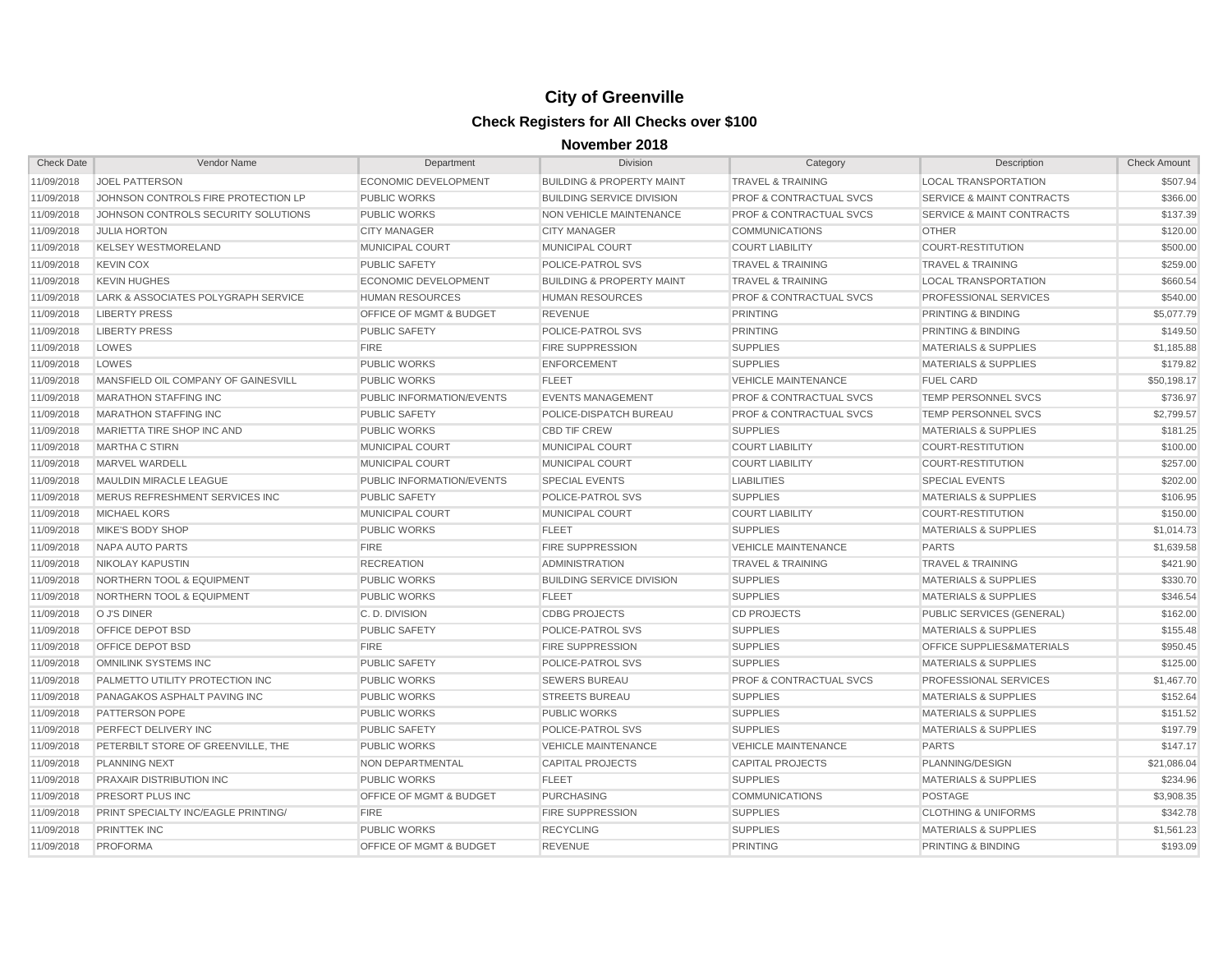| <b>Check Date</b> | Vendor Name                         | Department                         | <b>Division</b>                      | Category                           | Description                          | <b>Check Amount</b> |
|-------------------|-------------------------------------|------------------------------------|--------------------------------------|------------------------------------|--------------------------------------|---------------------|
| 11/09/2018        | PROVIDENT LIFE & ACCIDENT INS CO    | <b>HUMAN RESOURCES</b>             | <b>HEALTH CARE</b>                   | <b>OTHER INSURANCE</b>             | <b>LIFE INSURANCE</b>                | \$1,592.28          |
| 11/09/2018        | PYE BARKER FIRE & SAFETY LLC        | <b>PUBLIC WORKS</b>                | <b>VEHICLE MAINTENANCE</b>           | <b>PROF &amp; CONTRACTUAL SVCS</b> | <b>SERVICE &amp; MAINT CONTRACTS</b> | \$671.00            |
| 11/09/2018        | <b>QUICK TRIP</b>                   | MUNICIPAL COURT                    | MUNICIPAL COURT                      | <b>COURT LIABILITY</b>             | <b>COURT-RESTITUTION</b>             | \$100.00            |
| 11/09/2018        | R E MICHEL COMPANY LLC              | <b>PUBLIC WORKS</b>                | <b>BUILDING SERVICE DIVISION</b>     | <b>SUPPLIES</b>                    | <b>MATERIALS &amp; SUPPLIES</b>      | \$125.61            |
| 11/09/2018        | R J THOMAS MFG CO INC               | NON DEPARTMENTAL                   | <b>CAPITAL PROJECTS</b>              | <b>CAPITAL PROJECTS</b>            | <b>CONSTRUCTION</b>                  | \$4,730.00          |
| 11/09/2018        | <b>RENEWABLE WATER RESOURCES</b>    | <b>OFFICE OF MGMT &amp; BUDGET</b> | <b>REVENUE</b>                       | LIAB-REWA                          | <b>REWA</b>                          | \$87,875.00         |
| 11/09/2018        | <b>S C DEPARTMENT OF REVENUE</b>    | <b>RECREATION</b>                  | <b>PUBLIC SERVICES</b>               | <b>TAX LIABILITIES</b>             | <b>ADMISSION TAXES</b>               | \$7,475.87          |
| 11/09/2018        | <b>S C DEPARTMENT OF REVENUE</b>    | <b>RECREATION</b>                  | <b>PUBLIC SERVICES</b>               | <b>TAX LIABILITIES</b>             | <b>SALES TAXES</b>                   | \$2,534.20          |
| 11/09/2018        | <b>SACHAS CAFE</b>                  | <b>OFFICE OF MGMT &amp; BUDGET</b> | <b>REVENUE</b>                       | <b>BUSINESS LICENSE(HOLDING)</b>   | <b>REFUND</b>                        | \$228.24            |
| 11/09/2018        | <b>SAFE INDUSTRIES</b>              | <b>FIRE</b>                        | <b>FIRE SUPPRESSION</b>              | <b>SUPPLIES</b>                    | <b>MATERIALS &amp; SUPPLIES</b>      | \$1,946.34          |
| 11/09/2018        | <b>SAFETY KLEEN</b>                 | <b>PUBLIC WORKS</b>                | NON VEHICLE MAINTENANCE              | PROF & CONTRACTUAL SVCS            | SERVICE & MAINT CONTRACTS            | \$3,371.68          |
| 11/09/2018        | <b>SAFEWARE INC</b>                 | <b>FIRE</b>                        | <b>FIRE SUPPRESSION</b>              | <b>SUPPLIES</b>                    | <b>MATERIALS &amp; SUPPLIES</b>      | \$171.92            |
| 11/09/2018        | SALUDA CONSTRUCTION LLC             | <b>NON DEPARTMENTAL</b>            | <b>CAPITAL PROJECTS</b>              | <b>CAPITAL PROJECTS</b>            | <b>CONSTRUCTION</b>                  | \$59,170.50         |
| 11/09/2018        | SALUDA RIVER PET FOOD CENTER INC    | <b>PUBLIC SAFETY</b>               | <b>POLICE-PATROL SVS</b>             | <b>SUPPLIES</b>                    | <b>MATERIALS &amp; SUPPLIES</b>      | \$189.19            |
| 11/09/2018        | <b>SASHA POPOFF</b>                 | <b>RECREATION</b>                  | <b>ADMINISTRATION</b>                | <b>TRAVEL &amp; TRAINING</b>       | TRAVEL & TRAINING                    | \$443.89            |
| 11/09/2018        | <b>SEJ SERVICES LLC</b>             | <b>RECREATION</b>                  | <b>FALLS PARK WORK CREW</b>          | <b>PROF &amp; CONTRACTUAL SVCS</b> | SERVICE & MAINT CONTRACTS            | \$5,334.60          |
| 11/09/2018        | <b>SEJ SERVICES LLC</b>             | <b>PUBLIC WORKS</b>                | NON VEHICLE MAINTENANCE              | <b>PROF &amp; CONTRACTUAL SVCS</b> | SERVICE & MAINT CONTRACTS            | \$429.00            |
| 11/09/2018        | <b>SHAWN MCKOY</b>                  | MUNICIPAL COURT                    | MUNICIPAL COURT                      | <b>COURT LIABILITY</b>             | <b>COURT-RESTITUTION</b>             | \$300.00            |
| 11/09/2018        | <b>SNAP ON INDUSTRIAL</b>           | <b>FIRE</b>                        | <b>FIRE SERVICES</b>                 | <b>SUPPLIES</b>                    | <b>MATERIALS &amp; SUPPLIES</b>      | \$308.18            |
| 11/09/2018        | SNIDER FLEET SOLUTIONS              | PUBLIC WORKS                       | <b>FLEET</b>                         | <b>VEHICLE MAINTENANCE</b>         | <b>OUTSIDE REPAIRS</b>               | \$3,881.95          |
| 11/09/2018        | SOFTWAREONE INC                     | <b>OFFICE OF MGMT &amp; BUDGET</b> | <b>INFORMATION TECHNOLOGY</b>        | <b>PROF &amp; CONTRACTUAL SVCS</b> | <b>SERVICE &amp; MAINT CONTRACTS</b> | \$192,337.22        |
| 11/09/2018        | SOUTHEASTERN EMERGENCY EQUIPMENT CO | <b>FIRE</b>                        | <b>FIRE SUPPRESSION</b>              | <b>SUPPLIES</b>                    | <b>OTHER MEDICAL SUPPLIES</b>        | \$210.84            |
| 11/09/2018        | SOUTHEASTERN PAPER GROUP            | <b>PUBLIC WORKS</b>                | <b>BUILDING SERVICE DIVISION</b>     | <b>SUPPLIES</b>                    | <b>JANITORIAL SUPPLIES</b>           | \$620.87            |
| 11/09/2018        | SPARTAN FIRE & EMERGENCY APPARATUS  | <b>FIRE</b>                        | <b>FIRE SUPPRESSION</b>              | <b>VEHICLE MAINTENANCE</b>         | <b>PARTS</b>                         | \$244.55            |
| 11/09/2018        | <b>SPECIAL SYSTEMS INC</b>          | <b>PUBLIC WORKS</b>                | <b>BROAD STREET GARAGE</b>           | <b>PROF &amp; CONTRACTUAL SVCS</b> | SERVICE & MAINT CONTRACTS            | \$800.00            |
| 11/09/2018        | <b>SPECIALTY VEHICLES</b>           | <b>PUBLIC WORKS</b>                | <b>TROLLEY</b>                       | <b>VEHICLE MAINTENANCE</b>         | <b>PARTS</b>                         | \$492.54            |
| 11/09/2018        | <b>ST CLAIR SIGNS INC</b>           | <b>PUBLIC SAFETY</b>               | POLICE-PATROL SVS                    | <b>SUPPLIES</b>                    | <b>MATERIALS &amp; SUPPLIES</b>      | \$1,034.64          |
| 11/09/2018        | <b>STAPLES ADVANTAGE</b>            | <b>PUBLIC WORKS</b>                | <b>PUBLIC WORKS</b>                  | <b>SUPPLIES</b>                    | <b>MATERIALS &amp; SUPPLIES</b>      | \$120.75            |
| 11/09/2018        | <b>STAPLES ADVANTAGE</b>            | <b>PUBLIC WORKS</b>                | <b>BUILDING SERVICE DIVISION</b>     | <b>SUPPLIES</b>                    | <b>MATERIALS &amp; SUPPLIES</b>      | \$150.73            |
| 11/09/2018        | <b>STATE TREASURER</b>              | <b>MUNICIPAL COURT</b>             | <b>MUNICIPAL COURT</b>               | <b>COURT LIABILITY</b>             | <b>COURT-DRUG SURCHARGE</b>          | \$1,833.21          |
| 11/09/2018        | <b>STATE TREASURER</b>              | <b>MUNICIPAL COURT</b>             | <b>MUNICIPAL COURT</b>               | <b>COURT LIABILITY</b>             | <b>DUI/DUAC BRTHLZR TST SLED</b>     | \$365.35            |
| 11/09/2018        | <b>STATE TREASURER</b>              | <b>MUNICIPAL COURT</b>             | <b>MUNICIPAL COURT</b>               | <b>COURT LIABILITY</b>             | <b>COURT-STATE ASSESSMENT</b>        | \$24,187.28         |
| 11/09/2018        | <b>STATE TREASURER</b>              | <b>MUNICIPAL COURT</b>             | <b>MUNICIPAL COURT</b>               | <b>COURT LIABILITY</b>             | <b>COURT-DUI SPINAL CORD SUR</b>     | \$1,461.44          |
| 11/09/2018        | <b>STATE TREASURER</b>              | MUNICIPAL COURT                    | MUNICIPAL COURT                      | <b>COURT LIABILITY</b>             | <b>DUS HWY PATROL</b>                | \$328.60            |
| 11/09/2018        | <b>STATE TREASURER</b>              | MUNICIPAL COURT                    | MUNICIPAL COURT                      | <b>COURT LIABILITY</b>             | <b>COURT-DUI ASSESSMENT</b>          | \$175.37            |
| 11/09/2018        | <b>STATE TREASURER</b>              | <b>MUNICIPAL COURT</b>             | <b>MUNICIPAL COURT</b>               | <b>COURT LIABILITY</b>             | <b>COURT-TRAFFIC SURCHARGE</b>       | \$12,450.02         |
| 11/09/2018        | <b>STEVEN GALLANT</b>               | <b>ECONOMIC DEVELOPMENT</b>        | <b>BUILDING &amp; PROPERTY MAINT</b> | <b>TRAVEL &amp; TRAINING</b>       | <b>LOCAL TRANSPORTATION</b>          | \$309.56            |
| 11/09/2018        | <b>STONE AVE NURSERY LLC</b>        | <b>RECREATION</b>                  | <b>PARKS MAINTENANCE</b>             | <b>SUPPLIES</b>                    | <b>MATERIALS &amp; SUPPLIES</b>      | \$520.00            |
| 11/09/2018        | STONE AVE NURSERY LLC               | <b>RECREATION</b>                  | <b>BEAUTIFICATION BUREAU</b>         | <b>SUPPLIES</b>                    | <b>MATERIALS &amp; SUPPLIES</b>      | \$1,230.00          |
| 11/09/2018        | <b>SUBURBAN PROPANE</b>             | <b>RECREATION</b>                  | <b>PARKS MAINTENANCE</b>             | <b>UTILITIES</b>                   | GAS                                  | \$264.61            |
| 11/09/2018        | <b>SUPPLYWORKS</b>                  | <b>PUBLIC WORKS</b>                | <b>VEHICLE MAINTENANCE</b>           | <b>SUPPLIES</b>                    | <b>JANITORIAL SUPPLIES</b>           | \$207.70            |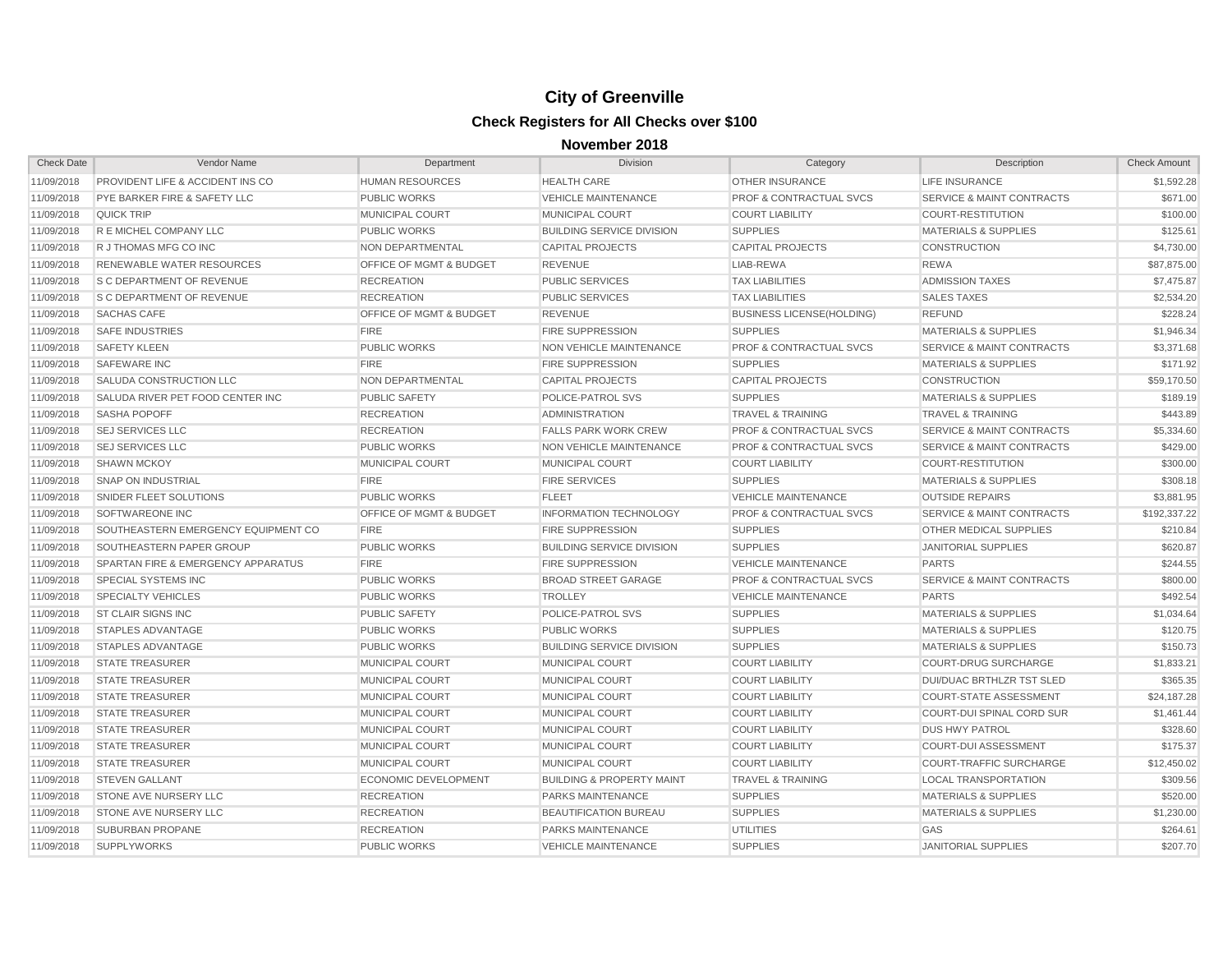| <b>Check Date</b> | Vendor Name                           | Department                         | <b>Division</b>                      | Category                           | Description                      | <b>Check Amount</b> |
|-------------------|---------------------------------------|------------------------------------|--------------------------------------|------------------------------------|----------------------------------|---------------------|
| 11/09/2018        | <b>SUPPLYWORKS</b>                    | <b>PUBLIC WORKS</b>                | <b>VEHICLE MAINTENANCE</b>           | <b>SUPPLIES</b>                    | <b>BUS WASHING SUPPLIES</b>      | \$127.54            |
| 11/09/2018        | <b>SUSANNE MASTERSON</b>              | <b>CITY MANAGER</b>                | UTILITY UNDERGROUNDING FU            | <b>SUNDRY</b>                      | METER BOX CONVERSIONS            | \$300.00            |
| 11/09/2018        | <b>SWANA</b>                          | <b>PUBLIC WORKS</b>                | RESIDENTIAL COLL BUREAU              | <b>SUNDRY</b>                      | <b>MISCELLANEOUS</b>             | \$223.00            |
| 11/09/2018        | <b>TALENT MANAGEMENT SOLUTIONS</b>    | <b>RECREATION</b>                  | <b>PUBLIC SERVICES</b>               | <b>PROF &amp; CONTRACTUAL SVCS</b> | TEMP PERSONNEL SVCS              | \$656.56            |
| 11/09/2018        | <b>TALENT MANAGEMENT SOLUTIONS</b>    | <b>PUBLIC SAFETY</b>               | POLICE-ADMIN SVCS                    | <b>PROF &amp; CONTRACTUAL SVCS</b> | TEMP PERSONNEL SVCS              | \$781.44            |
| 11/09/2018        | <b>TALENT MANAGEMENT SOLUTIONS</b>    | <b>PUBLIC WORKS</b>                | <b>FIXED ROUTE</b>                   | <b>PROF &amp; CONTRACTUAL SVCS</b> | TEMP PERSONNEL SVCS              | \$4,288.25          |
| 11/09/2018        | <b>TALENT MANAGEMENT SOLUTIONS</b>    | <b>PUBLIC WORKS</b>                | STORMWATER MANAGEMENT                | <b>PROF &amp; CONTRACTUAL SVCS</b> | TEMP PERSONNEL SVCS              | \$1,023.36          |
| 11/09/2018        | <b>TALENT MANAGEMENT SOLUTIONS</b>    | <b>RECREATION</b>                  | <b>FALLS PARK WORK CREW</b>          | <b>PROF &amp; CONTRACTUAL SVCS</b> | TEMP PERSONNEL SVCS              | \$1,070.37          |
| 11/09/2018        | <b>TALENT MANAGEMENT SOLUTIONS</b>    | <b>PUBLIC WORKS</b>                | <b>STREETS BUREAU</b>                | <b>PROF &amp; CONTRACTUAL SVCS</b> | TEMP PERSONNEL SVCS              | \$2,272.00          |
| 11/09/2018        | <b>TALENT MANAGEMENT SOLUTIONS</b>    | <b>RECREATION</b>                  | <b>COMMUNITY CENTERS</b>             | <b>PROF &amp; CONTRACTUAL SVCS</b> | TEMP PERSONNEL SVCS              | \$343.20            |
| 11/09/2018        | <b>TALENT MANAGEMENT SOLUTIONS</b>    | <b>RECREATION</b>                  | PARKS MAINTENANCE                    | <b>PROF &amp; CONTRACTUAL SVCS</b> | TEMP PERSONNEL SVCS              | \$2,285.16          |
| 11/09/2018        | <b>TAMIKA TODD</b>                    | <b>MUNICIPAL COURT</b>             | <b>MUNICIPAL COURT</b>               | <b>COURT LIABILITY</b>             | <b>COURT-RESTITUTION</b>         | \$100.00            |
| 11/09/2018        | <b>TEC UTILITIES SUPPLY INC</b>       | <b>PUBLIC WORKS</b>                | <b>SEWERS BUREAU</b>                 | <b>SUPPLIES</b>                    | <b>MATERIALS &amp; SUPPLIES</b>  | \$790.76            |
| 11/09/2018        | <b>THERMO KING OF GREENVILLE</b>      | <b>PUBLIC WORKS</b>                | <b>VEHICLE MAINTENANCE</b>           | <b>VEHICLE MAINTENANCE</b>         | <b>OUTSIDE REPAIRS</b>           | \$594.50            |
| 11/09/2018        | <b>THOMAS AND HUTTON</b>              | <b>NON DEPARTMENTAL</b>            | <b>CAPITAL PROJECTS</b>              | <b>CAPITAL PROJECTS</b>            | PLANNING/DESIGN                  | \$10,490.00         |
| 11/09/2018        | <b>TIFFANY DAVIS</b>                  | <b>MUNICIPAL COURT</b>             | <b>MUNICIPAL COURT</b>               | <b>COURT LIABILITY</b>             | <b>COURT-RESTITUTION</b>         | \$150.00            |
| 11/09/2018        | <b>TIM COGGINS</b>                    | <b>ECONOMIC DEVELOPMENT</b>        | <b>BUILDING &amp; PROPERTY MAINT</b> | <b>TRAVEL &amp; TRAINING</b>       | <b>LOCAL TRANSPORTATION</b>      | \$449.63            |
| 11/09/2018        | <b>TOLEDO TICKET COMPANY</b>          | <b>PUBLIC WORKS</b>                | PARKING ADMINISTRATION               | <b>SUPPLIES</b>                    | <b>MATERIALS &amp; SUPPLIES</b>  | \$1,610.00          |
| 11/09/2018        | <b>TOLEDO TICKET COMPANY</b>          | <b>PUBLIC WORKS</b>                | S. SPRING STREET GARAGE              | <b>SUPPLIES</b>                    | <b>MATERIALS &amp; SUPPLIES</b>  | \$1,380.00          |
| 11/09/2018        | <b>TONY MULLINAX</b>                  | <b>PUBLIC INFORMATION/EVENTS</b>   | <b>SPECIAL EVENTS</b>                | <b>PROF &amp; CONTRACTUAL SVCS</b> | <b>PROFESSIONAL SERVICES</b>     | \$250.00            |
| 11/09/2018        | <b>TOYA HEGWER</b>                    | <b>CITY MANAGER</b>                | UTILITY UNDERGROUNDING FU            | <b>SUNDRY</b>                      | METER BOX CONVERSIONS            | \$600.00            |
| 11/09/2018        | TRANSITTALENT.COM LLC                 | <b>HUMAN RESOURCES</b>             | <b>HUMAN RESOURCES</b>               | <b>SUNDRY</b>                      | <b>RECRUITMENT ADS</b>           | \$110.00            |
| 11/09/2018        | <b>TRI STATE GLASS</b>                | <b>PUBLIC WORKS</b>                | <b>FLEET</b>                         | <b>VEHICLE MAINTENANCE</b>         | <b>OUTSIDE REPAIRS</b>           | \$358.07            |
| 11/09/2018        | <b>TRUCKPRO LLC</b>                   | FIRE                               | <b>FIRE SUPPRESSION</b>              | <b>VEHICLE MAINTENANCE</b>         | <b>PARTS</b>                     | \$952.44            |
| 11/09/2018        | <b>TYLER TECHNOLOGIES INC</b>         | <b>PUBLIC WORKS</b>                | <b>STREETS BUREAU</b>                | <b>SUPPLIES</b>                    | <b>MATERIALS &amp; SUPPLIES</b>  | \$229.80            |
| 11/09/2018        | U S BANK                              | <b>OFFICE OF MGMT &amp; BUDGET</b> | <b>ACCOUNTING</b>                    | <b>FISCAL AGENT</b>                | <b>FISCAL AGENT FEES</b>         | \$1,955.66          |
| 11/09/2018        | UNITED CHEMICAL & SUPPLY CO INC       | <b>RECREATION</b>                  | PARKS MAINTENANCE                    | <b>SUPPLIES</b>                    | <b>JANITORIAL SUPPLIES</b>       | \$364.83            |
| 11/09/2018        | UNITED ELECTRICAL DISTRIBUTORS INC    | <b>PUBLIC WORKS</b>                | <b>BUILDING SERVICE DIVISION</b>     | <b>SUPPLIES</b>                    | <b>MATERIALS &amp; SUPPLIES</b>  | \$978.80            |
| 11/09/2018        | URBAN DESIGN ASSOCIATES LTD           | NON DEPARTMENTAL                   | <b>CAPITAL PROJECTS</b>              | <b>CAPITAL PROJECTS</b>            | PLANNING/DESIGN                  | \$34,104.34         |
| 11/09/2018        | USI INSURANCE SERVICES                | <b>HUMAN RESOURCES</b>             | <b>HUMAN RESOURCES</b>               | <b>PROF &amp; CONTRACTUAL SVCS</b> | <b>PROFESSIONAL SERVICES</b>     | \$6,000.00          |
| 11/09/2018        | <b>VERIZON WIRELESS</b>               | <b>PUBLIC WORKS</b>                | <b>STORMWATER MANAGEMENT</b>         | <b>COMMUNICATIONS</b>              | <b>TELEPHONE</b>                 | \$143.17            |
| 11/09/2018        | <b>VERIZON WIRELESS</b>               | <b>PUBLIC SAFETY</b>               | <b>POLICE-PATROL SVS</b>             | <b>COMMUNICATIONS</b>              | <b>OTHER</b>                     | \$190.09            |
| 11/09/2018        | <b>VICKY MCCLAIN</b>                  | <b>MUNICIPAL COURT</b>             | <b>MUNICIPAL COURT</b>               | <b>COURT LIABILITY</b>             | <b>COURT-RESTITUTION</b>         | \$200.00            |
| 11/09/2018        | W W WILLIAMS                          | <b>PUBLIC WORKS</b>                | <b>VEHICLE MAINTENANCE</b>           | <b>VEHICLE MAINTENANCE</b>         | <b>PARTS</b>                     | \$249.00            |
| 11/09/2018        | <b>WALMART COMMUNITY/RFCSLLC</b>      | <b>PUBLIC SAFETY</b>               | POLICE-PATROL SVS                    | <b>SUPPLIES</b>                    | <b>MATERIALS &amp; SUPPLIES</b>  | \$557.33            |
| 11/09/2018        | <b>WEX BANK</b>                       | <b>PUBLIC WORKS</b>                | <b>VEHICLE MAINTENANCE</b>           | <b>VEHICLE MAINTENANCE</b>         | <b>FUEL CARD</b>                 | \$115.89            |
| 11/09/2018        | <b>WILLIAM BOWEN</b>                  | <b>ECONOMIC DEVELOPMENT</b>        | <b>BUILDING &amp; PROPERTY MAINT</b> | <b>TRAVEL &amp; TRAINING</b>       | <b>LOCAL TRANSPORTATION</b>      | \$391.31            |
| 11/09/2018        | <b>WYFF HEARST COMMUNICATIONS INC</b> | <b>PUBLIC INFORMATION/EVENTS</b>   | <b>EVENTS MANAGEMENT</b>             | <b>PROF &amp; CONTRACTUAL SVCS</b> | ADVERTISING EXPENSE              | \$6,000.00          |
| 11/09/2018        | <b>XEROX CORPORATION</b>              | <b>OFFICE OF MGMT &amp; BUDGET</b> | <b>INFORMATION TECHNOLOGY</b>        | <b>PROF &amp; CONTRACTUAL SVCS</b> | <b>EQUIPMENT RENTAL</b>          | \$6,172.41          |
| 11/16/2018        | AAUGUSTA RD RADIATOR SHOP             | <b>PUBLIC WORKS</b>                | <b>FLEET</b>                         | <b>VEHICLE MAINTENANCE</b>         | <b>OUTSIDE REPAIRS</b>           | \$1,335.60          |
| 11/16/2018        | ADVANCED FIRE PROTECTION              | <b>PUBLIC WORKS</b>                | <b>RIVER STREET GARAGE</b>           | <b>REPAIR &amp; MAINT SVCS</b>     | <b>REPAIRS &amp; MAINTENANCE</b> | \$330.00            |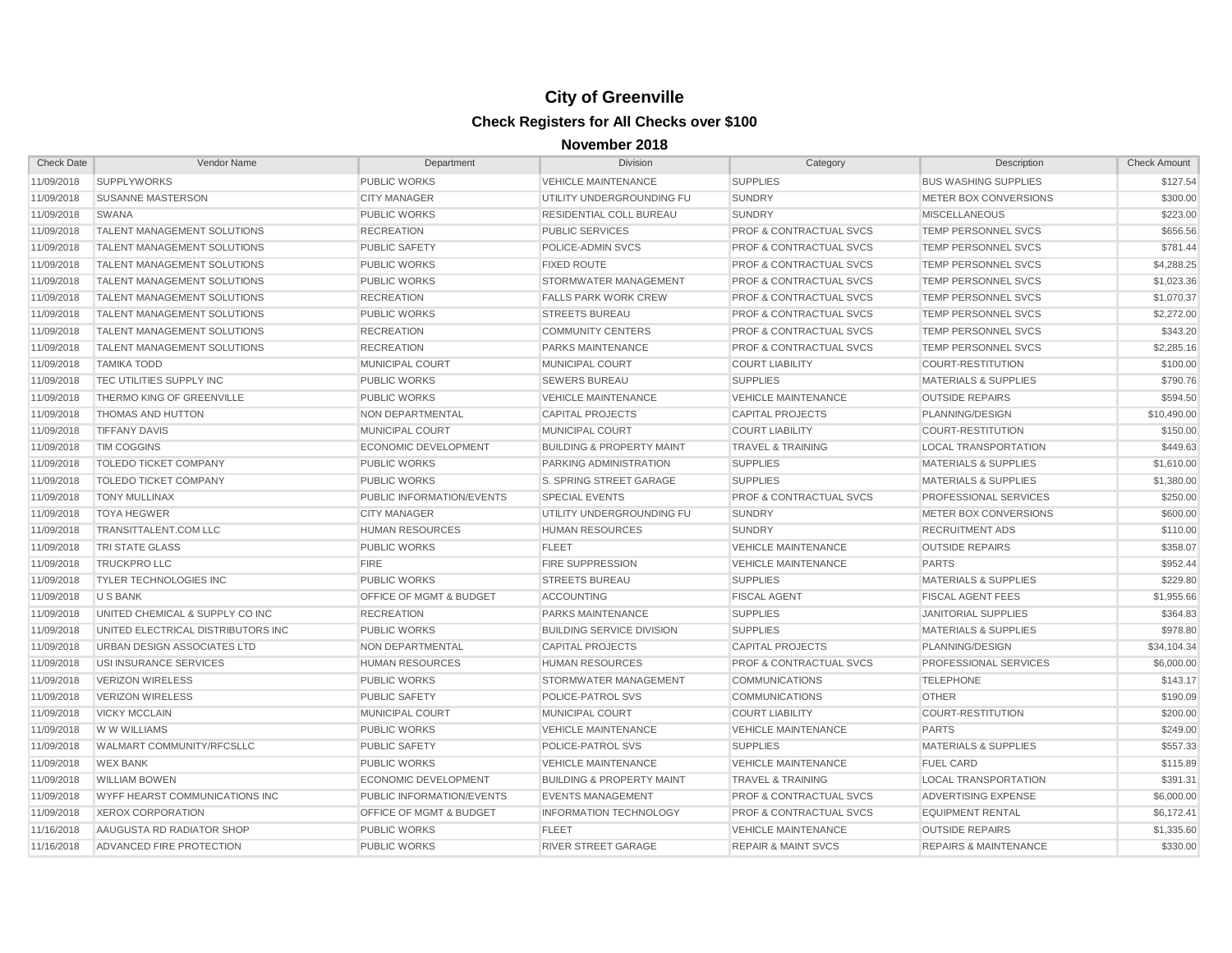| <b>Check Date</b> | Vendor Name                         | Department                         | Division                             | Category                           | Description                          | <b>Check Amount</b> |
|-------------------|-------------------------------------|------------------------------------|--------------------------------------|------------------------------------|--------------------------------------|---------------------|
| 11/16/2018        | <b>ALTEC INDUSTRIES</b>             | PUBLIC WORKS                       | <b>FLEET</b>                         | <b>VEHICLE MAINTENANCE</b>         | <b>OUTSIDE REPAIRS</b>               | \$698.50            |
| 11/16/2018        | <b>ALTON SPURGEON</b>               | PUBLIC INFORMATION/EVENTS          | <b>SPECIAL EVENTS</b>                | <b>EVENT FEES</b>                  | <b>VENDOR FEES REFUND</b>            | \$120.00            |
| 11/16/2018        | AMERICAN PLANNING ASSOCIATION       | <b>ECONOMIC DEVELOPMENT</b>        | PLANNING AND ZONING                  | <b>TRAVEL &amp; TRAINING</b>       | <b>TRAVEL &amp; TRAINING</b>         | \$407.00            |
| 11/16/2018        | AMERICAN RED CROSS OF UPSTATE SC    | <b>RECREATION</b>                  | <b>FALLS PARK WORK CREW</b>          | <b>TRAVEL &amp; TRAINING</b>       | <b>TRAVEL &amp; TRAINING</b>         | \$140.00            |
| 11/16/2018        | ANDY CALLAHAM                       | PUBLIC INFORMATION/EVENTS          | <b>SPECIAL EVENTS</b>                | <b>EVENT FEES</b>                  | <b>VENDOR FEES REFUND</b>            | \$250.00            |
| 11/16/2018        | <b>ANGIE PROSSER</b>                | PUBLIC INFORMATION/EVENTS          | <b>EVENTS MANAGEMENT</b>             | <b>SUPPLIES</b>                    | <b>MATERIALS &amp; SUPPLIES</b>      | \$827.38            |
| 11/16/2018        | <b>ANGIE PROSSER</b>                | <b>CITY MANAGER</b>                | NON-DEPARTMENTAL                     | <b>SUNDRY</b>                      | <b>CONTINGENCY</b>                   | \$705.26            |
| 11/16/2018        | ARC3 GASES INC                      | <b>FIRE</b>                        | <b>FIRE SUPPRESSION</b>              | <b>VEHICLE MAINTENANCE</b>         | <b>PARTS</b>                         | \$235.69            |
| 11/16/2018        | ASTRON GENERAL CONTRACTING CO INC   | NON DEPARTMENTAL                   | <b>CAPITAL PROJECTS</b>              | <b>CAPITAL PROJECTS</b>            | <b>CONSTRUCTION</b>                  | \$382,000.00        |
| 11/16/2018        | AT&T                                | OFFICE OF MGMT & BUDGET            | <b>INFORMATION TECHNOLOGY</b>        | <b>COMMUNICATIONS</b>              | TELECOMMUNICATIONS/WIRELE            | \$12,728.78         |
| 11/16/2018        | AXON ENTERPRISE INC                 | <b>NON DEPARTMENTAL</b>            | <b>CAPITAL PROJECTS</b>              | <b>CAPITAL PROJECTS</b>            | <b>EQUIPMENT</b>                     | \$41,609.24         |
| 11/16/2018        | <b>BEACON RISK STRATEGIES</b>       | <b>HUMAN RESOURCES</b>             | <b>HEALTH CARE</b>                   | <b>HEALTH</b>                      | <b>HEALTH STOP LOSS</b>              | \$68,133.58         |
| 11/16/2018        | <b>BLACK ELECTRICAL SUPPLY INC</b>  | <b>PUBLIC WORKS</b>                | <b>BUILDING SERVICE DIVISION</b>     | <b>SUPPLIES</b>                    | <b>MATERIALS &amp; SUPPLIES</b>      | \$226.63            |
| 11/16/2018        | <b>BLUE EAGLE RENTALS INC</b>       | <b>PUBLIC WORKS</b>                | <b>MAINTENANCE</b>                   | <b>SUPPLIES</b>                    | <b>MATERIALS &amp; SUPPLIES</b>      | \$218.10            |
| 11/16/2018        | <b>BLUEBEAM INC</b>                 | <b>OFFICE OF MGMT &amp; BUDGET</b> | <b>INFORMATION TECHNOLOGY</b>        | <b>PROF &amp; CONTRACTUAL SVCS</b> | <b>SERVICE &amp; MAINT CONTRACTS</b> | \$3,788.00          |
| 11/16/2018        | <b>BORDER STATES INDUSTRIES INC</b> | <b>PUBLIC WORKS</b>                | <b>TRAFFIC ENGINEERING</b>           | <b>SUPPLIES</b>                    | M&S-SIGNALS                          | \$1,113.46          |
| 11/16/2018        | BORDER STATES INDUSTRIES INC        | <b>PUBLIC WORKS</b>                | <b>SEWERS BUREAU</b>                 | <b>SUPPLIES</b>                    | <b>MATERIALS &amp; SUPPLIES</b>      | \$101.73            |
| 11/16/2018        | <b>BRANDSTICKITY</b>                | <b>RECREATION</b>                  | PARKS MAINTENANCE                    | <b>SUPPLIES</b>                    | <b>MATERIALS &amp; SUPPLIES</b>      | \$1,663.78          |
| 11/16/2018        | <b>BRAVO1 PROTECTION</b>            | <b>PUBLIC WORKS</b>                | <b>PARKING ADMINISTRATION</b>        | <b>PROF &amp; CONTRACTUAL SVCS</b> | <b>SERVICE &amp; MAINT CONTRACTS</b> | \$1,806.00          |
| 11/16/2018        | <b>BRIAN TOTHEROW</b>               | <b>PUBLIC SAFETY</b>               | POLICE-PATROL SVS                    | <b>TRAVEL &amp; TRAINING</b>       | <b>TRAVEL &amp; TRAINING</b>         | \$112.00            |
| 11/16/2018        | <b>BURNETT ATHLETICS INC</b>        | <b>RECREATION</b>                  | <b>PARKS MAINTENANCE</b>             | <b>SUPPLIES</b>                    | <b>MATERIALS &amp; SUPPLIES</b>      | \$1,721.65          |
| 11/16/2018        | CAROLINA CONCRETE COMPANY INC       | NON DEPARTMENTAL                   | <b>CAPITAL PROJECTS</b>              | <b>CAPITAL PROJECTS</b>            | <b>CONSTRUCTION</b>                  | \$2,079.46          |
| 11/16/2018        | CAROLINA CONCRETE COMPANY INC       | <b>PUBLIC WORKS</b>                | <b>ONE GARAGE</b>                    | <b>PROF &amp; CONTRACTUAL SVCS</b> | <b>SERVICE &amp; MAINT CONTRACTS</b> | \$2,416.80          |
| 11/16/2018        | CAROLINA INTERNATIONAL TRUCKS       | <b>FIRE</b>                        | <b>FIRE SUPPRESSION</b>              | <b>VEHICLE MAINTENANCE</b>         | <b>PARTS</b>                         | \$209.87            |
| 11/16/2018        | CAROLINA LAWN & TRACTOR INC         | <b>RECREATION</b>                  | <b>PARKS MAINTENANCE</b>             | <b>REPAIR &amp; MAINT SVCS</b>     | <b>REPAIRS &amp; MAINTENANCE</b>     | \$453.87            |
| 11/16/2018        | CAROLINA LAWN & TRACTOR INC         | <b>RECREATION</b>                  | <b>BEAUTIFICATION BUREAU</b>         | <b>SUPPLIES</b>                    | <b>MATERIALS &amp; SUPPLIES</b>      | \$369.94            |
| 11/16/2018        | <b>CC&amp;I SERVICES LLC</b>        | <b>ECONOMIC DEVELOPMENT</b>        | <b>BUILDING &amp; PROPERTY MAINT</b> | <b>PROF &amp; CONTRACTUAL SVCS</b> | TEMP PERSONNEL SVCS                  | \$2,697.00          |
| 11/16/2018        | <b>CENTERPLATE</b>                  | <b>CITY MANAGER</b>                | <b>CITY MANAGER</b>                  | <b>SUNDRY</b>                      | <b>MISCELLANEOUS</b>                 | \$142.56            |
| 11/16/2018        | <b>CHAPMAN WELDING &amp; FAB</b>    | <b>PUBLIC WORKS</b>                | <b>FLEET</b>                         | <b>VEHICLE MAINTENANCE</b>         | <b>OUTSIDE REPAIRS</b>               | \$1,425.00          |
| 11/16/2018        | <b>CHARTER COMMUNICATIONS</b>       | <b>PUBLIC SAFETY</b>               | POLICE-PATROL SVS                    | <b>COMMUNICATIONS</b>              | <b>OTHER</b>                         | \$364.95            |
| 11/16/2018        | CHARTER COMMUNICATIONS              | <b>RECREATION</b>                  | <b>COMMUNITY CENTERS</b>             | <b>COMMUNICATIONS</b>              | <b>CABLE TELEVISION/INTERNET</b>     | \$574.27            |
| 11/16/2018        | <b>CHARTER COMMUNICATIONS</b>       | <b>PUBLIC WORKS</b>                | <b>PUBLIC WORKS</b>                  | <b>PROF &amp; CONTRACTUAL SVCS</b> | PROFESSIONAL SERVICES                | \$188.26            |
| 11/16/2018        | <b>CINCINNATI SYSTEMS INC</b>       | <b>PUBLIC WORKS</b>                | POINSETT GARAGE                      | <b>REPAIR &amp; MAINT SVCS</b>     | <b>REPAIRS &amp; MAINTENANCE</b>     | \$180.00            |
| 11/16/2018        | <b>CINCINNATI SYSTEMS INC</b>       | <b>PUBLIC WORKS</b>                | RIVERPLACE GARAGE                    | <b>REPAIR &amp; MAINT SVCS</b>     | <b>REPAIRS &amp; MAINTENANCE</b>     | \$247.50            |
| 11/16/2018        | <b>CINCINNATI SYSTEMS INC</b>       | <b>PUBLIC WORKS</b>                | <b>COMMONS GARAGE</b>                | <b>REPAIR &amp; MAINT SVCS</b>     | <b>REPAIRS &amp; MAINTENANCE</b>     | \$393.75            |
| 11/16/2018        | <b>CINCINNATI SYSTEMS INC</b>       | <b>PUBLIC WORKS</b>                | N LAURENS ST GARAGE                  | <b>REPAIR &amp; MAINT SVCS</b>     | <b>REPAIRS &amp; MAINTENANCE</b>     | \$880.66            |
| 11/16/2018        | <b>CINCINNATI SYSTEMS INC</b>       | <b>PUBLIC WORKS</b>                | <b>ONE GARAGE</b>                    | <b>REPAIR &amp; MAINT SVCS</b>     | <b>REPAIRS &amp; MAINTENANCE</b>     | \$180.00            |
| 11/16/2018        | <b>CINTAS</b>                       | <b>PUBLIC WORKS</b>                | <b>STORM DRAINS BUREAU</b>           | <b>SUPPLIES</b>                    | <b>CLOTHING &amp; UNIFORMS</b>       | \$139.74            |
| 11/16/2018        | <b>CINTAS</b>                       | <b>RECREATION</b>                  | RIGHTS-OF-WAY                        | <b>SUPPLIES</b>                    | <b>CLOTHING &amp; UNIFORMS</b>       | \$387.43            |
| 11/16/2018        | <b>CINTAS</b>                       | <b>RECREATION</b>                  | TREE MAINTENANCE BUREAU              | <b>SUPPLIES</b>                    | <b>CLOTHING &amp; UNIFORMS</b>       | \$312.17            |
| 11/16/2018        | <b>CINTAS</b>                       | <b>RECREATION</b>                  | <b>BEAUTIFICATION BUREAU</b>         | <b>SUPPLIES</b>                    | <b>CLOTHING &amp; UNIFORMS</b>       | \$1,275.71          |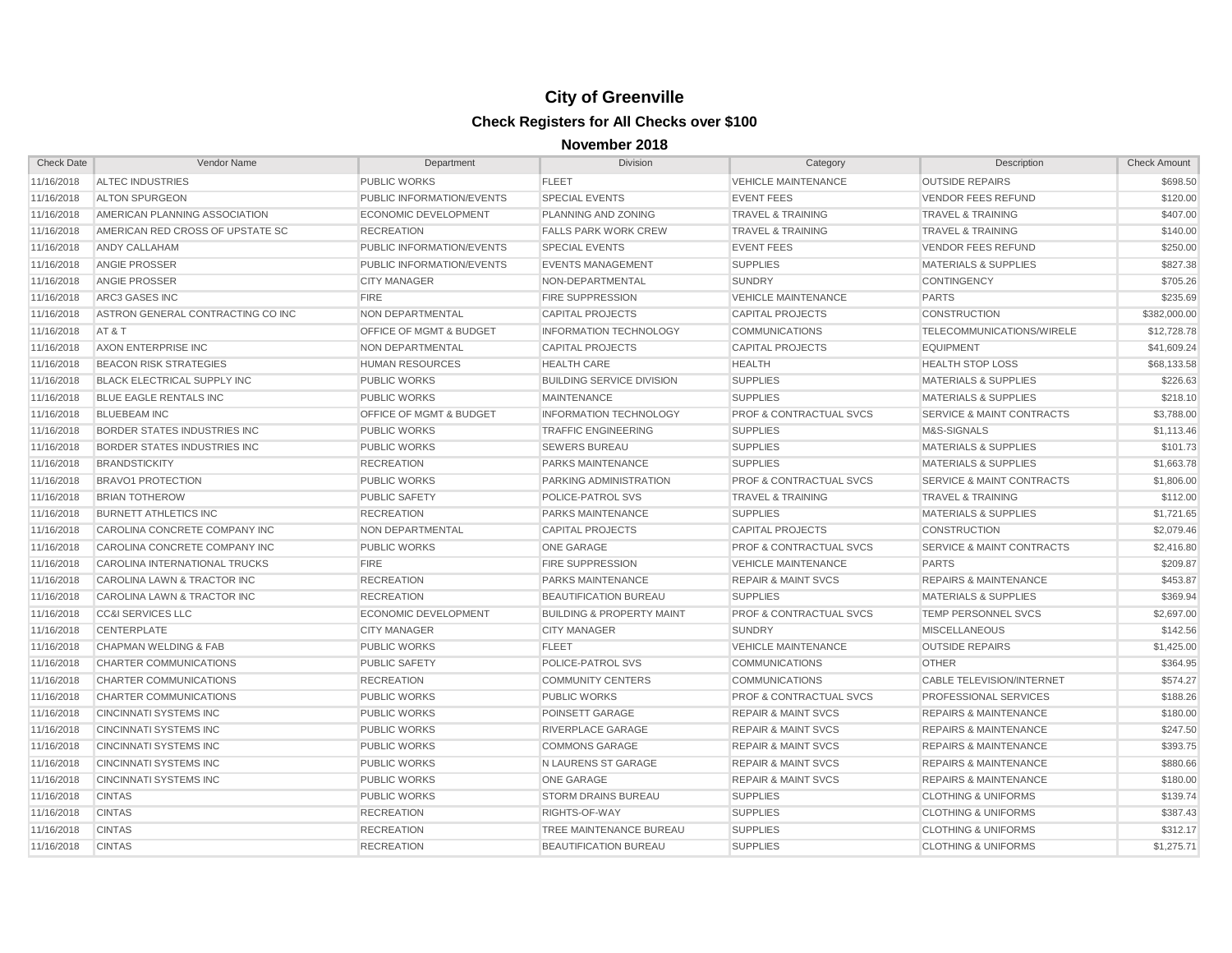| <b>Check Date</b> | Vendor Name                         | Department                         | Division                         | Category                           | Description                          | <b>Check Amount</b> |
|-------------------|-------------------------------------|------------------------------------|----------------------------------|------------------------------------|--------------------------------------|---------------------|
| 11/16/2018        | <b>CINTAS</b>                       | PUBLIC WORKS                       | <b>FLEET</b>                     | <b>SUPPLIES</b>                    | <b>CLOTHING &amp; UNIFORMS</b>       | \$160.48            |
| 11/16/2018        | <b>CINTAS</b>                       | <b>RECREATION</b>                  | <b>FALLS PARK WORK CREW</b>      | <b>SUPPLIES</b>                    | <b>CLOTHING &amp; UNIFORMS</b>       | \$149.46            |
| 11/16/2018        | <b>CINTAS</b>                       | <b>RECREATION</b>                  | PARKS MAINTENANCE                | <b>PROF &amp; CONTRACTUAL SVCS</b> | <b>SERVICE &amp; MAINT CONTRACTS</b> | \$101.56            |
| 11/16/2018        | CITY NURSERY FARM INC               | <b>RECREATION</b>                  | <b>FALLS PARK WORK CREW</b>      | <b>SUPPLIES</b>                    | <b>MATERIALS &amp; SUPPLIES</b>      | \$2,857.56          |
| 11/16/2018        | <b>CITY WELDING SERVICE</b>         | <b>PUBLIC WORKS</b>                | <b>BUILDING SERVICE DIVISION</b> | <b>REPAIR &amp; MAINT SVCS</b>     | <b>REPAIRS &amp; MAINTENANCE</b>     | \$149.50            |
| 11/16/2018        | <b>CITY WELDING SERVICE</b>         | <b>PUBLIC WORKS</b>                | <b>STREETS BUREAU</b>            | <b>SUPPLIES</b>                    | <b>MATERIALS &amp; SUPPLIES</b>      | \$129.50            |
| 11/16/2018        | CLERK OF COURT ANDERSON             | <b>OFFICE OF MGMT &amp; BUDGET</b> | NON-DEPARTMENTAL                 | PR-WH                              | <b>GARNISHMENTS</b>                  | \$365.40            |
| 11/16/2018        | CLERK OF COURT PICKENS COUNTY       | OFFICE OF MGMT & BUDGET            | NON-DEPARTMENTAL                 | PR-WH                              | <b>GARNISHMENTS</b>                  | \$304.34            |
| 11/16/2018        | <b>CLERK OF COURT ROCK HILL</b>     | <b>OFFICE OF MGMT &amp; BUDGET</b> | NON-DEPARTMENTAL                 | PR-WH                              | <b>GARNISHMENTS</b>                  | \$211.05            |
| 11/16/2018        | CLERK OF COURT-SPARTANBURG          | OFFICE OF MGMT & BUDGET            | NON-DEPARTMENTAL                 | PR-WH                              | <b>GARNISHMENTS</b>                  | \$457.80            |
| 11/16/2018        | <b>COMMERCE CLUB</b>                | <b>CITY MANAGER</b>                | <b>CITY MANAGER</b>              | <b>SUNDRY</b>                      | <b>MISCELLANEOUS</b>                 | \$146.00            |
| 11/16/2018        | CONFLUENCE OUTDOOR LLC              | <b>OFFICE OF MGMT &amp; BUDGET</b> | <b>REVENUE</b>                   | <b>BUSINESS LIC &amp; PERMITS</b>  | <b>REFUND</b>                        | \$1,547.50          |
| 11/16/2018        | CONSOLIDATED PIPE & SUPPLY CO INC   | <b>PUBLIC WORKS</b>                | <b>STREETS BUREAU</b>            | <b>SUPPLIES</b>                    | <b>MATERIALS &amp; SUPPLIES</b>      | \$149.29            |
| 11/16/2018        | CORBIN TURF & ORNAMENTAL SUPPLY INC | <b>RECREATION</b>                  | RIGHTS-OF-WAY                    | <b>SUPPLIES</b>                    | <b>MATERIALS &amp; SUPPLIES</b>      | \$1,709.25          |
| 11/16/2018        | <b>COURTNEY KALLINGER</b>           | <b>PUBLIC WORKS</b>                | PARKING ADMINISTRATION           | <b>PARKING DEPOSITS</b>            | PKG DEPOSITS REFUND                  | \$144.00            |
| 11/16/2018        | CRESCENT SUPPLY CO INC              | <b>PUBLIC WORKS</b>                | <b>LIBERTY SQUARE GARAGE</b>     | <b>SUPPLIES</b>                    | <b>MATERIALS &amp; SUPPLIES</b>      | \$741.53            |
| 11/16/2018        | <b>CRIDER &amp; ASSOCIATES INC</b>  | NON DEPARTMENTAL                   | <b>CAPITAL PROJECTS</b>          | <b>CAPITAL PROJECTS</b>            | <b>R/O/W SITE ACQUISITION</b>        | \$1,300.00          |
| 11/16/2018        | <b>CRX LABORATORIES LLC</b>         | <b>PUBLIC WORKS</b>                | <b>FLEET</b>                     | <b>SUPPLIES</b>                    | <b>MATERIALS &amp; SUPPLIES</b>      | \$122.82            |
| 11/16/2018        | <b>CUMMINS ATLANTIC</b>             | <b>PUBLIC WORKS</b>                | <b>FIXED ROUTE</b>               | <b>VEHICLE MAINTENANCE</b>         | <b>LUBRICANTS</b>                    | \$1,599.45          |
| 11/16/2018        | <b>CUMMINS ATLANTIC</b>             | <b>FIRE</b>                        | <b>FIRE SUPPRESSION</b>          | <b>VEHICLE MAINTENANCE</b>         | <b>OUTSIDE REPAIRS</b>               | \$100.00            |
| 11/16/2018        | DARROHN ENGINEERING LLC             | NON DEPARTMENTAL                   | <b>CAPITAL PROJECTS</b>          | <b>CAPITAL PROJECTS</b>            | PLANNING/DESIGN                      | \$577.50            |
| 11/16/2018        | DAVIDSON FARMS INC                  | <b>RECREATION</b>                  | <b>FALLS PARK WORK CREW</b>      | <b>SUPPLIES</b>                    | <b>MATERIALS &amp; SUPPLIES</b>      | \$1,875.00          |
| 11/16/2018        | <b>DELL MARKETING LP</b>            | OFFICE OF MGMT & BUDGET            | <b>INFORMATION TECHNOLOGY</b>    | <b>MIS PROJECTS</b>                | PCS/UPGRADES                         | \$7,006.98          |
| 11/16/2018        | DIVERSIFIED ELECTRONICS INC         | <b>PUBLIC SAFETY</b>               | POLICE-PATROL SVS                | <b>SUPPLIES</b>                    | <b>MATERIALS &amp; SUPPLIES</b>      | \$1,359.45          |
| 11/16/2018        | <b>DUKE ENERGY</b>                  | <b>RECREATION</b>                  | <b>ADMINISTRATION</b>            | <b>UTILITIES</b>                   | <b>ELECTRICITY</b>                   | \$3,928.22          |
| 11/16/2018        | <b>DUKE ENERGY</b>                  | <b>FIRE</b>                        | <b>FIRE SERVICES</b>             | <b>UTILITIES</b>                   | <b>ELECTRICITY</b>                   | \$196.92            |
| 11/16/2018        | <b>DUKE ENERGY</b>                  | C.D. DIVISION                      | <b>CDBG PROJECTS</b>             | <b>CD PROJECTS</b>                 | PUBLIC SERVICES (GENERAL)            | \$170.66            |
| 11/16/2018        | <b>DUKE ENERGY</b>                  | <b>RECREATION</b>                  | <b>PARKS MAINTENANCE</b>         | <b>UTILITIES</b>                   | <b>ELECTRICITY</b>                   | \$5,759.11          |
| 11/16/2018        | <b>DUKE ENERGY</b>                  | <b>PUBLIC WORKS</b>                | <b>TRAFFIC ENGINEERING</b>       | <b>UTILITIES</b>                   | <b>ELECTRICITY</b>                   | \$100,223.12        |
| 11/16/2018        | <b>DUKE ENERGY</b>                  | <b>PUBLIC WORKS</b>                | <b>CHURCH STREET GARAGE</b>      | <b>UTILITIES</b>                   | <b>ELECTRICITY</b>                   | \$2,052.84          |
| 11/16/2018        | <b>DUKE ENERGY</b>                  | <b>PUBLIC WORKS</b>                | <b>BUILDING SERVICE DIVISION</b> | <b>UTILITIES</b>                   | <b>ELECTRICITY</b>                   | \$100.00            |
| 11/16/2018        | <b>DUKE ENERGY</b>                  | <b>RECREATION</b>                  | <b>COMMUNITY CENTERS</b>         | <b>UTILITIES</b>                   | <b>ELECTRICITY</b>                   | \$2,789.15          |
| 11/16/2018        | <b>DUKE ENERGY</b>                  | <b>PUBLIC WORKS</b>                | RIVERPLACE GARAGE                | <b>UTILITIES</b>                   | <b>ELECTRICITY</b>                   | \$3,703.49          |
| 11/16/2018        | EAST COAST CONCRETE PUMPING LLC     | <b>PUBLIC WORKS</b>                | <b>ONE GARAGE</b>                | <b>PROF &amp; CONTRACTUAL SVCS</b> | SERVICE & MAINT CONTRACTS            | \$752.50            |
| 11/16/2018        | ECHOLS OIL COMPANY INC              | <b>PUBLIC WORKS</b>                | <b>FLEET</b>                     | <b>VEHICLE MAINTENANCE</b>         | <b>FUEL</b>                          | \$2,048.35          |
| 11/16/2018        | <b>FAIRWAY FORD INC</b>             | <b>PUBLIC WORKS</b>                | <b>FLEET</b>                     | <b>VEHICLE MAINTENANCE</b>         | <b>OUTSIDE REPAIRS</b>               | \$115.00            |
| 11/16/2018        | FAMILY CT OF THE 13TH CIRCUIT       | <b>OFFICE OF MGMT &amp; BUDGET</b> | NON-DEPARTMENTAL                 | PR-WH                              | <b>GARNISHMENTS</b>                  | \$3,203.35          |
| 11/16/2018        | <b>FGP INTERNATIONAL</b>            | <b>ECONOMIC DEVELOPMENT</b>        | PLANNING AND ZONING              | <b>PROF &amp; CONTRACTUAL SVCS</b> | TEMP PERSONNEL SVCS                  | \$854.08            |
| 11/16/2018        | <b>FGP INTERNATIONAL</b>            | <b>OFFICE OF MGMT &amp; BUDGET</b> | <b>REVENUE</b>                   | <b>PROF &amp; CONTRACTUAL SVCS</b> | TEMP PERSONNEL SVCS                  | \$234.72            |
| 11/16/2018        | <b>FGP INTERNATIONAL</b>            | <b>PUBLIC SAFETY</b>               | POLICE-PATROL SVS                | <b>PROF &amp; CONTRACTUAL SVCS</b> | TEMP PERSONNEL SVCS                  | \$202.20            |
| 11/16/2018        | <b>FLORES &amp; ASSOCIATES LLC</b>  | <b>HUMAN RESOURCES</b>             | <b>HEALTH CARE</b>               | <b>HEALTH</b>                      | <b>FSA ADMIN FEES</b>                | \$855.00            |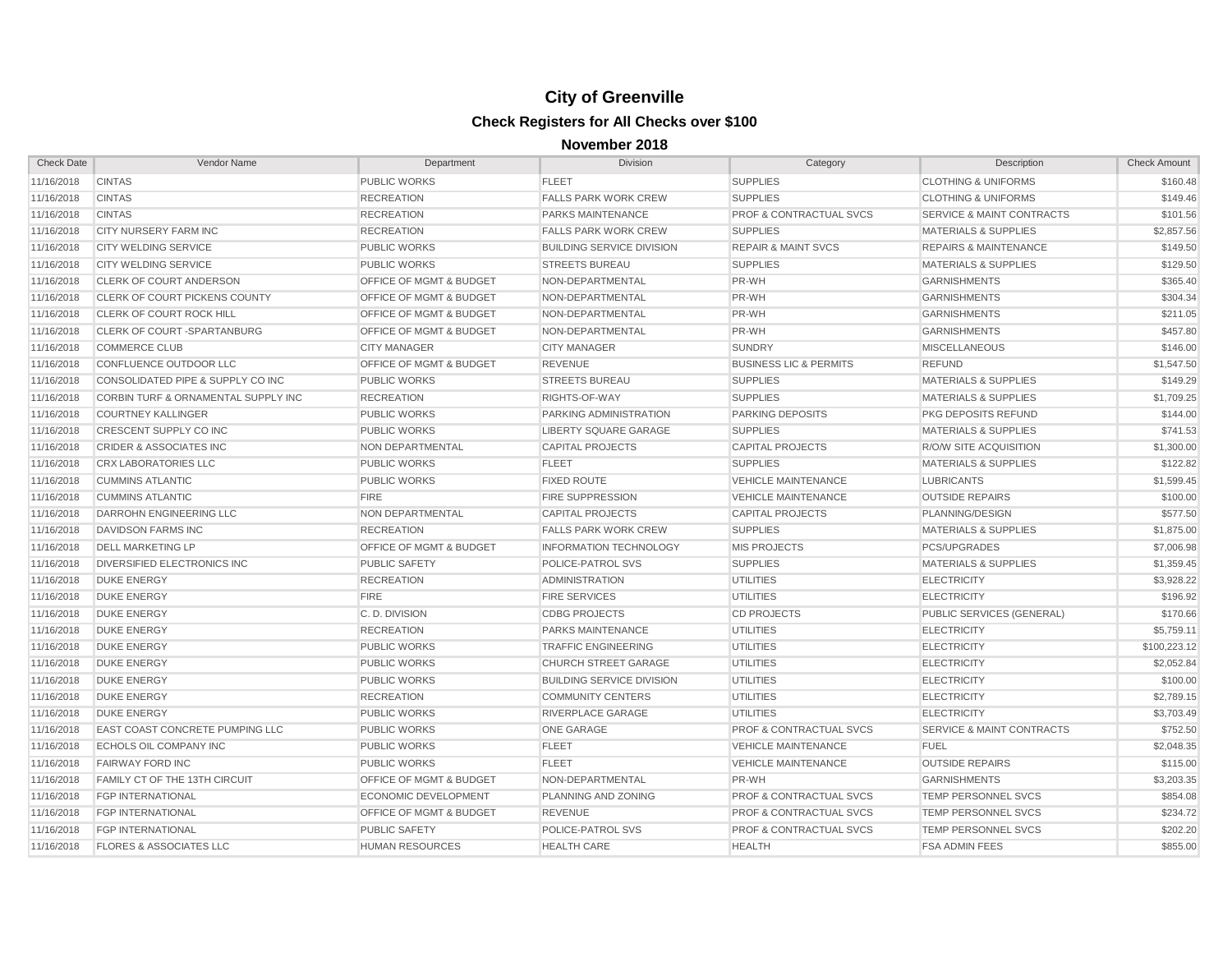| <b>Check Date</b> | Vendor Name                                | Department                         | Division                             | Category                           | Description                      | <b>Check Amount</b> |
|-------------------|--------------------------------------------|------------------------------------|--------------------------------------|------------------------------------|----------------------------------|---------------------|
| 11/16/2018        | <b>FROG 911</b>                            | <b>FIRE</b>                        | <b>FIRE SUPPRESSION</b>              | <b>VEHICLE MAINTENANCE</b>         | <b>PARTS</b>                     | \$556.50            |
| 11/16/2018        | <b>FURMAN UNIVERSITY</b>                   | C.D. DIVISION                      | <b>CDBG PROJECTS</b>                 | <b>CD PROJECTS</b>                 | PUBLIC INFORMATION               | \$7,297.12          |
| 11/16/2018        | <b>GALLS LLC</b>                           | <b>PUBLIC SAFETY</b>               | POLICE-PATROL SVS                    | <b>SUPPLIES</b>                    | <b>MATERIALS &amp; SUPPLIES</b>  | \$720.05            |
| 11/16/2018        | <b>GEORGE COLEMAN FORD INC</b>             | <b>PUBLIC WORKS</b>                | <b>VEHICLE MAINTENANCE</b>           | <b>VEHICLE MAINTENANCE</b>         | <b>PARTS</b>                     | \$472.00            |
| 11/16/2018        | <b>GEORGIA BARK COMPANY</b>                | <b>RECREATION</b>                  | <b>FALLS PARK WORK CREW</b>          | <b>SUPPLIES</b>                    | <b>MATERIALS &amp; SUPPLIES</b>  | \$1,431.00          |
| 11/16/2018        | <b>GHS LIFE CENTER</b>                     | <b>HUMAN RESOURCES</b>             | <b>HEALTH CARE</b>                   | <b>SUNDRY</b>                      | <b>WELLNESS ACTIVITIES</b>       | \$375.00            |
| 11/16/2018        | <b>GILLIG LLC</b>                          | <b>PUBLIC WORKS</b>                | <b>VEHICLE MAINTENANCE</b>           | <b>VEHICLE MAINTENANCE</b>         | <b>PARTS</b>                     | \$2,104.69          |
| 11/16/2018        | GOOD LIFE CATERING CO LLC                  | PUBLIC INFORMATION/EVENTS          | PUBLIC INFORMATION                   | <b>SUNDRY</b>                      | <b>MISCELLANEOUS</b>             | \$783.00            |
| 11/16/2018        | GRAINGER 803858935                         | <b>PUBLIC WORKS</b>                | <b>MAINTENANCE</b>                   | <b>REPAIR &amp; MAINT SVCS</b>     | <b>REPAIRS &amp; MAINTENANCE</b> | \$213.50            |
| 11/16/2018        | GRAINGER 803858935                         | <b>PUBLIC WORKS</b>                | <b>SEWERS BUREAU</b>                 | <b>SUPPLIES</b>                    | <b>MATERIALS &amp; SUPPLIES</b>  | \$507.67            |
| 11/16/2018        | GRAINGER 803858935                         | <b>PUBLIC WORKS</b>                | <b>STORM DRAINS BUREAU</b>           | <b>SUPPLIES</b>                    | <b>MATERIALS &amp; SUPPLIES</b>  | \$728.16            |
| 11/16/2018        | GRAINGER 803858935                         | <b>PUBLIC WORKS</b>                | <b>CBD TIF CREW</b>                  | <b>SUPPLIES</b>                    | <b>MATERIALS &amp; SUPPLIES</b>  | \$371.07            |
| 11/16/2018        | GRAINGER 803858935                         | <b>PUBLIC WORKS</b>                | <b>STREETS BUREAU</b>                | <b>SUPPLIES</b>                    | <b>MATERIALS &amp; SUPPLIES</b>  | \$138.51            |
| 11/16/2018        | <b>GREENVILLE NEWS</b>                     | C.D. DIVISION                      | <b>CDBG PROJECTS</b>                 | <b>SUNDRY</b>                      | <b>MISCELLANEOUS</b>             | \$518.30            |
| 11/16/2018        | GREENVILLE OFFICE SUPPLY CO INC            | <b>MUNICIPAL COURT</b>             | MUNICIPAL COURT                      | <b>SUPPLIES</b>                    | <b>MATERIALS &amp; SUPPLIES</b>  | \$131.02            |
| 11/16/2018        | GREENVILLE OFFICE SUPPLY CO INC            | <b>PUBLIC WORKS</b>                | <b>FLEET</b>                         | <b>SUPPLIES</b>                    | <b>MATERIALS &amp; SUPPLIES</b>  | \$201.71            |
| 11/16/2018        | GREENVILLE OFFICE SUPPLY CO INC            | <b>RECREATION</b>                  | PARKS MAINTENANCE                    | <b>SUPPLIES</b>                    | <b>MATERIALS &amp; SUPPLIES</b>  | \$116.98            |
| 11/16/2018        | <b>GREENVILLE OFFICE SUPPLY CO INC</b>     | <b>ECONOMIC DEVELOPMENT</b>        | <b>BUILDING &amp; PROPERTY MAINT</b> | <b>SUPPLIES</b>                    | OFFICE SUPPLIES&MATERIALS        | \$559.05            |
| 11/16/2018        | GREENVILLE OFFICE SUPPLY CO INC            | <b>PUBLIC WORKS</b>                | PARKING ADMINISTRATION               | <b>SUPPLIES</b>                    | OFFICE SUPPLIES&MATERIALS        | \$161.95            |
| 11/16/2018        | <b>GREENVILLE TRACTOR CO INC</b>           | <b>PUBLIC WORKS</b>                | <b>FLEET</b>                         | <b>VEHICLE MAINTENANCE</b>         | <b>OUTSIDE REPAIRS</b>           | \$1,098.52          |
| 11/16/2018        | <b>GREENVILLE WATER</b>                    | <b>RECREATION</b>                  | <b>FALLS PARK WORK CREW</b>          | <b>UTILITIES</b>                   | <b>OTHER</b>                     | \$1,026.86          |
| 11/16/2018        | <b>GREENVILLE WATER</b>                    | <b>PUBLIC WORKS</b>                | <b>BUILDING SERVICE DIVISION</b>     | <b>UTILITIES</b>                   | <b>OTHER</b>                     | \$6,929.04          |
| 11/16/2018        | <b>GREENVILLE WATER</b>                    | <b>PUBLIC WORKS</b>                | NON VEHICLE MAINTENANCE              | <b>UTILITIES</b>                   | WATER/WASTEWATER                 | \$346.58            |
| 11/16/2018        | <b>GREENWORKS RECYLING INC</b>             | <b>RECREATION</b>                  | TREE MAINTENANCE BUREAU              | <b>PROF &amp; CONTRACTUAL SVCS</b> | <b>PROFESSIONAL SERVICES</b>     | \$2,465.64          |
| 11/16/2018        | <b>GREG SMITH OR CHRIS POWELL VICEFUND</b> | <b>PUBLIC SAFETY</b>               | POLICE-PATROL SVS                    | <b>SUNDRY</b>                      | <b>MISCELLANEOUS</b>             | \$2,890.00          |
| 11/16/2018        | <b>HACH COMPANY</b>                        | <b>PUBLIC WORKS</b>                | <b>SEWERS BUREAU</b>                 | <b>REPAIR &amp; MAINT SVCS</b>     | <b>REPAIRS &amp; MAINTENANCE</b> | \$5,017.51          |
| 11/16/2018        | <b>HANK CHAPPELL</b>                       | <b>PUBLIC WORKS</b>                | <b>TRAFFIC ENGINEERING</b>           | <b>TRAVEL &amp; TRAINING</b>       | <b>TRAVEL &amp; TRAINING</b>     | \$224.00            |
| 11/16/2018        | <b>HARRISON'S WORKWEAR</b>                 | <b>PUBLIC WORKS</b>                | <b>CONSTRUCTION &amp; INSPECTION</b> | <b>SUPPLIES</b>                    | <b>CLOTHING &amp; UNIFORMS</b>   | \$132.49            |
| 11/16/2018        | <b>HARRISON'S WORKWEAR</b>                 | <b>RECREATION</b>                  | <b>BEAUTIFICATION BUREAU</b>         | <b>SUPPLIES</b>                    | <b>CLOTHING &amp; UNIFORMS</b>   | \$105.99            |
| 11/16/2018        | <b>HARRISON'S WORKWEAR</b>                 | <b>RECREATION</b>                  | RIGHTS-OF-WAY                        | <b>SUPPLIES</b>                    | <b>CLOTHING &amp; UNIFORMS</b>   | \$140.00            |
| 11/16/2018        | <b>HEATH FUNERAL HOME</b>                  | <b>PUBLIC SAFETY</b>               | POLICE-PATROL SVS                    | <b>SUNDRY</b>                      | <b>MISCELLANEOUS</b>             | \$800.00            |
| 11/16/2018        | <b>HESC</b>                                | <b>OFFICE OF MGMT &amp; BUDGET</b> | NON-DEPARTMENTAL                     | PR-WH                              | <b>GARNISHMENTS</b>              | \$191.65            |
| 11/16/2018        | HILLS MACHINERY COMP LLC                   | <b>PUBLIC WORKS</b>                | <b>FLEET</b>                         | <b>VEHICLE MAINTENANCE</b>         | <b>OUTSIDE REPAIRS</b>           | \$2,034.27          |
| 11/16/2018        | HOLDER ELECTRIC SUPPLY INC                 | <b>PUBLIC WORKS</b>                | <b>BUILDING SERVICE DIVISION</b>     | <b>SUPPLIES</b>                    | <b>MATERIALS &amp; SUPPLIES</b>  | \$436.99            |
| 11/16/2018        | HOME DEPOT CREDIT SERVICE 0978             | <b>PUBLIC WORKS</b>                | <b>BUILDING SERVICE DIVISION</b>     | <b>SUPPLIES</b>                    | <b>MATERIALS &amp; SUPPLIES</b>  | \$518.71            |
| 11/16/2018        | HOME DEPOT CREDIT SERVICE 4123             | <b>PUBLIC WORKS</b>                | <b>STREETS BUREAU</b>                | <b>SUPPLIES</b>                    | MATERIALS & SUPPLIES             | \$337.97            |
| 11/16/2018        | HOME DEPOT CREDIT SERVICE 5906             | PUBLIC INFORMATION/EVENTS          | <b>EVENTS MANAGEMENT</b>             | <b>SUPPLIES</b>                    | <b>MATERIALS &amp; SUPPLIES</b>  | \$1,252.37          |
| 11/16/2018        | HOME DEPOT CREDIT SERVICE 5906             | <b>PUBLIC WORKS</b>                | <b>BUILDING SERVICE DIVISION</b>     | <b>SUPPLIES</b>                    | <b>MATERIALS &amp; SUPPLIES</b>  | \$184.60            |
| 11/16/2018        | HOME DEPOT CREDIT SERVICE 5922             | <b>RECREATION</b>                  | <b>PARKS MAINTENANCE</b>             | <b>SUPPLIES</b>                    | <b>MATERIALS &amp; SUPPLIES</b>  | \$315.76            |
| 11/16/2018        | <b>IKE HENSON</b>                          | PUBLIC INFORMATION/EVENTS          | <b>SPECIAL EVENTS</b>                | <b>EVENT FEES</b>                  | <b>VENDOR FEES REFUND</b>        | \$110.00            |
| 11/16/2018        | <b>INTERNAL REVENUE SERVICE</b>            | <b>OFFICE OF MGMT &amp; BUDGET</b> | NON-DEPARTMENTAL                     | PR-WH                              | <b>GARNISHMENTS</b>              | \$202.50            |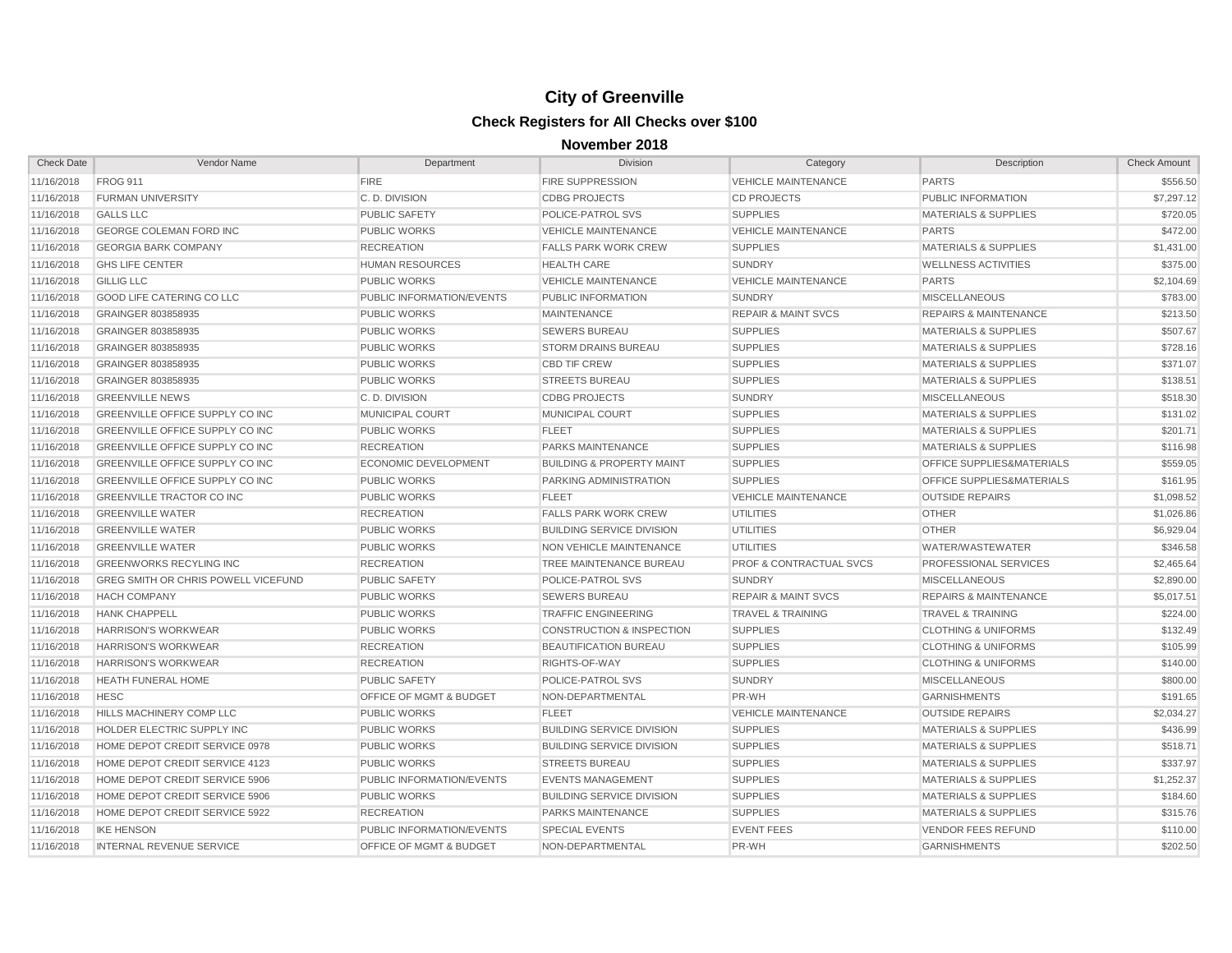| <b>Check Date</b> | Vendor Name                         | Department                         | Division                             | Category                           | Description                          | <b>Check Amount</b> |
|-------------------|-------------------------------------|------------------------------------|--------------------------------------|------------------------------------|--------------------------------------|---------------------|
| 11/16/2018        | <b>IRON MOUNTAIN 27128</b>          | MUNICIPAL COURT                    | MUNICIPAL COURT                      | <b>PROF &amp; CONTRACTUAL SVCS</b> | PROFESSIONAL SERVICES                | \$109.83            |
| 11/16/2018        | <b>IRON MOUNTAIN 27129</b>          | <b>OFFICE OF MGMT &amp; BUDGET</b> | <b>INFORMATION TECHNOLOGY</b>        | <b>PROF &amp; CONTRACTUAL SVCS</b> | <b>SERVICE &amp; MAINT CONTRACTS</b> | \$553.39            |
| 11/16/2018        | <b>JENSON MCLEROY</b>               | <b>PUBLIC WORKS</b>                | <b>TRAFFIC ENGINEERING</b>           | <b>TRAVEL &amp; TRAINING</b>       | <b>TRAVEL &amp; TRAINING</b>         | \$224.00            |
| 11/16/2018        | JOHNSTONE SUPPLY OF GREENVILLE      | <b>PUBLIC WORKS</b>                | <b>FLEET</b>                         | <b>SUPPLIES</b>                    | <b>MATERIALS &amp; SUPPLIES</b>      | \$513.67            |
| 11/16/2018        | <b>KELLETT'S WELL BORING INC</b>    | <b>RECREATION</b>                  | <b>FALLS PARK WORK CREW</b>          | <b>REPAIR &amp; MAINT SVCS</b>     | <b>REPAIRS &amp; MAINTENANCE</b>     | \$1,650.00          |
| 11/16/2018        | <b>KELLETT'S WELL BORING INC</b>    | <b>RECREATION</b>                  | <b>FALLS PARK WORK CREW</b>          | <b>SUPPLIES</b>                    | <b>MATERIALS &amp; SUPPLIES</b>      | \$216.66            |
| 11/16/2018        | <b>KELLY SINGER</b>                 | PUBLIC INFORMATION/EVENTS          | <b>SPECIAL EVENTS</b>                | <b>EVENT FEES</b>                  | <b>VENDOR FEES REFUND</b>            | \$390.00            |
| 11/16/2018        | <b>KEVIN HOWARD</b>                 | ECONOMIC DEVELOPMENT               | ECONOMIC DEVELOPMENT                 | <b>TRAVEL &amp; TRAINING</b>       | <b>TRAVEL &amp; TRAINING</b>         | \$452.66            |
| 11/16/2018        | <b>KEVIN HUGHES</b>                 | <b>ECONOMIC DEVELOPMENT</b>        | <b>BUILDING &amp; PROPERTY MAINT</b> | <b>TRAVEL &amp; TRAINING</b>       | <b>TRAVEL &amp; TRAINING</b>         | \$438.53            |
| 11/16/2018        | KINSMAN COMPANY, INC.               | <b>RECREATION</b>                  | <b>FALLS PARK WORK CREW</b>          | <b>SUPPLIES</b>                    | <b>MATERIALS &amp; SUPPLIES</b>      | \$254.50            |
| 11/16/2018        | <b>LAKE JULIAN</b>                  | PUBLIC INFORMATION/EVENTS          | <b>SPECIAL EVENTS</b>                | <b>EVENT FEES</b>                  | <b>VENDOR FEES REFUND</b>            | \$104.00            |
| 11/16/2018        | LARK & ASSOCIATES POLYGRAPH SERVICE | <b>HUMAN RESOURCES</b>             | <b>HUMAN RESOURCES</b>               | <b>PROF &amp; CONTRACTUAL SVCS</b> | <b>PROFESSIONAL SERVICES</b>         | \$270.00            |
| 11/16/2018        | <b>LARK BUILDINGS</b>               | PUBLIC INFORMATION/EVENTS          | <b>EVENTS MANAGEMENT</b>             | <b>SUPPLIES</b>                    | <b>MATERIALS &amp; SUPPLIES</b>      | \$450.00            |
| 11/16/2018        | LEXISNEXIS 1403290                  | <b>ECONOMIC DEVELOPMENT</b>        | <b>BUILDING &amp; PROPERTY MAINT</b> | <b>PROF &amp; CONTRACTUAL SVCS</b> | PROFESSIONAL SERVICES                | \$156.35            |
| 11/16/2018        | LINA                                | <b>HUMAN RESOURCES</b>             | <b>HEALTH CARE</b>                   | <b>OTHER INSURANCE</b>             | SHORT-TERM DISABILITY                | \$680.16            |
| 11/16/2018        | LOWES                               | <b>PUBLIC WORKS</b>                | <b>STORM DRAINS BUREAU</b>           | <b>SUPPLIES</b>                    | <b>CONSTRUCTION &amp; REPAIR</b>     | \$670.30            |
| 11/16/2018        | LOWES                               | <b>PUBLIC WORKS</b>                | <b>MAINTENANCE</b>                   | <b>REPAIR &amp; MAINT SVCS</b>     | <b>REPAIRS &amp; MAINTENANCE</b>     | \$183.15            |
| 11/16/2018        | MAC PAPERS INC GREENVILLE           | MUNICIPAL COURT                    | <b>MUNICIPAL COURT</b>               | <b>SUPPLIES</b>                    | <b>MATERIALS &amp; SUPPLIES</b>      | \$848.00            |
| 11/16/2018        | <b>MARATHON STAFFING INC</b>        | PUBLIC INFORMATION/EVENTS          | <b>EVENTS MANAGEMENT</b>             | <b>PROF &amp; CONTRACTUAL SVCS</b> | <b>TEMP PERSONNEL SVCS</b>           | \$171.60            |
| 11/16/2018        | <b>MARATHON STAFFING INC</b>        | <b>PUBLIC SAFETY</b>               | POLICE-DISPATCH BUREAU               | <b>PROF &amp; CONTRACTUAL SVCS</b> | TEMP PERSONNEL SVCS                  | \$2,519.02          |
| 11/16/2018        | <b>MARK TEAL</b>                    | <b>OFFICE OF MGMT &amp; BUDGET</b> | <b>RISK MANAGEMENT</b>               | <b>SUNDRY</b>                      | DUES.SUBSCRIPTN.PUBLICATN            | \$385.00            |
| 11/16/2018        | MCCLAM & ASSOCIATES INC             | NON DEPARTMENTAL                   | <b>CAPITAL PROJECTS</b>              | <b>CAPITAL PROJECTS</b>            | <b>CONSTRUCTION</b>                  | \$77,271.48         |
| 11/16/2018        | <b>MCDONALDS</b>                    | <b>OFFICE OF MGMT &amp; BUDGET</b> | <b>REVENUE</b>                       | <b>BUSINESS LICENSE(HOLDING)</b>   | <b>REFUND</b>                        | \$223.38            |
| 11/16/2018        | MIKE'S BODY SHOP                    | <b>PUBLIC WORKS</b>                | <b>VEHICLE MAINTENANCE</b>           | <b>PROF &amp; CONTRACTUAL SVCS</b> | <b>SERVICE &amp; MAINT CONTRACTS</b> | \$1,475.00          |
| 11/16/2018        | MIKE'S BODY SHOP                    | <b>PUBLIC WORKS</b>                | <b>FLEET</b>                         | <b>VEHICLE MAINTENANCE</b>         | <b>OUTSIDE REPAIRS</b>               | \$480.00            |
| 11/16/2018        | <b>MKSK</b>                         | NON DEPARTMENTAL                   | <b>CAPITAL PROJECTS</b>              | <b>CAPITAL PROJECTS</b>            | PLANNING/DESIGN                      | \$21,097.90         |
| 11/16/2018        | <b>NAPA</b>                         | <b>PUBLIC WORKS</b>                | <b>FLEET</b>                         | <b>VEHICLE MAINTENANCE</b>         | PARTS MANAGEMENT FEES                | \$15,156.30         |
| 11/16/2018        | <b>NAPA</b>                         | <b>PUBLIC WORKS</b>                | <b>FLEET</b>                         | <b>VEHICLE MAINTENANCE</b>         | <b>PARTS</b>                         | \$57,132.12         |
| 11/16/2018        | NAPA AUTO PARTS                     | <b>FIRE</b>                        | <b>FIRE SERVICES</b>                 | <b>SUPPLIES</b>                    | <b>MATERIALS &amp; SUPPLIES</b>      | \$202.32            |
| 11/16/2018        | <b>NAPA AUTO PARTS</b>              | <b>FIRE</b>                        | <b>FIRE SUPPRESSION</b>              | <b>VEHICLE MAINTENANCE</b>         | <b>PARTS</b>                         | \$248.57            |
| 11/16/2018        | NICOLE MCADEN                       | <b>PUBLIC WORKS</b>                | <b>ADMINISTRATION</b>                | <b>TRAVEL &amp; TRAINING</b>       | <b>TRAVEL &amp; TRAINING</b>         | \$449.42            |
| 11/16/2018        | NORTHERN SAFETY CO INC              | <b>RECREATION</b>                  | BEAUTIFICATION BUREAU                | <b>SUPPLIES</b>                    | <b>MATERIALS &amp; SUPPLIES</b>      | \$178.97            |
| 11/16/2018        | OFFICE DEPOT BSD                    | <b>PUBLIC SAFETY</b>               | <b>POLICE-PATROL SVS</b>             | <b>SUPPLIES</b>                    | <b>MATERIALS &amp; SUPPLIES</b>      | \$122.44            |
| 11/16/2018        | OFFICE DEPOT BSD                    | <b>FIRE</b>                        | <b>FIRE SUPPRESSION</b>              | <b>SUPPLIES</b>                    | <b>OFFICE SUPPLIES&amp;MATERIALS</b> | \$142.14            |
| 11/16/2018        | OGLETREE DEAKINS NASH SMOAK & STEWA | <b>CITY ATTORNEY</b>               | <b>CITY ATTORNEY</b>                 | <b>PROF &amp; CONTRACTUAL SVCS</b> | <b>PROFESSIONAL SERVICES</b>         | \$180.00            |
| 11/16/2018        | PARABON NANOLABS                    | <b>PUBLIC SAFETY</b>               | POLICE-PATROL SVS                    | <b>PROF &amp; CONTRACTUAL SVCS</b> | <b>SERVICE &amp; MAINT CONTRACTS</b> | \$1,500.00          |
| 11/16/2018        | PLUS INCORPORATED                   | <b>MUNICIPAL COURT</b>             | <b>MUNICIPAL COURT</b>               | <b>SUPPLIES</b>                    | <b>MATERIALS &amp; SUPPLIES</b>      | \$177.40            |
| 11/16/2018        | <b>PREMIER GROWERS INC</b>          | <b>RECREATION</b>                  | <b>FALLS PARK WORK CREW</b>          | <b>SUPPLIES</b>                    | <b>MATERIALS &amp; SUPPLIES</b>      | \$6,421.10          |
| 11/16/2018        | PRESORT PLUS INC                    | <b>OFFICE OF MGMT &amp; BUDGET</b> | <b>PURCHASING</b>                    | <b>COMMUNICATIONS</b>              | POSTAGE                              | \$488.88            |
| 11/16/2018        | PRESORT PLUS INC                    | NON DEPARTMENTAL                   | <b>CAPITAL PROJECTS</b>              | <b>CAPITAL PROJECTS</b>            | PLANNING/DESIGN                      | \$445.65            |
| 11/16/2018        | <b>PRO CHEM INC</b>                 | <b>PUBLIC WORKS</b>                | <b>TRAFFIC ENGINEERING</b>           | <b>SUPPLIES</b>                    | M&S-SIGNS                            | \$598.08            |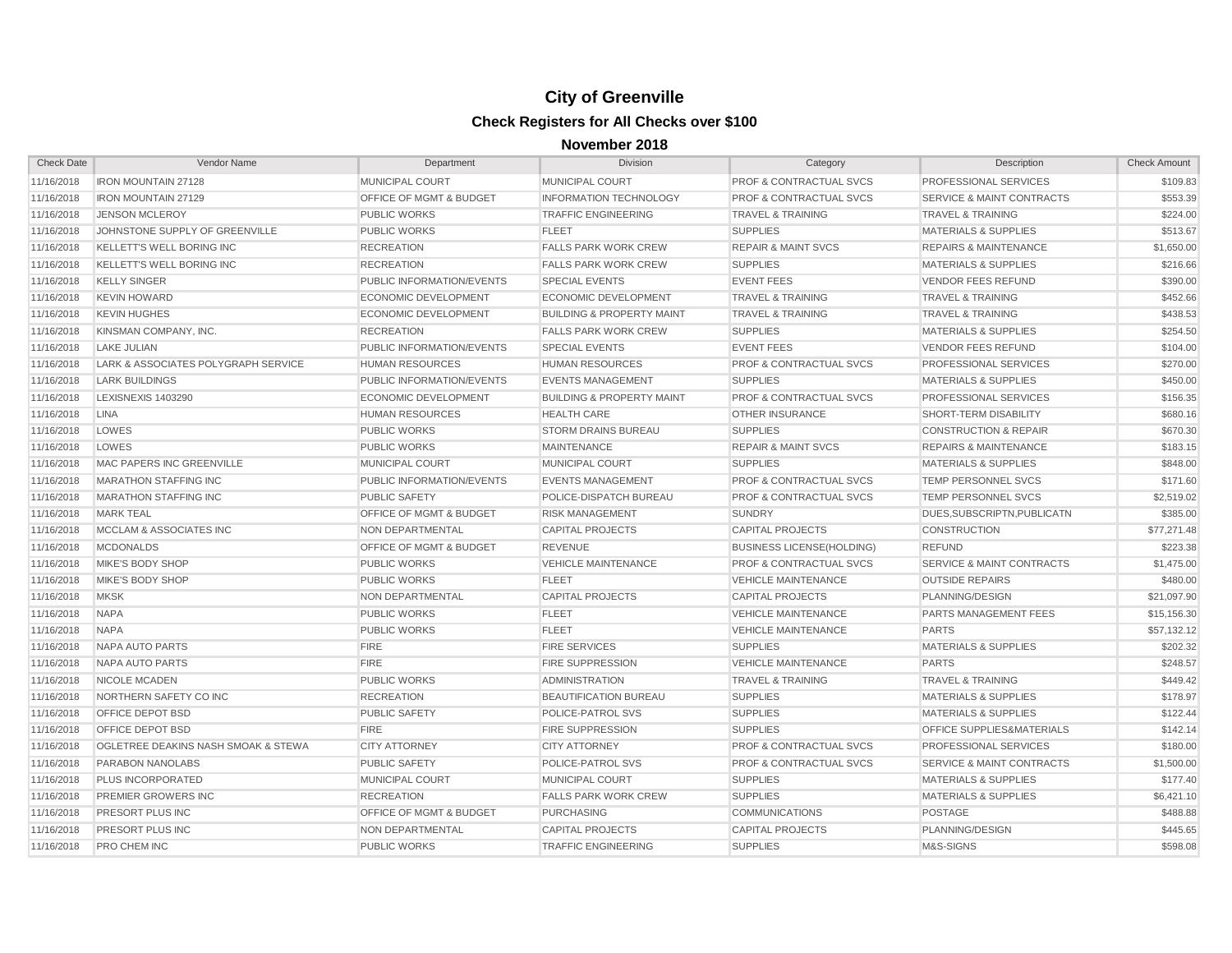| <b>Check Date</b> | Vendor Name                                | Department                         | <b>Division</b>                  | Category                           | Description                          | <b>Check Amount</b> |
|-------------------|--------------------------------------------|------------------------------------|----------------------------------|------------------------------------|--------------------------------------|---------------------|
| 11/16/2018        | <b>QUEST SOFTWARE INC</b>                  | OFFICE OF MGMT & BUDGET            | <b>INFORMATION TECHNOLOGY</b>    | PROF & CONTRACTUAL SVCS            | <b>SERVICE &amp; MAINT CONTRACTS</b> | \$1,000.00          |
| 11/16/2018        | <b>RAY BRACKEN NURSERY INC</b>             | <b>RECREATION</b>                  | <b>BEAUTIFICATION BUREAU</b>     | <b>SUPPLIES</b>                    | <b>MATERIALS &amp; SUPPLIES</b>      | \$1,755.00          |
| 11/16/2018        | <b>READ'S UNIFORMS INC</b>                 | <b>FIRE</b>                        | <b>FIRE SERVICES</b>             | <b>SUPPLIES</b>                    | <b>CLOTHING &amp; UNIFORMS</b>       | \$457.22            |
| 11/16/2018        | <b>READ'S UNIFORMS INC</b>                 | <b>FIRE</b>                        | <b>FIRE SUPPRESSION</b>          | <b>SUPPLIES</b>                    | <b>CLOTHING &amp; UNIFORMS</b>       | \$4,090.00          |
| 11/16/2018        | <b>REGAL INN</b>                           | OFFICE OF MGMT & BUDGET            | <b>REVENUE</b>                   | CITY ACCOMMODATION FEE             | <b>REFUND</b>                        | \$177.63            |
| 11/16/2018        | <b>REGAL INN</b>                           | <b>OFFICE OF MGMT &amp; BUDGET</b> | <b>REVENUE</b>                   | CITY ACCOMMODATION FEE             | <b>REFUND</b>                        | \$583.62            |
| 11/16/2018        | RIVERPLACE DEVELOPMENT II LLC              | <b>PUBLIC WORKS</b>                | RIVERPLACE GARAGE                | <b>UTILITIES</b>                   | <b>ELECTRICITY</b>                   | \$238.56            |
| 11/16/2018        | <b>RIVER'S EDGE NURSERY</b>                | <b>RECREATION</b>                  | BEAUTIFICATION BUREAU            | <b>SUPPLIES</b>                    | <b>MATERIALS &amp; SUPPLIES</b>      | \$2,215.00          |
| 11/16/2018        | <b>ROGERS &amp; CALLCOTT ENVIRONMENTAL</b> | <b>PUBLIC WORKS</b>                | <b>STORM DRAINS BUREAU</b>       | <b>SUPPLIES</b>                    | <b>CONSTRUCTION &amp; REPAIR</b>     | \$212.71            |
| 11/16/2018        | <b>RONNIE BEVER</b>                        | <b>RECREATION</b>                  | TREE MAINTENANCE BUREAU          | <b>TRAVEL &amp; TRAINING</b>       | <b>TRAVEL &amp; TRAINING</b>         | \$335.30            |
| 11/16/2018        | <b>ROTO-ROOTER PLUMBERS</b>                | <b>PUBLIC WORKS</b>                | <b>FLEET</b>                     | <b>REPAIR &amp; MAINT SVCS</b>     | <b>REPAIRS &amp; MAINTENANCE</b>     | \$1,612.79          |
| 11/16/2018        | <b>RYAN POTTS</b>                          | <b>PUBLIC WORKS</b>                | <b>TRAFFIC ENGINEERING</b>       | <b>TRAVEL &amp; TRAINING</b>       | <b>TRAVEL &amp; TRAINING</b>         | \$224.00            |
| 11/16/2018        | <b>S C DEPARTMENT OF CORRECTIONS</b>       | <b>RECREATION</b>                  | PARKS MAINTENANCE                | <b>PROF &amp; CONTRACTUAL SVCS</b> | <b>TEMP PERSONNEL SVCS</b>           | \$1,391.00          |
| 11/16/2018        | <b>S C DEPARTMENT OF REVENUE</b>           | OFFICE OF MGMT & BUDGET            | NON-DEPARTMENTAL                 | PR-WH                              | <b>GARNISHMENTS</b>                  | \$280.95            |
| 11/16/2018        | <b>S C POLICE OFFICERS RETIREMENT</b>      | OFFICE OF MGMT & BUDGET            | <b>ACCOUNTING</b>                | PR-WH                              | RETIREMENT SVS PURCHASE              | \$279.24            |
| 11/16/2018        | <b>S C RETIREMENT SYSTEM</b>               | OFFICE OF MGMT & BUDGET            | <b>ACCOUNTING</b>                | PR-WH                              | RETIREMENT SVS PURCHASE              | \$1,447.22          |
| 11/16/2018        | <b>SAFE INDUSTRIES</b>                     | <b>FIRE</b>                        | <b>FIRE SUPPRESSION</b>          | <b>SUPPLIES</b>                    | <b>MATERIALS &amp; SUPPLIES</b>      | \$369.09            |
| 11/16/2018        | <b>SAFE INDUSTRIES</b>                     | <b>FIRE</b>                        | <b>FIRE SUPPRESSION</b>          | <b>SUPPLIES</b>                    | OTHER MEDICAL SUPPLIES               | \$507.79            |
| 11/16/2018        | <b>SAM'S CLUB</b>                          | <b>FIRE</b>                        | <b>FIRE SUPPRESSION</b>          | <b>SUPPLIES</b>                    | <b>MATERIALS &amp; SUPPLIES</b>      | \$1,186.44          |
| 11/16/2018        | <b>SAM'S CLUB</b>                          | <b>FIRE</b>                        | <b>FIRE SERVICES</b>             | <b>SUNDRY</b>                      | <b>MISCELLANEOUS</b>                 | \$180.43            |
| 11/16/2018        | <b>SCCJA SC CRIMINAL JUSTICE ACADEMY</b>   | <b>PUBLIC SAFETY</b>               | <b>POLICE-PATROL SVS</b>         | <b>TRAVEL &amp; TRAINING</b>       | <b>TRAVEL &amp; TRAINING</b>         | \$115.00            |
| 11/16/2018        | SCHINDLER ELEVATOR CORPORATION             | <b>RECREATION</b>                  | <b>FALLS PARK WORK CREW</b>      | <b>PROF &amp; CONTRACTUAL SVCS</b> | <b>SERVICE &amp; MAINT CONTRACTS</b> | \$636.01            |
| 11/16/2018        | <b>SCHINDLER ELEVATOR CORPORATION</b>      | <b>PUBLIC WORKS</b>                | <b>CHURCH STREET GARAGE</b>      | <b>PROF &amp; CONTRACTUAL SVCS</b> | <b>SERVICE &amp; MAINT CONTRACTS</b> | \$1,316.35          |
| 11/16/2018        | <b>SCOTT JACKSON</b>                       | <b>FIRE</b>                        | <b>FIRE SUPPRESSION</b>          | <b>TRAVEL &amp; TRAINING</b>       | <b>TRAVEL &amp; TRAINING</b>         | \$1,026.00          |
| 11/16/2018        | <b>SHERWIN WILLIAMS</b>                    | <b>PUBLIC WORKS</b>                | <b>MAINTENANCE</b>               | <b>REPAIR &amp; MAINT SVCS</b>     | <b>REPAIRS &amp; MAINTENANCE</b>     | \$178.94            |
| 11/16/2018        | <b>SIG SAUER</b>                           | <b>PUBLIC SAFETY</b>               | POLICE-PATROL SVS                | <b>SUPPLIES</b>                    | <b>AMMUNITION</b>                    | \$119.20            |
| 11/16/2018        | SNIDER FLEET SOLUTIONS                     | <b>PUBLIC WORKS</b>                | <b>FLEET</b>                     | <b>VEHICLE MAINTENANCE</b>         | <b>OUTSIDE REPAIRS</b>               | \$3,240.00          |
| 11/16/2018        | SOUTHEASTERN PAPER GROUP                   | <b>PUBLIC WORKS</b>                | <b>BUILDING SERVICE DIVISION</b> | <b>SUPPLIES</b>                    | <b>JANITORIAL SUPPLIES</b>           | \$598.15            |
| 11/16/2018        | SPARE TIME ENTERTAINMENT                   | <b>RECREATION</b>                  | <b>COMMUNITY CENTERS</b>         | <b>RECREATION DEPOSITS</b>         | <b>REFUND</b>                        | \$468.18            |
| 11/16/2018        | <b>SPECIALTY STEELS INC</b>                | <b>FIRE</b>                        | <b>FIRE SUPPRESSION</b>          | <b>VEHICLE MAINTENANCE</b>         | <b>PARTS</b>                         | \$1,327.22          |
| 11/16/2018        | SPRUCE: SERVICES & SOLUTIONS               | PUBLIC INFORMATION/EVENTS          | <b>EVENTS MANAGEMENT</b>         | <b>SUPPLIES</b>                    | <b>MATERIALS &amp; SUPPLIES</b>      | \$6,650.00          |
| 11/16/2018        | SPRUCE: SERVICES & SOLUTIONS               | <b>CITY MANAGER</b>                | <b>DONATIONS</b>                 | CONTRIBUTIONS/DONATIONS            | DOWNTOWN GVL HOLIDAY HAPP            | \$2,500.00          |
| 11/16/2018        | STANLEY HUNT DEPREE & RHINE INC            | <b>FIRE</b>                        | <b>FIRE</b>                      | <b>PROF &amp; CONTRACTUAL SVCS</b> | PROFESSIONAL SERVICES                | \$212.50            |
| 11/16/2018        | <b>SUPPLYWORKS</b>                         | <b>PUBLIC WORKS</b>                | <b>VEHICLE MAINTENANCE</b>       | <b>SUPPLIES</b>                    | <b>JANITORIAL SUPPLIES</b>           | \$177.64            |
| 11/16/2018        | SWANA                                      | <b>PUBLIC WORKS</b>                | RESIDENTIAL COLL BUREAU          | <b>SUNDRY</b>                      | <b>MISCELLANEOUS</b>                 | \$268.00            |
| 11/16/2018        | <b>SWIRLING SILKS INC</b>                  | PUBLIC INFORMATION/EVENTS          | <b>EVENTS MANAGEMENT</b>         | <b>PRINTING</b>                    | PRINTING & BINDING                   | \$197.75            |
| 11/16/2018        | <b>T2 SYSTEMS</b>                          | <b>PUBLIC WORKS</b>                | <b>ENFORCEMENT</b>               | <b>PROF &amp; CONTRACTUAL SVCS</b> | <b>SERVICE &amp; MAINT CONTRACTS</b> | \$3,293.26          |
| 11/16/2018        | <b>T2 SYSTEMS CANADA INC</b>               | <b>PUBLIC WORKS</b>                | <b>ENFORCEMENT</b>               | <b>PROF &amp; CONTRACTUAL SVCS</b> | <b>SERVICE &amp; MAINT CONTRACTS</b> | \$106.00            |
| 11/16/2018        | <b>TALENT MANAGEMENT SOLUTIONS</b>         | <b>PUBLIC WORKS</b>                | <b>RESIDENTIAL COLL BUREAU</b>   | <b>PROF &amp; CONTRACTUAL SVCS</b> | <b>TEMP PERSONNEL SVCS</b>           | \$9,216.61          |
| 11/16/2018        | <b>TD CARD SERVICES</b>                    | <b>NON DEPARTMENTAL</b>            | <b>CAPITAL PROJECTS</b>          | CAPITAL PROJECTS                   | PLANNING/DESIGN                      | \$535.55            |
| 11/16/2018        | <b>TD CARD SERVICES</b>                    | <b>ECONOMIC DEVELOPMENT</b>        | <b>ECONOMIC DEVELOPMENT</b>      | <b>SUPPLIES</b>                    | <b>MATERIALS &amp; SUPPLIES</b>      | \$161.91            |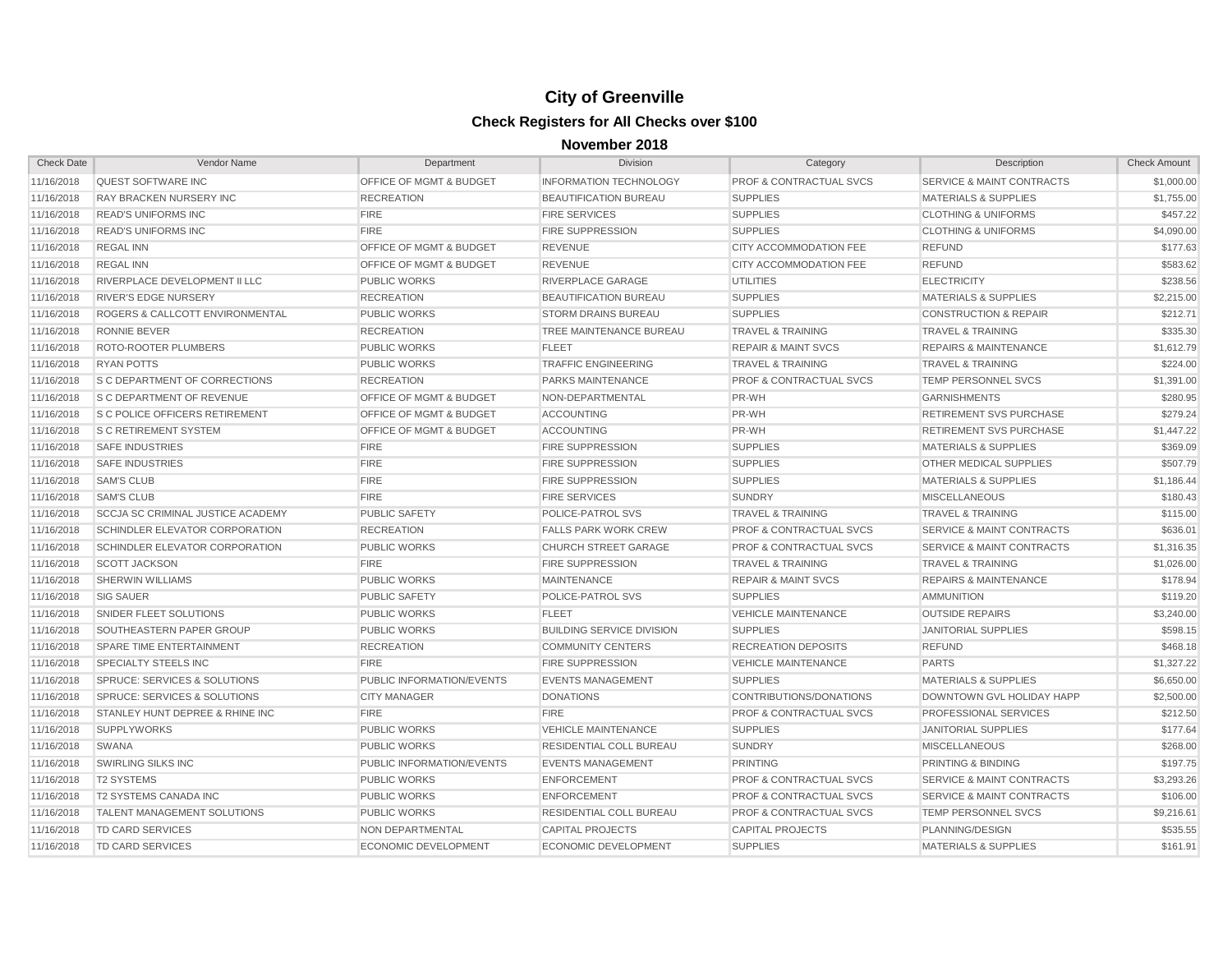| <b>Check Date</b> | Vendor Name                        | Department                         | <b>Division</b>                      | Category                     | Description                      | <b>Check Amount</b> |
|-------------------|------------------------------------|------------------------------------|--------------------------------------|------------------------------|----------------------------------|---------------------|
| 11/16/2018        | <b>TD CARD SERVICES</b>            | <b>ECONOMIC DEVELOPMENT</b>        | ECONOMIC DEVELOPMENT                 | <b>SUNDRY</b>                | DUES, SUBSCRIPTN, PUBLICATN      | \$842.00            |
| 11/16/2018        | <b>TD CARD SERVICES</b>            | <b>ECONOMIC DEVELOPMENT</b>        | <b>ECONOMIC DEVELOPMENT</b>          | <b>TRAVEL &amp; TRAINING</b> | <b>TRAVEL &amp; TRAINING</b>     | \$1,771.10          |
| 11/16/2018        | <b>TIMOTHY CALHOUN</b>             | <b>PUBLIC SAFETY</b>               | <b>POLICE-PATROL SVS</b>             | <b>TRAVEL &amp; TRAINING</b> | <b>TRAVEL &amp; TRAINING</b>     | \$117.00            |
| 11/16/2018        | TIRE CHECK INC                     | <b>PUBLIC WORKS</b>                | <b>FIXED ROUTE</b>                   | <b>VEHICLE MAINTENANCE</b>   | <b>TIRES AND TUBES</b>           | \$1,200.00          |
| 11/16/2018        | TMS SOUTH INC                      | <b>PUBLIC WORKS</b>                | <b>BUILDING SERVICE DIVISION</b>     | <b>SUPPLIES</b>              | <b>MATERIALS &amp; SUPPLIES</b>  | \$825.21            |
| 11/16/2018        | TOOL SHED INC, THE                 | <b>PUBLIC WORKS</b>                | <b>BUILDING SERVICE DIVISION</b>     | <b>SUPPLIES</b>              | <b>MATERIALS &amp; SUPPLIES</b>  | \$127.17            |
| 11/16/2018        | U S DEPARTMENT OF EDUCATION        | OFFICE OF MGMT & BUDGET            | NON-DEPARTMENTAL                     | PR-WH                        | <b>GARNISHMENTS</b>              | \$163.63            |
| 11/16/2018        | UNITED CHEMICAL & SUPPLY CO INC    | <b>FIRE</b>                        | <b>FIRE SUPPRESSION</b>              | <b>SUPPLIES</b>              | <b>JANITORIAL SUPPLIES</b>       | \$326.73            |
| 11/16/2018        | UNITED ELECTRICAL DISTRIBUTORS INC | <b>PUBLIC WORKS</b>                | <b>BUILDING SERVICE DIVISION</b>     | <b>SUPPLIES</b>              | <b>MATERIALS &amp; SUPPLIES</b>  | \$2,719.94          |
| 11/16/2018        | UNITED WAY OF GREENVILLE COUNTY    | <b>OFFICE OF MGMT &amp; BUDGET</b> | NON-DEPARTMENTAL                     | PR-WH                        | UNITED WAY                       | \$1,848.00          |
| 11/16/2018        | UPPER SAVANNAH CARE SERVICES       | C.D. DIVISION                      | <b>HOPWA</b>                         | <b>CD PROJECTS</b>           | <b>TENANT RENT ASSIST-SAVANN</b> | \$690.01            |
| 11/16/2018        | UPPER SAVANNAH CARE SERVICES       | C.D. DIVISION                      | <b>HOPWA</b>                         | <b>CD PROJECTS</b>           | ADMIN - UPPER SAVANN CARE        | \$234.77            |
| 11/16/2018        | UPPER SAVANNAH CARE SERVICES       | C.D. DIVISION                      | <b>HOPWA</b>                         | <b>CD PROJECTS</b>           | S-T RENT, MORT, UTIL UP SAV      | \$800.00            |
| 11/16/2018        | UPPER SAVANNAH CARE SERVICES       | C.D. DIVISION                      | <b>HOPWA</b>                         | <b>CD PROJECTS</b>           | SUPPORTIVE SVC-UPPER SAVA        | \$1,656.75          |
| 11/16/2018        | UPPER STATE CODE ENF ASSOC OF SC   | <b>ECONOMIC DEVELOPMENT</b>        | <b>BUILDING &amp; PROPERTY MAINT</b> | <b>SUPPLIES</b>              | OFFICE SUPPLIES&MATERIALS        | \$265.00            |
| 11/16/2018        | <b>VERIZON WIRELESS</b>            | <b>PUBLIC SAFETY</b>               | POLICE-PATROL SVS                    | <b>COMMUNICATIONS</b>        | <b>OTHER</b>                     | \$5,417.50          |
| 11/16/2018        | <b>VERIZON WIRELESS</b>            | <b>PUBLIC WORKS</b>                | <b>VEHICLE MAINTENANCE</b>           | <b>COMMUNICATIONS</b>        | <b>CELLULAR PHONE SERVICE</b>    | \$843.86            |
| 11/16/2018        | <b>VERIZON WIRELESS</b>            | <b>PUBLIC WORKS</b>                | <b>BUILDING SERVICE DIVISION</b>     | <b>COMMUNICATIONS</b>        | <b>OTHER</b>                     | \$499.63            |
| 11/16/2018        | <b>VERIZON WIRELESS</b>            | <b>PUBLIC WORKS</b>                | <b>STREETS BUREAU</b>                | <b>COMMUNICATIONS</b>        | <b>OTHER</b>                     | \$439.26            |
| 11/16/2018        | <b>VERIZON WIRELESS</b>            | <b>OFFICE OF MGMT &amp; BUDGET</b> | <b>INFORMATION TECHNOLOGY</b>        | <b>COMMUNICATIONS</b>        | TELECOMMUNICATIONS/WIRELE        | \$1,664.41          |
| 11/16/2018        | <b>VERIZON WIRELESS</b>            | <b>PUBLIC WORKS</b>                | <b>RESIDENTIAL COLL BUREAU</b>       | <b>COMMUNICATIONS</b>        | <b>OTHER</b>                     | \$1,183.89          |
| 11/16/2018        | <b>VERIZON WIRELESS</b>            | <b>PUBLIC WORKS</b>                | <b>TRAFFIC ENGINEERING</b>           | <b>COMMUNICATIONS</b>        | <b>OTHER</b>                     | \$207.42            |
| 11/16/2018        | <b>VERIZON WIRELESS</b>            | PUBLIC INFORMATION/EVENTS          | <b>EVENTS MANAGEMENT</b>             | <b>COMMUNICATIONS</b>        | <b>OTHER</b>                     | \$484.34            |
| 11/16/2018        | <b>VERIZON WIRELESS</b>            | <b>PUBLIC WORKS</b>                | <b>FLEET</b>                         | <b>COMMUNICATIONS</b>        | <b>OTHER</b>                     | \$218.77            |
| 11/16/2018        | <b>VERIZON WIRELESS</b>            | <b>PUBLIC WORKS</b>                | <b>PUBLIC WORKS</b>                  | <b>COMMUNICATIONS</b>        | <b>OTHER</b>                     | \$249.08            |
| 11/16/2018        | <b>VERIZON WIRELESS</b>            | OFFICE OF MGMT & BUDGET            | <b>REVENUE</b>                       | <b>COMMUNICATIONS</b>        | <b>OTHER</b>                     | \$114.03            |
| 11/16/2018        | <b>VERIZON WIRELESS</b>            | PUBLIC INFORMATION/EVENTS          | <b>SPECIAL EVENTS</b>                | <b>COMMUNICATIONS</b>        | <b>OTHER</b>                     | \$348.31            |
| 11/16/2018        | <b>VERIZON WIRELESS</b>            | <b>RECREATION</b>                  | <b>EDUCATION</b>                     | <b>SUNDRY</b>                | <b>RESTRD DONATION EXPENSE</b>   | \$111.48            |
| 11/16/2018        | <b>VERIZON WIRELESS</b>            | <b>PUBLIC WORKS</b>                | STORMWATER MANAGEMENT                | <b>COMMUNICATIONS</b>        | <b>TELEPHONE</b>                 | \$343.80            |
| 11/16/2018        | <b>VERIZON WIRELESS</b>            | <b>PUBLIC WORKS</b>                | <b>STORM DRAINS BUREAU</b>           | <b>COMMUNICATIONS</b>        | <b>OTHER</b>                     | \$423.37            |
| 11/16/2018        | <b>VERIZON WIRELESS</b>            | <b>PUBLIC WORKS</b>                | <b>CONSTRUCTION &amp; INSPECTION</b> | <b>COMMUNICATIONS</b>        | <b>OTHER</b>                     | \$325.43            |
| 11/16/2018        | <b>VERIZON WIRELESS</b>            | <b>RECREATION</b>                  | <b>COMMUNITY CENTERS</b>             | <b>COMMUNICATIONS</b>        | <b>CABLE TELEVISION/INTERNET</b> | \$267.30            |
| 11/16/2018        | <b>VERIZON WIRELESS</b>            | <b>RECREATION</b>                  | PARKS MAINTENANCE                    | <b>COMMUNICATIONS</b>        | <b>OTHER</b>                     | \$1,211.85          |
| 11/16/2018        | <b>VERIZON WIRELESS</b>            | <b>PUBLIC WORKS</b>                | PARKING ADMINISTRATION               | <b>COMMUNICATIONS</b>        | <b>OTHER</b>                     | \$1,086.26          |
| 11/16/2018        | <b>VERIZON WIRELESS</b>            | <b>PUBLIC WORKS</b>                | <b>SEWERS BUREAU</b>                 | <b>COMMUNICATIONS</b>        | <b>OTHER</b>                     | \$882.27            |
| 11/16/2018        | <b>VERIZON WIRELESS</b>            | <b>PUBLIC WORKS</b>                | <b>ENGINEERING</b>                   | <b>COMMUNICATIONS</b>        | <b>OTHER</b>                     | \$275.95            |
| 11/16/2018        | <b>VERIZON WIRELESS</b>            | <b>RECREATION</b>                  | PARKS AND RECREATION                 | <b>COMMUNICATIONS</b>        | <b>OTHER</b>                     | \$235.39            |
| 11/16/2018        | <b>VERIZON WIRELESS</b>            | <b>ECONOMIC DEVELOPMENT</b>        | <b>BUILDING &amp; PROPERTY MAINT</b> | <b>COMMUNICATIONS</b>        | <b>OTHER</b>                     | \$297.39            |
| 11/16/2018        | <b>VIC BAILEY FORD INC</b>         | <b>RECREATION</b>                  | <b>ADMINISTRATION</b>                | <b>VEHICLES</b>              | <b>VEHICLE</b>                   | \$32,334.00         |
| 11/16/2018        | W W WILLIAMS                       | <b>PUBLIC WORKS</b>                | <b>VEHICLE MAINTENANCE</b>           | <b>VEHICLE MAINTENANCE</b>   | <b>OUTSIDE REPAIRS</b>           | \$10,273.00         |
| 11/16/2018        | W W WILLIAMS                       | <b>PUBLIC WORKS</b>                | <b>VEHICLE MAINTENANCE</b>           | <b>VEHICLE MAINTENANCE</b>   | <b>PARTS</b>                     | \$663.36            |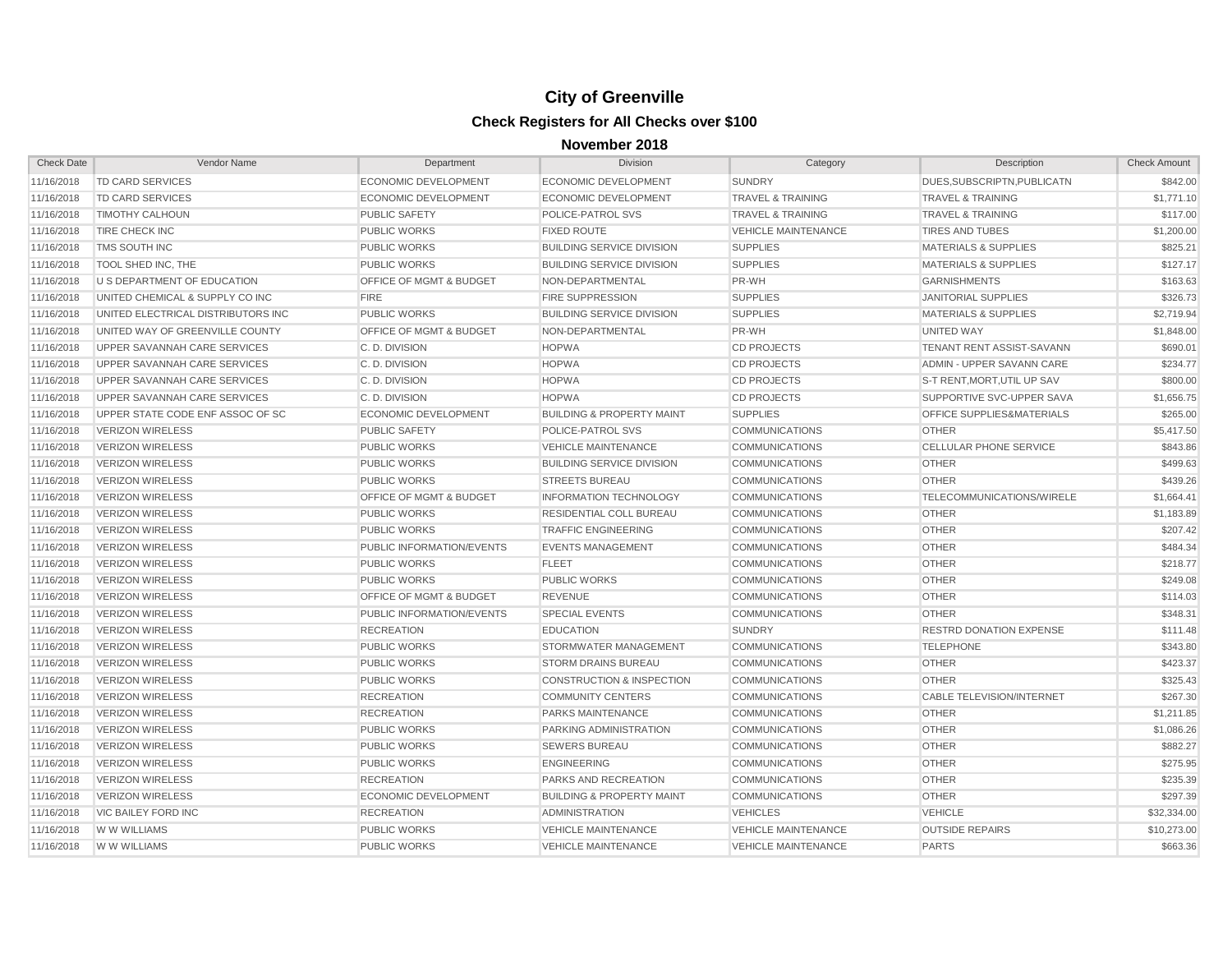| <b>Check Date</b> | Vendor Name                            | Department                         | Division                      | Category                           | Description                          | <b>Check Amount</b> |
|-------------------|----------------------------------------|------------------------------------|-------------------------------|------------------------------------|--------------------------------------|---------------------|
| 11/16/2018        | <b>WILLIAMS FIRE APPARATUS</b>         | <b>FIRE</b>                        | <b>FIRE SUPPRESSION</b>       | <b>VEHICLE MAINTENANCE</b>         | <b>PARTS</b>                         | \$227.60            |
| 11/16/2018        | WYOMING CHILD SUPPORT ENFORCEMENT      | OFFICE OF MGMT & BUDGET            | NON-DEPARTMENTAL              | PR-WH                              | <b>GARNISHMENTS</b>                  | \$154.61            |
| 11/16/2018        | <b>ZEP INC</b>                         | <b>PUBLIC WORKS</b>                | <b>FLEET</b>                  | <b>SUPPLIES</b>                    | <b>MATERIALS &amp; SUPPLIES</b>      | \$928.08            |
| 11/19/2018        | <b>S C DEPARTMENT OF REVENUE</b>       | <b>CITY MANAGER</b>                | NON-DEPARTMENTAL              | <b>SUNDRY</b>                      | <b>TAXES</b>                         | \$1,907.32          |
| 11/21/2018        | A SERVICES GROUP LLC                   | <b>RECREATION</b>                  | <b>ADMINISTRATION</b>         | <b>PROF &amp; CONTRACTUAL SVCS</b> | <b>SERVICE &amp; MAINT CONTRACTS</b> | \$2,778.30          |
| 11/21/2018        | <b>ACE ENERGY</b>                      | <b>PUBLIC WORKS</b>                | <b>ADMINISTRATION</b>         | <b>VEHICLE MAINTENANCE</b>         | <b>FUEL</b>                          | \$18,854.21         |
| 11/21/2018        | <b>ADW ARCHITECTS PA</b>               | NON DEPARTMENTAL                   | <b>CAPITAL PROJECTS</b>       | <b>CAPITAL PROJECTS</b>            | PLANNING/DESIGN                      | \$37,830.65         |
| 11/21/2018        | AID UPSTATE INC                        | C.D. DIVISION                      | <b>HOPWA</b>                  | <b>CD PROJECTS</b>                 | <b>HOUSING PLACEMNT-AID UPST</b>     | \$5,346.00          |
| 11/21/2018        | <b>AID UPSTATE INC</b>                 | C.D. DIVISION                      | <b>HOPWA</b>                  | <b>CD PROJECTS</b>                 | PROJ CARE OP COST-AID UPS            | \$2,500.00          |
| 11/21/2018        | <b>AID UPSTATE INC</b>                 | C.D. DIVISION                      | <b>HOPWA</b>                  | <b>CD PROJECTS</b>                 | S-T RENT, MORT, UTIL-AID UP          | \$22,558.67         |
| 11/21/2018        | <b>AID UPSTATE INC</b>                 | C.D. DIVISION                      | <b>HOPWA</b>                  | <b>CD PROJECTS</b>                 | <b>TENANT RENT ASSIST-AID UP</b>     | \$4,920.38          |
| 11/21/2018        | AID UPSTATE INC                        | C.D. DIVISION                      | <b>HOPWA</b>                  | <b>CD PROJECTS</b>                 | SUPPORTING SVC-AID UPSTAT            | \$6,407.18          |
| 11/21/2018        | ALDRIDGE FAMILY PRODUCE                | <b>RECREATION</b>                  | <b>ADMINISTRATION</b>         | <b>SUPPLIES</b>                    | M&S-FOOD                             | \$879.26            |
| 11/21/2018        | ARC3 GASES INC                         | <b>FIRE</b>                        | <b>FIRE SERVICES</b>          | <b>SUPPLIES</b>                    | <b>MATERIALS &amp; SUPPLIES</b>      | \$108.92            |
| 11/21/2018        | ASSOCIATION OF ZOO & AQUARIUMS         | <b>RECREATION</b>                  | <b>ADMINISTRATION</b>         | <b>SUNDRY</b>                      | DUES, SUBSCRIPTN, PUBLICATN          | \$195.00            |
| 11/21/2018        | <b>BEAU WELLING DESIGN</b>             | <b>ECONOMIC DEVELOPMENT</b>        | ECONOMIC DEVELOPMENT          | <b>PROF &amp; CONTRACTUAL SVCS</b> | PROFESSIONAL SERVICES                | \$950.00            |
| 11/21/2018        | <b>BLACK &amp; VEATCH CORPORATION</b>  | <b>PUBLIC WORKS</b>                | <b>SEWERS BUREAU</b>          | <b>PROF &amp; CONTRACTUAL SVCS</b> | PROFESSIONAL SERVICES                | \$11,125.00         |
| 11/21/2018        | <b>BRADSHAW CONSULTING SERVICES</b>    | OFFICE OF MGMT & BUDGET            | GIS                           | <b>TRAVEL &amp; TRAINING</b>       | <b>LOCAL TRANSPORTATION</b>          | \$127.40            |
| 11/21/2018        | <b>BRADSHAW CONSULTING SERVICES</b>    | NON DEPARTMENTAL                   | <b>CAPITAL PROJECTS</b>       | <b>CAPITAL PROJECTS</b>            | <b>EQUIPMENT</b>                     | \$14,000.00         |
| 11/21/2018        | <b>BRAVO1 PROTECTION</b>               | <b>PUBLIC WORKS</b>                | PARKING ADMINISTRATION        | <b>PROF &amp; CONTRACTUAL SVCS</b> | <b>SERVICE &amp; MAINT CONTRACTS</b> | \$1,806.00          |
| 11/21/2018        | <b>BRYANTS KAR GARD LLC</b>            | <b>PUBLIC WORKS</b>                | <b>FLEET</b>                  | <b>VEHICLE MAINTENANCE</b>         | <b>OUTSIDE REPAIRS</b>               | \$325.00            |
| 11/21/2018        | <b>BUTTERMILK SKY PIE SHOP</b>         | <b>OFFICE OF MGMT &amp; BUDGET</b> | <b>REVENUE</b>                | <b>BUSINESS LICENSE(HOLDING)</b>   | <b>REFUND</b>                        | \$389.76            |
| 11/21/2018        | <b>CARLESIA FENSKE</b>                 | <b>RECREATION</b>                  | <b>PUBLIC SERVICES</b>        | <b>TRAVEL &amp; TRAINING</b>       | <b>TRAVEL &amp; TRAINING</b>         | \$508.70            |
| 11/21/2018        | CAROLINA ALTERNATORS                   | <b>FIRE</b>                        | <b>FIRE SUPPRESSION</b>       | <b>VEHICLE MAINTENANCE</b>         | <b>PARTS</b>                         | \$674.00            |
| 11/21/2018        | CAROLINA CONCRETE COMPANY INC          | <b>PUBLIC WORKS</b>                | <b>STREETS BUREAU</b>         | <b>SUPPLIES</b>                    | <b>MATERIALS &amp; SUPPLIES</b>      | \$3,910.61          |
| 11/21/2018        | CARSON'S NUT-BOLT & TOOL CO INC        | <b>PUBLIC WORKS</b>                | <b>TRAFFIC ENGINEERING</b>    | <b>SUPPLIES</b>                    | M&S-TRAFFIC CALMING                  | \$960.63            |
| 11/21/2018        | CDW/G                                  | OFFICE OF MGMT & BUDGET            | <b>INFORMATION TECHNOLOGY</b> | <b>SUPPLIES</b>                    | <b>MATERIALS &amp; SUPPLIES</b>      | \$159.80            |
| 11/21/2018        | <b>CHRIS BOOZER</b>                    | <b>RECREATION</b>                  | PARKS MAINTENANCE             | <b>TRAVEL &amp; TRAINING</b>       | <b>TRAVEL &amp; TRAINING</b>         | \$338.20            |
| 11/21/2018        | <b>CHRISTINE DEAR</b>                  | <b>RECREATION</b>                  | <b>PUBLIC SERVICES</b>        | <b>SUNDRY</b>                      | RESEARCH CONSERVATION EXP            | \$1,287.64          |
| 11/21/2018        | <b>CINCINNATI SYSTEMS INC</b>          | <b>PUBLIC WORKS</b>                | PARKING ADMINISTRATION        | <b>SUPPLIES</b>                    | <b>MATERIALS &amp; SUPPLIES</b>      | \$471.73            |
| 11/21/2018        | <b>CINTAS</b>                          | <b>RECREATION</b>                  | <b>PUBLIC SERVICES</b>        | <b>SUPPLIES</b>                    | <b>CLOTHING &amp; UNIFORMS</b>       | \$121.10            |
| 11/21/2018        | <b>CINTAS</b>                          | <b>PUBLIC WORKS</b>                | <b>FLEET</b>                  | <b>SUPPLIES</b>                    | <b>CLOTHING &amp; UNIFORMS</b>       | \$160.48            |
| 11/21/2018        | <b>CITY WELDING SERVICE</b>            | <b>PUBLIC WORKS</b>                | <b>FLEET</b>                  | <b>VEHICLE MAINTENANCE</b>         | <b>OUTSIDE REPAIRS</b>               | \$1,896.00          |
| 11/21/2018        | COMMUNICATION SERVICE CENTER INC       | <b>RECREATION</b>                  | <b>ADMINISTRATION</b>         | <b>PROF &amp; CONTRACTUAL SVCS</b> | PROFESSIONAL SERVICES                | \$190.81            |
| 11/21/2018        | COUTURE CAKES OF GREENVILLE LLC        | <b>RECREATION</b>                  | <b>EDUCATION</b>              | <b>SUPPLIES</b>                    | <b>BIRTHDAY PARTIES</b>              | \$729.00            |
| 11/21/2018        | <b>CREGGER COMPANY</b>                 | <b>RECREATION</b>                  | <b>ADMINISTRATION</b>         | <b>REPAIR &amp; MAINT SVCS</b>     | <b>REPAIRS &amp; MAINTENANCE</b>     | \$155.12            |
| 11/21/2018        | <b>CROMER'S P-NUTS LLC</b>             | <b>RECREATION</b>                  | <b>PUBLIC SERVICES</b>        | <b>SUPPLIES</b>                    | <b>SALE CONCESSIONS</b>              | \$245.31            |
| 11/21/2018        | <b>DESIGNLAB INC</b>                   | <b>FIRE</b>                        | <b>FIRE SUPPRESSION</b>       | <b>SUPPLIES</b>                    | <b>CLOTHING &amp; UNIFORMS</b>       | \$3,100.50          |
| 11/21/2018        | <b>DESIGNLAB INC</b>                   | PUBLIC SAFETY                      | POLICE-PATROL SVS             | <b>SUPPLIES</b>                    | <b>CLOTHING &amp; UNIFORMS</b>       | \$1,968.41          |
| 11/21/2018        | <b>DIXIE RUBBER &amp; PLASTICS INC</b> | <b>FIRE</b>                        | <b>FIRE SUPPRESSION</b>       | <b>VEHICLE MAINTENANCE</b>         | <b>PARTS</b>                         | \$113.12            |
| 11/21/2018        | <b>DUKE ENERGY</b>                     | <b>FIRE</b>                        | <b>FIRE SERVICES</b>          | <b>UTILITIES</b>                   | <b>ELECTRICITY</b>                   | \$1,208.34          |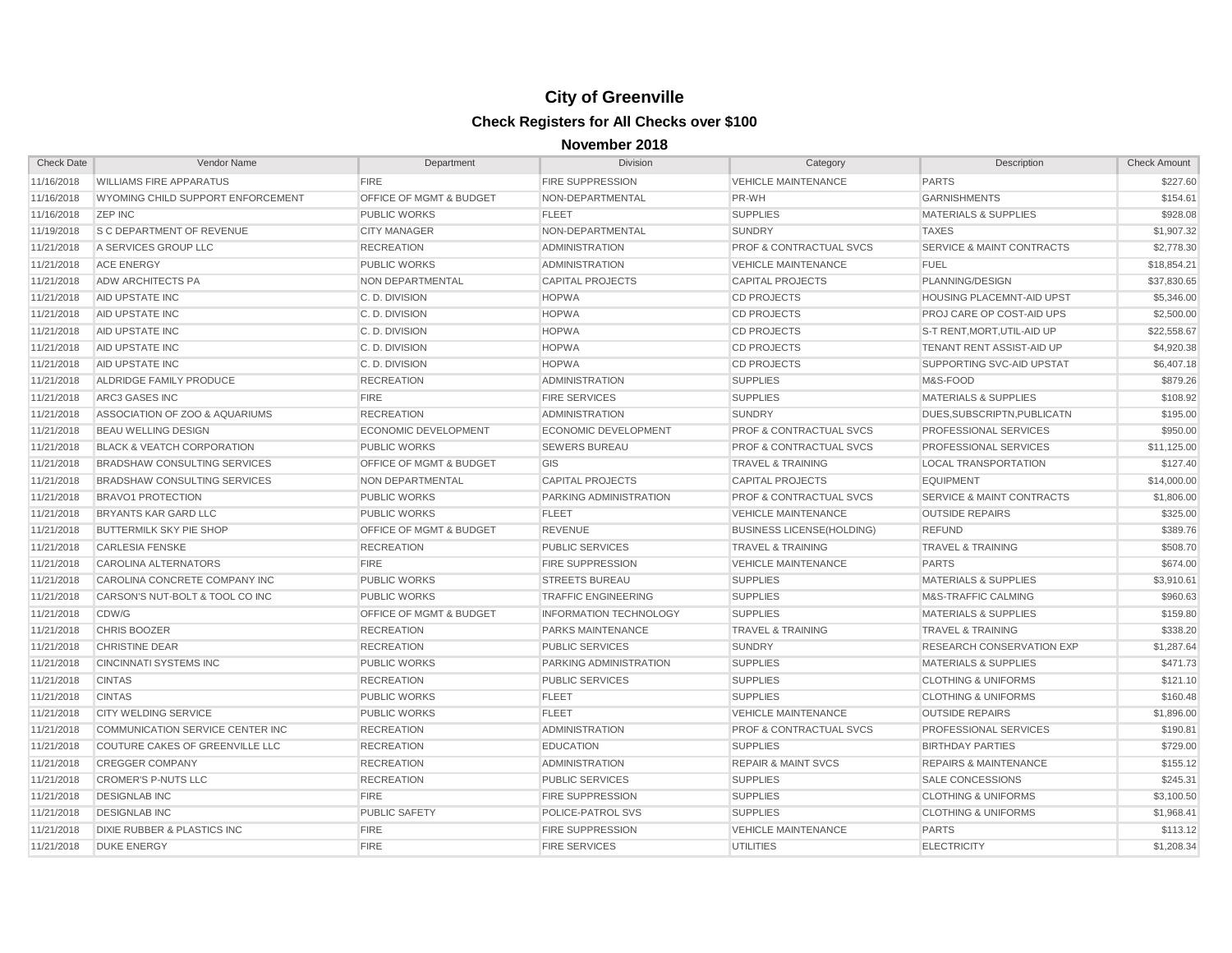| <b>Check Date</b> | Vendor Name                                | Department                         | <b>Division</b>                  | Category                           | Description                          | <b>Check Amount</b> |
|-------------------|--------------------------------------------|------------------------------------|----------------------------------|------------------------------------|--------------------------------------|---------------------|
| 11/21/2018        | <b>EARTH DESIGN INC</b>                    | <b>PUBLIC WORKS</b>                | <b>STORM DRAINS BUREAU</b>       | <b>PROF &amp; CONTRACTUAL SVCS</b> | PROFESSIONAL SERVICES                | \$2,675.00          |
| 11/21/2018        | <b>EASLEY LAWN AND GARDEN</b>              | <b>FIRE</b>                        | <b>FIRE SUPPRESSION</b>          | <b>VEHICLE MAINTENANCE</b>         | <b>PARTS</b>                         | \$103.50            |
| 11/21/2018        | ECHOLS OIL COMPANY INC                     | <b>PUBLIC WORKS</b>                | <b>ADMINISTRATION</b>            | <b>VEHICLE MAINTENANCE</b>         | <b>FUEL</b>                          | \$17,847.11         |
| 11/21/2018        | <b>ECHOLS OIL COMPANY INC</b>              | <b>PUBLIC WORKS</b>                | <b>FLEET</b>                     | <b>VEHICLE MAINTENANCE</b>         | <b>FUEL</b>                          | \$17,246.04         |
| 11/21/2018        | <b>EMPLOYMENT SCREENING RESOURCES</b>      | <b>HUMAN RESOURCES</b>             | <b>HUMAN RESOURCES</b>           | <b>PROF &amp; CONTRACTUAL SVCS</b> | PROFESSIONAL SERVICES                | \$1,045.75          |
| 11/21/2018        | <b>ENVIRONMENTAL TESTING &amp; MGMNT</b>   | <b>PUBLIC WORKS</b>                | <b>BUILDING SERVICE DIVISION</b> | <b>PROF &amp; CONTRACTUAL SVCS</b> | PROFESSIONAL SERVICES                | \$2,875.00          |
| 11/21/2018        | <b>FAIRFOREST OF GREENVILLE LLC</b>        | <b>PUBLIC SAFETY</b>               | POLICE-PATROL SVS                | <b>PROF &amp; CONTRACTUAL SVCS</b> | RENTAL OF REAL PROPERTY              | \$3,600.00          |
| 11/21/2018        | <b>FAIRWAY FORD INC</b>                    | <b>FIRE</b>                        | <b>FIRE SUPPRESSION</b>          | <b>VEHICLE MAINTENANCE</b>         | <b>PARTS</b>                         | \$256.40            |
| 11/21/2018        | <b>FAIRWAY OUTDOOR ADVERTISING LLC</b>     | <b>RECREATION</b>                  | <b>PUBLIC SERVICES</b>           | <b>SUPPLIES</b>                    | <b>SUPPLIES PROMOTIONS</b>           | \$1,500.00          |
| 11/21/2018        | <b>FGP INTERNATIONAL</b>                   | OFFICE OF MGMT & BUDGET            | <b>REVENUE</b>                   | <b>PROF &amp; CONTRACTUAL SVCS</b> | TEMP PERSONNEL SVCS                  | \$391.19            |
| 11/21/2018        | <b>FGP INTERNATIONAL</b>                   | <b>PUBLIC SAFETY</b>               | POLICE-PATROL SVS                | <b>PROF &amp; CONTRACTUAL SVCS</b> | TEMP PERSONNEL SVCS                  | \$351.64            |
| 11/21/2018        | <b>FGP INTERNATIONAL</b>                   | <b>ECONOMIC DEVELOPMENT</b>        | PLANNING AND ZONING              | <b>PROF &amp; CONTRACTUAL SVCS</b> | TEMP PERSONNEL SVCS                  | \$790.02            |
| 11/21/2018        | <b>FLIGELS UNIFORM CO INC</b>              | <b>PUBLIC WORKS</b>                | <b>FIXED ROUTE</b>               | <b>SUPPLIES</b>                    | <b>CLOTHING &amp; UNIFORMS</b>       | \$1,829.89          |
| 11/21/2018        | <b>FUEL LLC</b>                            | <b>ECONOMIC DEVELOPMENT</b>        | ECONOMIC DEVELOPMENT             | <b>PROF &amp; CONTRACTUAL SVCS</b> | PROFESSIONAL SERVICES                | \$1,080.00          |
| 11/21/2018        | <b>GCR TIRE CENTERS</b>                    | <b>PUBLIC WORKS</b>                | <b>FIXED ROUTE</b>               | <b>VEHICLE MAINTENANCE</b>         | <b>TIRES AND TUBES</b>               | \$1,718.33          |
| 11/21/2018        | GGVMA-GREATER GREENVILLE VETERINARY        | <b>RECREATION</b>                  | <b>ADMINISTRATION</b>            | <b>SUNDRY</b>                      | DUES, SUBSCRIPTN, PUBLICATN          | \$100.00            |
| 11/21/2018        | <b>GOVERNMENT FINANCE OFFICERS ASSOC</b>   | OFFICE OF MGMT & BUDGET            | <b>ACCOUNTING</b>                | <b>SUNDRY</b>                      | AWARDS                               | \$580.00            |
| 11/21/2018        | GRAINGER 803858935                         | <b>PUBLIC WORKS</b>                | <b>MAINTENANCE</b>               | <b>SUPPLIES</b>                    | <b>MATERIALS &amp; SUPPLIES</b>      | \$205.34            |
| 11/21/2018        | <b>GREENVILLE CHAMBER OF COMMERCE</b>      | PUBLIC INFORMATION/EVENTS          | <b>EVENTS MANAGEMENT</b>         | <b>TRAVEL &amp; TRAINING</b>       | <b>TRAVEL &amp; TRAINING</b>         | \$375.00            |
| 11/21/2018        | <b>GREENVILLE CONVENTION CENTER</b>        | <b>FIRE</b>                        | <b>FIRE SERVICES</b>             | <b>SUPPLIES</b>                    | <b>MATERIALS &amp; SUPPLIES</b>      | \$436.73            |
| 11/21/2018        | <b>GREENVILLE CONVENTION CENTER</b>        | <b>PUBLIC SAFETY</b>               | <b>POLICE-PATROL SVS</b>         | <b>TRAVEL &amp; TRAINING</b>       | <b>TRAVEL &amp; TRAINING</b>         | \$788.28            |
| 11/21/2018        | <b>GREENVILLE COUNTY</b>                   | <b>PUBLIC SAFETY</b>               | <b>POLICE-PATROL SVS</b>         | <b>PROF &amp; CONTRACTUAL SVCS</b> | PROFESSIONAL SERVICES                | \$8,243.55          |
| 11/21/2018        | <b>GREENVILLE NEWS</b>                     | <b>ECONOMIC DEVELOPMENT</b>        | PLANNING AND ZONING              | <b>SUNDRY</b>                      | DUES, SUBSCRIPTN, PUBLICATN          | \$204.80            |
| 11/21/2018        | <b>GREENVILLE NEWS</b>                     | OFFICE OF MGMT & BUDGET            | <b>PURCHASING</b>                | <b>PROF &amp; CONTRACTUAL SVCS</b> | <b>ADVERTISING EXPENSE</b>           | \$160.05            |
| 11/21/2018        | <b>GREENVILLE OFFICE SUPPLY CO INC</b>     | <b>ECONOMIC DEVELOPMENT</b>        | PLANNING AND ZONING              | <b>SUPPLIES</b>                    | <b>MATERIALS &amp; SUPPLIES</b>      | \$254.98            |
| 11/21/2018        | GREENVILLE OFFICE SUPPLY CO INC            | <b>ECONOMIC DEVELOPMENT</b>        | PLANNING AND ZONING              | <b>PRINTING</b>                    | <b>COPYING</b>                       | \$104.97            |
| 11/21/2018        | <b>GREENVILLE OFFICE SUPPLY CO INC</b>     | <b>PUBLIC WORKS</b>                | <b>ENFORCEMENT</b>               | <b>SUPPLIES</b>                    | <b>CLOTHING &amp; UNIFORMS</b>       | \$436.73            |
| 11/21/2018        | <b>GREENVILLE OFFICE SUPPLY CO INC</b>     | <b>OFFICE OF MGMT &amp; BUDGET</b> | <b>REVENUE</b>                   | <b>SUPPLIES</b>                    | <b>OFFICE SUPPLIES&amp;MATERIALS</b> | \$148.52            |
| 11/21/2018        | <b>GREENVILLE OFFICE SUPPLY CO INC</b>     | <b>PUBLIC WORKS</b>                | <b>MAINTENANCE</b>               | <b>SUPPLIES</b>                    | <b>CLOTHING &amp; UNIFORMS</b>       | \$216.58            |
| 11/21/2018        | <b>GREENVILLE OFFICE SUPPLY CO INC</b>     | <b>HUMAN RESOURCES</b>             | <b>HUMAN RESOURCES</b>           | <b>SUPPLIES</b>                    | <b>MATERIALS &amp; SUPPLIES</b>      | \$107.83            |
| 11/21/2018        | <b>GREENVILLE ZOO FOUNDATION</b>           | <b>RECREATION</b>                  | <b>PUBLIC SERVICES</b>           | <b>SUPPLIES</b>                    | <b>SUPPLIES PROMOTIONS</b>           | \$2,897.50          |
| 11/21/2018        | <b>GREGORY PEST SOLUTIONS</b>              | <b>PUBLIC WORKS</b>                | <b>BUILDING SERVICE DIVISION</b> | <b>PROF &amp; CONTRACTUAL SVCS</b> | <b>SERVICE &amp; MAINT CONTRACTS</b> | \$147.00            |
| 11/21/2018        | HENRY SCHEIN ANIMAL HEALTH                 | <b>RECREATION</b>                  | <b>ADMINISTRATION</b>            | <b>SUPPLIES</b>                    | M&S-MEDICINE                         | \$345.95            |
| 11/21/2018        | HENRY SCHEIN ANIMAL HEALTH                 | <b>RECREATION</b>                  | <b>ADMINISTRATION</b>            | <b>SUPPLIES</b>                    | M&S-VETERINARY                       | \$640.10            |
| 11/21/2018        | HOME DEPOT CREDIT SERVICE 5898             | <b>FIRE</b>                        | <b>FIRE SUPPRESSION</b>          | <b>SUPPLIES</b>                    | <b>MATERIALS &amp; SUPPLIES</b>      | \$265.43            |
| 11/21/2018        | INSTITUTE OF TRANSPORTATION ENGINEE        | <b>PUBLIC WORKS</b>                | <b>TRAFFIC ENGINEERING</b>       | <b>SUNDRY</b>                      | DUES.SUBSCRIPTN.PUBLICATN            | \$315.00            |
| 11/21/2018        | <b>INTERSTATE HEALTH PHYSICS CONSULTIN</b> | <b>RECREATION</b>                  | <b>ADMINISTRATION</b>            | <b>PROF &amp; CONTRACTUAL SVCS</b> | <b>SERVICE &amp; MAINT CONTRACTS</b> | \$300.00            |
| 11/21/2018        | <b>IVEY COMMUNICATIONS INC</b>             | <b>RECREATION</b>                  | <b>EDUCATION</b>                 | <b>SUNDRY</b>                      | <b>RESTRD DONATION EXPENSE</b>       | \$1,599.01          |
| 11/21/2018        | <b>JOSEPHINE CURETON TRUST</b>             | <b>PUBLIC WORKS</b>                | <b>PARKING LOTS</b>              | <b>PROF &amp; CONTRACTUAL SVCS</b> | <b>PARKING-LEASES</b>                | \$1,049.41          |
| 11/21/2018        | LABORATORY CORPORATION OF AMERICA          | <b>HUMAN RESOURCES</b>             | <b>OCCUPATIONAL HEALTH</b>       | <b>PROF &amp; CONTRACTUAL SVCS</b> | PROFESSIONAL SERVICES                | \$3,914.76          |
| 11/21/2018        | LANDS' END BUSINESS OUTFITTERS             | <b>OFFICE OF MGMT &amp; BUDGET</b> | <b>INFORMATION TECHNOLOGY</b>    | <b>SUPPLIES</b>                    | <b>CLOTHING &amp; UNIFORMS</b>       | \$940.75            |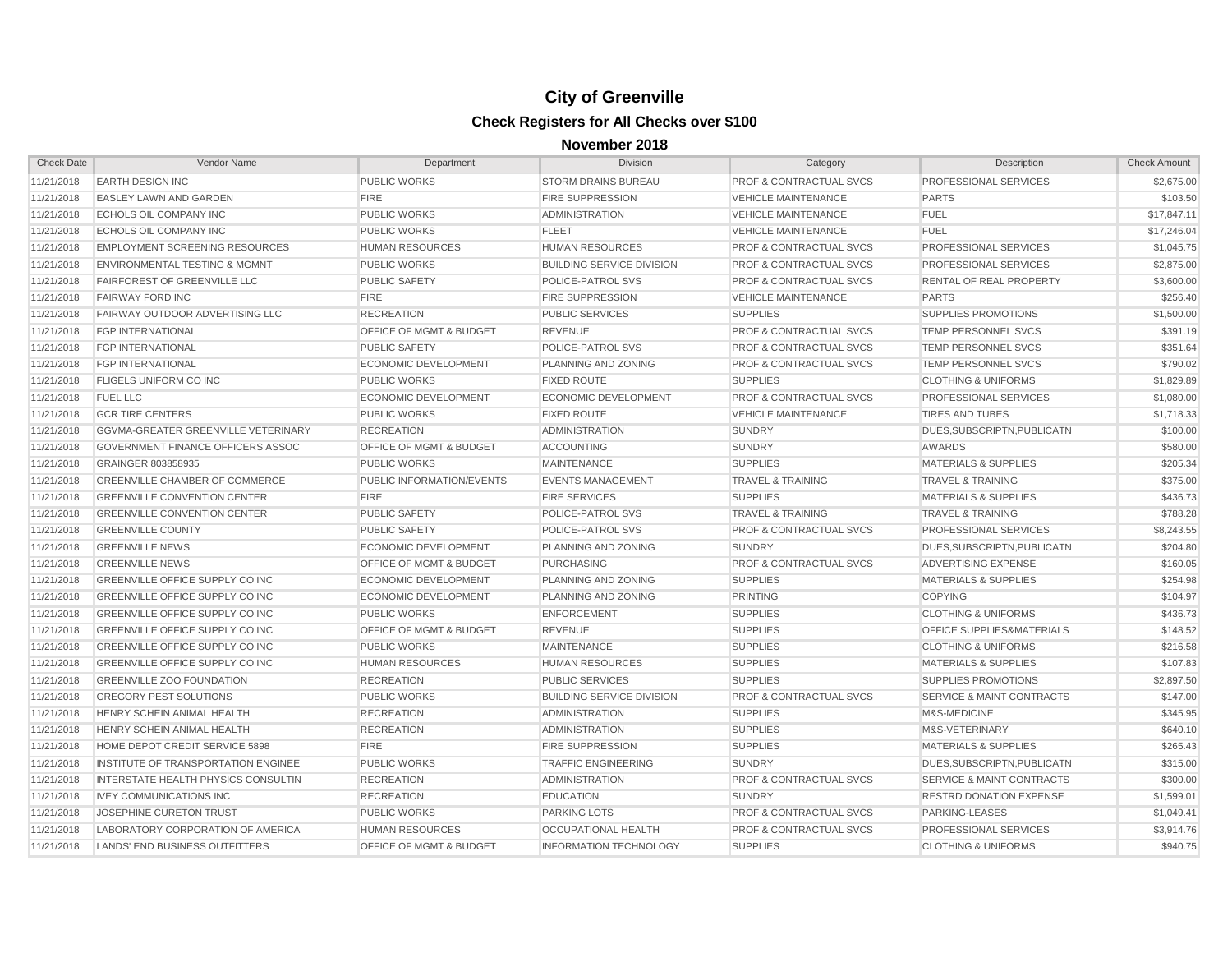| <b>Check Date</b> | Vendor Name                        | Department                         | Division                         | Category                           | Description                          | <b>Check Amount</b> |
|-------------------|------------------------------------|------------------------------------|----------------------------------|------------------------------------|--------------------------------------|---------------------|
| 11/21/2018        | LAW ENFORCEMENT TRAINING COUNCIL   | <b>PUBLIC SAFETY</b>               | POLICE-PATROL SVS                | <b>TRAVEL &amp; TRAINING</b>       | <b>TRAVEL &amp; TRAINING</b>         | \$105.00            |
| 11/21/2018        | LAWMEN'S SAFETY SUPPLY             | <b>PUBLIC SAFETY</b>               | POLICE-PATROL SVS                | LIAB-MISCELLANEOUS                 | <b>CLOTHING &amp; UNIFORMS</b>       | \$36,837.00         |
| 11/21/2018        | <b>LIBERTY PRESS</b>               | OFFICE OF MGMT & BUDGET            | <b>REVENUE</b>                   | <b>PRINTING</b>                    | PRINTING & BINDING                   | \$475.97            |
| 11/21/2018        | MARY DOUGLAS NEAL HIRSCH           | NON DEPARTMENTAL                   | <b>CAPITAL PROJECTS</b>          | <b>CAPITAL PROJECTS</b>            | PLANNING/DESIGN                      | \$415.96            |
| 11/21/2018        | METROPOLITAN ARTS COUNCIL          | NON DEPARTMENTAL                   | ACCOMMODATION TAX                | <b>PROF &amp; CONTRACTUAL SVCS</b> | <b>SPECIAL PROJECTS</b>              | \$50,761.88         |
| 11/21/2018        | MIKE'S BODY SHOP                   | <b>PUBLIC WORKS</b>                | <b>VEHICLE MAINTENANCE</b>       | <b>VEHICLE MAINTENANCE</b>         | <b>OUTSIDE REPAIRS</b>               | \$412.50            |
| 11/21/2018        | <b>MINUTEMAN PRESS</b>             | OFFICE OF MGMT & BUDGET            | <b>ACCOUNTING</b>                | <b>PRINTING</b>                    | PRINTING & BINDING                   | \$479.35            |
| 11/21/2018        | MOTOROLA SOLUTIONS INC             | <b>PUBLIC SAFETY</b>               | POLICE-DISPATCH BUREAU           | <b>REPAIR &amp; MAINT SVCS</b>     | RADIO MAINTENANCE                    | \$16,021.00         |
| 11/21/2018        | MOTOROLA-PALMETTO 800              | <b>PUBLIC WORKS</b>                | <b>FIXED ROUTE</b>               | <b>COMMUNICATIONS</b>              | <b>OTHER</b>                         | \$1,039.75          |
| 11/21/2018        | <b>NAPA AUTO PARTS</b>             | <b>FIRE</b>                        | <b>FIRE SUPPRESSION</b>          | <b>VEHICLE MAINTENANCE</b>         | <b>PARTS</b>                         | \$316.74            |
| 11/21/2018        | NATIVE AIR INC                     | <b>OFFICE OF MGMT &amp; BUDGET</b> | <b>REVENUE</b>                   | <b>BUSINESS LIC &amp; PERMITS</b>  | <b>REFUND</b>                        | \$258.00            |
| 11/21/2018        | PAPA JOHNS PIZZA                   | <b>OFFICE OF MGMT &amp; BUDGET</b> | <b>REVENUE</b>                   | <b>BUSINESS LIC &amp; PERMITS</b>  | <b>REFUND</b>                        | \$566.61            |
| 11/21/2018        | PEDAL CHIC LLC                     | <b>PUBLIC SAFETY</b>               | <b>DEPT OF HOMELAND SECURITY</b> | <b>MACHINERY AND EQUIPMENT</b>     | MACHINERY AND EQUIPMENT              | \$12,964.69         |
| 11/21/2018        | PEPSI-COLA BOTTLING CO             | <b>RECREATION</b>                  | <b>PUBLIC SERVICES</b>           | <b>SUPPLIES</b>                    | SALE CONCESSIONS                     | \$307.14            |
| 11/21/2018        | PETERBILT STORE OF GREENVILLE, THE | <b>PUBLIC WORKS</b>                | <b>VEHICLE MAINTENANCE</b>       | <b>VEHICLE MAINTENANCE</b>         | <b>PARTS</b>                         | \$1,420.49          |
| 11/21/2018        | PIEDMONT NATURAL GAS CO INC        | <b>FIRE</b>                        | <b>FIRE SERVICES</b>             | <b>UTILITIES</b>                   | GAS                                  | \$426.27            |
| 11/21/2018        | POUR TAPROOM GREENVILLE LLC        | OFFICE OF MGMT & BUDGET            | <b>REVENUE</b>                   | <b>BUSINESS LICENSE(HOLDING)</b>   | <b>REFUND</b>                        | \$1,511.80          |
| 11/21/2018        | PROFESSIONAL PARTY RENTALS INC     | NON DEPARTMENTAL                   | <b>CAPITAL PROJECTS</b>          | <b>CAPITAL PROJECTS</b>            | PLANNING/DESIGN                      | \$382.73            |
| 11/21/2018        | PSYCHEMEDICS CORPORATION           | <b>HUMAN RESOURCES</b>             | <b>OCCUPATIONAL HEALTH</b>       | <b>PROF &amp; CONTRACTUAL SVCS</b> | <b>PROFESSIONAL SERVICES</b>         | \$1,406.50          |
| 11/21/2018        | <b>RILEY POPE &amp; LANEY, LLC</b> | <b>CITY MANAGER</b>                | <b>CITY MANAGER</b>              | <b>PROF &amp; CONTRACTUAL SVCS</b> | <b>PROFESSIONAL SERVICES</b>         | \$3,000.00          |
| 11/21/2018        | <b>ROBBINS TIRE SERVICE</b>        | <b>PUBLIC WORKS</b>                | <b>FIXED ROUTE</b>               | <b>VEHICLE MAINTENANCE</b>         | <b>TIRES AND TUBES</b>               | \$527.84            |
| 11/21/2018        | ROBERT COLER                       | <b>CITY ATTORNEY</b>               | <b>CITY ATTORNEY</b>             | <b>TRAVEL &amp; TRAINING</b>       | <b>TRAVEL &amp; TRAINING</b>         | \$104.64            |
| 11/21/2018        | ROGERS & CALLCOTT ENVIRONMENTAL    | <b>PUBLIC WORKS</b>                | <b>GARBAGE DISPOSAL BUREAU</b>   | <b>PROF &amp; CONTRACTUAL SVCS</b> | PROFESSIONAL SERVICES                | \$1,593.23          |
| 11/21/2018        | ROYAL CUP INC                      | OFFICE OF MGMT & BUDGET            | <b>REVENUE</b>                   | <b>BUSINESS LIC &amp; PERMITS</b>  | <b>REFUND</b>                        | \$1,620.50          |
| 11/21/2018        | <b>RUTHS CHRIS STEAKHOUSE</b>      | <b>OFFICE OF MGMT &amp; BUDGET</b> | <b>REVENUE</b>                   | <b>BUSINESS LIC &amp; PERMITS</b>  | <b>REFUND</b>                        | \$101.18            |
| 11/21/2018        | <b>S AND S CAFETERIA</b>           | OFFICE OF MGMT & BUDGET            | <b>REVENUE</b>                   | <b>BUSINESS LICENSE(HOLDING)</b>   | <b>REFUND</b>                        | \$1,088.00          |
| 11/21/2018        | <b>S C FIRE ACADEMY</b>            | <b>FIRE</b>                        | <b>FIRE SUPPRESSION</b>          | <b>TRAVEL &amp; TRAINING</b>       | <b>TRAVEL &amp; TRAINING</b>         | \$425.00            |
| 11/21/2018        | <b>SAFE INDUSTRIES</b>             | <b>FIRE</b>                        | <b>FIRE SUPPRESSION</b>          | <b>REPAIR &amp; MAINT SVCS</b>     | <b>REPAIRS &amp; MAINTENANCE</b>     | \$842.90            |
| 11/21/2018        | <b>SAFE INDUSTRIES</b>             | <b>FIRE</b>                        | <b>FIRE SUPPRESSION</b>          | <b>SUPPLIES</b>                    | <b>MATERIALS &amp; SUPPLIES</b>      | \$261.11            |
| 11/21/2018        | SALUDA CONSTRUCTION LLC            | <b>NON DEPARTMENTAL</b>            | <b>CAPITAL PROJECTS</b>          | <b>CAPITAL PROJECTS</b>            | <b>CONSTRUCTION</b>                  | \$174,248.90        |
| 11/21/2018        | <b>SAM'S CLUB</b>                  | <b>RECREATION</b>                  | <b>PUBLIC SERVICES</b>           | <b>SUPPLIES</b>                    | <b>SALE CONCESSIONS</b>              | \$414.22            |
| 11/21/2018        | <b>SAM'S CLUB</b>                  | <b>RECREATION</b>                  | <b>EDUCATION</b>                 | <b>SUPPLIES</b>                    | OFFICE SUPPLIES&MATERIALS            | \$230.34            |
| 11/21/2018        | <b>SEJ SERVICES LLC</b>            | <b>PUBLIC WORKS</b>                | <b>SEWERS BUREAU</b>             | <b>PROF &amp; CONTRACTUAL SVCS</b> | MAINTENANCE CONTRACTS                | \$550.03            |
| 11/21/2018        | <b>SEJ SERVICES LLC</b>            | <b>FIRE</b>                        | <b>FIRE SERVICES</b>             | <b>PROF &amp; CONTRACTUAL SVCS</b> | <b>SERVICE &amp; MAINT CONTRACTS</b> | \$1,050.25          |
| 11/21/2018        | <b>SEJ SERVICES LLC</b>            | <b>MUNICIPAL COURT</b>             | MUNICIPAL COURT                  | <b>PROF &amp; CONTRACTUAL SVCS</b> | <b>SERVICE &amp; MAINT CONTRACTS</b> | \$1,400.35          |
| 11/21/2018        | <b>SEJ SERVICES LLC</b>            | <b>PUBLIC WORKS</b>                | <b>BUILDING SERVICE DIVISION</b> | <b>PROF &amp; CONTRACTUAL SVCS</b> | <b>SERVICE &amp; MAINT CONTRACTS</b> | \$5,999.68          |
| 11/21/2018        | <b>SEJ SERVICES LLC</b>            | <b>PUBLIC WORKS</b>                | <b>STREETS BUREAU</b>            | <b>PROF &amp; CONTRACTUAL SVCS</b> | <b>SERVICE &amp; MAINT CONTRACTS</b> | \$550.03            |
| 11/21/2018        | <b>SEJ SERVICES LLC</b>            | <b>PUBLIC WORKS</b>                | <b>FLEET</b>                     | <b>PROF &amp; CONTRACTUAL SVCS</b> | <b>SERVICE &amp; MAINT CONTRACTS</b> | \$550.03            |
| 11/21/2018        | <b>SEJ SERVICES LLC</b>            | <b>PUBLIC WORKS</b>                | <b>STORM DRAINS BUREAU</b>       | <b>PROF &amp; CONTRACTUAL SVCS</b> | <b>SERVICE &amp; MAINT CONTRACTS</b> | \$550.03            |
| 11/21/2018        | <b>SEJ SERVICES LLC</b>            | <b>PUBLIC SAFETY</b>               | POLICE-PATROL SVS                | <b>PROF &amp; CONTRACTUAL SVCS</b> | <b>SERVICE &amp; MAINT CONTRACTS</b> | \$1,150.00          |
| 11/21/2018        | <b>SEJ SERVICES LLC</b>            | <b>PUBLIC WORKS</b>                | <b>TRAFFIC ENGINEERING</b>       | <b>PROF &amp; CONTRACTUAL SVCS</b> | <b>SERVICE &amp; MAINT CONTRACTS</b> | \$347.57            |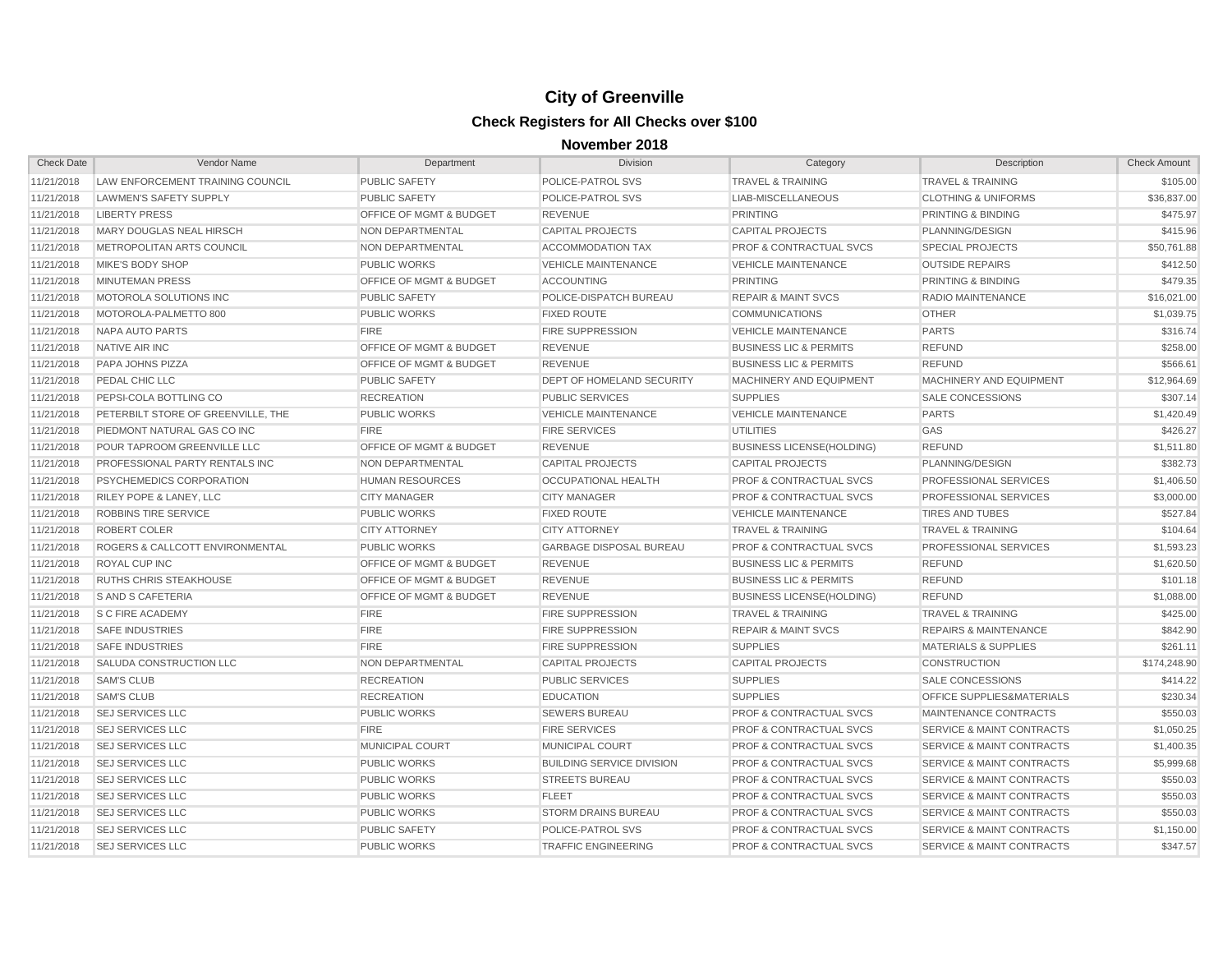| <b>Check Date</b> | Vendor Name                         | Department                         | <b>Division</b>                      | Category                           | Description                          | <b>Check Amount</b> |
|-------------------|-------------------------------------|------------------------------------|--------------------------------------|------------------------------------|--------------------------------------|---------------------|
| 11/21/2018        | <b>SEJ SERVICES LLC</b>             | <b>PUBLIC WORKS</b>                | PARKING ADMINISTRATION               | <b>PROF &amp; CONTRACTUAL SVCS</b> | <b>SERVICE &amp; MAINT CONTRACTS</b> | \$600.00            |
| 11/21/2018        | <b>SEJ SERVICES LLC</b>             | <b>PUBLIC WORKS</b>                | RESIDENTIAL COLL BUREAU              | <b>PROF &amp; CONTRACTUAL SVCS</b> | MAINTENANCE CONTRACTS                | \$550.03            |
| 11/21/2018        | SNIDER FLEET SOLUTIONS              | <b>PUBLIC WORKS</b>                | <b>FLEET</b>                         | <b>VEHICLE MAINTENANCE</b>         | <b>OUTSIDE REPAIRS</b>               | \$2,423.37          |
| 11/21/2018        | SOUND-EKLIN                         | <b>RECREATION</b>                  | <b>ADMINISTRATION</b>                | <b>PROF &amp; CONTRACTUAL SVCS</b> | <b>SERVICE &amp; MAINT CONTRACTS</b> | \$236.30            |
| 11/21/2018        | SOUTHERNSIDE COMMUNITY CENTER       | <b>RECREATION</b>                  | <b>COMMUNITY CENTERS</b>             | <b>PROF &amp; CONTRACTUAL SVCS</b> | PROFESSIONAL SERVICES                | \$2,916.66          |
| 11/21/2018        | SPEARS EQUIPMENT SALES & SERVICE    | <b>PUBLIC WORKS</b>                | <b>VEHICLE MAINTENANCE</b>           | <b>SUPPLIES</b>                    | <b>MATERIALS &amp; SUPPLIES</b>      | \$260.09            |
| 11/21/2018        | SPECIALIZED CONTRACT ADMINISTRATORS | <b>OFFICE OF MGMT &amp; BUDGET</b> | <b>RISK MANAGEMENT</b>               | <b>RISK MANAGEMENT</b>             | <b>IMPRESSED ACCOUNT</b>             | \$50,000.00         |
| 11/21/2018        | SQUIRE PATTON BOGGS LLP             | <b>CITY MANAGER</b>                | <b>CITY MANAGER</b>                  | <b>PROF &amp; CONTRACTUAL SVCS</b> | PROFESSIONAL SERVICES                | \$5,000.00          |
| 11/21/2018        | SUPPLYWORKS                         | <b>RECREATION</b>                  | <b>ADMINISTRATION</b>                | <b>SUPPLIES</b>                    | M&S-GROUNDS                          | \$510.87            |
| 11/21/2018        | <b>TALENT MANAGEMENT SOLUTIONS</b>  | <b>PUBLIC WORKS</b>                | <b>FIXED ROUTE</b>                   | <b>PROF &amp; CONTRACTUAL SVCS</b> | TEMP PERSONNEL SVCS                  | \$4,191.87          |
| 11/21/2018        | <b>TALENT MANAGEMENT SOLUTIONS</b>  | <b>RECREATION</b>                  | <b>PUBLIC SERVICES</b>               | <b>PROF &amp; CONTRACTUAL SVCS</b> | TEMP PERSONNEL SVCS                  | \$587.20            |
| 11/21/2018        | <b>TALENT MANAGEMENT SOLUTIONS</b>  | <b>RECREATION</b>                  | <b>COMMUNITY CENTERS</b>             | <b>PROF &amp; CONTRACTUAL SVCS</b> | TEMP PERSONNEL SVCS                  | \$1,455.06          |
| 11/21/2018        | <b>TALENT MANAGEMENT SOLUTIONS</b>  | <b>PUBLIC WORKS</b>                | RESIDENTIAL COLL BUREAU              | <b>PROF &amp; CONTRACTUAL SVCS</b> | <b>TEMP PERSONNEL SVCS</b>           | \$4,987.92          |
| 11/21/2018        | <b>TALENT MANAGEMENT SOLUTIONS</b>  | <b>PUBLIC WORKS</b>                | STORMWATER MANAGEMENT                | <b>PROF &amp; CONTRACTUAL SVCS</b> | TEMP PERSONNEL SVCS                  | \$1,023.36          |
| 11/21/2018        | <b>TALENT MANAGEMENT SOLUTIONS</b>  | <b>PUBLIC SAFETY</b>               | POLICE-ADMIN SVCS                    | <b>PROF &amp; CONTRACTUAL SVCS</b> | TEMP PERSONNEL SVCS                  | \$802.56            |
| 11/21/2018        | <b>TALENT MANAGEMENT SOLUTIONS</b>  | <b>HUMAN RESOURCES</b>             | <b>HUMAN RESOURCES</b>               | <b>PROF &amp; CONTRACTUAL SVCS</b> | TEMP PERSONNEL SVCS                  | \$338.25            |
| 11/21/2018        | <b>TALENT MANAGEMENT SOLUTIONS</b>  | <b>RECREATION</b>                  | PARKS MAINTENANCE                    | <b>PROF &amp; CONTRACTUAL SVCS</b> | TEMP PERSONNEL SVCS                  | \$679.60            |
| 11/21/2018        | <b>TALENT MANAGEMENT SOLUTIONS</b>  | <b>PUBLIC SAFETY</b>               | POLICE-DISPATCH BUREAU               | <b>PROF &amp; CONTRACTUAL SVCS</b> | TEMP PERSONNEL SVCS                  | \$274.73            |
| 11/21/2018        | <b>TALENT MANAGEMENT SOLUTIONS</b>  | <b>PUBLIC WORKS</b>                | <b>STORM DRAINS BUREAU</b>           | <b>PROF &amp; CONTRACTUAL SVCS</b> | <b>TEMP PERSONNEL SVCS</b>           | \$1,497.60          |
| 11/21/2018        | <b>TALENT MANAGEMENT SOLUTIONS</b>  | <b>PUBLIC WORKS</b>                | NON VEHICLE MAINTENANCE              | <b>PROF &amp; CONTRACTUAL SVCS</b> | <b>TEMP PERSONNEL SVCS</b>           | \$1,359.20          |
| 11/21/2018        | <b>TALENT MANAGEMENT SOLUTIONS</b>  | <b>RECREATION</b>                  | <b>FALLS PARK WORK CREW</b>          | <b>PROF &amp; CONTRACTUAL SVCS</b> | <b>TEMP PERSONNEL SVCS</b>           | \$773.05            |
| 11/21/2018        | <b>TD CARD SERVICES</b>             | <b>ECONOMIC DEVELOPMENT</b>        | <b>BUILDING &amp; PROPERTY MAINT</b> | <b>TRAVEL &amp; TRAINING</b>       | <b>TRAVEL &amp; TRAINING</b>         | \$1,819.36          |
| 11/21/2018        | <b>TD CARD SERVICES</b>             | <b>COUNCIL</b>                     | <b>CITY COUNCIL</b>                  | <b>SUNDRY</b>                      | <b>MISCELLANEOUS</b>                 | \$402.16            |
| 11/21/2018        | <b>TD CARD SERVICES</b>             | COUNCIL                            | <b>CITY COUNCIL</b>                  | <b>SUNDRY</b>                      | DUES, SUBSCRIPTN, PUBLICATN          | \$232.00            |
| 11/21/2018        | <b>TD CARD SERVICES</b>             | <b>OFFICE OF MGMT &amp; BUDGET</b> | <b>INFORMATION TECHNOLOGY</b>        | <b>COMMUNICATIONS</b>              | <b>TELECOMMUNICATIONS/WIRELE</b>     | \$474.89            |
| 11/21/2018        | <b>TD CARD SERVICES</b>             | <b>PUBLIC SAFETY</b>               | NARCOTICS FUNDS                      | <b>SUPPLIES</b>                    | <b>MATERIALS &amp; SUPPLIES</b>      | \$1,866.28          |
| 11/21/2018        | <b>TD CARD SERVICES</b>             | <b>FIRE</b>                        | <b>FIRE SERVICES</b>                 | <b>TRAVEL &amp; TRAINING</b>       | <b>TRAVEL &amp; TRAINING</b>         | \$346.74            |
| 11/21/2018        | <b>TD CARD SERVICES</b>             | <b>PUBLIC WORKS</b>                | <b>PUBLIC WORKS</b>                  | <b>SUPPLIES</b>                    | <b>MATERIALS &amp; SUPPLIES</b>      | \$102.33            |
| 11/21/2018        | <b>TD CARD SERVICES</b>             | <b>PUBLIC WORKS</b>                | <b>FIXED ROUTE</b>                   | <b>SUPPLIES</b>                    | <b>MATERIALS &amp; SUPPLIES</b>      | \$859.15            |
| 11/21/2018        | <b>TD CARD SERVICES</b>             | <b>MAYOR</b>                       | <b>MAYOR</b>                         | <b>SUNDRY</b>                      | DUES.SUBSCRIPTN.PUBLICATN            | \$746.02            |
| 11/21/2018        | <b>TD CARD SERVICES</b>             | <b>PUBLIC WORKS</b>                | <b>VEHICLE MAINTENANCE</b>           | <b>VEHICLE MAINTENANCE</b>         | <b>SMALL PARTS</b>                   | \$116.18            |
| 11/21/2018        | <b>TD CARD SERVICES</b>             | PUBLIC WORKS                       | <b>ENGINEERING</b>                   | <b>SUNDRY</b>                      | <b>MISCELLANEOUS</b>                 | \$1,563.02          |
| 11/21/2018        | <b>TD CARD SERVICES</b>             | COUNCIL                            | <b>CITY COUNCIL</b>                  | <b>COMMUNICATIONS</b>              | <b>OTHER</b>                         | \$285.25            |
| 11/21/2018        | <b>TD CARD SERVICES</b>             | <b>PUBLIC SAFETY</b>               | <b>DEPT OF TREASURY</b>              | <b>SUPPLIES</b>                    | <b>MATERIALS &amp; SUPPLIES</b>      | \$2,199.90          |
| 11/21/2018        | <b>TD CARD SERVICES</b>             | <b>HUMAN RESOURCES</b>             | <b>HUMAN RESOURCES</b>               | <b>SUNDRY</b>                      | <b>RECRUITMENT ADS</b>               | \$449.00            |
| 11/21/2018        | <b>TD CARD SERVICES</b>             | <b>ECONOMIC DEVELOPMENT</b>        | <b>BUILDING &amp; PROPERTY MAINT</b> | <b>SUPPLIES</b>                    | <b>OFFICE SUPPLIES&amp;MATERIALS</b> | \$157.32            |
| 11/21/2018        | <b>TD CARD SERVICES</b>             | <b>FIRE</b>                        | <b>FIRE SUPPRESSION</b>              | <b>SUPPLIES</b>                    | <b>MATERIALS &amp; SUPPLIES</b>      | \$2,154.29          |
| 11/21/2018        | <b>TD CARD SERVICES</b>             | <b>FIRE</b>                        | <b>FIRE SERVICES</b>                 | <b>SUNDRY</b>                      | <b>MISCELLANEOUS</b>                 | \$203.56            |
| 11/21/2018        | <b>TD CARD SERVICES</b>             | <b>FIRE</b>                        | <b>FIRE PREVENTION</b>               | <b>TRAVEL &amp; TRAINING</b>       | <b>TRAVEL &amp; TRAINING</b>         | \$1,203.74          |
| 11/21/2018        | <b>TD CARD SERVICES</b>             | <b>OFFICE OF MGMT &amp; BUDGET</b> | <b>INFORMATION TECHNOLOGY</b>        | <b>SUPPLIES</b>                    | <b>MATERIALS &amp; SUPPLIES</b>      | \$960.57            |
| 11/21/2018        | <b>TD CARD SERVICES</b>             | <b>PUBLIC WORKS</b>                | <b>TRAFFIC ENGINEERING</b>           | <b>TRAVEL &amp; TRAINING</b>       | <b>TRAVEL &amp; TRAINING</b>         | \$456.40            |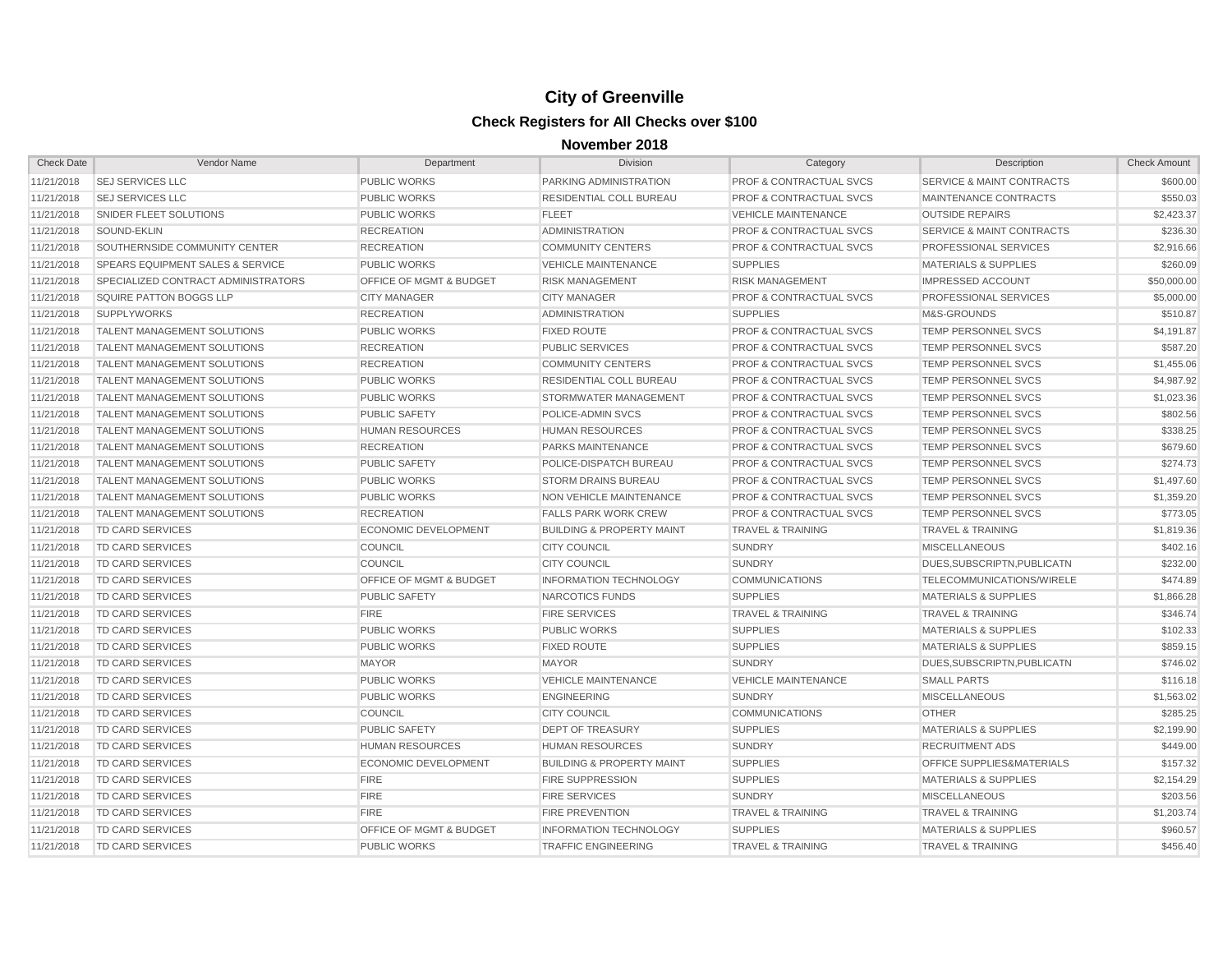| <b>Check Date</b> | Vendor Name                         | Department                         | Division                      | Category                     | Description                          | <b>Check Amount</b> |
|-------------------|-------------------------------------|------------------------------------|-------------------------------|------------------------------|--------------------------------------|---------------------|
| 11/21/2018        | <b>TD CARD SERVICES</b>             | OFFICE OF MGMT & BUDGET            | <b>REVENUE</b>                | <b>SUPPLIES</b>              | OFFICE SUPPLIES&MATERIALS            | \$272.54            |
| 11/21/2018        | <b>TD CARD SERVICES</b>             | <b>PUBLIC WORKS</b>                | <b>TROLLEY</b>                | <b>VEHICLE MAINTENANCE</b>   | <b>OUTSIDE REPAIRS</b>               | \$569.60            |
| 11/21/2018        | TD CARD SERVICES                    | <b>MAYOR</b>                       | <b>MAYOR</b>                  | <b>SUNDRY</b>                | <b>MISCELLANEOUS</b>                 | \$193.03            |
| 11/21/2018        | TD CARD SERVICES                    | C.D. DIVISION                      | <b>CDBG PROJECTS</b>          | <b>TRAVEL &amp; TRAINING</b> | <b>TRAVEL &amp; TRAINING</b>         | \$750.00            |
| 11/21/2018        | <b>TD CARD SERVICES</b>             | PUBLIC INFORMATION/EVENTS          | PUBLIC INFORMATION            | <b>SUPPLIES</b>              | <b>MATERIALS &amp; SUPPLIES</b>      | \$130.00            |
| 11/21/2018        | <b>TD CARD SERVICES</b>             | <b>PUBLIC SAFETY</b>               | POLICE-PATROL SVS             | <b>SUPPLIES</b>              | <b>CLOTHING &amp; UNIFORMS</b>       | \$251.94            |
| 11/21/2018        | <b>TD CARD SERVICES</b>             | <b>PUBLIC WORKS</b>                | <b>VEHICLE MAINTENANCE</b>    | <b>SUPPLIES</b>              | <b>MATERIALS &amp; SUPPLIES</b>      | \$926.49            |
| 11/21/2018        | <b>TD CARD SERVICES</b>             | <b>FIRE</b>                        | <b>FIRE SUPPRESSION</b>       | <b>VEHICLE MAINTENANCE</b>   | <b>PARTS</b>                         | \$3,080.57          |
| 11/21/2018        | TD CARD SERVICES                    | <b>FIRE</b>                        | <b>FIRE SUPPRESSION</b>       | <b>SUPPLIES</b>              | OFFICE SUPPLIES&MATERIALS            | \$721.04            |
| 11/21/2018        | TD CARD SERVICES                    | <b>PUBLIC WORKS</b>                | <b>PUBLIC WORKS</b>           | <b>SUNDRY</b>                | DUES, SUBSCRIPTN, PUBLICATN          | \$136.80            |
| 11/21/2018        | TD CARD SERVICES                    | PUBLIC SAFETY                      | POLICE-PATROL SVS             | <b>TRAVEL &amp; TRAINING</b> | <b>TRAVEL &amp; TRAINING</b>         | \$8,451.06          |
| 11/21/2018        | TD CARD SERVICES                    | <b>PUBLIC WORKS</b>                | <b>VEHICLE MAINTENANCE</b>    | <b>VEHICLE MAINTENANCE</b>   | <b>PARTS</b>                         | \$175.00            |
| 11/21/2018        | <b>TD CARD SERVICES</b>             | <b>PUBLIC SAFETY</b>               | POLICE-PATROL SVS             | <b>SUPPLIES</b>              | <b>MATERIALS &amp; SUPPLIES</b>      | \$2,236.15          |
| 11/21/2018        | <b>TD CARD SERVICES</b>             | <b>FIRE</b>                        | <b>FIRE SUPPRESSION</b>       | <b>SUPPLIES</b>              | <b>OTHER MEDICAL SUPPLIES</b>        | \$258.75            |
| 11/21/2018        | TD CARD SERVICES                    | <b>CITY MANAGER</b>                | <b>CITY CLERK</b>             | <b>TRAVEL &amp; TRAINING</b> | <b>TRAVEL &amp; TRAINING</b>         | \$516.12            |
| 11/21/2018        | TD CARD SERVICES                    | <b>PUBLIC WORKS</b>                | <b>FLEET</b>                  | <b>SUPPLIES</b>              | <b>MATERIALS &amp; SUPPLIES</b>      | \$753.89            |
| 11/21/2018        | TD CARD SERVICES                    | <b>PUBLIC WORKS</b>                | STORMWATER MANAGEMENT         | <b>SUPPLIES</b>              | <b>MATERIALS &amp; SUPPLIES</b>      | \$330.95            |
| 11/21/2018        | TD CARD SERVICES                    | <b>FIRE</b>                        | <b>FIRE SERVICES</b>          | <b>SUPPLIES</b>              | <b>MATERIALS &amp; SUPPLIES</b>      | \$249.26            |
| 11/21/2018        | TD CARD SERVICES                    | PUBLIC INFORMATION/EVENTS          | <b>EVENTS MANAGEMENT</b>      | <b>SUNDRY</b>                | <b>MISCELLANEOUS</b>                 | \$3,312.89          |
| 11/21/2018        | THERMO KING OF GREENVILLE           | <b>PUBLIC WORKS</b>                | <b>VEHICLE MAINTENANCE</b>    | <b>VEHICLE MAINTENANCE</b>   | <b>PARTS</b>                         | \$506.19            |
| 11/21/2018        | THOMSON REUTERS - WEST              | <b>CITY ATTORNEY</b>               | <b>CITY ATTORNEY</b>          | <b>SUNDRY</b>                | DUES, SUBSCRIPTN, PUBLICATN          | \$3,492.61          |
| 11/21/2018        | <b>TIGER MOVING LLC</b>             | <b>OFFICE OF MGMT &amp; BUDGET</b> | <b>REVENUE</b>                | <b>SUPPLIES</b>              | <b>OFFICE SUPPLIES&amp;MATERIALS</b> | \$299.50            |
| 11/21/2018        | <b>TIM KINSEY</b>                   | <b>RECREATION</b>                  | PARKS MAINTENANCE             | <b>TRAVEL &amp; TRAINING</b> | <b>TRAVEL &amp; TRAINING</b>         | \$149.50            |
| 11/21/2018        | <b>TIM RANEY</b>                    | <b>RECREATION</b>                  | PARKS MAINTENANCE             | <b>TRAVEL &amp; TRAINING</b> | <b>TRAVEL &amp; TRAINING</b>         | \$330.70            |
| 11/21/2018        | <b>TOLEDO TICKET COMPANY</b>        | <b>PUBLIC WORKS</b>                | POINSETT GARAGE               | <b>SUPPLIES</b>              | <b>MATERIALS &amp; SUPPLIES</b>      | \$460.00            |
| 11/21/2018        | <b>TOLEDO TICKET COMPANY</b>        | <b>PUBLIC WORKS</b>                | ONE GARAGE                    | <b>SUPPLIES</b>              | <b>MATERIALS &amp; SUPPLIES</b>      | \$460.00            |
| 11/21/2018        | TRAVELERS REST FEED & SEED INC      | <b>RECREATION</b>                  | <b>ADMINISTRATION</b>         | <b>SUPPLIES</b>              | M&S-FOOD                             | \$2,802.64          |
| 11/21/2018        | <b>TRUCKPRO LLC</b>                 | <b>PUBLIC WORKS</b>                | <b>VEHICLE MAINTENANCE</b>    | <b>VEHICLE MAINTENANCE</b>   | <b>PARTS</b>                         | \$921.06            |
| 11/21/2018        | <b>ULINE INC</b>                    | <b>PUBLIC WORKS</b>                | ONE GARAGE                    | <b>SUPPLIES</b>              | <b>MATERIALS &amp; SUPPLIES</b>      | \$397.75            |
| 11/21/2018        | URBAN DESIGN ASSOCIATES LTD         | NON DEPARTMENTAL                   | <b>CAPITAL PROJECTS</b>       | <b>CAPITAL PROJECTS</b>      | PLANNING/DESIGN                      | \$8,057.54          |
| 11/21/2018        | <b>VERIZON WIRELESS</b>             | <b>PUBLIC SAFETY</b>               | POLICE-PATROL SVS             | <b>COMMUNICATIONS</b>        | <b>OTHER</b>                         | \$8,919.43          |
| 11/21/2018        | <b>VERIZON WIRELESS</b>             | <b>OFFICE OF MGMT &amp; BUDGET</b> | <b>INFORMATION TECHNOLOGY</b> | <b>COMMUNICATIONS</b>        | TELECOMMUNICATIONS/WIRELE            | \$119.67            |
| 11/21/2018        | <b>VERIZON WIRELESS</b>             | <b>FIRE</b>                        | <b>FIRE</b>                   | <b>COMMUNICATIONS</b>        | <b>OTHER</b>                         | \$829.39            |
| 11/21/2018        | VIC BAILEY FORD INC                 | <b>FIRE</b>                        | <b>FIRE SUPPRESSION</b>       | <b>VEHICLES</b>              | <b>VEHICLE</b>                       | \$20,050.00         |
| 11/21/2018        | <b>VICTORIA IRIEL</b>               | PUBLIC INFORMATION/EVENTS          | <b>EVENTS MANAGEMENT</b>      | <b>SUPPLIES</b>              | <b>MATERIALS &amp; SUPPLIES</b>      | \$136.67            |
| 11/21/2018        | <b>WESTIN POINSETT</b>              | <b>HUMAN RESOURCES</b>             | <b>HUMAN RESOURCES</b>        | <b>SUNDRY</b>                | <b>RECRUITMENT ADS</b>               | \$534.24            |
| 11/21/2018        | <b>WILLIAMS FIRE APPARATUS</b>      | <b>FIRE</b>                        | <b>FIRE SUPPRESSION</b>       | <b>VEHICLE MAINTENANCE</b>   | <b>PARTS</b>                         | \$1,917.51          |
| 11/21/2018        | WILLIS OF SOUTH CAROLINA INC        | <b>OFFICE OF MGMT &amp; BUDGET</b> | <b>RISK MANAGEMENT</b>        | <b>SERVICE FEES</b>          | PREMIUM PUBLIC OFFICIALS             | \$12,647.96         |
| 11/21/2018        | WILLIS OF SOUTH CAROLINA INC        | <b>OFFICE OF MGMT &amp; BUDGET</b> | <b>RISK MANAGEMENT</b>        | <b>SERVICE FEES</b>          | PREMIUM LAW ENFORCEMENT              | \$44,754.32         |
| 11/21/2018        | WILLIS OF SOUTH CAROLINA INC        | <b>OFFICE OF MGMT &amp; BUDGET</b> | <b>RISK MANAGEMENT</b>        | <b>SERVICE FEES</b>          | PREMIUM AUTO LIAB                    | \$32,228.25         |
| 11/21/2018        | <b>WILLIS OF SOUTH CAROLINA INC</b> | <b>OFFICE OF MGMT &amp; BUDGET</b> | <b>RISK MANAGEMENT</b>        | <b>SERVICE FEES</b>          | PREMIUM GENERAL LIAB                 | \$75,067.47         |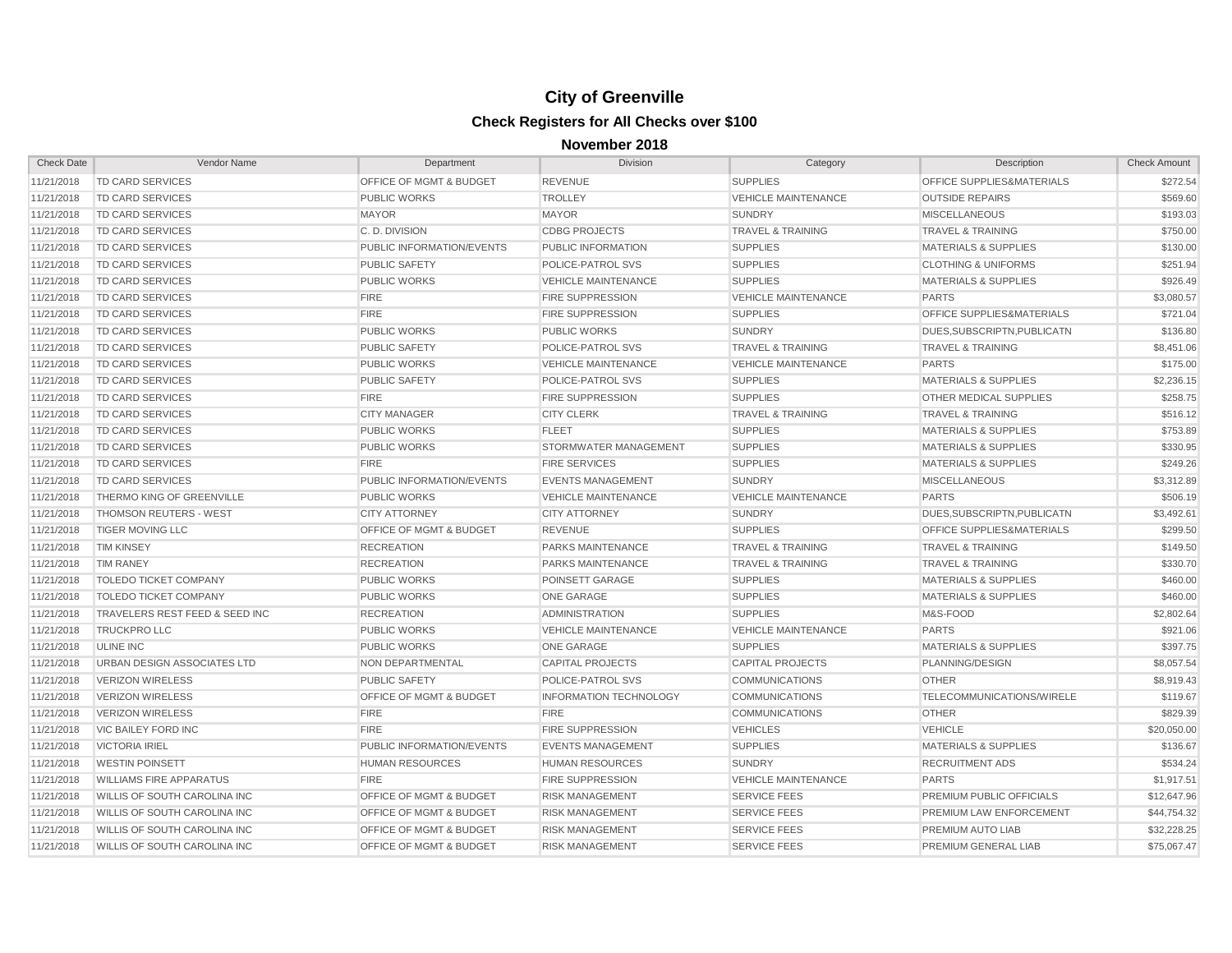| <b>Check Date</b> | Vendor Name                         | Department                         | <b>Division</b>                  | Category                           | Description                          | <b>Check Amount</b> |
|-------------------|-------------------------------------|------------------------------------|----------------------------------|------------------------------------|--------------------------------------|---------------------|
| 11/21/2018        | WILLIS OF SOUTH CAROLINA INC        | <b>OFFICE OF MGMT &amp; BUDGET</b> | <b>RISK MANAGEMENT</b>           | <b>SERVICE FEES</b>                | PREMIUMS BUILDING PROP               | \$1,932.00          |
| 11/21/2018        | WOOLPERT INC                        | <b>PUBLIC WORKS</b>                | <b>SEWERS BUREAU</b>             | MACHINERY AND EQUIPMENT            | MACHINERY AND EQUIPMENT              | \$6,361.21          |
| 11/21/2018        | WORKWELL OCCUPATIONAL HEALTH CENTER | <b>HUMAN RESOURCES</b>             | <b>HEALTH CARE</b>               | <b>SUNDRY</b>                      | <b>WELLNESS ACTIVITIES</b>           | \$1,648.00          |
| 11/27/2018        | <b>DUKE ENERGY</b>                  | <b>PUBLIC WORKS</b>                | NON VEHICLE MAINTENANCE          | <b>UTILITIES</b>                   | <b>ELECTRICITY</b>                   | \$999.00            |
| 11/27/2018        | <b>DUKE ENERGY</b>                  | <b>RECREATION</b>                  | PARKS MAINTENANCE                | <b>UTILITIES</b>                   | <b>ELECTRICITY</b>                   | \$12,667.34         |
| 11/27/2018        | <b>DUKE ENERGY</b>                  | <b>RECREATION</b>                  | PARKS AND RECREATION             | <b>UTILITIES</b>                   | <b>ELECTRICITY</b>                   | \$111.50            |
| 11/27/2018        | <b>DUKE ENERGY</b>                  | <b>PUBLIC WORKS</b>                | <b>LIBERTY SQUARE GARAGE</b>     | <b>UTILITIES</b>                   | <b>ELECTRICITY</b>                   | \$1,892.07          |
| 11/27/2018        | <b>DUKE ENERGY</b>                  | <b>PUBLIC WORKS</b>                | <b>RIVER STREET GARAGE</b>       | <b>UTILITIES</b>                   | <b>ELECTRICITY</b>                   | \$1,139.75          |
| 11/27/2018        | <b>DUKE ENERGY</b>                  | <b>PUBLIC WORKS</b>                | <b>BROAD STREET GARAGE</b>       | <b>UTILITIES</b>                   | <b>ELECTRICITY</b>                   | \$619.23            |
| 11/27/2018        | <b>DUKE ENERGY</b>                  | <b>PUBLIC WORKS</b>                | <b>COMMONS GARAGE</b>            | <b>UTILITIES</b>                   | <b>ELECTRICITY</b>                   | \$1,581.70          |
| 11/27/2018        | <b>DUKE ENERGY</b>                  | <b>PUBLIC WORKS</b>                | <b>ONE GARAGE</b>                | <b>UTILITIES</b>                   | <b>ELECTRICITY</b>                   | \$1,849.19          |
| 11/27/2018        | <b>DUKE ENERGY</b>                  | <b>PUBLIC WORKS</b>                | <b>TRAFFIC ENGINEERING</b>       | <b>UTILITIES</b>                   | <b>ELECTRICITY</b>                   | \$625.76            |
| 11/27/2018        | <b>DUKE ENERGY</b>                  | <b>PUBLIC WORKS</b>                | PARKING ADMINISTRATION           | <b>UTILITIES</b>                   | <b>ELECTRICITY</b>                   | \$666.36            |
| 11/27/2018        | <b>DUKE ENERGY</b>                  | <b>PUBLIC WORKS</b>                | POINSETT GARAGE                  | <b>UTILITIES</b>                   | <b>ELECTRICITY</b>                   | \$2,135.58          |
| 11/27/2018        | <b>DUKE ENERGY</b>                  | MUNICIPAL COURT                    | MUNICIPAL COURT                  | <b>UTILITIES</b>                   | <b>ELECTRICITY</b>                   | \$826.93            |
| 11/27/2018        | <b>DUKE ENERGY</b>                  | <b>PUBLIC SAFETY</b>               | POLICE-PATROL SVS                | <b>UTILITIES</b>                   | <b>ELECTRICITY</b>                   | \$826.92            |
| 11/27/2018        | <b>DUKE ENERGY</b>                  | <b>PUBLIC WORKS</b>                | <b>BUILDING SERVICE DIVISION</b> | <b>UTILITIES</b>                   | <b>ELECTRICITY</b>                   | \$19,020.70         |
| 11/27/2018        | <b>DUKE ENERGY</b>                  | <b>PUBLIC WORKS</b>                | S. SPRING STREET GARAGE          | <b>UTILITIES</b>                   | <b>ELECTRICITY</b>                   | \$2,646.83          |
| 11/27/2018        | <b>DUKE ENERGY</b>                  | <b>RECREATION</b>                  | <b>COMMUNITY CENTERS</b>         | <b>UTILITIES</b>                   | <b>ELECTRICITY</b>                   | \$217.41            |
| 11/27/2018        | <b>GREENVILLE WATER</b>             | <b>PUBLIC WORKS</b>                | <b>BUILDING SERVICE DIVISION</b> | <b>UTILITIES</b>                   | <b>OTHER</b>                         | \$1,840.32          |
| 11/27/2018        | PIEDMONT NATURAL GAS CO INC         | <b>PUBLIC WORKS</b>                | <b>PUBLIC WORKS</b>              | <b>UTILITIES</b>                   | GAS                                  | \$274.16            |
| 11/27/2018        | PIEDMONT NATURAL GAS CO INC         | <b>PUBLIC WORKS</b>                | <b>BUILDING SERVICE DIVISION</b> | <b>UTILITIES</b>                   | GAS                                  | \$549.08            |
| 11/27/2018        | PIEDMONT NATURAL GAS CO INC         | <b>PUBLIC WORKS</b>                | NON VEHICLE MAINTENANCE          | <b>UTILITIES</b>                   | GAS                                  | \$452.76            |
| 11/27/2018        | PIEDMONT NATURAL GAS CO INC         | <b>PUBLIC WORKS</b>                | <b>FLEET</b>                     | <b>UTILITIES</b>                   | GAS                                  | \$515.38            |
| 11/27/2018        | PIEDMONT NATURAL GAS CO INC         | <b>RECREATION</b>                  | <b>ADMINISTRATION</b>            | <b>UTILITIES</b>                   | GAS                                  | \$504.53            |
| 11/27/2018        | PIEDMONT NATURAL GAS CO INC         | <b>RECREATION</b>                  | PARKS MAINTENANCE                | <b>UTILITIES</b>                   | GAS                                  | \$205.13            |
| 11/27/2018        | PIEDMONT NATURAL GAS CO INC         | <b>RECREATION</b>                  | <b>COMMUNITY CENTERS</b>         | <b>UTILITIES</b>                   | GAS                                  | \$201.90            |
| 11/27/2018        | <b>TD CARD SERVICES</b>             | <b>RECREATION</b>                  | <b>PARKS AND RECREATION</b>      | <b>TRAVEL &amp; TRAINING</b>       | <b>TRAVEL &amp; TRAINING</b>         | \$201.25            |
| 11/27/2018        | <b>TD CARD SERVICES</b>             | <b>RECREATION</b>                  | <b>ADMINISTRATION</b>            | <b>PROF &amp; CONTRACTUAL SVCS</b> | PROFESSIONAL SERVICES                | \$219.30            |
| 11/27/2018        | <b>TD CARD SERVICES</b>             | <b>PUBLIC WORKS</b>                | LIBERTY SQUARE GARAGE            | <b>SUPPLIES</b>                    | <b>MATERIALS &amp; SUPPLIES</b>      | \$277.27            |
| 11/27/2018        | <b>TD CARD SERVICES</b>             | <b>PUBLIC WORKS</b>                | <b>RESIDENTIAL COLL BUREAU</b>   | <b>SUNDRY</b>                      | <b>MISCELLANEOUS</b>                 | \$109.48            |
| 11/27/2018        | <b>TD CARD SERVICES</b>             | <b>PUBLIC WORKS</b>                | <b>BROAD STREET GARAGE</b>       | <b>SUPPLIES</b>                    | <b>MATERIALS &amp; SUPPLIES</b>      | \$277.27            |
| 11/27/2018        | <b>TD CARD SERVICES</b>             | <b>PUBLIC WORKS</b>                | POINSETT GARAGE                  | <b>SUPPLIES</b>                    | <b>MATERIALS &amp; SUPPLIES</b>      | \$277.27            |
| 11/27/2018        | <b>TD CARD SERVICES</b>             | <b>RECREATION</b>                  | <b>PUBLIC SERVICES</b>           | <b>SUNDRY</b>                      | <b>RESEARCH CONSERVATION EXP</b>     | \$423.41            |
| 11/27/2018        | <b>TD CARD SERVICES</b>             | <b>RECREATION</b>                  | <b>ADMINISTRATION</b>            | <b>SUPPLIES</b>                    | M&S-ANIMALS                          | \$406.76            |
| 11/27/2018        | <b>TD CARD SERVICES</b>             | <b>HUMAN RESOURCES</b>             | <b>HEALTH CARE</b>               | <b>SUNDRY</b>                      | <b>WELLNESS ACTIVITIES</b>           | \$376.97            |
| 11/27/2018        | <b>TD CARD SERVICES</b>             | <b>PUBLIC WORKS</b>                | <b>PUBLIC WORKS</b>              | <b>TRAVEL &amp; TRAINING</b>       | <b>TRAVEL &amp; TRAINING</b>         | \$325.00            |
| 11/27/2018        | <b>TD CARD SERVICES</b>             | <b>RECREATION</b>                  | <b>PUBLIC SERVICES</b>           | <b>SUPPLIES</b>                    | <b>OFFICE SUPPLIES&amp;MATERIALS</b> | \$472.03            |
| 11/27/2018        | <b>TD CARD SERVICES</b>             | <b>PUBLIC WORKS</b>                | <b>BUILDING SERVICE DIVISION</b> | <b>SUPPLIES</b>                    | <b>CLOTHING &amp; UNIFORMS</b>       | \$138.12            |
| 11/27/2018        | <b>TD CARD SERVICES</b>             | <b>PUBLIC WORKS</b>                | <b>BUILDING SERVICE DIVISION</b> | <b>SUPPLIES</b>                    | <b>MATERIALS &amp; SUPPLIES</b>      | \$867.95            |
| 11/27/2018        | <b>TD CARD SERVICES</b>             | <b>PUBLIC WORKS</b>                | PARKING ADMINISTRATION           | <b>SUNDRY</b>                      | <b>MISCELLANEOUS</b>                 | \$169.13            |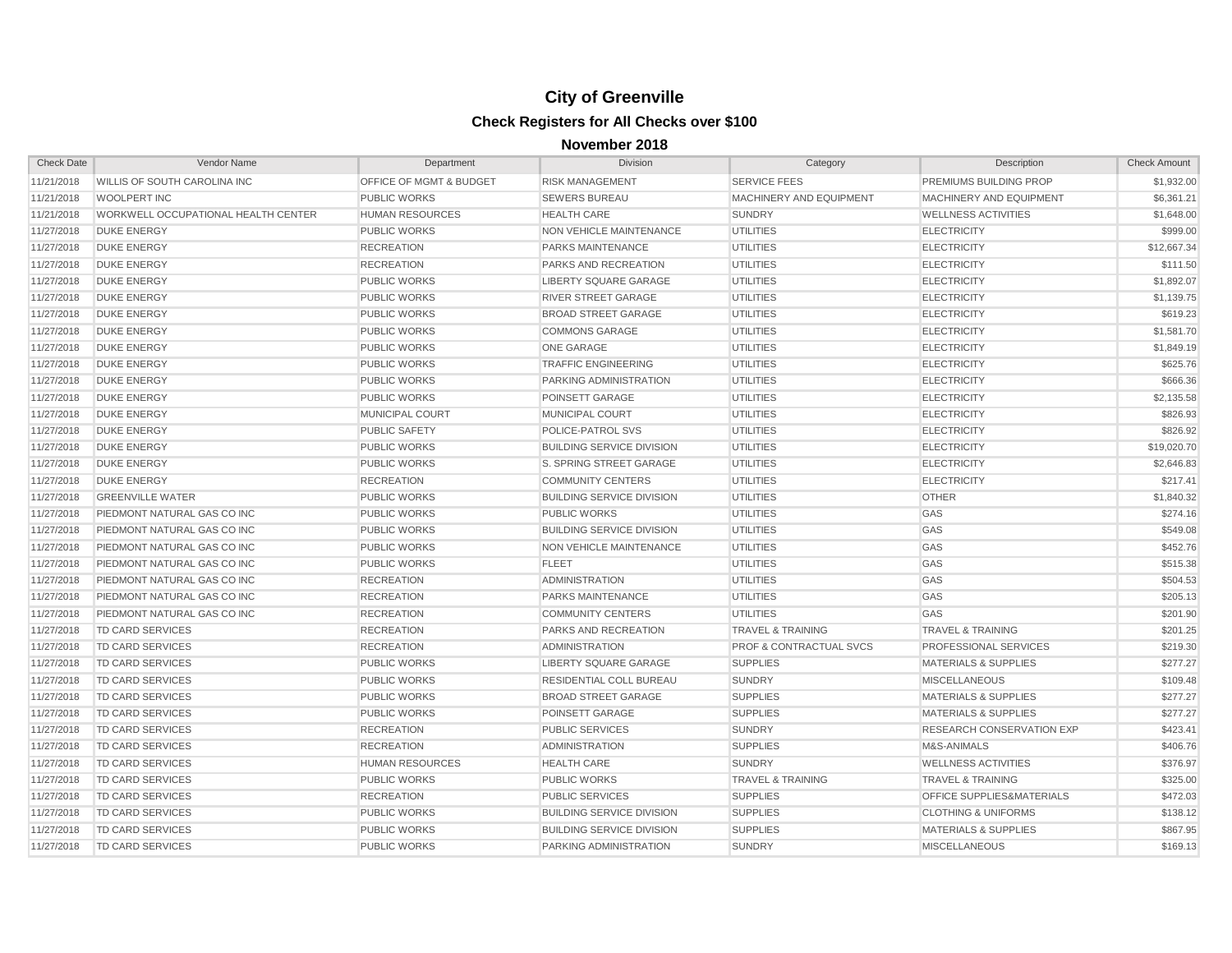| <b>Check Date</b> | Vendor Name                          | Department                         | <b>Division</b>                  | Category                           | Description                          | <b>Check Amount</b> |
|-------------------|--------------------------------------|------------------------------------|----------------------------------|------------------------------------|--------------------------------------|---------------------|
| 11/27/2018        | <b>TD CARD SERVICES</b>              | <b>RECREATION</b>                  | <b>ADMINISTRATION</b>            | <b>SUPPLIES</b>                    | M&S-MEDICINE                         | \$279.31            |
| 11/27/2018        | <b>TD CARD SERVICES</b>              | <b>PUBLIC WORKS</b>                | PARKING ADMINISTRATION           | <b>SUPPLIES</b>                    | <b>OFFICE SUPPLIES&amp;MATERIALS</b> | \$599.33            |
| 11/27/2018        | TD CARD SERVICES                     | <b>PUBLIC WORKS</b>                | PARKING ADMINISTRATION           | <b>TRAVEL &amp; TRAINING</b>       | <b>TRAVEL &amp; TRAINING</b>         | \$1,625.61          |
| 11/27/2018        | TD CARD SERVICES                     | <b>RECREATION</b>                  | <b>FALLS PARK WORK CREW</b>      | <b>SUPPLIES</b>                    | <b>MATERIALS &amp; SUPPLIES</b>      | \$481.67            |
| 11/27/2018        | <b>TD CARD SERVICES</b>              | <b>PUBLIC SAFETY</b>               | POLICE-PATROL SVS                | <b>TRAVEL &amp; TRAINING</b>       | <b>TRAVEL &amp; TRAINING</b>         | \$921.07            |
| 11/27/2018        | <b>TD CARD SERVICES</b>              | <b>PUBLIC SAFETY</b>               | POLICE-PATROL SVS                | <b>SUPPLIES</b>                    | <b>MATERIALS &amp; SUPPLIES</b>      | \$180.06            |
| 11/27/2018        | TD CARD SERVICES                     | <b>RECREATION</b>                  | <b>PUBLIC SERVICES</b>           | <b>SUPPLIES</b>                    | OTHER BOO IN THE ZOO                 | \$939.95            |
| 11/27/2018        | TD CARD SERVICES                     | <b>RECREATION</b>                  | <b>EDUCATION</b>                 | <b>SUNDRY</b>                      | <b>RESTRD DONATION EXPENSE</b>       | \$649.00            |
| 11/27/2018        | <b>TD CARD SERVICES</b>              | <b>HUMAN RESOURCES</b>             | <b>OCCUPATIONAL HEALTH</b>       | <b>TRAVEL &amp; TRAINING</b>       | <b>TRAVEL &amp; TRAINING</b>         | \$425.00            |
| 11/27/2018        | <b>TD CARD SERVICES</b>              | <b>PUBLIC SAFETY</b>               | POLICE-PATROL SVS                | <b>SUNDRY</b>                      | <b>MISCELLANEOUS</b>                 | \$213.84            |
| 11/27/2018        | <b>TD CARD SERVICES</b>              | <b>RECREATION</b>                  | <b>PUBLIC SERVICES</b>           | <b>SUPPLIES</b>                    | <b>SPECIAL EVENTS</b>                | \$120.84            |
| 11/27/2018        | <b>TD CARD SERVICES</b>              | <b>PUBLIC WORKS</b>                | <b>STORM DRAINS BUREAU</b>       | <b>TRAVEL &amp; TRAINING</b>       | <b>TRAVEL &amp; TRAINING</b>         | \$1,242.00          |
| 11/28/2018        | <b>TESS MIMS WORKING CASH</b>        | <b>PUBLIC WORKS</b>                | PARKING ADMINISTRATION           | PETTY CASH                         | <b>PETTY CASH-PKG SP EVENTS</b>      | \$5,000.00          |
| 11/30/2018        | 1ST TIMOTHY 4:4 LLC                  | <b>PUBLIC WORKS</b>                | PARKING ADMINISTRATION           | <b>PROF &amp; CONTRACTUAL SVCS</b> | <b>RENTAL EXPENSE</b>                | \$240.00            |
| 11/30/2018        | 84 LUMBER                            | PUBLIC INFORMATION/EVENTS          | <b>EVENTS MANAGEMENT</b>         | <b>SUPPLIES</b>                    | <b>MATERIALS &amp; SUPPLIES</b>      | \$2,100.83          |
| 11/30/2018        | A M LEONARD INC                      | <b>RECREATION</b>                  | <b>BEAUTIFICATION BUREAU</b>     | <b>SUPPLIES</b>                    | <b>MATERIALS &amp; SUPPLIES</b>      | \$181.38            |
| 11/30/2018        | A SERVICES GROUP LLC                 | <b>RECREATION</b>                  | <b>ADMINISTRATION</b>            | <b>PROF &amp; CONTRACTUAL SVCS</b> | <b>SERVICE &amp; MAINT CONTRACTS</b> | \$2,791.53          |
| 11/30/2018        | AAUGUSTA RD RADIATOR SHOP            | <b>PUBLIC WORKS</b>                | <b>VEHICLE MAINTENANCE</b>       | <b>VEHICLE MAINTENANCE</b>         | <b>OUTSIDE REPAIRS</b>               | \$152.00            |
| 11/30/2018        | <b>ACCO BRANDS</b>                   | <b>PUBLIC WORKS</b>                | <b>STREETS BUREAU</b>            | <b>SUPPLIES</b>                    | <b>MATERIALS &amp; SUPPLIES</b>      | \$100.15            |
| 11/30/2018        | <b>ADT SECURITY SERVICES</b>         | <b>RECREATION</b>                  | <b>PUBLIC SERVICES</b>           | <b>PROF &amp; CONTRACTUAL SVCS</b> | <b>SERVICE &amp; MAINT CONTRACTS</b> | \$239.13            |
| 11/30/2018        | <b>ADT SECURITY SERVICES</b>         | <b>RECREATION</b>                  | <b>ADMINISTRATION</b>            | <b>PROF &amp; CONTRACTUAL SVCS</b> | <b>SERVICE &amp; MAINT CONTRACTS</b> | \$859.17            |
| 11/30/2018        | <b>ADT SECURITY SERVICES</b>         | <b>RECREATION</b>                  | <b>EDUCATION</b>                 | <b>PROF &amp; CONTRACTUAL SVCS</b> | <b>SERVICE &amp; MAINT CONTRACTS</b> | \$197.91            |
| 11/30/2018        | ALDRIDGE FAMILY PRODUCE              | <b>RECREATION</b>                  | <b>ADMINISTRATION</b>            | <b>SUPPLIES</b>                    | M&S-FOOD                             | \$959.53            |
| 11/30/2018        | ALL AMERICAN T-SHIRT CO              | <b>RECREATION</b>                  | <b>COMMUNITY CENTERS</b>         | <b>SUPPLIES</b>                    | <b>CLOTHING &amp; UNIFORMS</b>       | \$773.87            |
| 11/30/2018        | ALTA PLANNING & DESIGN INC           | <b>NON DEPARTMENTAL</b>            | <b>CAPITAL PROJECTS</b>          | <b>CAPITAL PROJECTS</b>            | PLANNING/DESIGN                      | \$6,206.57          |
| 11/30/2018        | AMERICAN CHANGER CORP                | <b>RECREATION</b>                  | <b>PUBLIC SERVICES</b>           | <b>SUNDRY</b>                      | <b>RESEARCH CONSERVATION EXP</b>     | \$1,380.00          |
| 11/30/2018        | <b>ANGIE PROSSER</b>                 | PUBLIC INFORMATION/EVENTS          | <b>EVENTS MANAGEMENT</b>         | <b>SUPPLIES</b>                    | <b>MATERIALS &amp; SUPPLIES</b>      | \$2,097.03          |
| 11/30/2018        | ANTECH DIAGNOSTICS INC               | <b>RECREATION</b>                  | <b>ADMINISTRATION</b>            | <b>PROF &amp; CONTRACTUAL SVCS</b> | <b>PROFESSIONAL SERVICES</b>         | \$938.36            |
| 11/30/2018        | APPLIED WEBOLOGY FL LLC              | <b>PUBLIC SAFETY</b>               | POLICE-PATROL SVS                | <b>PROF &amp; CONTRACTUAL SVCS</b> | <b>PROFESSIONAL SERVICES</b>         | \$3,000.00          |
| 11/30/2018        | ARC3 GASES INC                       | <b>RECREATION</b>                  | <b>PARKS MAINTENANCE</b>         | <b>SUPPLIES</b>                    | <b>MATERIALS &amp; SUPPLIES</b>      | \$139.90            |
| 11/30/2018        | ARC3 GASES INC                       | <b>FIRE</b>                        | <b>FIRE SUPPRESSION</b>          | <b>VEHICLE MAINTENANCE</b>         | <b>PARTS</b>                         | \$830.25            |
| 11/30/2018        | AT & T MOBILITY                      | <b>OFFICE OF MGMT &amp; BUDGET</b> | <b>INFORMATION TECHNOLOGY</b>    | <b>COMMUNICATIONS</b>              | TELECOMMUNICATIONS/WIRELE            | \$111.72            |
| 11/30/2018        | AURORA WORLD INC                     | <b>RECREATION</b>                  | <b>PUBLIC SERVICES</b>           | <b>SUPPLIES</b>                    | <b>SALE GIFTS</b>                    | \$5,665.84          |
| 11/30/2018        | <b>AVL SOLUTIONS LLC</b>             | <b>PUBLIC SAFETY</b>               | POLICE-PATROL SVS                | <b>SUNDRY</b>                      | <b>MISCELLANEOUS</b>                 | \$200.00            |
| 11/30/2018        | <b>BLACK BEAR FARM</b>               | <b>RECREATION</b>                  | <b>BEAUTIFICATION BUREAU</b>     | <b>SUPPLIES</b>                    | <b>MATERIALS &amp; SUPPLIES</b>      | \$875.00            |
| 11/30/2018        | <b>BLACK BEAR FARM</b>               | NON DEPARTMENTAL                   | <b>CAPITAL PROJECTS</b>          | <b>CAPITAL PROJECTS</b>            | <b>CONSTRUCTION</b>                  | \$420.00            |
| 11/30/2018        | <b>BLACK BEAR FARM</b>               | <b>RECREATION</b>                  | TREE MAINTENANCE BUREAU          | <b>SUPPLIES</b>                    | <b>MATERIALS &amp; SUPPLIES</b>      | \$1,435.00          |
| 11/30/2018        | <b>BLACK ELECTRICAL SUPPLY INC</b>   | <b>PUBLIC WORKS</b>                | <b>BUILDING SERVICE DIVISION</b> | <b>SUPPLIES</b>                    | <b>MATERIALS &amp; SUPPLIES</b>      | \$984.38            |
| 11/30/2018        | <b>BORDER STATES INDUSTRIES INC.</b> | <b>PUBLIC WORKS</b>                | <b>TRAFFIC ENGINEERING</b>       | <b>SUPPLIES</b>                    | M&S-SIGNALS                          | \$454.17            |
| 11/30/2018        | <b>BRAGG WASTE SERVICES INC.</b>     | <b>RECREATION</b>                  | <b>PARKS MAINTENANCE</b>         | <b>PROF &amp; CONTRACTUAL SVCS</b> | <b>SERVICE &amp; MAINT CONTRACTS</b> | \$264.68            |
| 11/30/2018        | <b>BRANDSTICKITY</b>                 | <b>RECREATION</b>                  | <b>FALLS PARK WORK CREW</b>      | <b>SUPPLIES</b>                    | <b>CLOTHING &amp; UNIFORMS</b>       | \$196.37            |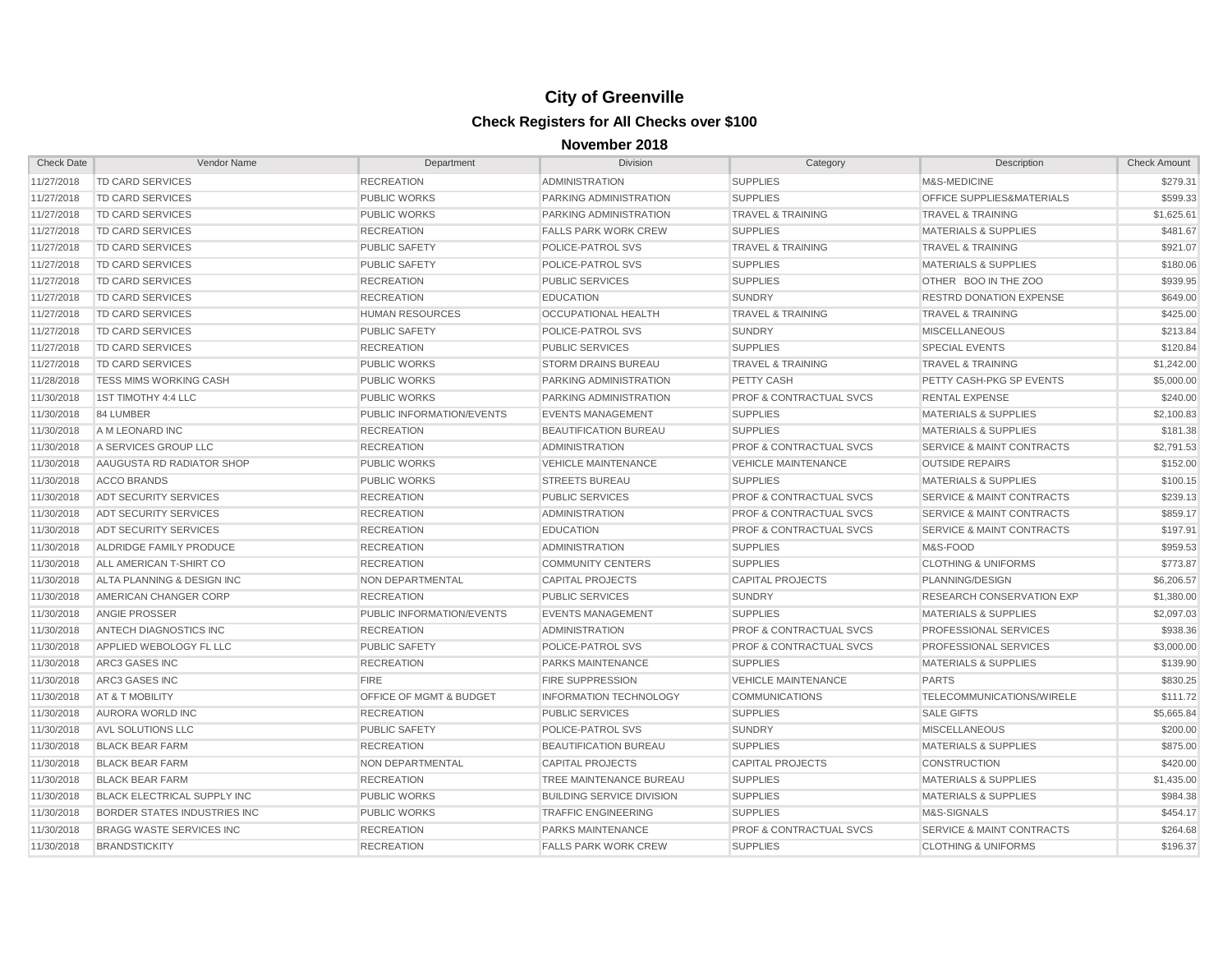| <b>Check Date</b> | Vendor Name                            | Department                         | <b>Division</b>                  | Category                           | Description                          | <b>Check Amount</b> |
|-------------------|----------------------------------------|------------------------------------|----------------------------------|------------------------------------|--------------------------------------|---------------------|
| 11/30/2018        | <b>BRANDSTICKITY</b>                   | <b>RECREATION</b>                  | PARKS MAINTENANCE                | <b>SUPPLIES</b>                    | <b>CLOTHING &amp; UNIFORMS</b>       | \$299.56            |
| 11/30/2018        | <b>BRAVO1 PROTECTION</b>               | <b>PUBLIC WORKS</b>                | PARKING ADMINISTRATION           | PROF & CONTRACTUAL SVCS            | <b>SERVICE &amp; MAINT CONTRACTS</b> | \$2,898.50          |
| 11/30/2018        | BSN/PASSON'S/GSC/COLIN SPORTS          | <b>RECREATION</b>                  | <b>PARKS MAINTENANCE</b>         | <b>SUPPLIES</b>                    | <b>MATERIALS &amp; SUPPLIES</b>      | \$1,581.86          |
| 11/30/2018        | BUNNELL-LAMMONS ENGINEERING            | <b>PUBLIC WORKS</b>                | <b>ENGINEERING</b>               | <b>PROF &amp; CONTRACTUAL SVCS</b> | PROFESSIONAL SERVICES                | \$385.00            |
| 11/30/2018        | <b>CO G RETIREE INSURANCE</b>          | <b>HUMAN RESOURCES</b>             | <b>HEALTH CARE</b>               | <b>OTHER INSURANCE</b>             | <b>HEALTH MEDICARE SUPPL</b>         | \$14,786.04         |
| 11/30/2018        | CAP CAMPERDOWN LLC                     | NON DEPARTMENTAL                   | <b>CAPITAL PROJECTS</b>          | <b>CAPITAL PROJECTS</b>            | <b>CONSTRUCTION</b>                  | \$96,441.00         |
| 11/30/2018        | CAPITOL CONSTRUCTION OF THE CAROLIN    | NON DEPARTMENTAL                   | <b>CAPITAL PROJECTS</b>          | <b>CAPITAL PROJECTS</b>            | <b>CONSTRUCTION</b>                  | \$1,096,031.63      |
| 11/30/2018        | CAROLINA INDUSTRIAL EQUIPMENT INC      | <b>PUBLIC WORKS</b>                | <b>STREETS BUREAU</b>            | <b>VEHICLES</b>                    | <b>VEHICLE</b>                       | \$46,982.00         |
| 11/30/2018        | CAROLINA INDUSTRIAL EQUIPMENT INC      | <b>PUBLIC WORKS</b>                | RESIDENTIAL COLL BUREAU          | <b>VEHICLES</b>                    | <b>VEHICLE</b>                       | \$173,045.30        |
| 11/30/2018        | CAROLINA INTERNATIONAL TRUCKS          | <b>PUBLIC WORKS</b>                | RESIDENTIAL COLL BUREAU          | <b>VEHICLES</b>                    | <b>VEHICLE</b>                       | \$300,400.00        |
| 11/30/2018        | CAROLINA LAWN & TRACTOR INC            | <b>RECREATION</b>                  | <b>PARKS MAINTENANCE</b>         | <b>REPAIR &amp; MAINT SVCS</b>     | <b>REPAIRS &amp; MAINTENANCE</b>     | \$124.34            |
| 11/30/2018        | CAROLINA MASONRY COMPANY, INC.         | <b>RECREATION</b>                  | <b>FALLS PARK WORK CREW</b>      | <b>REPAIR &amp; MAINT SVCS</b>     | <b>REPAIRS &amp; MAINTENANCE</b>     | \$2,490.00          |
| 11/30/2018        | CARSON'S NUT-BOLT & TOOL CO INC        | <b>PUBLIC WORKS</b>                | <b>TRAFFIC ENGINEERING</b>       | <b>SUPPLIES</b>                    | M&S-TRAFFIC CALMING                  | \$192.13            |
| 11/30/2018        | CDW/G                                  | <b>PUBLIC WORKS</b>                | <b>SEWERS BUREAU</b>             | <b>SUPPLIES</b>                    | <b>MATERIALS &amp; SUPPLIES</b>      | \$190.17            |
| 11/30/2018        | CDW/G                                  | <b>PUBLIC WORKS</b>                | <b>STREETS BUREAU</b>            | <b>SUPPLIES</b>                    | <b>MATERIALS &amp; SUPPLIES</b>      | \$190.17            |
| 11/30/2018        | CDW/G                                  | <b>FIRE</b>                        | <b>FIRE PREVENTION</b>           | <b>SUPPLIES</b>                    | OFFICE SUPPLIES&MATERIALS            | \$123.70            |
| 11/30/2018        | CDW/G                                  | <b>PUBLIC WORKS</b>                | <b>STORM DRAINS BUREAU</b>       | <b>SUPPLIES</b>                    | <b>MATERIALS &amp; SUPPLIES</b>      | \$190.17            |
| 11/30/2018        | CDW/G                                  | ECONOMIC DEVELOPMENT               | PLANNING AND ZONING              | <b>SUPPLIES</b>                    | <b>MATERIALS &amp; SUPPLIES</b>      | \$195.12            |
| 11/30/2018        | <b>CENTERPLATE</b>                     | <b>CITY MANAGER</b>                | <b>CITY MANAGER</b>              | <b>SUNDRY</b>                      | <b>MISCELLANEOUS</b>                 | \$427.68            |
| 11/30/2018        | <b>CHAPMAN WELDING &amp; FAB</b>       | <b>PUBLIC WORKS</b>                | <b>FLEET</b>                     | <b>VEHICLE MAINTENANCE</b>         | <b>OUTSIDE REPAIRS</b>               | \$845.00            |
| 11/30/2018        | <b>CHARLES LANE</b>                    | <b>PUBLIC SAFETY</b>               | POLICE-PATROL SVS                | <b>SUPPLIES</b>                    | <b>CLOTHING &amp; UNIFORMS</b>       | \$106.00            |
| 11/30/2018        | CHEM-AQUA INC                          | <b>PUBLIC WORKS</b>                | <b>BUILDING SERVICE DIVISION</b> | <b>PROF &amp; CONTRACTUAL SVCS</b> | <b>SERVICE &amp; MAINT CONTRACTS</b> | \$473.82            |
| 11/30/2018        | CHEMSTATION OF SC                      | <b>PUBLIC WORKS</b>                | <b>VEHICLE MAINTENANCE</b>       | <b>SUPPLIES</b>                    | <b>BUS WASHING SUPPLIES</b>          | \$482.64            |
| 11/30/2018        | <b>CHRISTOPHER POWELL</b>              | <b>PUBLIC SAFETY</b>               | POLICE-PATROL SVS                | <b>TRAVEL &amp; TRAINING</b>       | <b>TRAVEL &amp; TRAINING</b>         | \$247.00            |
| 11/30/2018        | <b>CINCINNATI SYSTEMS INC</b>          | <b>PUBLIC WORKS</b>                | ENFORCEMENT                      | <b>REPAIR &amp; MAINT SVCS</b>     | <b>REPAIRS &amp; MAINTENANCE</b>     | \$561.93            |
| 11/30/2018        | <b>CINCINNATI SYSTEMS INC</b>          | <b>PUBLIC WORKS</b>                | RIVERPLACE GARAGE                | <b>REPAIR &amp; MAINT SVCS</b>     | <b>REPAIRS &amp; MAINTENANCE</b>     | \$392.91            |
| 11/30/2018        | <b>CINCINNATI SYSTEMS INC</b>          | <b>PUBLIC WORKS</b>                | <b>BROAD STREET GARAGE</b>       | <b>REPAIR &amp; MAINT SVCS</b>     | <b>REPAIRS &amp; MAINTENANCE</b>     | \$585.00            |
| 11/30/2018        | <b>CINCINNATI SYSTEMS INC</b>          | <b>PUBLIC WORKS</b>                | <b>POINSETT GARAGE</b>           | <b>REPAIR &amp; MAINT SVCS</b>     | <b>REPAIRS &amp; MAINTENANCE</b>     | \$180.00            |
| 11/30/2018        | <b>CINTAS</b>                          | <b>RECREATION</b>                  | <b>PARKS MAINTENANCE</b>         | <b>SUPPLIES</b>                    | <b>CLOTHING &amp; UNIFORMS</b>       | \$1,849.17          |
| 11/30/2018        | <b>CINTAS</b>                          | <b>PUBLIC WORKS</b>                | <b>FLEET</b>                     | <b>SUPPLIES</b>                    | <b>CLOTHING &amp; UNIFORMS</b>       | \$152.18            |
| 11/30/2018        | <b>CINTAS</b>                          | <b>RECREATION</b>                  | <b>PARKS MAINTENANCE</b>         | <b>PROF &amp; CONTRACTUAL SVCS</b> | <b>SERVICE &amp; MAINT CONTRACTS</b> | \$101.56            |
| 11/30/2018        | <b>CINTAS</b>                          | <b>PUBLIC SAFETY</b>               | POLICE-PATROL SVS                | <b>SUNDRY</b>                      | <b>MISCELLANEOUS</b>                 | \$262.30            |
| 11/30/2018        | <b>CINTAS</b>                          | <b>RECREATION</b>                  | <b>FALLS PARK WORK CREW</b>      | <b>SUPPLIES</b>                    | <b>CLOTHING &amp; UNIFORMS</b>       | \$907.36            |
| 11/30/2018        | CINTAS FIRE PROTECTION 636525          | <b>PUBLIC WORKS</b>                | NON VEHICLE MAINTENANCE          | <b>PROF &amp; CONTRACTUAL SVCS</b> | <b>SERVICE &amp; MAINT CONTRACTS</b> | \$687.88            |
| 11/30/2018        | <b>CITY WELDING SERVICE</b>            | <b>PUBLIC WORKS</b>                | <b>FLEET</b>                     | <b>VEHICLE MAINTENANCE</b>         | <b>OUTSIDE REPAIRS</b>               | \$393.75            |
| 11/30/2018        | <b>CITY WELDING SERVICE</b>            | <b>PUBLIC WORKS</b>                | <b>BUILDING SERVICE DIVISION</b> | <b>REPAIR &amp; MAINT SVCS</b>     | <b>REPAIRS &amp; MAINTENANCE</b>     | \$769.00            |
| 11/30/2018        | <b>CLERK OF COURT ANDERSON</b>         | <b>OFFICE OF MGMT &amp; BUDGET</b> | NON-DEPARTMENTAL                 | PR-WH                              | <b>GARNISHMENTS</b>                  | \$365.40            |
| 11/30/2018        | CLERK OF COURT PICKENS COUNTY          | <b>OFFICE OF MGMT &amp; BUDGET</b> | NON-DEPARTMENTAL                 | PR-WH                              | <b>GARNISHMENTS</b>                  | \$304.34            |
| 11/30/2018        | <b>CLERK OF COURT ROCK HILL</b>        | <b>OFFICE OF MGMT &amp; BUDGET</b> | NON-DEPARTMENTAL                 | PR-WH                              | <b>GARNISHMENTS</b>                  | \$211.05            |
| 11/30/2018        | <b>CLERK OF COURT-SPARTANBURG</b>      | OFFICE OF MGMT & BUDGET            | NON-DEPARTMENTAL                 | PR-WH                              | <b>GARNISHMENTS</b>                  | \$457.80            |
| 11/30/2018        | <b>CLINE HOSE &amp; HYDRAULICS LLC</b> | <b>PUBLIC WORKS</b>                | <b>VEHICLE MAINTENANCE</b>       | <b>VEHICLE MAINTENANCE</b>         | <b>PARTS</b>                         | \$512.31            |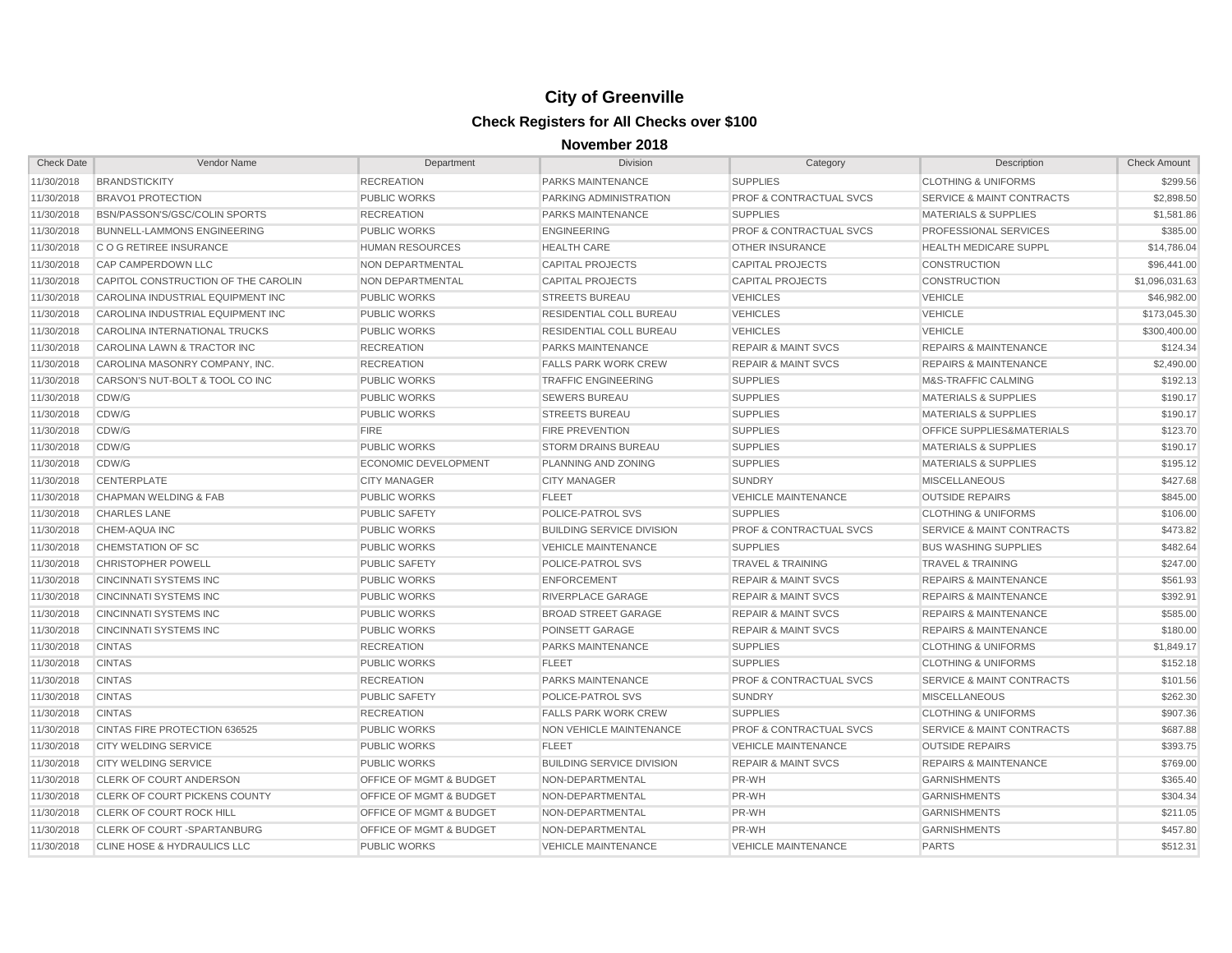| <b>Check Date</b> | Vendor Name                          | Department                         | <b>Division</b>                  | Category                           | Description                          | <b>Check Amount</b> |
|-------------------|--------------------------------------|------------------------------------|----------------------------------|------------------------------------|--------------------------------------|---------------------|
| 11/30/2018        | COMMUNICATION SERVICE CENTER INC     | <b>RECREATION</b>                  | <b>ADMINISTRATION</b>            | <b>PROF &amp; CONTRACTUAL SVCS</b> | PROFESSIONAL SERVICES                | \$311.40            |
| 11/30/2018        | CONSOLIDATED ELECTRICAL DISTRIBTORS  | <b>RECREATION</b>                  | <b>ADMINISTRATION</b>            | <b>SUPPLIES</b>                    | M&S-MAINTENANCE                      | \$101.33            |
| 11/30/2018        | CORBIN TURF & ORNAMENTAL SUPPLY INC  | <b>RECREATION</b>                  | PARKS MAINTENANCE                | <b>SUPPLIES</b>                    | <b>MATERIALS &amp; SUPPLIES</b>      | \$1,091.80          |
| 11/30/2018        | <b>CTM GROUP INC</b>                 | <b>RECREATION</b>                  | <b>PUBLIC SERVICES</b>           | <b>SUPPLIES</b>                    | <b>SALE GIFTS</b>                    | \$399.50            |
| 11/30/2018        | <b>CUMMINS ATLANTIC</b>              | <b>PUBLIC WORKS</b>                | <b>FLEET</b>                     | <b>VEHICLE MAINTENANCE</b>         | <b>OUTSIDE REPAIRS</b>               | \$532.54            |
| 11/30/2018        | <b>DAVIDSON FARMS INC</b>            | <b>RECREATION</b>                  | TREE MAINTENANCE BUREAU          | <b>SUPPLIES</b>                    | <b>MATERIALS &amp; SUPPLIES</b>      | \$375.00            |
| 11/30/2018        | DESIGN DEVELOPMENT LLC               | <b>RECREATION</b>                  | PARKS AND RECREATION             | <b>PROF &amp; CONTRACTUAL SVCS</b> | RENTAL OF REAL PROPERTY              | \$3,416.67          |
| 11/30/2018        | <b>DESIGNLAB INC</b>                 | <b>PUBLIC SAFETY</b>               | POLICE-PATROL SVS                | <b>SUPPLIES</b>                    | <b>CLOTHING &amp; UNIFORMS</b>       | \$558.14            |
| 11/30/2018        | <b>DESIGNLAB INC</b>                 | <b>PUBLIC SAFETY</b>               | <b>POLICE-PATROL SVS</b>         | <b>SUPPLIES</b>                    | <b>MATERIALS &amp; SUPPLIES</b>      | \$1,840.89          |
| 11/30/2018        | DESTINATION TRAVEL NETWORK           | <b>RECREATION</b>                  | <b>PUBLIC SERVICES</b>           | <b>SUPPLIES</b>                    | <b>SUPPLIES PROMOTIONS</b>           | \$104.17            |
| 11/30/2018        | <b>DISYS SOLUTIONS INC</b>           | <b>NON DEPARTMENTAL</b>            | <b>CAPITAL PROJECTS</b>          | <b>CAPITAL PROJECTS</b>            | <b>EQUIPMENT</b>                     | \$922.20            |
| 11/30/2018        | DIVERSIFIED ELECTRONICS INC          | <b>PUBLIC SAFETY</b>               | POLICE-PATROL SVS                | <b>REPAIR &amp; MAINT SVCS</b>     | <b>REPAIRS &amp; MAINTENANCE</b>     | \$284.18            |
| 11/30/2018        | <b>DUKE ENERGY</b>                   | <b>PUBLIC WORKS</b>                | N LAURENS ST GARAGE              | <b>UTILITIES</b>                   | <b>ELECTRICITY</b>                   | \$446.57            |
| 11/30/2018        | <b>DUKE ENERGY</b>                   | <b>PUBLIC WORKS</b>                | <b>PUBLIC WORKS</b>              | <b>UTILITIES</b>                   | <b>ELECTRICITY</b>                   | \$953.92            |
| 11/30/2018        | <b>DUKE ENERGY</b>                   | <b>PUBLIC WORKS</b>                | <b>BUILDING SERVICE DIVISION</b> | <b>UTILITIES</b>                   | <b>ELECTRICITY</b>                   | \$852.48            |
| 11/30/2018        | <b>DUKE ENERGY</b>                   | C.D. DIVISION                      | <b>CDBG PROJECTS</b>             | <b>CD PROJECTS</b>                 | PUBLIC SERVICES (GENERAL)            | \$123.95            |
| 11/30/2018        | <b>DUKE ENERGY</b>                   | <b>PUBLIC WORKS</b>                | <b>TRAFFIC ENGINEERING</b>       | <b>UTILITIES</b>                   | <b>ELECTRICITY</b>                   | \$4,422.02          |
| 11/30/2018        | <b>DUKE ENERGY</b>                   | <b>RECREATION</b>                  | <b>PARKS MAINTENANCE</b>         | <b>UTILITIES</b>                   | <b>ELECTRICITY</b>                   | \$5,001.51          |
| 11/30/2018        | <b>DUKE ENERGY</b>                   | <b>PUBLIC WORKS</b>                | <b>NON VEHICLE MAINTENANCE</b>   | <b>UTILITIES</b>                   | <b>ELECTRICITY</b>                   | \$2,137.84          |
| 11/30/2018        | <b>DUKE ENERGY</b>                   | <b>RECREATION</b>                  | <b>COMMUNITY CENTERS</b>         | <b>UTILITIES</b>                   | <b>ELECTRICITY</b>                   | \$1,883.21          |
| 11/30/2018        | <b>DUKE ENERGY</b>                   | <b>PUBLIC WORKS</b>                | <b>FLEET</b>                     | <b>UTILITIES</b>                   | <b>ELECTRICITY</b>                   | \$523.22            |
| 11/30/2018        | <b>DUKE ENERGY</b>                   | <b>PUBLIC WORKS</b>                | RICHARDSON STREET GARAGE         | <b>UTILITIES</b>                   | <b>ELECTRICITY</b>                   | \$3,119.47          |
| 11/30/2018        | EASLEY LAWN AND GARDEN               | <b>FIRE</b>                        | <b>FIRE SUPPRESSION</b>          | <b>SUPPLIES</b>                    | <b>MATERIALS &amp; SUPPLIES</b>      | \$288.85            |
| 11/30/2018        | ECHOLS OIL COMPANY INC               | <b>PUBLIC WORKS</b>                | <b>FIXED ROUTE</b>               | <b>VEHICLE MAINTENANCE</b>         | <b>LUBRICANTS</b>                    | \$209.89            |
| 11/30/2018        | ECHOLS OIL COMPANY INC               | <b>PUBLIC WORKS</b>                | <b>FLEET</b>                     | <b>VEHICLE MAINTENANCE</b>         | <b>FUEL</b>                          | \$2,531.28          |
| 11/30/2018        | <b>EMERGENCYMD LLC</b>               | <b>HUMAN RESOURCES</b>             | OCCUPATIONAL HEALTH              | <b>PROF &amp; CONTRACTUAL SVCS</b> | PROFESSIONAL SERVICES                | \$5,630.00          |
| 11/30/2018        | ENVIRO-MASTER SERVICES OF GREENVILL  | <b>RECREATION</b>                  | <b>ADMINISTRATION</b>            | <b>PROF &amp; CONTRACTUAL SVCS</b> | <b>SERVICE &amp; MAINT CONTRACTS</b> | \$198.00            |
| 11/30/2018        | <b>ESTER CARTER PETTY CASH</b>       | PUBLIC INFORMATION/EVENTS          | <b>EVENTS MANAGEMENT</b>         | <b>SUPPLIES</b>                    | <b>MATERIALS &amp; SUPPLIES</b>      | \$116.00            |
| 11/30/2018        | FAIRWAY OUTDOOR ADVERTISING LLC      | <b>RECREATION</b>                  | <b>PUBLIC SERVICES</b>           | <b>SUPPLIES</b>                    | <b>SUPPLIES PROMOTIONS</b>           | \$1,800.00          |
| 11/30/2018        | <b>FAMILY CT OF THE 13TH CIRCUIT</b> | <b>OFFICE OF MGMT &amp; BUDGET</b> | NON-DEPARTMENTAL                 | PR-WH                              | <b>GARNISHMENTS</b>                  | \$3,203.35          |
| 11/30/2018        | <b>FAMILY SUPPORT REGISTRY</b>       | <b>OFFICE OF MGMT &amp; BUDGET</b> | NON-DEPARTMENTAL                 | PR-WH                              | <b>GARNISHMENTS</b>                  | \$223.84            |
| 11/30/2018        | FEDERAL EXPRESS CORP                 | <b>PUBLIC SAFETY</b>               | POLICE-PATROL SVS                | <b>SUNDRY</b>                      | <b>MISCELLANEOUS</b>                 | \$207.88            |
| 11/30/2018        | <b>FGP INTERNATIONAL</b>             | <b>PUBLIC SAFETY</b>               | POLICE-PATROL SVS                | PROF & CONTRACTUAL SVCS            | TEMP PERSONNEL SVCS                  | \$351.64            |
| 11/30/2018        | <b>FGP INTERNATIONAL</b>             | <b>OFFICE OF MGMT &amp; BUDGET</b> | <b>REVENUE</b>                   | <b>PROF &amp; CONTRACTUAL SVCS</b> | TEMP PERSONNEL SVCS                  | \$381.42            |
| 11/30/2018        | <b>FGP INTERNATIONAL</b>             | <b>ECONOMIC DEVELOPMENT</b>        | <b>PLANNING AND ZONING</b>       | PROF & CONTRACTUAL SVCS            | TEMP PERSONNEL SVCS                  | \$822.05            |
| 11/30/2018        | <b>FURMAN UNIVERSITY</b>             | <b>PUBLIC SAFETY</b>               | POLICE-PATROL SVS                | <b>TRAVEL &amp; TRAINING</b>       | <b>TRAVEL &amp; TRAINING</b>         | \$3,000.00          |
| 11/30/2018        | <b>GALLS LLC</b>                     | <b>PUBLIC SAFETY</b>               | POLICE-PATROL SVS                | <b>SUPPLIES</b>                    | <b>CLOTHING &amp; UNIFORMS</b>       | \$1,441.56          |
| 11/30/2018        | <b>GILLIG LLC</b>                    | <b>PUBLIC WORKS</b>                | <b>VEHICLE MAINTENANCE</b>       | <b>VEHICLE MAINTENANCE</b>         | <b>SMALL PARTS</b>                   | \$270.20            |
| 11/30/2018        | <b>GILLIG LLC</b>                    | <b>PUBLIC WORKS</b>                | <b>VEHICLE MAINTENANCE</b>       | <b>VEHICLE MAINTENANCE</b>         | <b>PARTS</b>                         | \$1,569.45          |
| 11/30/2018        | GRAINGER 803858935                   | <b>PUBLIC WORKS</b>                | <b>COMMONS GARAGE</b>            | <b>SUPPLIES</b>                    | <b>MATERIALS &amp; SUPPLIES</b>      | \$1,717.20          |
| 11/30/2018        | GRAINGER 803858935                   | <b>PUBLIC WORKS</b>                | <b>BUILDING SERVICE DIVISION</b> | <b>SUPPLIES</b>                    | <b>MATERIALS &amp; SUPPLIES</b>      | \$194.64            |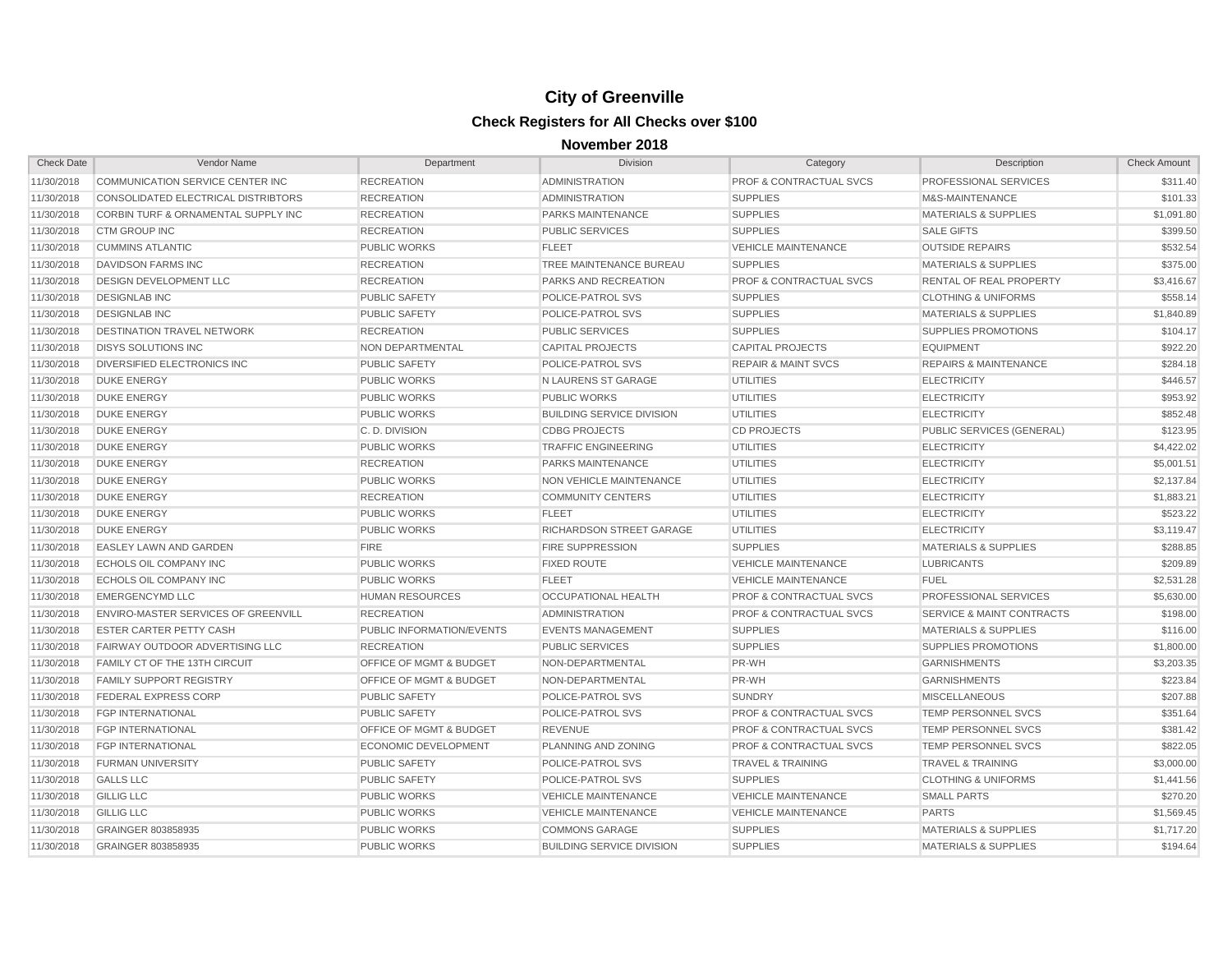| <b>Check Date</b> | Vendor Name                            | Department                         | <b>Division</b>                      | Category                           | Description                          | <b>Check Amount</b> |
|-------------------|----------------------------------------|------------------------------------|--------------------------------------|------------------------------------|--------------------------------------|---------------------|
| 11/30/2018        | <b>GREENVILLE CONVENTION CENTER</b>    | <b>FIRE</b>                        | <b>FIRE SERVICES</b>                 | <b>SUPPLIES</b>                    | <b>MATERIALS &amp; SUPPLIES</b>      | \$221.45            |
| 11/30/2018        | <b>GREENVILLE COUNTY SOLID WASTE</b>   | <b>PUBLIC WORKS</b>                | <b>GARBAGE DISPOSAL BUREAU</b>       | PROF & CONTRACTUAL SVCS            | <b>DISPOSAL CHARGES</b>              | \$20,923.97         |
| 11/30/2018        | <b>GREENVILLE FENCE SALES INC</b>      | <b>RECREATION</b>                  | PARKS MAINTENANCE                    | <b>SUPPLIES</b>                    | <b>MATERIALS &amp; SUPPLIES</b>      | \$205.69            |
| 11/30/2018        | <b>GREENVILLE OFFICE SUPPLY CO INC</b> | <b>ECONOMIC DEVELOPMENT</b>        | <b>BUILDING &amp; PROPERTY MAINT</b> | <b>SUPPLIES</b>                    | OFFICE SUPPLIES&MATERIALS            | \$105.96            |
| 11/30/2018        | GREENVILLE OFFICE SUPPLY CO INC        | <b>RECREATION</b>                  | <b>PARKS MAINTENANCE</b>             | <b>SUPPLIES</b>                    | <b>MATERIALS &amp; SUPPLIES</b>      | \$138.50            |
| 11/30/2018        | <b>GREENVILLE ZOO PETTY CASH</b>       | <b>RECREATION</b>                  | <b>ADMINISTRATION</b>                | <b>SUPPLIES</b>                    | M&S-FOOD                             | \$178.05            |
| 11/30/2018        | <b>GREGORY PEST SOLUTIONS</b>          | <b>PUBLIC WORKS</b>                | <b>BUILDING SERVICE DIVISION</b>     | <b>PROF &amp; CONTRACTUAL SVCS</b> | <b>SERVICE &amp; MAINT CONTRACTS</b> | \$804.00            |
| 11/30/2018        | HABITAT FOR HUMANITY OF GREENVILLE     | <b>NON DEPARTMENTAL</b>            | <b>CAPITAL PROJECTS</b>              | <b>CAPITAL PROJECTS</b>            | <b>CONSTRUCTION</b>                  | \$109,200.00        |
| 11/30/2018        | HANSON WALTER & ASSOCIATES INC         | <b>PUBLIC WORKS</b>                | <b>SEWERS BUREAU</b>                 | <b>SUPPLIES</b>                    | <b>MATERIALS &amp; SUPPLIES</b>      | \$250.00            |
| 11/30/2018        | HANSON WALTER & ASSOCIATES INC         | <b>PUBLIC WORKS</b>                | <b>STORM DRAINS BUREAU</b>           | <b>SUPPLIES</b>                    | <b>MATERIALS &amp; SUPPLIES</b>      | \$250.00            |
| 11/30/2018        | HANSON WALTER & ASSOCIATES INC         | <b>PUBLIC WORKS</b>                | <b>STREETS BUREAU</b>                | <b>SUPPLIES</b>                    | <b>MATERIALS &amp; SUPPLIES</b>      | \$250.00            |
| 11/30/2018        | <b>HAT TRICK FARM</b>                  | <b>RECREATION</b>                  | <b>ADMINISTRATION</b>                | <b>SUPPLIES</b>                    | M&S-FOOD                             | \$360.00            |
| 11/30/2018        | HENRY SCHEIN ANIMAL HEALTH             | <b>RECREATION</b>                  | <b>ADMINISTRATION</b>                | <b>SUPPLIES</b>                    | M&S-VETERINARY                       | \$617.11            |
| 11/30/2018        | <b>HESC</b>                            | <b>OFFICE OF MGMT &amp; BUDGET</b> | NON-DEPARTMENTAL                     | PR-WH                              | <b>GARNISHMENTS</b>                  | \$191.65            |
| 11/30/2018        | HILL'S PET NUTRITION SALES INC         | <b>RECREATION</b>                  | <b>ADMINISTRATION</b>                | <b>SUPPLIES</b>                    | M&S-FOOD                             | \$110.63            |
| 11/30/2018        | HOLDER ELECTRIC SUPPLY INC             | <b>FIRE</b>                        | <b>FIRE SERVICES</b>                 | <b>SUPPLIES</b>                    | <b>MATERIALS &amp; SUPPLIES</b>      | \$307.39            |
| 11/30/2018        | HOME DEPOT CREDIT SERVICE 0978         | <b>PUBLIC WORKS</b>                | <b>VEHICLE MAINTENANCE</b>           | <b>SUPPLIES</b>                    | <b>BUS WASHING SUPPLIES</b>          | \$107.89            |
| 11/30/2018        | HOME DEPOT CREDIT SERVICE 5906         | <b>PUBLIC WORKS</b>                | <b>BUILDING SERVICE DIVISION</b>     | <b>SUPPLIES</b>                    | <b>MATERIALS &amp; SUPPLIES</b>      | \$283.14            |
| 11/30/2018        | HOME DEPOT CREDIT SERVICE 5906         | PUBLIC INFORMATION/EVENTS          | <b>EVENTS MANAGEMENT</b>             | <b>SUPPLIES</b>                    | <b>MATERIALS &amp; SUPPLIES</b>      | \$256.52            |
| 11/30/2018        | HOME DEPOT CREDIT SERVICE 5914         | <b>RECREATION</b>                  | <b>ADMINISTRATION</b>                | <b>SUPPLIES</b>                    | M&S-MAINTENANCE                      | \$143.70            |
| 11/30/2018        | HOME DEPOT CREDIT SERVICE 5922         | <b>RECREATION</b>                  | PARKS MAINTENANCE                    | <b>SUPPLIES</b>                    | <b>MATERIALS &amp; SUPPLIES</b>      | \$821.73            |
| 11/30/2018        | <b>INTERNAL REVENUE SERVICE</b>        | <b>OFFICE OF MGMT &amp; BUDGET</b> | NON-DEPARTMENTAL                     | PR-WH                              | <b>GARNISHMENTS</b>                  | \$202.50            |
| 11/30/2018        | <b>IT STRAPS ON INC</b>                | <b>PUBLIC WORKS</b>                | <b>TRAFFIC ENGINEERING</b>           | <b>SUPPLIES</b>                    | M&S-SIGNS                            | \$1,161.74          |
| 11/30/2018        | <b>IVEY COMMUNICATIONS INC</b>         | <b>PUBLIC SAFETY</b>               | FED EQUITABLE SHAR DOJ               | <b>MACHINERY AND EQUIPMENT</b>     | MACHINERY AND EQUIPMENT              | \$10,208.73         |
| 11/30/2018        | <b>JAMES PATRICK TIMMS</b>             | <b>ECONOMIC DEVELOPMENT</b>        | <b>BUILDING &amp; PROPERTY MAINT</b> | <b>SUPPLIES</b>                    | <b>CLOTHING &amp; UNIFORMS</b>       | \$130.00            |
| 11/30/2018        | <b>JAMES PATRICK TIMMS</b>             | <b>ECONOMIC DEVELOPMENT</b>        | <b>BUILDING &amp; PROPERTY MAINT</b> | <b>TRAVEL &amp; TRAINING</b>       | <b>LOCAL TRANSPORTATION</b>          | \$289.94            |
| 11/30/2018        | <b>JOE CAREY</b>                       | <b>RECREATION</b>                  | <b>COMMUNITY CENTERS</b>             | <b>RECREATION DEPOSITS</b>         | <b>REFUND</b>                        | \$250.00            |
| 11/30/2018        | JOHNSTONE SUPPLY OF GREENVILLE         | <b>PUBLIC WORKS</b>                | <b>BUILDING SERVICE DIVISION</b>     | <b>SUPPLIES</b>                    | <b>MATERIALS &amp; SUPPLIES</b>      | \$107.99            |
| 11/30/2018        | <b>KEVIN HUGHES</b>                    | <b>ECONOMIC DEVELOPMENT</b>        | <b>BUILDING &amp; PROPERTY MAINT</b> | <b>TRAVEL &amp; TRAINING</b>       | <b>LOCAL TRANSPORTATION</b>          | \$306.29            |
| 11/30/2018        | KING ASPHALT INC                       | <b>PUBLIC WORKS</b>                | <b>STORM DRAINS BUREAU</b>           | <b>SUPPLIES</b>                    | <b>MATERIALS &amp; SUPPLIES</b>      | \$1,078.26          |
| 11/30/2018        | KOFILE TECHNOLOGIES INC                | <b>CITY MANAGER</b>                | <b>CITY CLERK</b>                    | <b>PROF &amp; CONTRACTUAL SVCS</b> | PROFESSIONAL SERVICES                | \$3,323.50          |
| 11/30/2018        | L & B LANDSCAPING SERVICE INC          | C.D. DIVISION                      | <b>CDBG PROJECTS</b>                 | <b>CD PROJECTS</b>                 | LAND ACQUISITION                     | \$3,069.00          |
| 11/30/2018        | <b>LANTERN PRESS LLC</b>               | <b>RECREATION</b>                  | <b>PUBLIC SERVICES</b>               | <b>SUPPLIES</b>                    | <b>SALE GIFTS</b>                    | \$781.44            |
| 11/30/2018        | <b>LARRY CLEVENSTINE</b>               | <b>RECREATION</b>                  | <b>PUBLIC SERVICES</b>               | <b>RECREATION DEPOSITS</b>         | <b>REFUND</b>                        | \$1,118.40          |
| 11/30/2018        | LAWMEN'S SAFETY SUPPLY                 | <b>PUBLIC SAFETY</b>               | POLICE-PATROL SVS                    | <b>SUPPLIES</b>                    | <b>CLOTHING &amp; UNIFORMS</b>       | \$1,114.01          |
| 11/30/2018        | LAWN & ORDER LLC                       | <b>PUBLIC WORKS</b>                | PARKING ADMINISTRATION               | <b>PROF &amp; CONTRACTUAL SVCS</b> | <b>SERVICE &amp; MAINT CONTRACTS</b> | \$325.00            |
| 11/30/2018        | LEVEL 3 COMMUNICATIONS LLC             | <b>OFFICE OF MGMT &amp; BUDGET</b> | <b>INFORMATION TECHNOLOGY</b>        | <b>COMMUNICATIONS</b>              | TELECOMMUNICATIONS/WIRELE            | \$1,144.71          |
| 11/30/2018        | LEXISNEXIS 1239194                     | <b>PUBLIC SAFETY</b>               | POLICE-PATROL SVS                    | <b>PROF &amp; CONTRACTUAL SVCS</b> | <b>PROFESSIONAL SERVICES</b>         | \$318.00            |
| 11/30/2018        | <b>LIBERTY PRESS</b>                   | <b>OFFICE OF MGMT &amp; BUDGET</b> | <b>ACCOUNTING</b>                    | <b>SUPPLIES</b>                    | <b>OFFICE SUPPLIES&amp;MATERIALS</b> | \$571.69            |
| 11/30/2018        | <b>LINA</b>                            | <b>HUMAN RESOURCES</b>             | <b>HEALTH CARE</b>                   | <b>OTHER INSURANCE</b>             | <b>LIFE INSURANCE</b>                | \$20,323.91         |
| 11/30/2018        | <b>LINA</b>                            | <b>HUMAN RESOURCES</b>             | <b>HEALTH CARE</b>                   | <b>OTHER INSURANCE</b>             | <b>LONG TERM DISABILITY</b>          | \$7,610.70          |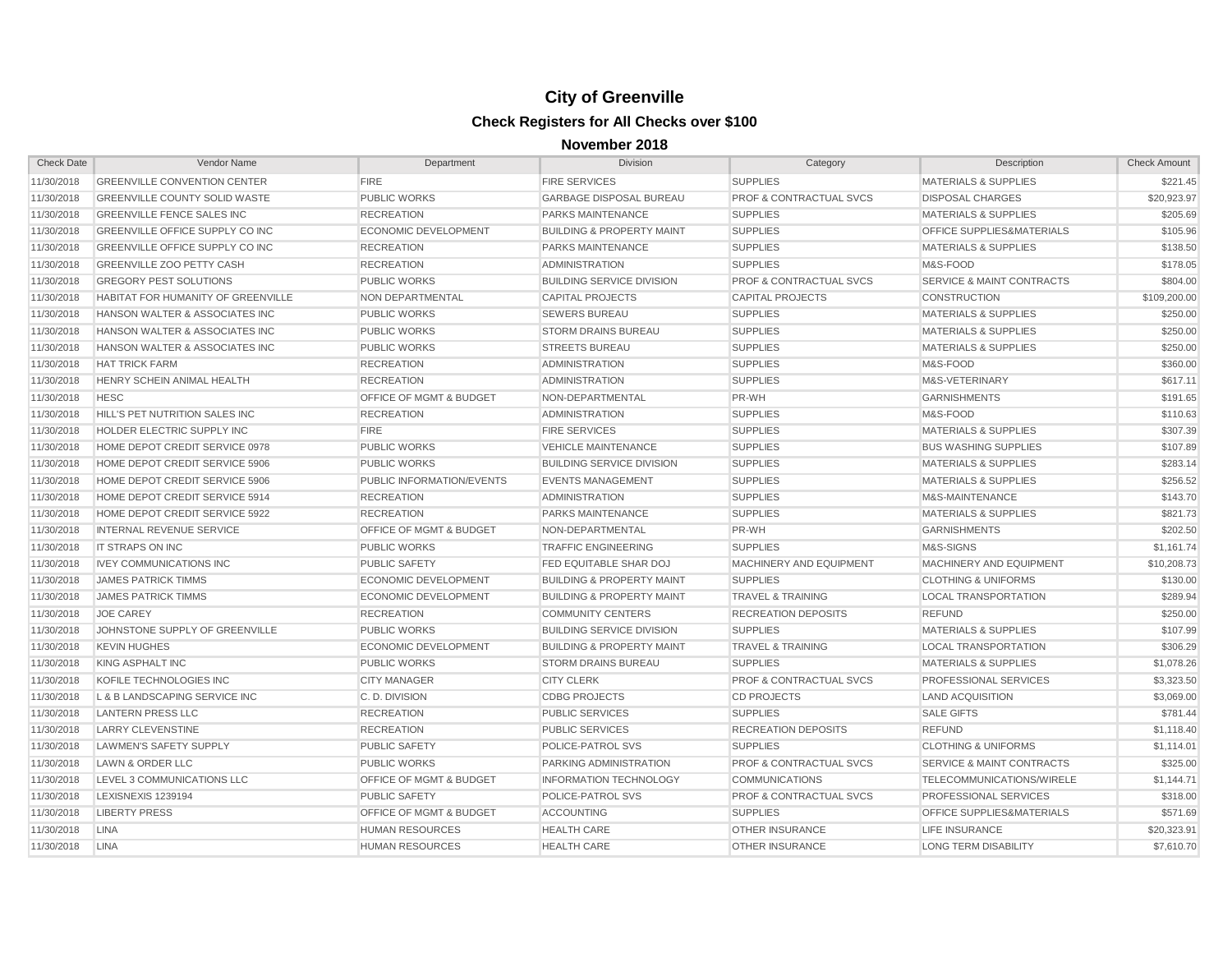| <b>Check Date</b> | Vendor Name                              | Department                | <b>Division</b>                | Category                           | Description                      | <b>Check Amount</b> |
|-------------------|------------------------------------------|---------------------------|--------------------------------|------------------------------------|----------------------------------|---------------------|
| 11/30/2018        | LOWES                                    | <b>RECREATION</b>         | TREE MAINTENANCE BUREAU        | <b>SUPPLIES</b>                    | <b>MATERIALS &amp; SUPPLIES</b>  | \$448.05            |
| 11/30/2018        | LOWES                                    | <b>FIRE</b>               | <b>FIRE SUPPRESSION</b>        | <b>SUPPLIES</b>                    | <b>MATERIALS &amp; SUPPLIES</b>  | \$100.69            |
| 11/30/2018        | <b>LYNN WATKINS</b>                      | <b>RECREATION</b>         | <b>EDUCATION</b>               | <b>TRAVEL &amp; TRAINING</b>       | <b>TRAVEL &amp; TRAINING</b>     | \$411.64            |
| 11/30/2018        | MAGNATAG VISIBLE SYSTEMS                 | ECONOMIC DEVELOPMENT      | PLANNING AND ZONING            | <b>SUPPLIES</b>                    | <b>MATERIALS &amp; SUPPLIES</b>  | \$365.04            |
| 11/30/2018        | <b>MARATHON STAFFING INC</b>             | PUBLIC INFORMATION/EVENTS | <b>EVENTS MANAGEMENT</b>       | <b>PROF &amp; CONTRACTUAL SVCS</b> | TEMP PERSONNEL SVCS              | \$7,105.08          |
| 11/30/2018        | <b>MARATHON STAFFING INC</b>             | <b>PUBLIC SAFETY</b>      | POLICE-DISPATCH BUREAU         | <b>PROF &amp; CONTRACTUAL SVCS</b> | TEMP PERSONNEL SVCS              | \$4,876.16          |
| 11/30/2018        | MARLBORO BULB CO                         | <b>RECREATION</b>         | <b>FALLS PARK WORK CREW</b>    | <b>SUPPLIES</b>                    | <b>MATERIALS &amp; SUPPLIES</b>  | \$1,935.71          |
| 11/30/2018        | MCKINNEY LUMBER & HARDWARE LLC           | <b>RECREATION</b>         | PARKS MAINTENANCE              | <b>SUPPLIES</b>                    | <b>MATERIALS &amp; SUPPLIES</b>  | \$122.79            |
| 11/30/2018        | MCLEOD LANDSCAPE ARCHITECTS LLC          | NON DEPARTMENTAL          | <b>CAPITAL PROJECTS</b>        | <b>CAPITAL PROJECTS</b>            | <b>CONSTRUCTION</b>              | \$1,100.00          |
| 11/30/2018        | MIKE'S BODY SHOP & TOWING INC            | <b>PUBLIC SAFETY</b>      | POLICE-PATROL SVS              | <b>SUNDRY</b>                      | <b>MISCELLANEOUS</b>             | \$165.00            |
| 11/30/2018        | MIKE'S BODY SHOP & TOWING INC            | <b>PUBLIC WORKS</b>       | <b>FLEET</b>                   | <b>VEHICLE MAINTENANCE</b>         | <b>OUTSIDE REPAIRS</b>           | \$125.00            |
| 11/30/2018        | <b>MKSK</b>                              | NON DEPARTMENTAL          | <b>CAPITAL PROJECTS</b>        | <b>CAPITAL PROJECTS</b>            | PLANNING/DESIGN                  | \$14,265.00         |
| 11/30/2018        | <b>MOBILITY WORKS LLC</b>                | <b>PUBLIC WORKS</b>       | <b>VEHICLE MAINTENANCE</b>     | <b>VEHICLE MAINTENANCE</b>         | <b>OUTSIDE REPAIRS</b>           | \$573.76            |
| 11/30/2018        | <b>MOBILITY WORKS LLC</b>                | <b>PUBLIC WORKS</b>       | <b>TROLLEY</b>                 | <b>VEHICLE MAINTENANCE</b>         | <b>OUTSIDE REPAIRS</b>           | \$240.00            |
| 11/30/2018        | NAPA AUTO PARTS                          | <b>FIRE</b>               | <b>FIRE SUPPRESSION</b>        | <b>VEHICLE MAINTENANCE</b>         | <b>PARTS</b>                     | \$546.88            |
| 11/30/2018        | NATIONAL BUSINESS INSTITUTE              | <b>CITY ATTORNEY</b>      | <b>CITY ATTORNEY</b>           | <b>TRAVEL &amp; TRAINING</b>       | TRAVEL & TRAINING                | \$575.00            |
| 11/30/2018        | <b>NGLIC</b>                             | <b>HUMAN RESOURCES</b>    | <b>HEALTH CARE</b>             | <b>OTHER INSURANCE</b>             | VISION - SUPERIOR                | \$9,579.07          |
| 11/30/2018        | NORRIS SUPPLY CO                         | <b>PUBLIC WORKS</b>       | <b>STORM DRAINS BUREAU</b>     | <b>SUPPLIES</b>                    | <b>MATERIALS &amp; SUPPLIES</b>  | \$274.54            |
| 11/30/2018        | NORTH AMERICAN RESCUE LLC                | <b>PUBLIC SAFETY</b>      | POLICE-PATROL SVS              | <b>SUPPLIES</b>                    | <b>MATERIALS &amp; SUPPLIES</b>  | \$1,239.57          |
| 11/30/2018        | OGLETREE DEAKINS NASH SMOAK & STEWA      | <b>HUMAN RESOURCES</b>    | <b>HUMAN RESOURCES</b>         | PROF & CONTRACTUAL SVCS            | PROFESSIONAL SERVICES            | \$400.00            |
| 11/30/2018        | PAYNE MCGINN & CUMMINS INC               | <b>CITY MANAGER</b>       | UTILITY UNDERGROUNDING FU      | <b>SUNDRY</b>                      | <b>UNDERGROUNDING COMMERCIAL</b> | \$261,853.65        |
| 11/30/2018        | PEPSI-COLA BOTTLING CO                   | <b>RECREATION</b>         | <b>PUBLIC SERVICES</b>         | <b>SUPPLIES</b>                    | <b>SALE CONCESSIONS</b>          | \$411.79            |
| 11/30/2018        | PETERBILT STORE OF GREENVILLE. THE       | <b>PUBLIC WORKS</b>       | <b>VEHICLE MAINTENANCE</b>     | <b>VEHICLE MAINTENANCE</b>         | <b>PARTS</b>                     | \$414.98            |
| 11/30/2018        | PIEDMONT NATURAL GAS CO INC              | <b>FIRE</b>               | <b>FIRE SERVICES</b>           | <b>UTILITIES</b>                   | GAS                              | \$175.51            |
| 11/30/2018        | <b>PREMIER CAR WASH</b>                  | <b>PUBLIC WORKS</b>       | <b>FLEET</b>                   | <b>VEHICLE MAINTENANCE</b>         | <b>OUTSIDE REPAIRS</b>           | \$120.00            |
| 11/30/2018        | PRESORT PLUS INC                         | <b>RECREATION</b>         | <b>PUBLIC SERVICES</b>         | <b>PRINTING</b>                    | PRINTING & BINDING               | \$454.65            |
| 11/30/2018        | PRESORT PLUS INC                         | OFFICE OF MGMT & BUDGET   | <b>PURCHASING</b>              | COMMUNICATIONS                     | <b>POSTAGE</b>                   | \$5,133.64          |
| 11/30/2018        | PROFESSIONAL PARTY RENTALS INC           | PUBLIC INFORMATION/EVENTS | <b>SPECIAL EVENTS</b>          | <b>PROF &amp; CONTRACTUAL SVCS</b> | <b>EQUIPMENT RENTAL</b>          | \$491.76            |
| 11/30/2018        | <b>PROFORMA</b>                          | <b>PUBLIC WORKS</b>       | <b>FIXED ROUTE</b>             | <b>PRINTING</b>                    | PRINTING & BINDING               | \$609.10            |
| 11/30/2018        | <b>PROFORMA</b>                          | PUBLIC INFORMATION/EVENTS | <b>EVENTS MANAGEMENT</b>       | <b>PRINTING</b>                    | PRINTING & BINDING               | \$3,180.05          |
| 11/30/2018        | PROSOURCE LLC                            | <b>RECREATION</b>         | <b>BEAUTIFICATION BUREAU</b>   | <b>SUPPLIES</b>                    | <b>MATERIALS &amp; SUPPLIES</b>  | \$128.74            |
| 11/30/2018        | PUBLIC SAFETY CENTER INC                 | <b>PUBLIC SAFETY</b>      | POLICE-PATROL SVS              | <b>SUPPLIES</b>                    | <b>MATERIALS &amp; SUPPLIES</b>  | \$174.75            |
| 11/30/2018        | R J SHIRLEY INC                          | <b>RECREATION</b>         | TREE MAINTENANCE BUREAU        | <b>PROF &amp; CONTRACTUAL SVCS</b> | PROFESSIONAL SERVICES            | \$1,013.70          |
| 11/30/2018        | R J THOMAS MFG CO INC                    | NON DEPARTMENTAL          | <b>CAPITAL PROJECTS</b>        | <b>CAPITAL PROJECTS</b>            | <b>CONSTRUCTION</b>              | \$2,656.00          |
| 11/30/2018        | RADIANT TRAINING & CONSULTING            | <b>PUBLIC WORKS</b>       | <b>STORM DRAINS BUREAU</b>     | <b>SUPPLIES</b>                    | <b>MATERIALS &amp; SUPPLIES</b>  | \$121.70            |
| 11/30/2018        | <b>RADIANT TRAINING &amp; CONSULTING</b> | <b>PUBLIC WORKS</b>       | <b>SEWERS BUREAU</b>           | <b>SUPPLIES</b>                    | <b>MATERIALS &amp; SUPPLIES</b>  | \$121.70            |
| 11/30/2018        | <b>RADIANT TRAINING &amp; CONSULTING</b> | <b>PUBLIC WORKS</b>       | <b>STREETS BUREAU</b>          | <b>SUPPLIES</b>                    | <b>MATERIALS &amp; SUPPLIES</b>  | \$121.70            |
| 11/30/2018        | <b>RAI PRODUCTS</b>                      | <b>PUBLIC WORKS</b>       | <b>TRAFFIC ENGINEERING</b>     | <b>SUPPLIES</b>                    | M&S-SIGNALS                      | \$867.00            |
| 11/30/2018        | RAY BRACKEN NURSERY INC                  | <b>RECREATION</b>         | TREE MAINTENANCE BUREAU        | <b>SUPPLIES</b>                    | <b>MATERIALS &amp; SUPPLIES</b>  | \$135.00            |
| 11/30/2018        | RED WING BUSINESS ADVANTAGE ACCOUNT      | <b>FIRE</b>               | <b>FIRE SUPPRESSION</b>        | <b>SUPPLIES</b>                    | <b>CLOTHING &amp; UNIFORMS</b>   | \$140.00            |
| 11/30/2018        | <b>REPUBLIC SERVICES</b>                 | <b>PUBLIC WORKS</b>       | <b>GARBAGE DISPOSAL BUREAU</b> | <b>PROF &amp; CONTRACTUAL SVCS</b> | <b>HAULING COSTS</b>             | \$43,521.92         |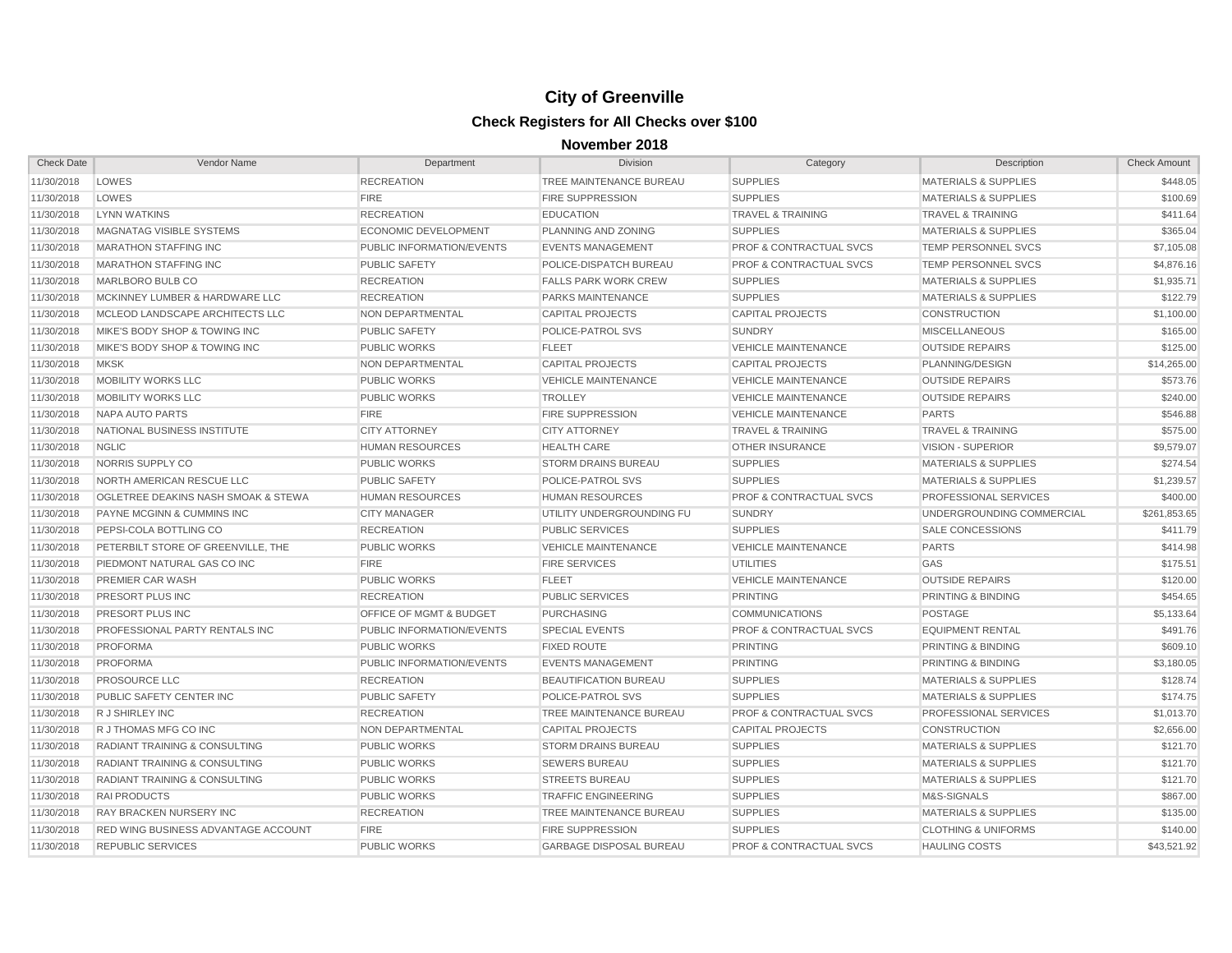| <b>Check Date</b> | Vendor Name                           | Department                         | <b>Division</b>                  | Category                           | Description                          | <b>Check Amount</b> |
|-------------------|---------------------------------------|------------------------------------|----------------------------------|------------------------------------|--------------------------------------|---------------------|
| 11/30/2018        | RHODE ISLAND ZOOLOGICAL SOCIETY       | <b>RECREATION</b>                  | <b>ADMINISTRATION</b>            | <b>SUPPLIES</b>                    | M&S-ANIMALS                          | \$1,500.00          |
| 11/30/2018        | RIVER WORKS INCORPORATED              | NON DEPARTMENTAL                   | <b>CAPITAL PROJECTS</b>          | <b>CAPITAL PROJECTS</b>            | <b>CONSTRUCTION</b>                  | \$125,301.00        |
| 11/30/2018        | <b>RIVER'S EDGE NURSERY</b>           | <b>RECREATION</b>                  | <b>TREE MAINTENANCE BUREAU</b>   | <b>SUPPLIES</b>                    | <b>MATERIALS &amp; SUPPLIES</b>      | \$200.00            |
| 11/30/2018        | ROGERS & CALLCOTT ENVIRONMENTAL       | <b>PUBLIC WORKS</b>                | <b>SEWERS BUREAU</b>             | <b>SUPPLIES</b>                    | <b>MATERIALS &amp; SUPPLIES</b>      | \$729.29            |
| 11/30/2018        | ROGERS & CALLCOTT ENVIRONMENTAL       | <b>PUBLIC WORKS</b>                | <b>STORM DRAINS BUREAU</b>       | <b>SUPPLIES</b>                    | <b>CONSTRUCTION &amp; REPAIR</b>     | \$273.48            |
| 11/30/2018        | ROTO-ROOTER PLUMBERS                  | <b>PUBLIC WORKS</b>                | <b>SEWERS BUREAU</b>             | <b>REPAIR &amp; MAINT SVCS</b>     | <b>REPAIRS &amp; MAINTENANCE</b>     | \$1,132.79          |
| 11/30/2018        | ROTO-ROOTER PLUMBERS                  | <b>PUBLIC WORKS</b>                | <b>STORM DRAINS BUREAU</b>       | <b>REPAIR &amp; MAINT SVCS</b>     | <b>REPAIRS &amp; MAINTENANCE</b>     | \$1,132.79          |
| 11/30/2018        | ROTO-ROOTER PLUMBERS                  | <b>PUBLIC WORKS</b>                | <b>BUILDING SERVICE DIVISION</b> | <b>REPAIR &amp; MAINT SVCS</b>     | <b>REPAIRS &amp; MAINTENANCE</b>     | \$1,132.79          |
| 11/30/2018        | ROTO-ROOTER PLUMBERS                  | <b>PUBLIC WORKS</b>                | <b>MAINTENANCE</b>               | <b>REPAIR &amp; MAINT SVCS</b>     | <b>REPAIRS &amp; MAINTENANCE</b>     | \$499.76            |
| 11/30/2018        | ROTO-ROOTER PLUMBERS                  | <b>PUBLIC WORKS</b>                | PARKING ADMINISTRATION           | <b>REPAIR &amp; MAINT SVCS</b>     | <b>REPAIRS &amp; MAINTENANCE</b>     | \$1,132.79          |
| 11/30/2018        | ROTO-ROOTER PLUMBERS                  | <b>PUBLIC WORKS</b>                | STORMWATER MANAGEMENT            | <b>REPAIR &amp; MAINT SVCS</b>     | <b>REPAIRS &amp; MAINTENANCE</b>     | \$1,132.79          |
| 11/30/2018        | ROTO-ROOTER PLUMBERS                  | <b>PUBLIC WORKS</b>                | <b>FLEET</b>                     | <b>REPAIR &amp; MAINT SVCS</b>     | <b>REPAIRS &amp; MAINTENANCE</b>     | \$499.76            |
| 11/30/2018        | S C DEPARTMENT OF REVENUE             | OFFICE OF MGMT & BUDGET            | NON-DEPARTMENTAL                 | PR-WH                              | <b>GARNISHMENTS</b>                  | \$161.60            |
| 11/30/2018        | <b>S C POLICE OFFICERS RETIREMENT</b> | OFFICE OF MGMT & BUDGET            | <b>ACCOUNTING</b>                | PR-WH                              | <b>RETIREMENT SVS PURCHASE</b>       | \$279.24            |
| 11/30/2018        | <b>S C RETIREMENT SYSTEM</b>          | <b>OFFICE OF MGMT &amp; BUDGET</b> | <b>ACCOUNTING</b>                | PR-WH                              | RETIREMENT SVS PURCHASE              | \$1,447.22          |
| 11/30/2018        | <b>SAFE INDUSTRIES</b>                | <b>FIRE</b>                        | <b>FIRE SUPPRESSION</b>          | <b>SUPPLIES</b>                    | <b>CLOTHING &amp; UNIFORMS</b>       | \$251.22            |
| 11/30/2018        | <b>SAFETY KLEEN</b>                   | <b>PUBLIC WORKS</b>                | <b>VEHICLE MAINTENANCE</b>       | <b>PROF &amp; CONTRACTUAL SVCS</b> | SERVICE & MAINT CONTRACTS            | \$770.17            |
| 11/30/2018        | <b>SAFEWARE INC</b>                   | <b>FIRE</b>                        | <b>FIRE SUPPRESSION</b>          | <b>SUPPLIES</b>                    | <b>MATERIALS &amp; SUPPLIES</b>      | \$493.10            |
| 11/30/2018        | SALUDA RIVER PET FOOD CENTER INC      | <b>PUBLIC SAFETY</b>               | <b>POLICE-PATROL SVS</b>         | <b>SUPPLIES</b>                    | <b>MATERIALS &amp; SUPPLIES</b>      | \$144.14            |
| 11/30/2018        | <b>SAM'S CLUB</b>                     | <b>RECREATION</b>                  | <b>ADMINISTRATION</b>            | <b>SUPPLIES</b>                    | M&S-FOOD                             | \$173.04            |
| 11/30/2018        | <b>SAM'S CLUB</b>                     | <b>RECREATION</b>                  | <b>PUBLIC SERVICES</b>           | <b>SUPPLIES</b>                    | SALE CONCESSIONS                     | \$250.72            |
| 11/30/2018        | SANDRA TEMPLETON PETTY CASH           | <b>CITY ATTORNEY</b>               | <b>CITY ATTORNEY</b>             | <b>SUNDRY</b>                      | <b>COURT COSTS</b>                   | \$158.00            |
| 11/30/2018        | SC DEPT OF EMPLOYMENT & WORKFORCE     | <b>HUMAN RESOURCES</b>             | <b>HUMAN RESOURCES</b>           | <b>BENEFITS</b>                    | UNEMPLOYMENT COMPENSATION            | \$1,719.07          |
| 11/30/2018        | <b>SCOTT SIMMONS</b>                  | <b>CITY MANAGER</b>                | UTILITY UNDERGROUNDING FU        | <b>SUNDRY</b>                      | METER BOX CONVERSIONS                | \$300.00            |
| 11/30/2018        | SEEGARS FENCE COMPANY INC OF SPARTA   | <b>RECREATION</b>                  | <b>PARKS MAINTENANCE</b>         | <b>SUPPLIES</b>                    | <b>MATERIALS &amp; SUPPLIES</b>      | \$1,970.00          |
| 11/30/2018        | SEEGARS FENCE COMPANY INC OF SPARTA   | NON DEPARTMENTAL                   | <b>CAPITAL PROJECTS</b>          | <b>CAPITAL PROJECTS</b>            | <b>CONSTRUCTION</b>                  | \$1,952.00          |
| 11/30/2018        | <b>SERENDIPITY LABS</b>               | OFFICE OF MGMT & BUDGET            | <b>REVENUE</b>                   | <b>BUSINESS LIC &amp; PERMITS</b>  | <b>REFUND</b>                        | \$1,382.66          |
| 11/30/2018        | <b>SITE DESIGN INC</b>                | NON DEPARTMENTAL                   | <b>CAPITAL PROJECTS</b>          | <b>CAPITAL PROJECTS</b>            | PLANNING/DESIGN                      | \$2,040.00          |
| 11/30/2018        | SNIDER FLEET SOLUTIONS                | <b>PUBLIC WORKS</b>                | <b>FLEET</b>                     | <b>VEHICLE MAINTENANCE</b>         | <b>OUTSIDE REPAIRS</b>               | \$2.093.34          |
| 11/30/2018        | SOUTHEASTERN DOCK & DOOR LLC          | <b>PUBLIC WORKS</b>                | PARKING ADMINISTRATION           | <b>PROF &amp; CONTRACTUAL SVCS</b> | <b>SERVICE &amp; MAINT CONTRACTS</b> | \$306.00            |
| 11/30/2018        | SOUTHEASTERN PAPER GROUP              | <b>PUBLIC WORKS</b>                | <b>BUILDING SERVICE DIVISION</b> | <b>SUPPLIES</b>                    | <b>JANITORIAL SUPPLIES</b>           | \$180.33            |
| 11/30/2018        | STATE BUDGET AND CONTROL BOARD        | PUBLIC SAFETY                      | POLICE-PATROL SVS                | <b>PROF &amp; CONTRACTUAL SVCS</b> | <b>SERVICE &amp; MAINT CONTRACTS</b> | \$112.00            |
| 11/30/2018        | STONE AVE NURSERY LLC                 | <b>RECREATION</b>                  | <b>FALLS PARK WORK CREW</b>      | <b>SUPPLIES</b>                    | <b>MATERIALS &amp; SUPPLIES</b>      | \$750.00            |
| 11/30/2018        | <b>STUMPY ORIGINALS</b>               | <b>RECREATION</b>                  | <b>PUBLIC SERVICES</b>           | <b>SUPPLIES</b>                    | <b>SALE GIFTS</b>                    | \$766.10            |
| 11/30/2018        | <b>SUPERION LLC</b>                   | <b>OFFICE OF MGMT &amp; BUDGET</b> | <b>INFORMATION TECHNOLOGY</b>    | <b>PROF &amp; CONTRACTUAL SVCS</b> | <b>SERVICE &amp; MAINT CONTRACTS</b> | \$14,880.50         |
| 11/30/2018        | <b>SUPERION LLC</b>                   | <b>OFFICE OF MGMT &amp; BUDGET</b> | <b>REVENUE</b>                   | <b>TRAVEL &amp; TRAINING</b>       | <b>TRAVEL &amp; TRAINING</b>         | \$169.60            |
| 11/30/2018        | <b>TALENT MANAGEMENT SOLUTIONS</b>    | <b>PUBLIC SAFETY</b>               | POLICE-DISPATCH BUREAU           | <b>PROF &amp; CONTRACTUAL SVCS</b> | TEMP PERSONNEL SVCS                  | \$697.56            |
| 11/30/2018        | <b>TALENT MANAGEMENT SOLUTIONS</b>    | <b>RECREATION</b>                  | <b>PUBLIC SERVICES</b>           | <b>PROF &amp; CONTRACTUAL SVCS</b> | TEMP PERSONNEL SVCS                  | \$822.08            |
| 11/30/2018        | <b>TALENT MANAGEMENT SOLUTIONS</b>    | <b>RECREATION</b>                  | <b>FALLS PARK WORK CREW</b>      | <b>PROF &amp; CONTRACTUAL SVCS</b> | TEMP PERSONNEL SVCS                  | \$1,741.48          |
| 11/30/2018        | <b>TALENT MANAGEMENT SOLUTIONS</b>    | <b>PUBLIC WORKS</b>                | <b>STORM DRAINS BUREAU</b>       | <b>PROF &amp; CONTRACTUAL SVCS</b> | TEMP PERSONNEL SVCS                  | \$2,246.40          |
| 11/30/2018        | <b>TALENT MANAGEMENT SOLUTIONS</b>    | <b>PUBLIC WORKS</b>                | <b>NON VEHICLE MAINTENANCE</b>   | <b>PROF &amp; CONTRACTUAL SVCS</b> | <b>TEMP PERSONNEL SVCS</b>           | \$679.60            |